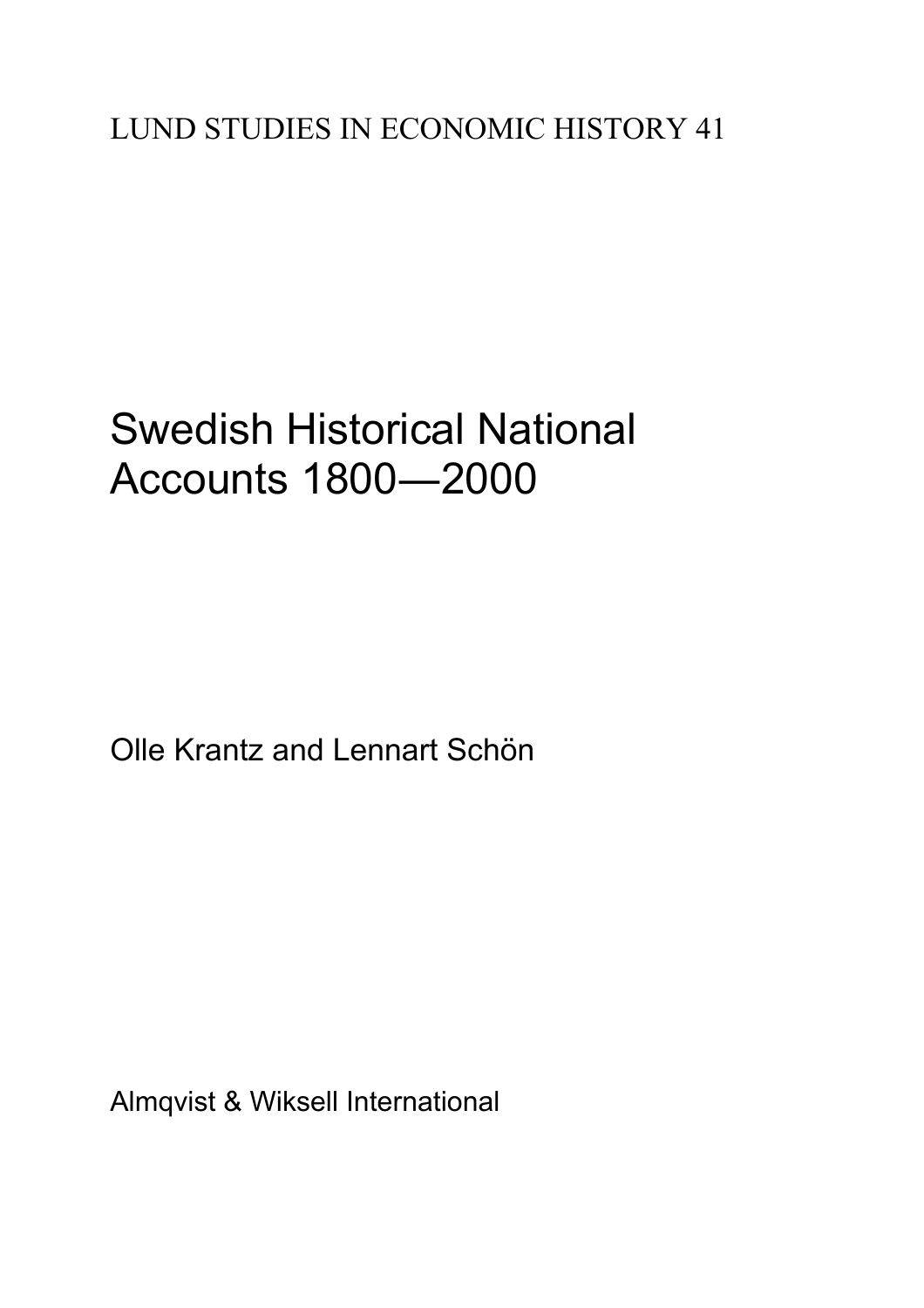Distributed by: Almqvist & Wiksell International P.O. Box 7634, SE-103 94 Stockholm, Sweden Phone: +46 8 613 61 00, Fax: + 46 8 242 543 E-mail: order@akademibokhandeln.se

© 2007 Olle Krantz & Lennart Schön

ISSN 1400-4860 ISBN 978-91-22-02169-8

Printed in Sweden KFS Lund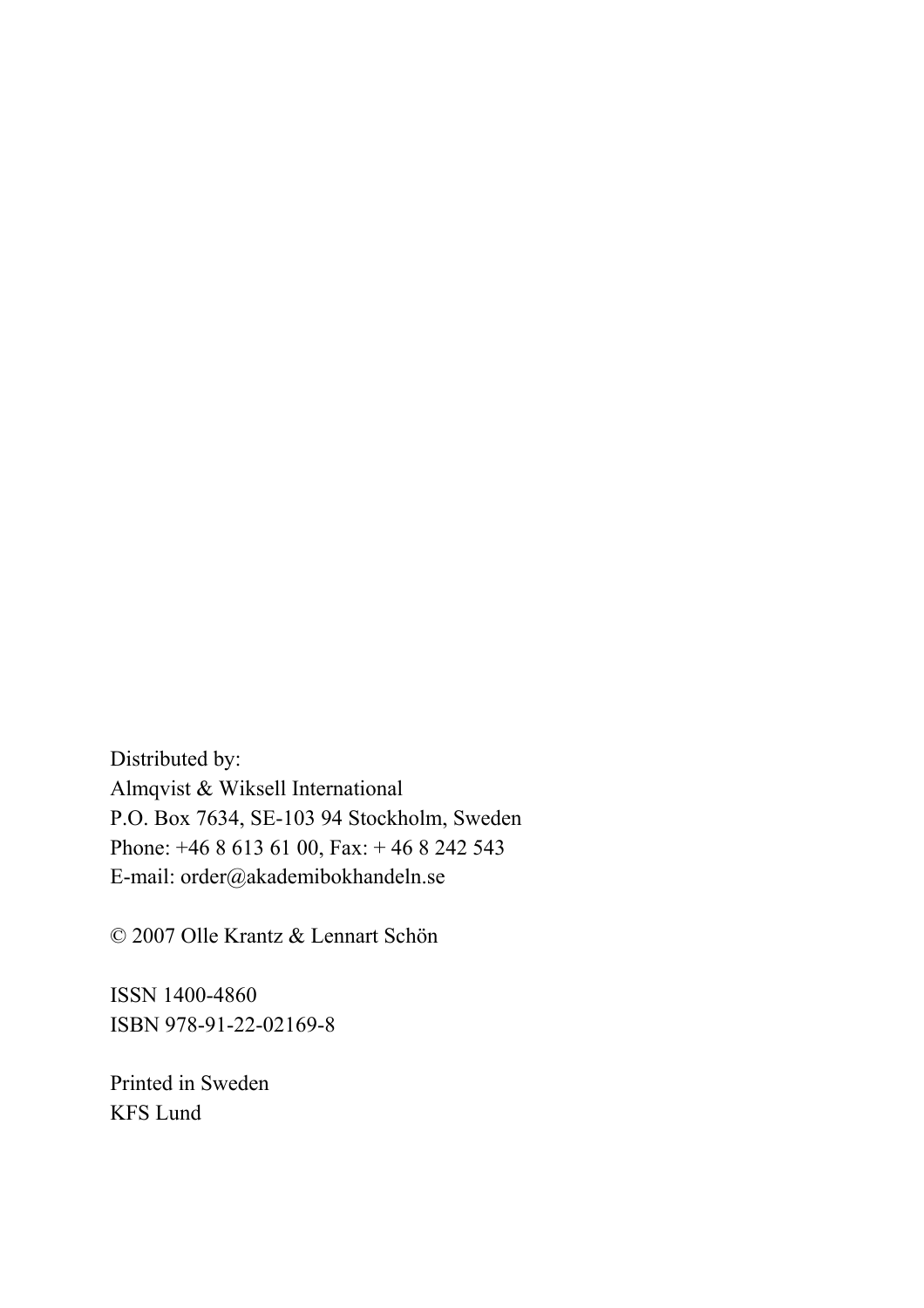### Contents

| 1. EARLIER WORK ON SWEDISH HISTORICAL NATIONAL |          |
|------------------------------------------------|----------|
|                                                |          |
|                                                |          |
|                                                |          |
|                                                |          |
|                                                | 24<br>25 |
|                                                |          |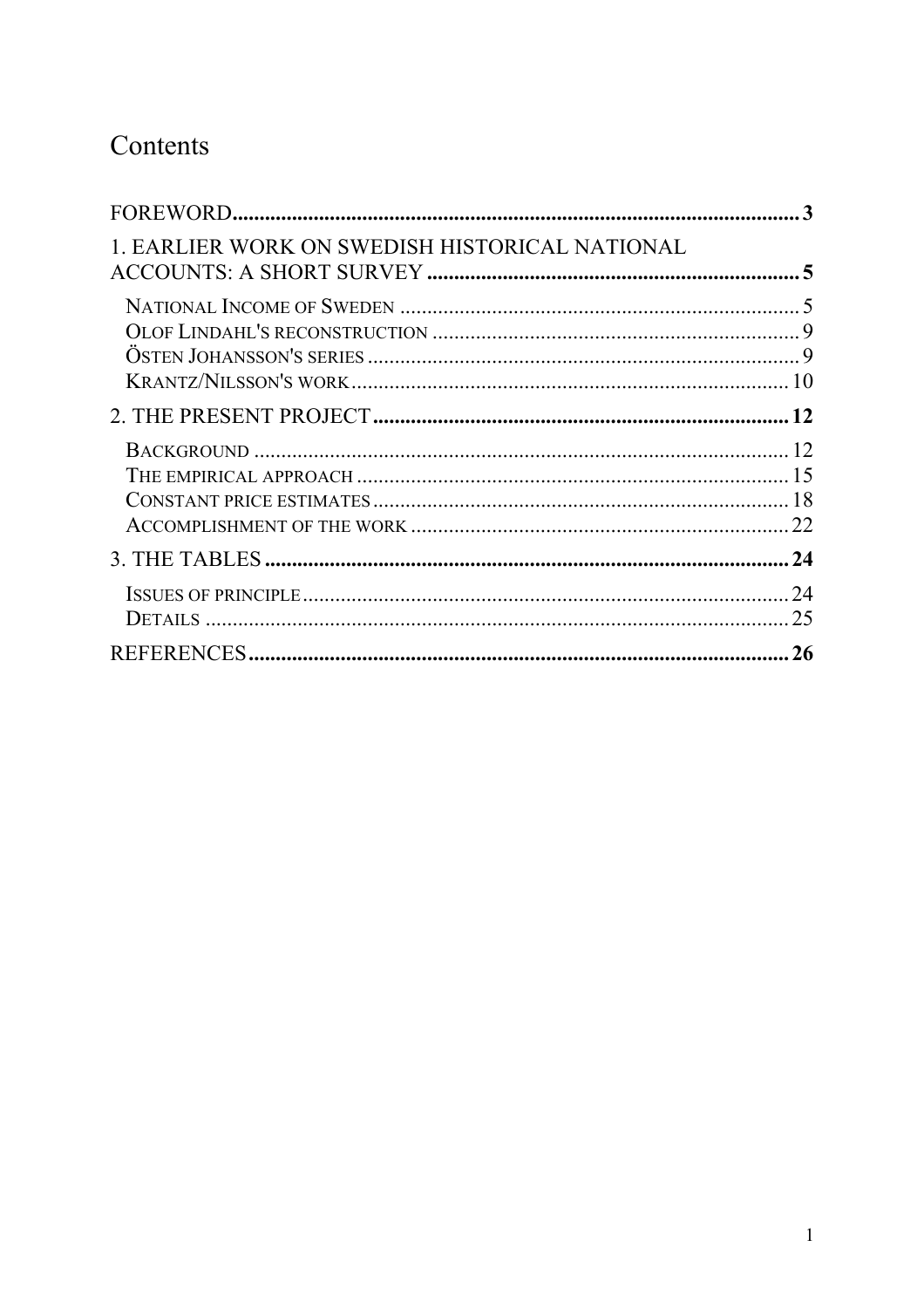### Tables

| Table 1A. Value added, Main Sectors and GDP. Factor Prices, Mill. SEK      |
|----------------------------------------------------------------------------|
|                                                                            |
| Table 1B. Value added, Main Sectors and GDP. Factor Prices, Mill. SEK      |
|                                                                            |
| Table 2. GDP, Factor and Market Prices. Mill. SEK, Current and Constant    |
|                                                                            |
| Table 3A. GDP by destination, Market Prices. Mill. SEK, Current Prices     |
|                                                                            |
| Table 3B. GDP by destination, Market Prices. Mill. SEK, Constant Prices    |
|                                                                            |
|                                                                            |
|                                                                            |
|                                                                            |
|                                                                            |
| Table 6. Agriculture and Ancillaries, Production Account 1800-1950. 1000   |
|                                                                            |
|                                                                            |
|                                                                            |
| Table 8. Building and Construction. Production Account 1800-1950. 1000     |
|                                                                            |
| Table 9. Transport and Communication. Production Account 1800-1950.        |
|                                                                            |
| Table 10. Private Services. Production Account 1800-1950. 1000 SEK,        |
|                                                                            |
| Table 11. Public Service Production. Production Account 1800-1950. 1000    |
| 92                                                                         |
| <i>Table 12.</i> Services of Dwellings. Production Account 1800—1950. 1000 |
|                                                                            |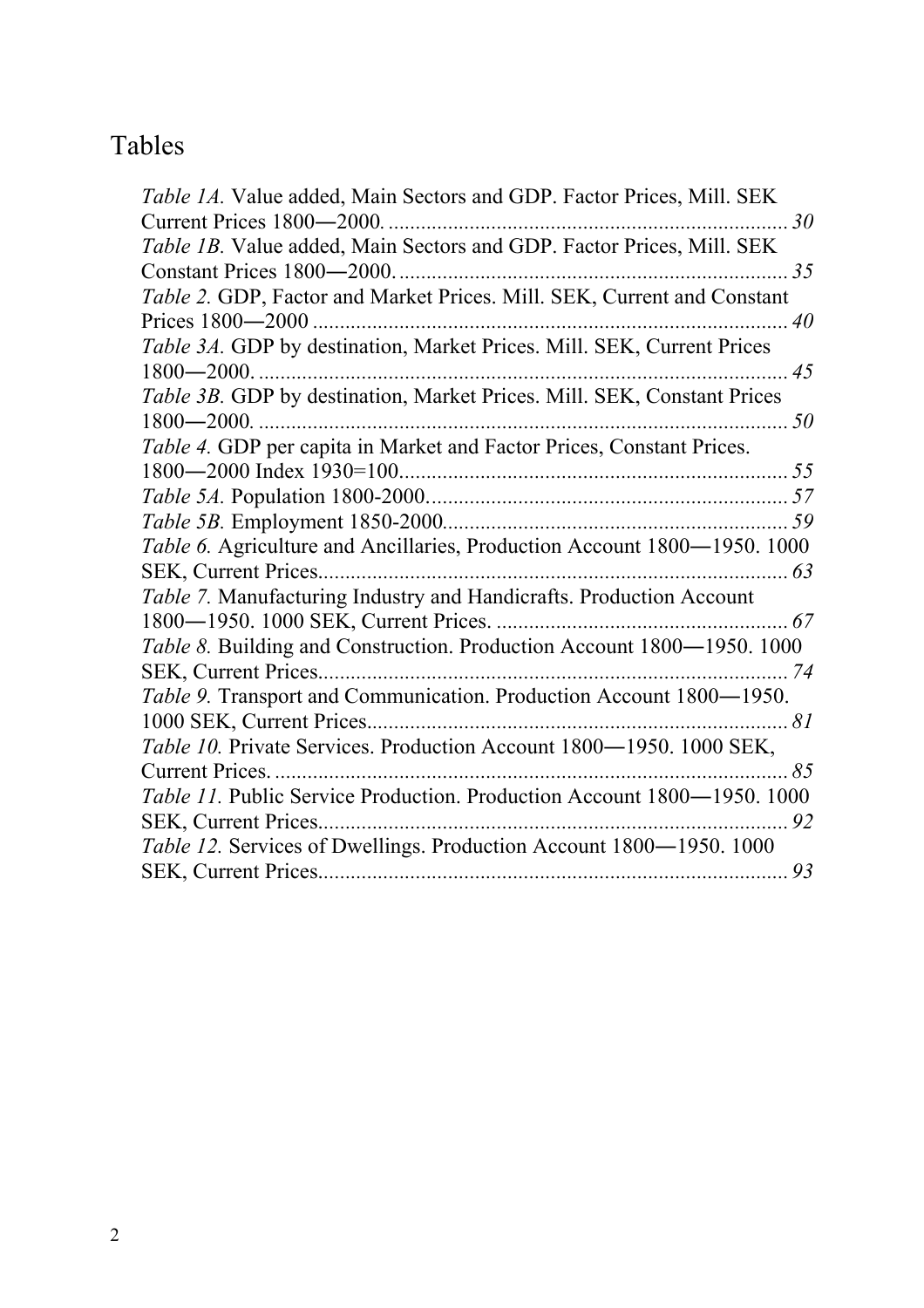### Foreword

#### *Potius sero quam numquam.*

A number of years ago a research project on structural change in the Swedish economy was launched at the Department of Economic History, Lund University, Sweden. The aim was to construct new Historical National Accounts (HNA) for Sweden 1800-1980 intended to form the basis for structural analyses. Available data from the 1860s onwards should be complemented and improved and new ones should be estimated back to 1800. Furthermore, the intention was to make appropriate deflation using new methods and new basic data.

 Nine volumes were written containing the collected and to a certain extent estimated basic data and a book was planned to contain the aggregated HNA series in current and constant prices as well as economic historical analyses of the series. However, the accomplishment of the project was delayed for a long period of time and only some preliminary series were made public and analysed. There are several reasons for this long delay. The primary one has to do with shifts of employment and thereby new and time-consuming commitments for the main members of the project. Olle Krantz got a new position at Umeå University, 1200 kilometres from Lund, where the research project had its base, and Lennart Schön got a new appointment at Lund University. Thus, the HNA research was overshadowed by other tasks and very little time was left for it. Also the physical distance between the two universities contributed heavily to the temporary suspension of the work. This was at a time when the IT-revolution was in its infancy and therefore new means of communication could not be used until later when the other commitments were already dominating.

 However, now and then, colleagues in a rather insisting way have asked for the aggregated series and the final volume. For various reasons these demands have grown more and more intense in the last years. Therefore, when Olle Krantz retired from his position at Umeå University and moved back to Lund, it was decided to restart the work and complete the construction work and publish a volume with the central series.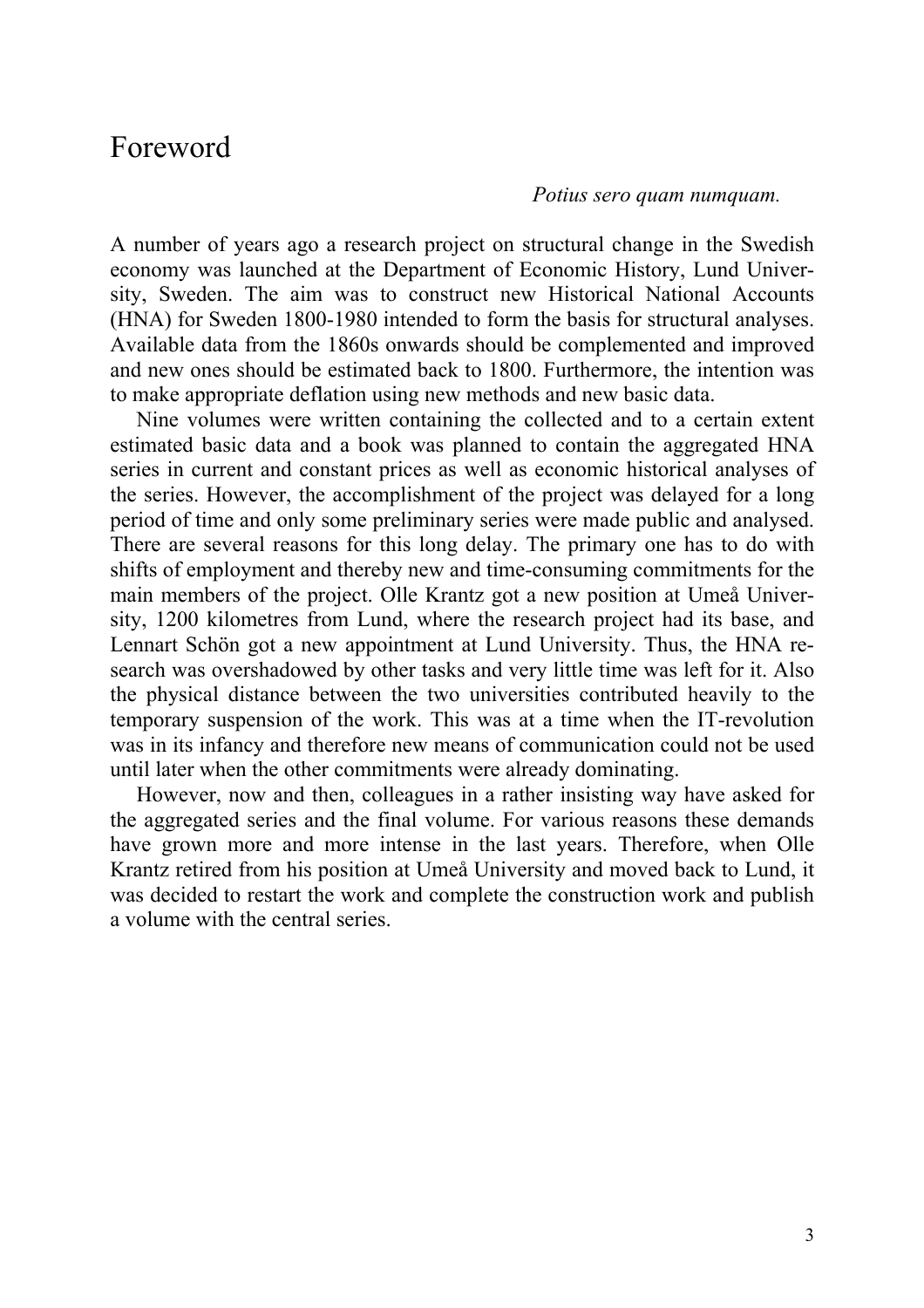Many thanks to Håkan Lobell for his extremely good work on the organisation of the series.

 Thanks are also due to *Riksbankens Jubileumsfond* for financial support, first to the research work and then to the publishing of this book.

Lund 21 February 2007

Olle Krantz Lennart Schön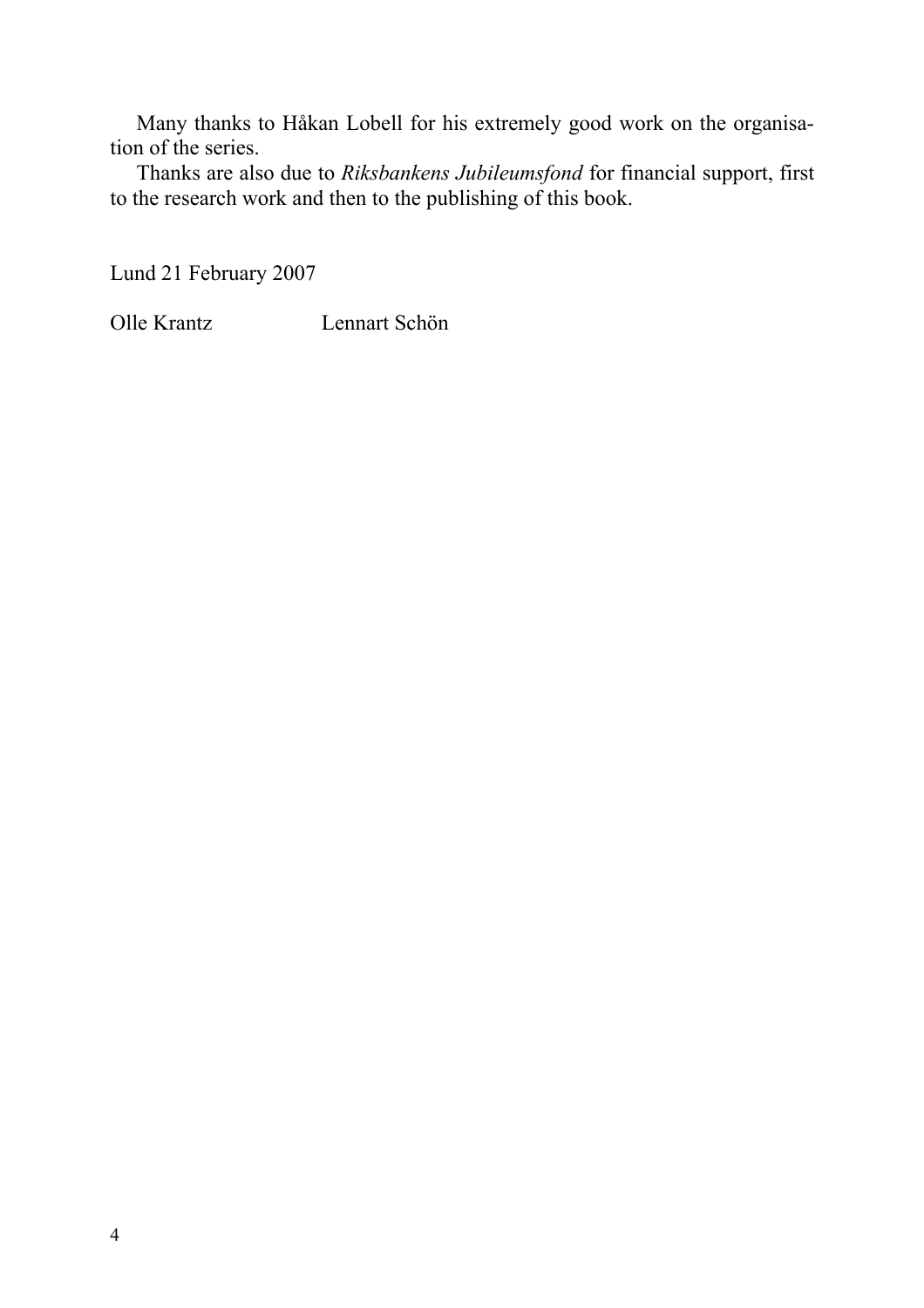## 1. Earlier work on Swedish historical national accounts: A short survey

### National Income of Sweden

The first Swedish historical national product series were compiled in a research project launched in the mid-1920s and lasting for around ten years.1 This project formed part of an extensive research programme initiated by Gösta Bagge, professor of economics in Stockholm. The programme comprised not only construction of national accounts but also of detailed wage data, cost of living indices, demographic, and other data. The work on national income was performed by a team headed by Erik Lindahl, also professor of economics. He elaborated the theoretical framework and wrote the theoretical parts of the volumes, where the outcome of the project was published. The empirical work was, to a very large extent, done by Einar Dahlgren, a very diligent statistician. The accomplishment of the project was not unproblematic, and there were tensions right from the start. Karin Kock, later professor of economics in Stockholm, was employed to try to bring the project to a conclusion, which she made in a very energetic and competent way.2

 This national income project was remarkable in many ways. It was no less than pioneering internationally seen. According to Studenski the estimates covered "a longer span than those of almost any other country". Furthermore, "A broader concept of national income was used in the Swedish pre-war estimates than in those of most other countries of the time".3 Among other things, they contained crude estimates of unpaid domestic work and of services of durable consumer goods. The latter were treated in the same way as housing, which means that consumption was measured as capital used up during the measurement period (the year). This is, in principle, a proper method of handling consumer durables but it has not been used in later national accounts, historical or contemporary. There the procedure is instead to regard them as being consumed at the very moment they are bought. This means that they are treated in the same way as non-durables.

<sup>1</sup> Lindahl, et al. (1937).

<sup>2</sup> The National Income project with all its problems is described in Carlsson (1982).

<sup>3</sup> Studenski (1958), p. 334f.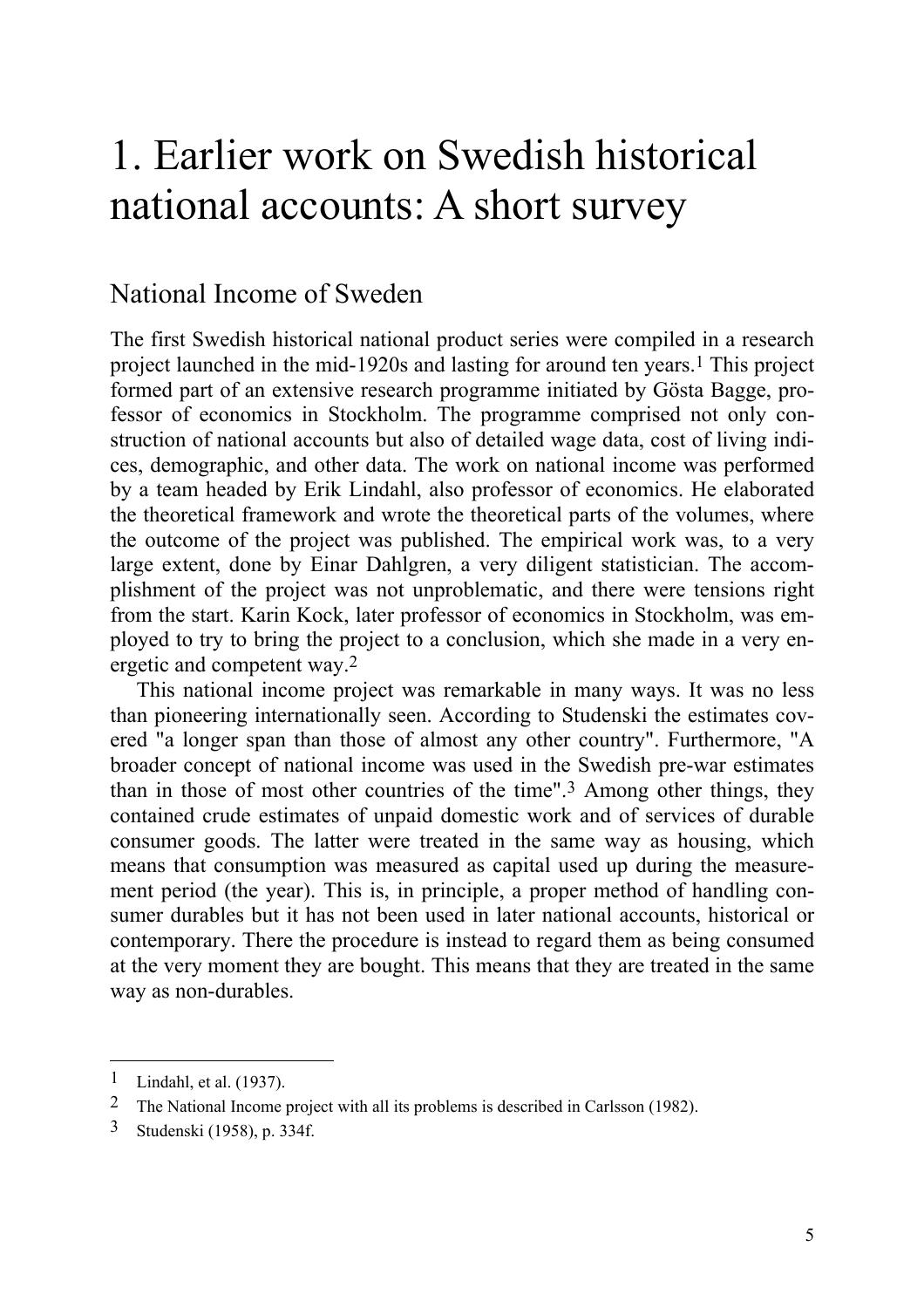Ingvar Ohlsson in his seminal book on national accounts claims that Lindahl's project made Sweden unique in the development of national income statistics. "As far as I am aware, they were the first in the world to cover such a long period of time."4 To quote just one more remark on this project, Odd Aukrust calls it "an admirable piece of work" which "established Sweden as the first country in the world to have national income statistics on an annual basis spanning back to the middle of the nineteenth century".5

 Since the history of this Swedish national income project has been explored by Benny Carlsson, it is not necessary to give a detailed account here. However, Carlsson's view on the intellectual roots of the project, which are summarised in figure 1, could be of interest.

The roots comprise influences from institutionalists and empirical economists in the USA, from a statistical economist like Bowley and a welfare economist like Pigou in England, as well as from the great economists Wicksell and Cassel in Sweden. It is characteristic that the American influences were transferred by Gösta Bagge who, according to Gunnar Myrdal was an old-fashioned economist with an institutionalist approach. Bagge had old and close connections with the US,<sup>6</sup> where he also succeeded in getting the financing of the project from the Rockefeller Foundation. Erik Lindahl, on the other hand, was more of a theoretical economist. His inspiration, too, emanated in part from abroad, particularly from England, and, to a great extent, also from Wicksell and Cassel. Lindahl, furthermore, can also be seen as a link between these "old" economists and the Stockholm school, important in the 1930s. Many of the members of the Stockholm school were also engaged in Bagge's comprehensive programme.

<sup>4</sup> Ohlsson (1953), p. 45.

<sup>5</sup> Aukrust (1992), p. 19.

<sup>6</sup> Later, Carlsson has dealt with these issues in Carlsson (1995).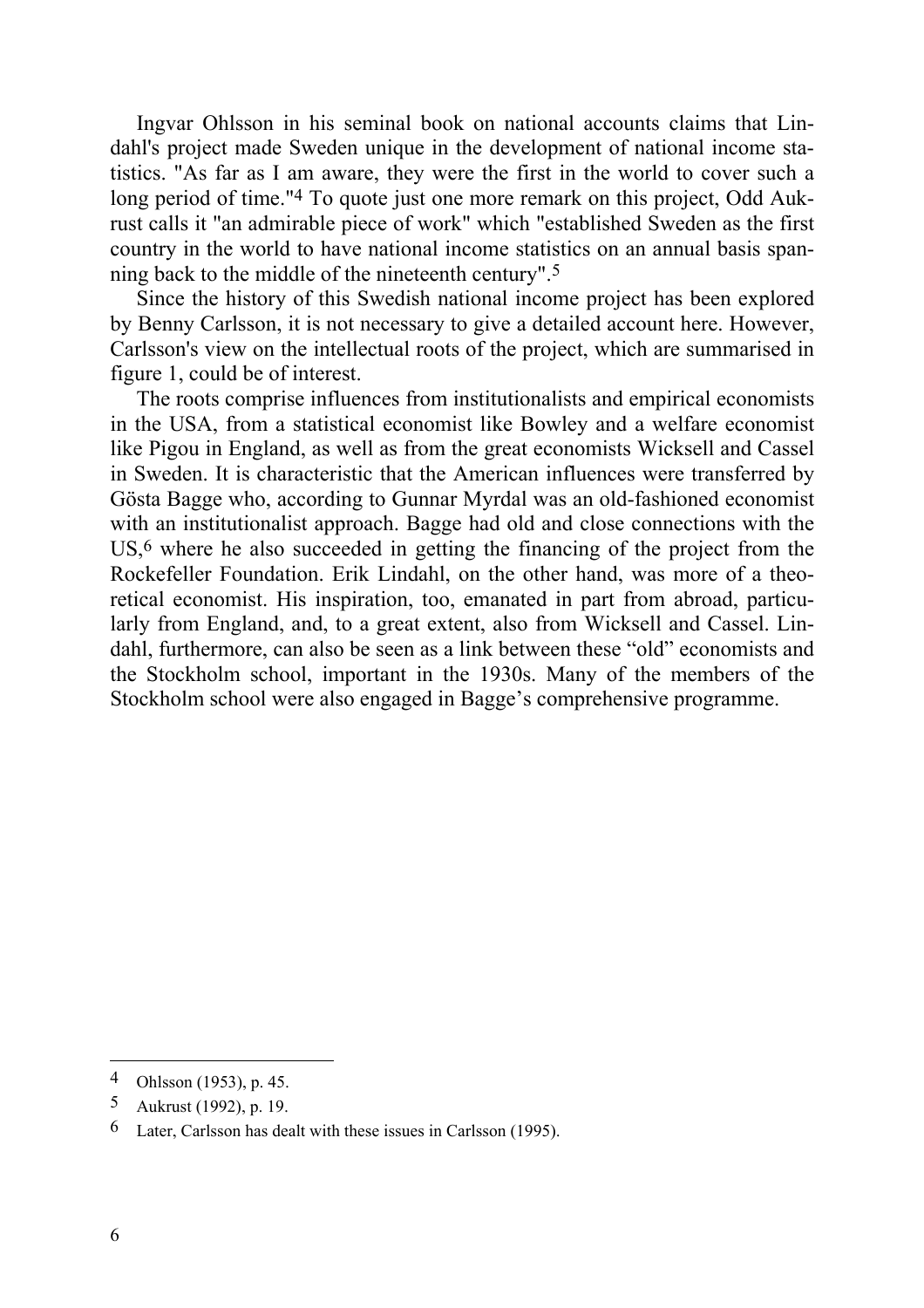



*Note*: Since Carlsson's (1982) original figure is made up in Swedish translations of the terms are given here:

| Tänkbara syften med 'National Income'     | Possible aims of 'National Income'  |
|-------------------------------------------|-------------------------------------|
| Komponent i förklaringen av arbetslönerna | Element in the explanation of wages |
| Inkomstfördelning                         | Income distribution                 |
| Tillväxt                                  | Growth                              |
| Struktur & konjunktur                     | Structure and business cycles       |
| Välfärd                                   | Welfare                             |
| Teori - Empiri                            | Theory – empirical work             |
| 'Öppen'                                   | Open (other purposes)               |
| 'Verkligheten'                            | 'The Reality'                       |
| Industriell expansion                     | Industrial expansion                |
| Permanent arbetslöshet                    | Permanent unemployment              |
| Stockholmsskolan                          | The Stockholm School                |
| <i>Source:</i> Carlsson (1982) p.7.       |                                     |
|                                           |                                     |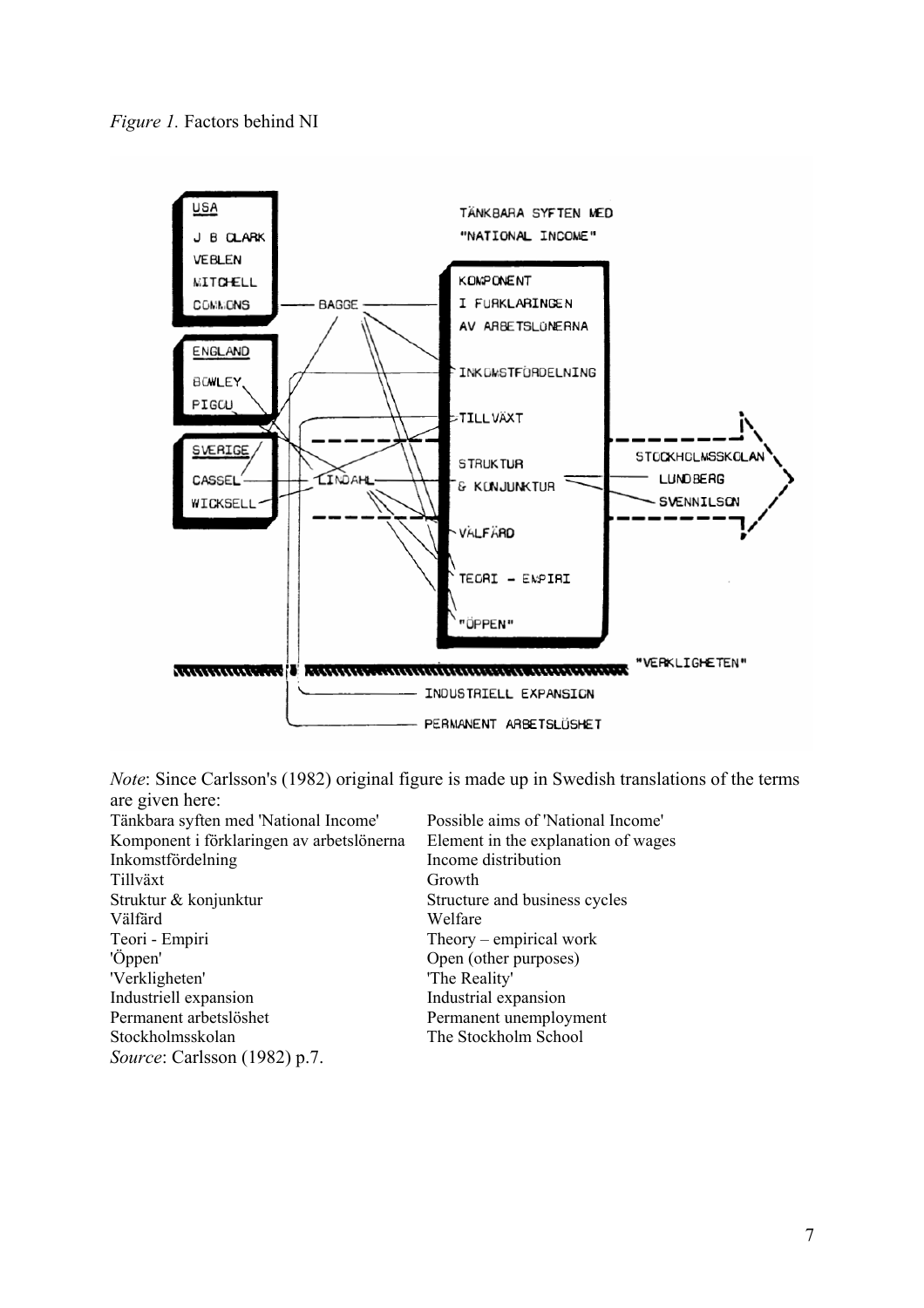This constellation of economists made the array of possible aims of the work broad. It embraced most of the topics of interest for economists of the time and, actually, also today. Bagge had an interest in wage analysis visible already in his doctoral thesis.7 He was also in general interested in labour market issues. Unemployment problems were for instance of importance, due among other things to his being chairman of a broad and important state commission on this issue. Income distribution in the society can also be mentioned, since it is connected the employment situation. How large a part of total income accrued for instance to labour, how much to capital?

 It is not necessary to embark on a more detailed analysis of all the purposes of the work and their topicality when the project was carried through. However, the outcome of the project shall be briefly described. Two big books on the Swedish national income 1861-1930 were published. In one of them the main series are presented and analysed, while the other volume, contains a great number of appendices with detailed accounts of the sources and the data used. The series were estimated in current prices only, and no systematic calculations in constant prices were made. The only deflation carried out was made with the help of a cost of living index constructed in another part of the comprehensive research programme, to which the national income project belonged.8 In fact, on deflation, Lindahl said that "without going into details on the tricky question on how to define constant value of money, we will express our opinion that the most suitable index series is a cost of living index."9 This boils down to a welfare view of the problem, which means that the idea is to visualise the amount of consumption of goods and services that in principle could be gained from the efforts made in producing the total national product. For Lindahl this view was central, which can be seen in figure 1 as a link between Pigou and Lindahl and also in his persistence on the idea of national *income.* Thus, the concept of income was central for him.

 The data base collected and arranged in the national income project has formed the foundation for a great deal of work on Swedish quantitative historical analyses. Lindahl/Dahlgren/Kock's series in current prices were accepted and with exceptions of some parts, not much work has been made to revise and recalculate in depth the data set until the present project was launched.

<sup>7</sup> Bagge (1917).

<sup>8</sup> Myrdal (1933).

<sup>9</sup> Lindahl, Erik, Sveriges nationalinkomst 1861-1927. Utkast till kap. 1. (Sweden's National Income 1861-1927. An outline of ch. I.), Hand-written manuscript in SCB:s archive, p. 27. Translation by the authors.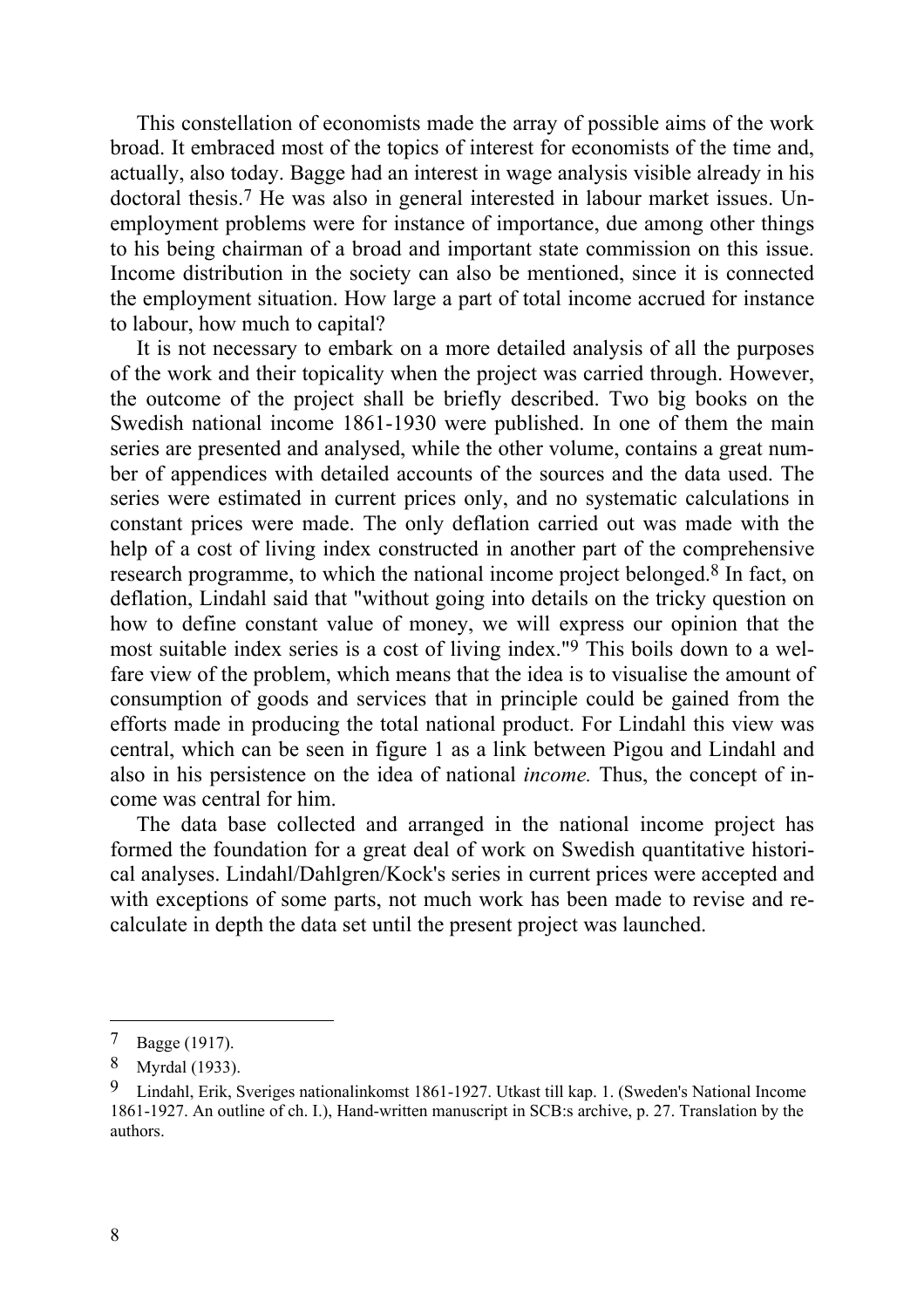### Olof Lindahl's reconstruction

In the early 1950s Olof Lindahl made a historical GDP calculation,<sup>10</sup> For the period 1861-1930 with only a few minor revisions he used the series from the extensive national income project described above. For 1930-1950 the estimates were mainly based on earlier ones constructed for shorter sub-periods.<sup>11</sup> Thus, Lindahl's main contribution was to collect these data to form series for the whole 20-year period. The construction, though, was said to be preliminary. Olof Lindahl also made a rough volume calculation, which to a large extent was based on existing cost of living indices.

### Östen Johansson's series

The next step in the history of Swedish historical national accounts had to do with Simon Kuznets' attempts to form an international network in order to create series for as many countries as possible. The Swedish part of the project was lead by Erik Lindahl, and the work on revising the Swedish historical national accounts series was carried out by Östen Johansson.12 The first version was presented at an international conference arranged by the *International Association for Research in Income and Wealth* 1959. Before that, Johansson had written an unpublished thesis on the building and construction sector, where he estimated completely new production series from 1861 onwards.13 This sector had not been extensively treated in Lindahl/Dahlgren/Kock's great work, nor had Olof Lindahl dwelled on it. Actually, for long periods of time, data for this sector were crude or non-existent before Johansson's estimates were made.

 The new figures on building and construction were integrated in Östen Johansson's work on Sweden's historical national product published in 1967.<sup>14</sup> There, he also made other revisions of the national accounts series. Furthermore, Johansson made an extensive volume calculation. He assigned deflators for the gross output of the various industries. Then he computed constant value series which were summed up to totals for sectors on the production side and to the main aggregates on the destination side of the account. These totals were, how-

<sup>10</sup> Lindahl, (1956).

<sup>11</sup> Dahlgren (1936) and (1941). Furthermore, figures from *Konjunkturinstitutet* published in *Meddelanden från Konjunkturinstitutet (Reports from the Institute for Economic Research)* were used.

<sup>12</sup> Other works in this project were Jungenfeldt (1958), which was later in part published in Jungenfeldt (1966), and Södersten (1959).

<sup>13</sup> Johansson (1958).

<sup>14</sup> Johansson (1967).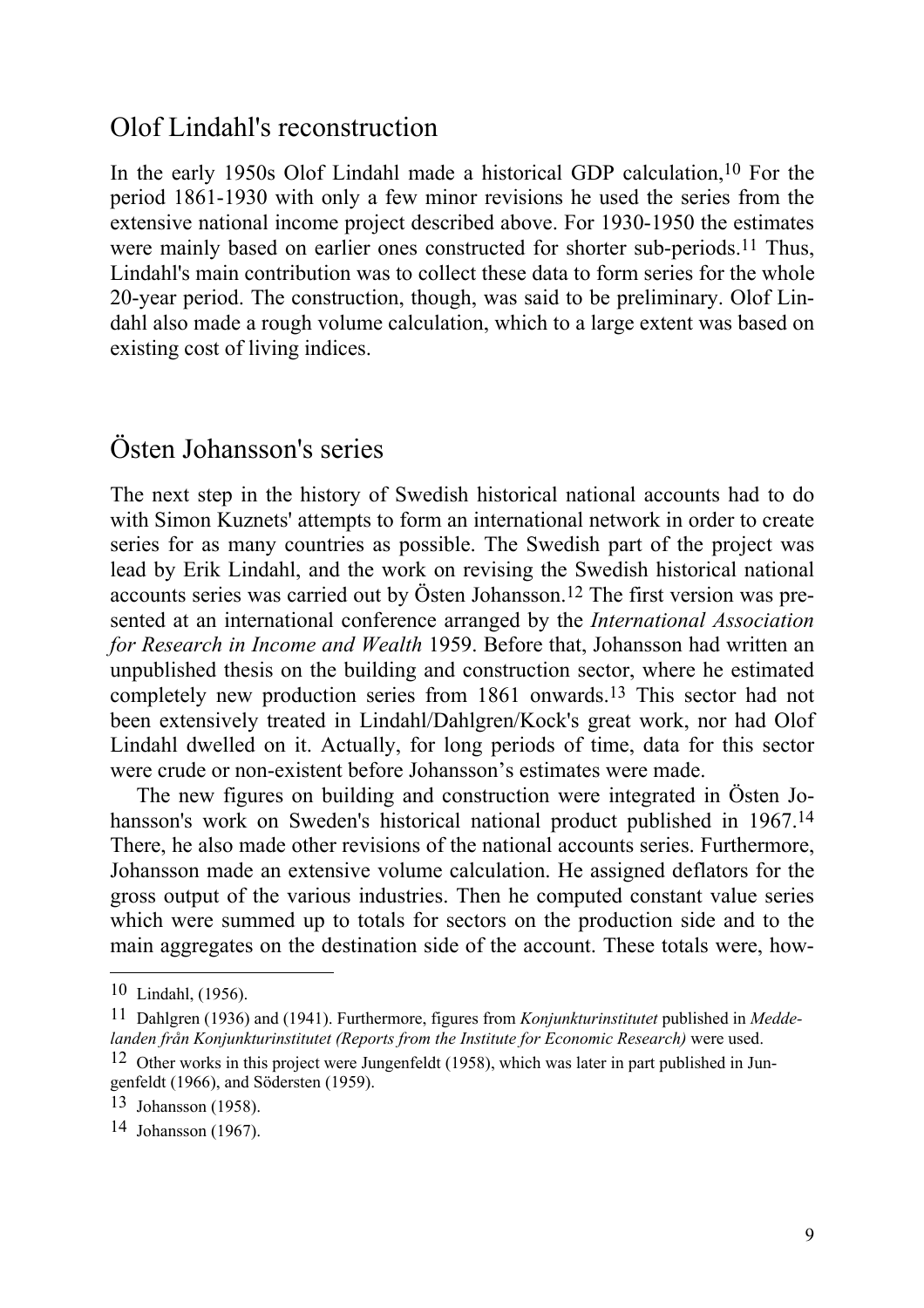ever, not aggregated to form a total GDP series in constant prices. Instead, a GDP volume was computed using a cost of living index. Thus, as to deflation, Johansson did not in the end go any further than Lindahl/Dahlgren/Kock and Olof Lindahl. The reason why Johansson handled the total in this way was as follows: "Barring deficiencies in this index, /i.e. the cost of living index/ this method seems most relevant for a study of long-run growth problems, emphasizing a welfare view of growth."15 Thus Johansson's motivation is reminiscent of what Erik Lindahl wrote in connection with the great work described above.

### Krantz/Nilsson's work

An estimate of Swedish historical national accounts was made in the first half of the 1970s. The work was performed by Olle Krantz and Carl-Axel Nilsson and the emphasis was laid on constant price calculations.16 The current value series were obtained from Östen Johansson's book, but revisions, mostly minor, were made. The deflators and, hence, the volume series were new and more elaborated than in earlier computations. This is primarily true for the period up to and including 1950. In this year, the series both for current values and deflators were linked at the lowest possible level of aggregation to data computed by Statistics Sweden.

 The study was to a great extent preliminary and the intentions were twofold; to raise some methodological questions, and to come to terms with the most serious inadequacy in the earlier works, deflation. It was, thus, clear and explicitly stated that Krantz/Nilsson's new volume series had short-comings. One example is that new deflators were estimated only for the destination side of the accounts and these were then used also for the production side. It was made clear that studies on economic growth et cetera should be made using the destination series as far as possible. The series on the production side were not intended to be used for this purpose but only for certain special aims concerning analyses of structural change. However, this fact has not been observed by various scholars who have used the series and criticised them for not being what they were not intended to be.17 At the same time Krantz/Nilsson's series provided – if properly

<sup>15</sup> Johansson (1967), p. 26.

<sup>16</sup> Krantz/Nilsson (1975).

<sup>17</sup> One example is found in Edvinsson (2005) where a comparison is made of Swedish cycles according to various GDP estimates. He reports the following percentage figures for the change of GDP 1920-21: Östen Johansson -11.9, Krantz/Nilsson 3.1, Krantz (2001) -5.0, Edvinsson -8.1-9.8. However, the appropriate figure (Gross Domestic Supply) from Krantz/Nilsson (1975) show a change of - 10.5! It can be added that according to the present estimate the figure is - 4.9 per cent.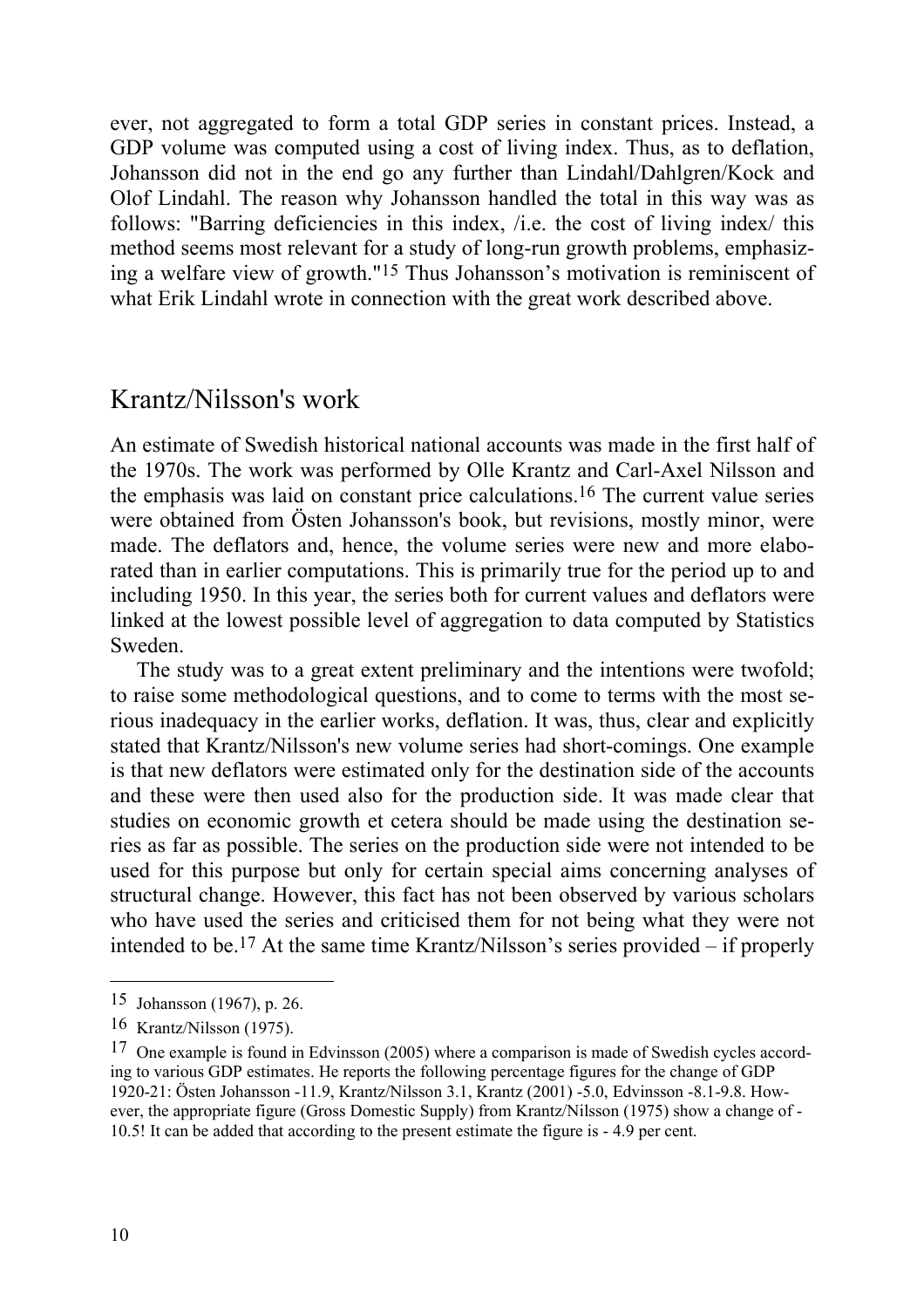used – a more adequate picture of the Swedish economic growth and pattern of change since 1861 than the earlier estimates.

 Methodological guidance for the constructional work on historical national accounts was found only to a very limited extent in the existing literature and this is especially true for constant price estimates. In this field much remained to be done. Ohlsson, for instance, does not seem to be aware that computation of historical volume series constitutes a problematic field<sup>18</sup> and the same goes for Erik Lindahl in all his writings on NA.19 Studenski, of course, discussed longrun series, but not the special methodological issues connected to HNA.

 Due to this state of affairs, trial and error was necessary in Krantz/Nilsson's work when devising methods for volume calculations of the Swedish HNA.

<sup>18</sup> Ohlsson (1953).

<sup>19</sup> See e.g. Lindahl (1954). This extensive article also contains a criticism of Ohlsson's (1953) study.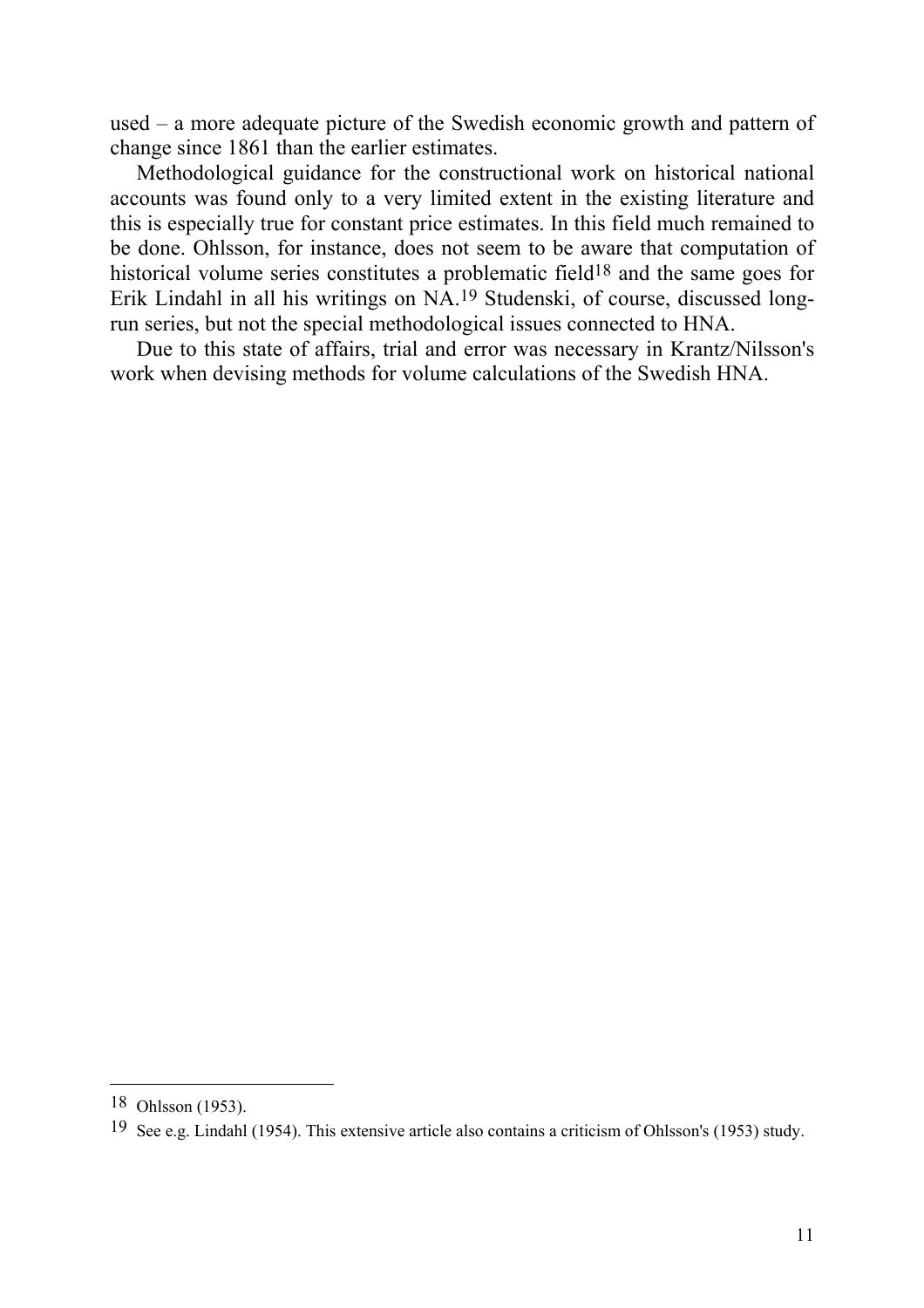### 2. The present project

The methods adopted in Krantz/Nilsson's study formed one of the starting points for the research project *Structural Change in the Swedish Economy 1800-1980. Construction and Analysis of National Product Series,* a constituting part of a large programme, *The Research Programme on Structural Economics* at the Department of Economic History, Lund University. In the national accounts project the intention was to calculate completely new series for the 19th century and partly new, partly revised series for the 20th century up to 1950. For the period after 1950 the project was to rely on data in the contemporary NA computed by Statistics Sweden. Then, the new HNA series should be used in the abovementioned programme as a comprehensive and consistent quantitative basis for analyses of the long-run structural performance of the Swedish economy.

As seen in the title of the research programme, structural change is at the centre of interest which means that long-term change is perceived as essential. Thus, short-term variations such as business cycles are not central to the research. This angel of approach is seen in the theoretical points of departure and it put its stamp on the empirical methods employed in the HNA project.

### Background

An established tradition in studying and trying to generalize the process of economic development formed an inspiration when the project on construction of the Swedish Historical National Accounts was designed. With this methodological approach, patterns of development can be traced and analysed within the chronological confines set by the available quantitative data*.* 

This tradition goes back at least to the German historical school, and later, we find among others Colin Clark20 and Simon Kuznets21 who on the basis of historical national accounts tried to establish various patterns of development. An important legacy from Kuznets is the study of long swings or Kuznets swings. These swings have their ground in demographic changes and variations in building and construction that in turn are related to economic transformation. Their chronology and character has been investigated by among others Moses Abramovitz, Richard Easterlin and Arthur Lewis. Long swings were found in

<sup>20</sup> For instance Clark (1940)

<sup>21</sup> For instance Kuznets (1965)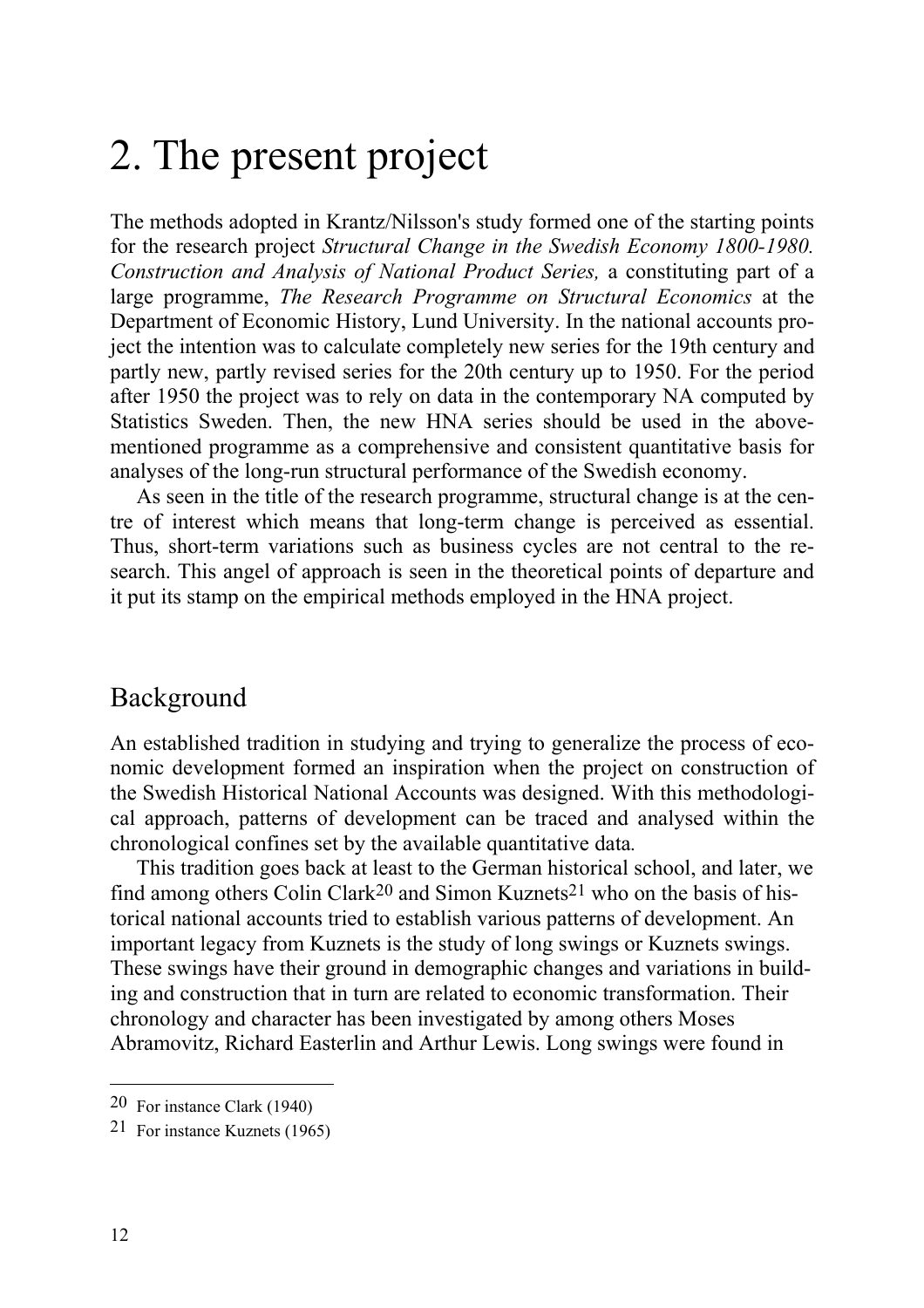the pre-war period but not in the inter-war decades, and this made the protagonists maintain that the pattern was confined to a specific period and not a general phenomenon.22

 In this tradition, Alexander Gerschenkron's conception of backwardness in historical perspective is important. When constructing his model Gerschenkron restricted himself to one region, viz. Europe, and its industrialisation and, thus, his model was specified in time and space. Furthermore, to a certain extent he constructed his scheme in an intuitive way since he had very limited quantitative data at hand, which, furthermore, were partly inadequate. However, he was eager to get a firm quantitative basis in order to improve his model.

Gerschenkron stressed that the quality of the data is fundamental, and this is so for figures both in current and constant prices. In the former case the organisation of the data and what components of the economy that should be included are fundamental, and in the latter case it is important how to calculate the volume series. Gerschenkron made important contributions to the deflation methods and the use of the index number problem. That Paasche deflators should be used to arrive at Laspeyre volume series is a common view, but what is not always accepted or adopted in historical national accounting is that the indices should be constructed specifically for deflating purposes. It is seldom appropriate to use series constructed for other aims e.g. cost of living indices. Furthermore, the deflators should not be arbitrarily designed, but instead they should pertain to relevant time periods.

 Gerschenkron also employed the index number problem as a methodological device. This problem has to do with the difference between Paasche and Laspeyre indices, irrespective of their use as price or volume indices. This difference is often considered by economists as a complication or even a nuisance which had better be overlooked but Gerschenkron instead found it useful in studying structural change in history. The difference mentioned is well known as the Gerschenkron effect, and it implies that indices with weights pertaining to an early base year tend to give a higher value than indices with weights from late base years. Gerschenkron used this as a tool for research in economic history,23 and he has been followed by other economic historians.24

 Among other contributions in this tradition, Chenery and Syrquin (1975) as well as O'Brien/Keyder (1978) can be mentioned.

 Gerschenkron's work was made long ago, but his conceptions are still important. This is clearly shown in a book from 1991. Gerschenkron's views have been challenged in various respects, but a new and comprehensive synthesis of

<sup>22</sup> See e.g. Abramovitz (1964) and (1968), Easterlin (1966) and Lewis (1965).

<sup>23</sup> Gerschenkron (1962), for instance "Some Aspects of Industrialization in Bulgaria, 1878-1939".

<sup>24</sup> See e.g. Nilsson (1972), Krantz/Nilsson (1975), Schön (1979) and Ljungberg (1990).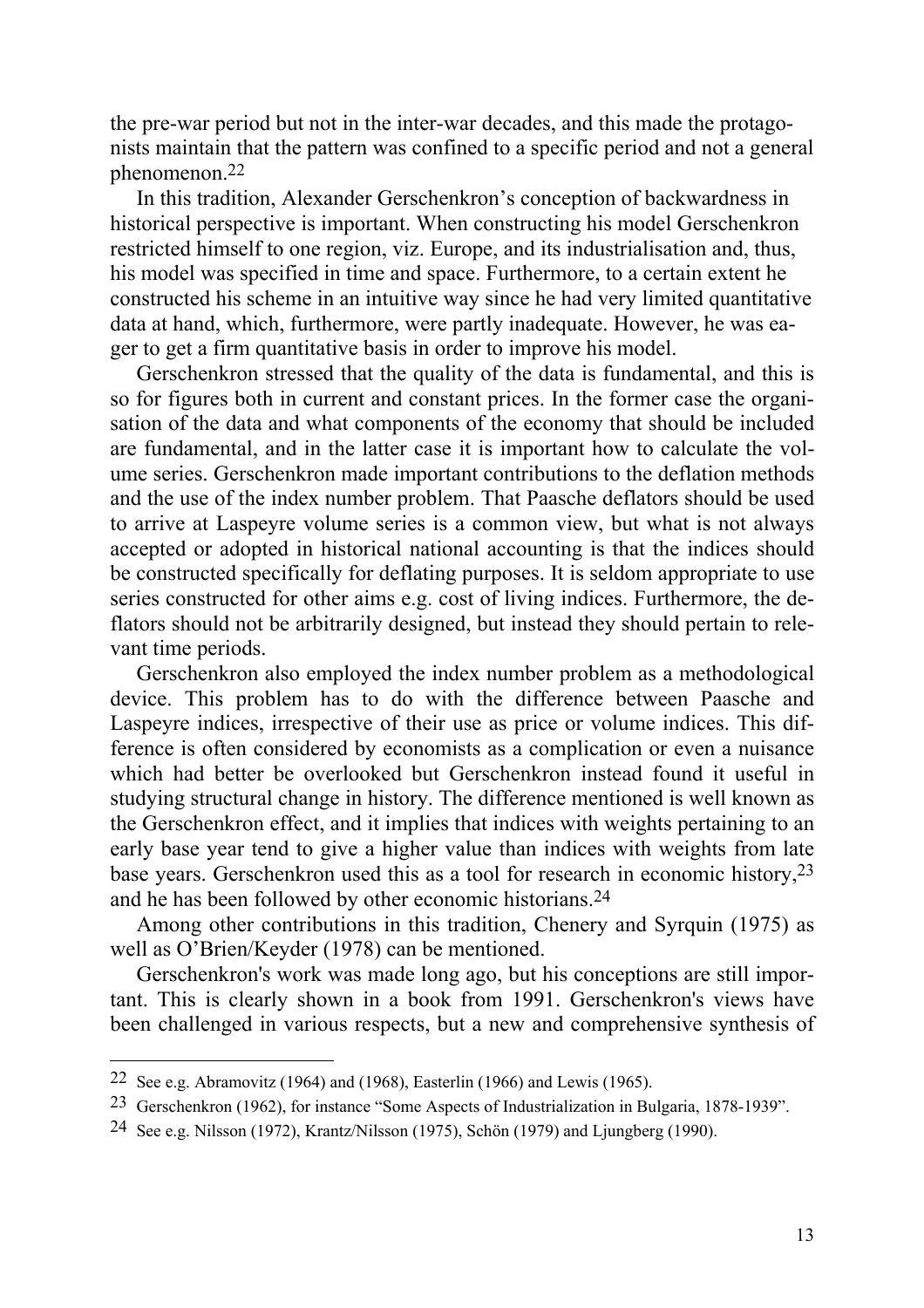Europe's experience of industrialisation of the same kind has not emerged. In spite of the critical discussion the editors are convinced that the approach has much to offer to the study of European history. 25 A short overview of the Gerschenkronian tradition as well as of contributions which appeared after the present project was launched is given in Prados de la Escosura (2005).

There is also a Swedish tradition of great importance for the present research and the construction of national accounts.26 Johan Åkerman's theoretical thinking and especially his concept *causal analysis* which in its operational form in the present research programme is called *structural analysis* forms an important part of the theoretical and methodological background for the work. Åkerman alleged that to form valid models for economic policy decisions and analyses, which he called calculation models, a causal analysis of the long-term economic performance is necessary. Relevant periods can be discerned, for which valid models can be constructed.27 He also specified a number of driving forces that propel the economy.

 An important name in this tradition is Erik Dahmén.28 He was more interested in analysing the mechanisms behind long-term economic change than the periodisation of the long-term performance. One of his concepts, which is central in the structural analysis is *development bloc*.29 In these blocs, innovations and positive and negative changes, mainly the birth of new innovations and the disappearance of old ones are essential. Creative destruction is also an important analytical tool and thus another great name in this tradition, Joseph Schumpeter, is alluded at. Besides Åkerman, Schumpeter was a principal inspiration for Dahmén. However, these scholars were not engaged in constructing and using historical national accounts as a basis for analysing structural change.

 A scholar working outside the tradition from Åkerman but still putting structural analysis at the methodological centre was Ingvar Svennilson. Actually, he is seen as belonging to the Stockholm school where Bertil Ohlin and Gunnar Myrdal were prominent names and he could also be seen as a neoclassical economist of a special kind.30 His seminal work on growth and stagnation in the European economy,<sup>31</sup> which is clearly within the structural analytical tradition,

<sup>25</sup> Sylla/Toniolo (1991).

<sup>26</sup> For an account of this tradition as well as for references, see Pålsson Syll (1997). See also Vikström (2002), pp. 13-25.

<sup>27</sup> Åkerman's ideas are extensively summarised in Åkerman (1960). Furthermore, they are critically discussed in Carlsson/Höglund (1996).

<sup>28</sup> Dahmén (1950) and (1980).

<sup>29</sup> See for instance Dahmén (1988).

<sup>30</sup> Svennilson did also take active part in Bagge's program mentioned above. He was one of the athors of the volume on wages, see Bagge er al. (1933).

<sup>31</sup> Svennilson (1954).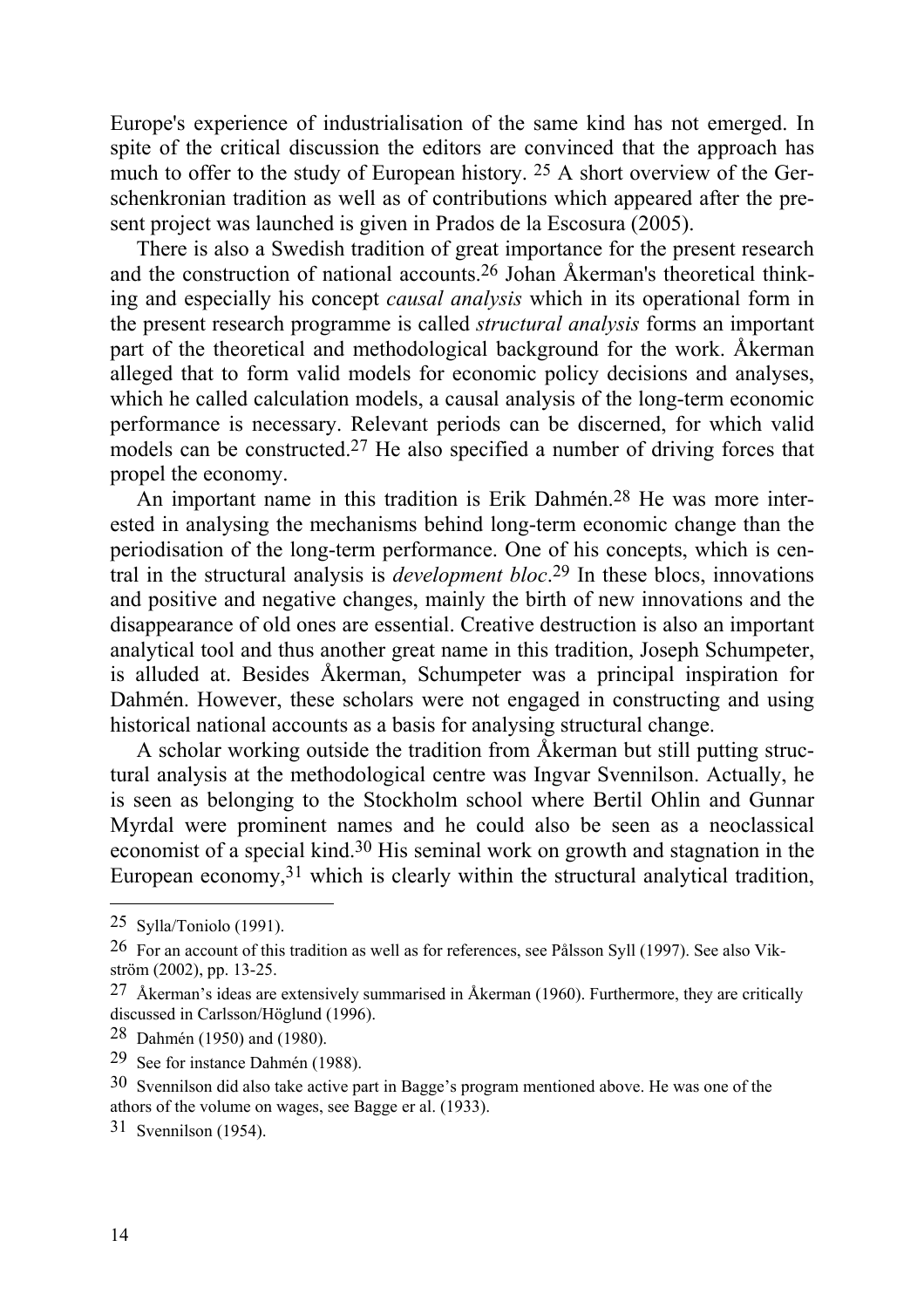deserves to be mentioned here. There he saw economic development as a process where present events were determined by past ones. "Long-term change is closely associated with the transformation of production whereby different sectors experience varying rates of growth. As Dahmén did before him, Svennilson claimed that analyses of purely macro categories like investments were not sufficient, especially when technical change was being considered."32

 In summary, the methodological approach consists of finding patterns of development in which transformation of the economy plays an essential role. To achieve this, the data have to be carefully constructed and relevant. Economic theory is fundamental in this approach but not sufficient for the analysis. "It is here, where economic theorising does not provide an explanation that the contribution of economic history is more needed."33

#### The empirical approach

For the general design of the HNA in the present project it was decided to use the output statistical method, the general idea of which is to allocate the gross output in the various industrial sectors and branches to different uses and then sum up appropriate parts to form aggregated series. Generally speaking the procedure means that a crude input-output method is employed. Its basis is found in Lindahl/Dahlgren/Kock´s work and it has also been used by Östen Johansson. It can be illustrated with a simple T-account:34

| <b>Debit</b>                                       | <b>Credit</b>                         |
|----------------------------------------------------|---------------------------------------|
| Productive use of goods and services from:         | Gross output by destination:          |
| Sectors $1, 2, \ldots, 7$                          | Inputs to sectors $1, 2, , 7$         |
| <i>Imports from sectors <math>1, 2, , 7</math></i> | For consumption                       |
|                                                    | For investment in sectors $1, 2, , 7$ |
| Balance: contribution to gross domestic            | Exports                               |
| Product                                            |                                       |
| Total: Gross output                                | Total: Gross output                   |

In principle, gross output in the industrial branches as well as imports are the starting points. Then allocation to the various uses is calculated on the basis of the shares to inputs, consumption et cetera. These shares are based on various statistical investigations as well as on assumptions. The estimated inputs are

<sup>32</sup> Vikström (2002), p.19.

<sup>33</sup> Prados de la Excosura (2005), p. 2.

<sup>34</sup> Johansson (1967), p. 20.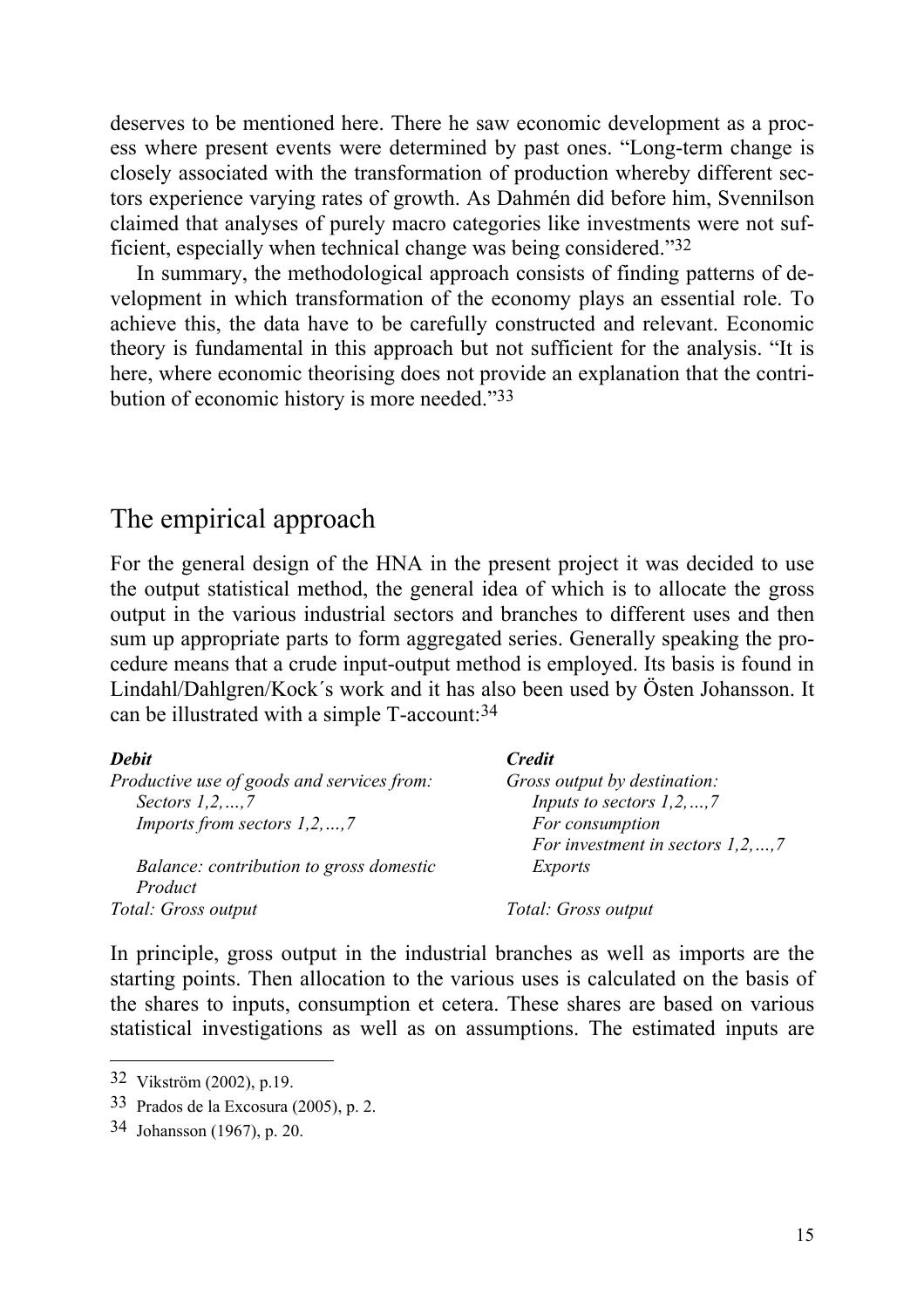then deducted from the gross output of the respective industrial branches which gives value added as a result. Since these calculations are accounted for in the publications for the various sectors,35 they will not be discussed here.36

One issue, which perhaps by some scholars could be conceived as inadequate and, thus, criticised, is that it was preferred not to use the methods, arrangements and terminology in the modern national accounts developed in several editions of *System of National Accounts* (SNA). The last edition is from 1993, SNA9337, and, thus, it appeared a long time after the design of the present project. It would of course have been possible to transform the data to comply with the modern principles but it was decided not to do so since these are entirely adapted to the contemporary economy and not to the past one. If the system should be useful for this purpose it had had to be modified in various ways and, therefore, it was decided to use the "old system" for the present HNA.

This means, among other things, that there are differences in the allocation of various activities. Timber floating is for instance allocated to forestry in the modern accounts, which, however, matters very little since it nowadays is an extremely small industrial branch in most countries, or, for instance in Sweden, not existing at all anymore. However, before the advent of lorries, timber floating was a very important means of transport for conveying the timber from the woods to the saw mills, often over very long distances. When lorries took over these transports it meant a structural change within the transport sector which implied a shift from one means of transport to another. If timber floating is allocated to forestry, it would mean a great increase in the transport sector production when lorries took over the timber transports. To a great extent this would be artificial since the timber was transported also before. Another example is transports carried out by the peasants for purposes external to agriculture, for instance for the iron works. In the modern national accounts these activities are allocated to agriculture, if considered at all. However, they should not be counted as agricultural production but instead as transports and allocated to the transport sector. Even here it is a question of structural change within the transport sector when these transports were taken over by other means of transport.

Another example of deviation between the modern and the historical accounts concerns mining and quarring. These are treated separately in modern acoounts but were historically integrated in the branches of metal industries and stone and clay industries.

 It is not only the allocation of various activities that diverge from the contemporary national accounts. Also the terminology differs. Here the concept

<sup>35</sup> See below.

<sup>36</sup> However some complements and corrections have been made and they are described below.

<sup>37</sup> System of National Accounts, 1993. The edition before that was from 1968.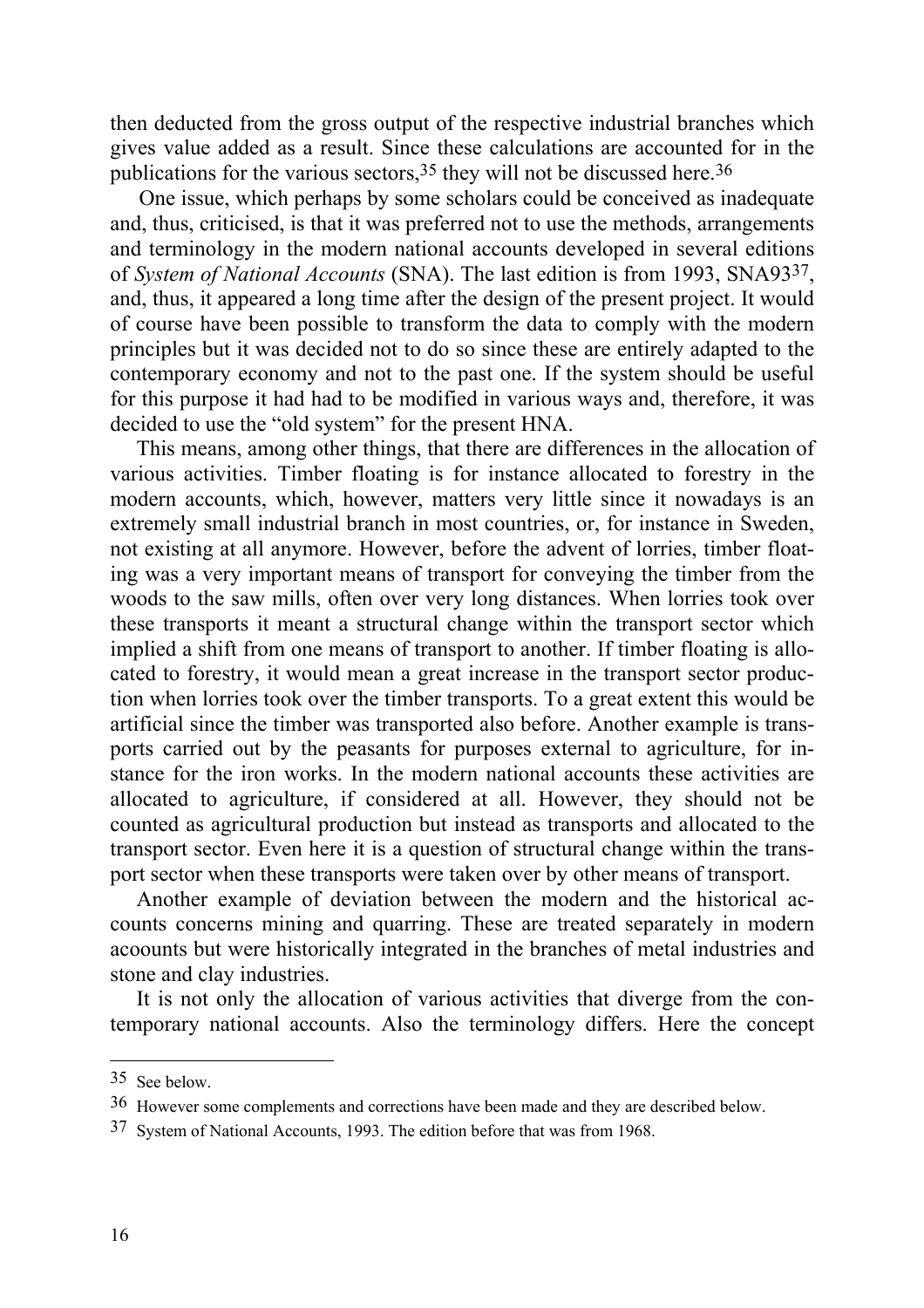"sector" is used for the broad activities of the economy instead of "industry" and "industrial branch", or sometimes only "branch", is used for sub-industry. In general, the terminology is adapted to the use in historical national accounts and here, the tradition from Lindahl/Dahlgren/Kock can be considered as superior to SNA.

In addition to the input-output method, briefly described above, it was decided to employ a complementary approach. By consulting a number of investigations into the production economy of different industries value-added shares for all industries and sectors were estimated in the sectoral reports and valueadded series were arrived at, which, added together, form a GDP series. Hence, the two calculations start from the same gross values but the resulting value added series are calculated independently of each other. This allows an internal control, evaluation, and reconciliation of the series. Thus, in the final version presented here some modifications of the original output allocations, based on the schemes of the debet side in the T-account, were made to better reconcile with the value added shares from the specific industry investigations.

The sector division used in the present Swedish HNA is roughly the same as in the earlier constructions. One difference is that in Lindahl/Dahlgren/Kock's series, domestic work was regarded as a separate sector, i.e. this production was considered as being equivalent to for instance manufacturing industry and handicraft. In later HNA projects this segment of production is considered as part of private services. Another difference between Lindahl/Dahlgren/Kock's HNA and the later constructions is that in the former, as mentioned above, consumption of consumer durables was taken into consideration separately. It was, in principle quite realistically, seen as taking place over a number of years and thus distributed over a longer period of time. In later HNA as well as in contemporary national accounts consumption of consumer durables is assumed to take place in the very moment that they are bought which means that they are treated in the same way as non-durables. This is certainly a questionable principle for handling this problem.

 The following division into sectors and industries is used in the present construction: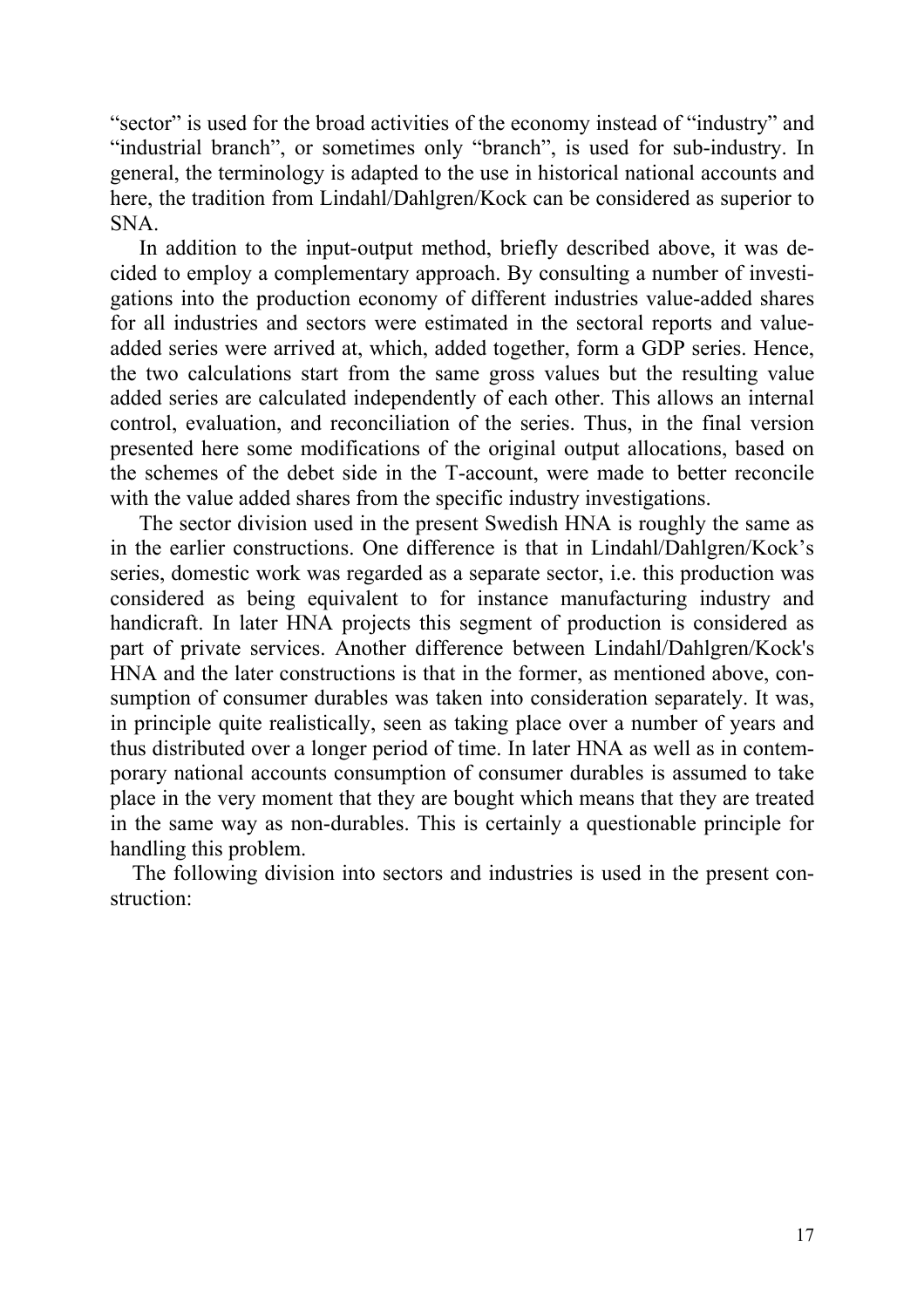| Agriculture with ancillaries                                                | Transport and communication          |
|-----------------------------------------------------------------------------|--------------------------------------|
| Agriculture                                                                 | International navigation             |
| Forestry                                                                    | Domestic navigation                  |
| Hunting and fishing                                                         | Stevedoring                          |
| Horticulture                                                                | Timber-floating                      |
|                                                                             | Posting services                     |
| Industry and handicrafts <sup>38</sup>                                      | Transports with horses or oxen       |
| Mining and metal industries                                                 | Railways                             |
| Stone, clay and glass industries                                            | Postal services                      |
| Wood products industry                                                      | Tele communications                  |
| Paper and printing industries                                               | Taxi traffic                         |
| Food processing industries                                                  | Tramways                             |
| Textile and clothing industries                                             | Lorry traffic                        |
| Leather, hair and rubber industries                                         | Bus traffic                          |
| Chemical industries                                                         | Foreign aviation                     |
| Power stations, gasworks and waterworks                                     | Domestic aviation                    |
| <b>Building and construction</b>                                            |                                      |
| Private service production                                                  | Public service production            |
| Judicial services                                                           | Central government                   |
| Banking                                                                     | Civil services                       |
| Private health and medical care                                             | Military services                    |
| Hair cutting                                                                | Local government                     |
| Insurance                                                                   | Religious services (official church) |
| Hotels and restaurants                                                      | Education                            |
| Culture and entertainment                                                   | Health and medical care              |
| Religious services (other than the official church) Social welfare services |                                      |
| Trade (retail and wholesale)                                                | Administration                       |
| Domestic work (paid and unpaid) <sup>39</sup>                               | Other (Police, Fire service etc.)    |
| Dental services                                                             |                                      |
| Services of dwellings                                                       |                                      |

### Constant price estimates

Methodological transparency concerning HNA is particularly important for construction of volume values. Volume series for one and the same variable, calculated on the basis of the same data in current prices, can vary with different de-

<sup>38</sup> The series of these nine industrial branches were made up of series of a great number of sub branches, presented in Schön (1988).

<sup>39</sup> Unpaid domestic work is not included in the aggregated series here.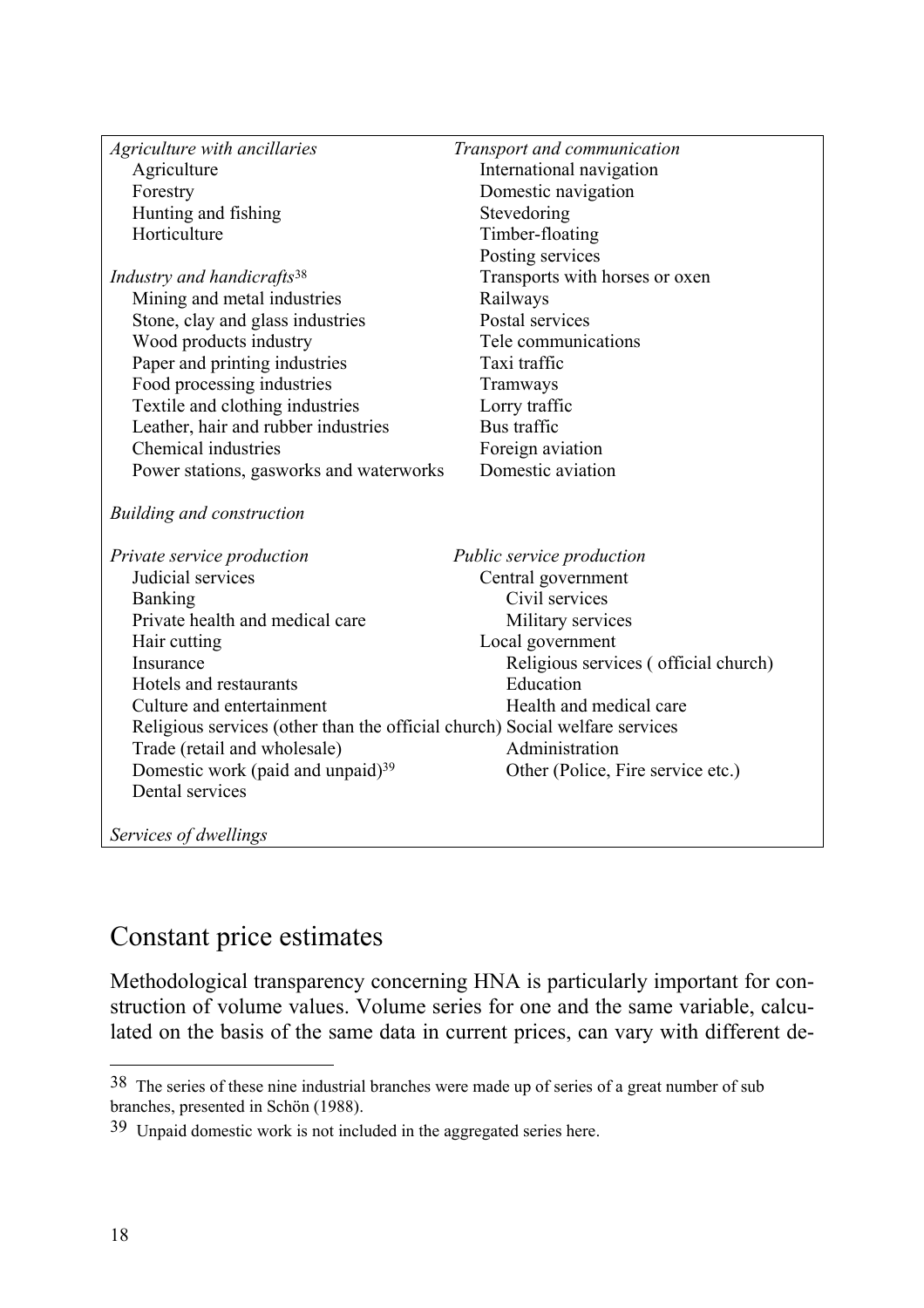flation techniques, and these variations could be considerable with respect to growth rates, chronological patterns et cetera. It is important to be aware of the fact that there is no such thing as a 'true' series in constant prices, meaning one which is computed with objectively perfect techniques. There is in other words no deflation method that could be called the best one in an objective historical sense.40 Instead, the deflation method or techniques must be chosen to fit the purpose of the study. This means that the method can only be judged as more or less appropriate with reference to this purpose.

 In the literature on NA and HNA there is agreement that a price index of a Paasche type should be used as deflator. This means that the prices in the given year and the base year are weighted with given year quantities. A consistent Laspeyre volume index is then reached when deflation is made. This in turn means that the quantities every year are weighted with base year prices. To consequently follow this procedure means that the weighting procedure is transparent. However, the Swedish HNA series under review go from 1800 to 2000 and this, needless to say, is too long a period to use a consistent Paasche deflation to arrive at Laspeyre volumes; most likely, no commodities or services in the beginning of the period are identical with those in the end. The solution to this problem was to divide the whole time span into sub-periods called deflation periods. Within each deflation period Paasche deflators were built up, starting in principle from the lowest level of aggregation of the accounts. When deflating the current value series with these deflators Laspeyre volume series were obtained. A few years in the beginning of each deflation period constitute the base periods. Longer series than for the deflation period, the longest of course comprising the whole time span under study, were then formed by linking the subperiod series. Thus, the procedure is made as transparent as possible.

 Initially, the choice of deflation periods was made on the basis of an analysis of the pattern of change of the Swedish economic historical performance as it has been described by various economic historians. The outcome of this exercise was the following periods.41

<sup>40</sup> There are methods fulfilling mathematical requirements for good indices, meaning for instance Fisherian criteria, but these are not necessarily identical with historically appropriate methods.

<sup>41</sup> Ljungberg (1990) applied essentially the same periodisation, see esp. Ch. 5.

When the periodisation was determined the economic performance of the 70s and 80s was not at all clear. Therefore 1980 as the concluding year of the last deflation period was provisional. Today, a period limit would probably have been placed in the middle of the 1970s and another one around 1990 or perhaps a few years later.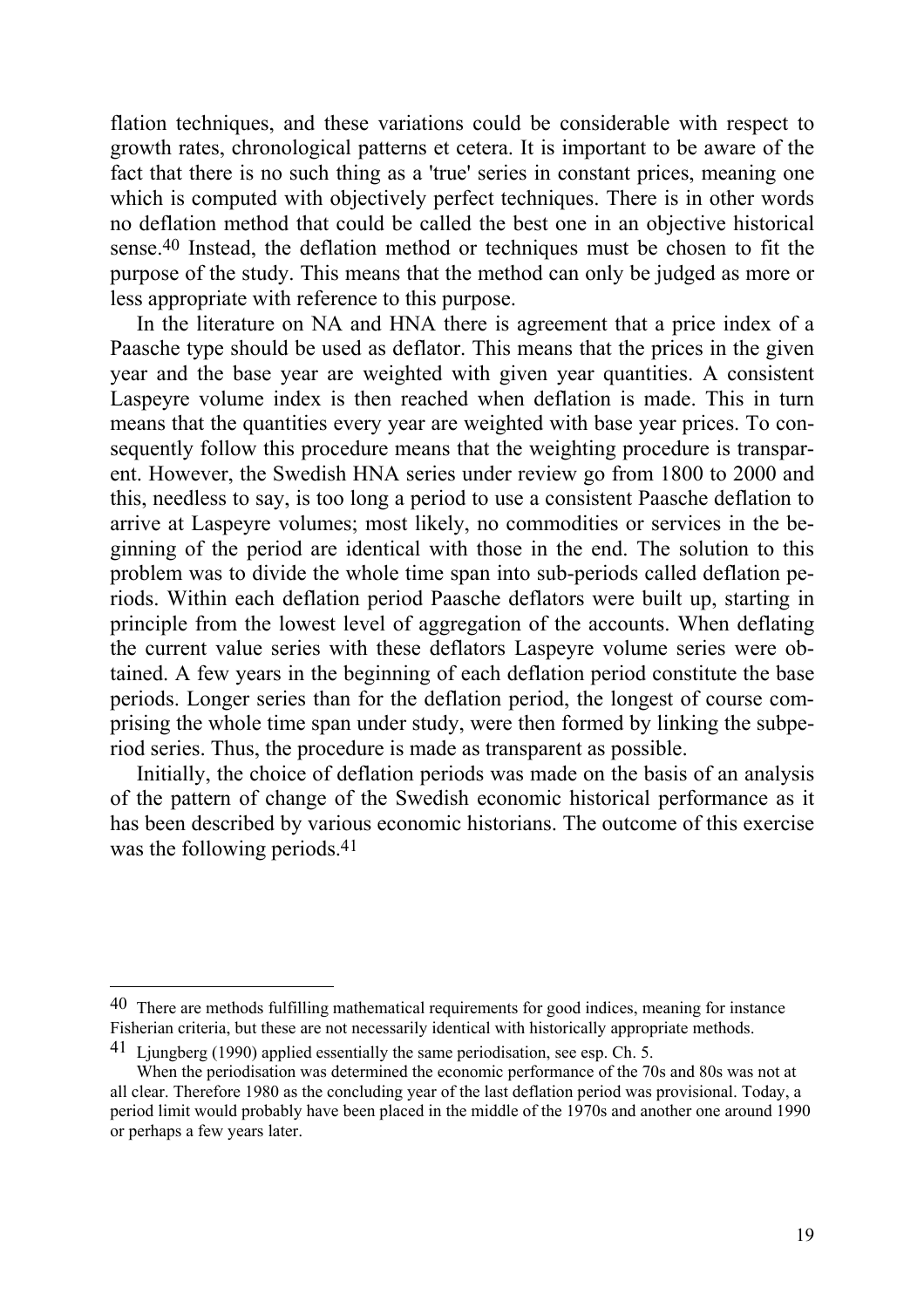| Deflation period | Base period |
|------------------|-------------|
| 1800-1826        | 1800/02     |
| 1826-1848        | 1826/28     |
| 1848-1869        | 1848/50     |
| 1869-1888        | 1869/71     |
| 1888-1910        | 1888/90     |
| 1910-1929        | 1910/12     |
| 1929-1953        | 1929/31     |
| $1953-(1980)$    | 1953/55     |

The briefly described way of deflation is appropriate for series intended to form the basis for long-run studies of economic growth and structural change. Then it is essential that the economic performance is perceived as a broad process of change of the economy, within which comparisons between various periods can be made as to rate of change et cetera, and where structural change is a natural and analytical constituent. One way to get an idea of these changes and, thus, to be able to analyse them is to compare the deflators in order to explore possible Gerschenkron effects.

 It should be emphasized, however, that if important new products appeared between the base years, these products were integrated into the price base, thus keeping up the representativity of the price index. Furthermore, it is clear that annual links result in very similar price and volume indexes as long as the principles of Paasche deflation are followed.42

However, if productivity is the main object of the study it is possible that another method of deflation could be appropriate, for instance a chain index with yearly links, and this goes for instance for business cycle analyses as well.

 The above-mentioned motive for choosing the deflation techniques with deflation periods was not, however, the only one when the research project on Swedish Historical National Accounts was designed. Another reason is connected to the fact that deflation was a very time-consuming activity before the much later advent of appropriate and user-friendly computer facilities.

 The method of deflation opted for initially has, though, from time to time been questioned. It has for instance been hypothesised that it could generate cycles in the series which could not be found when using other – alleged "superior" – methods. Furthermore, the fact that non-additivity is created has not been accepted despite the fact that it is mathematically correct.43 Hence, it was decided for this publication to calculate chain indices with yearly links of a Paasche type as deflators. A comparison with the original deflators showed some differences but not very large as to overall growth rates. The GDP series

<sup>42</sup> Cf. the appendix C by Astrid Kander and Lennart Schön in Kander (2002).

<sup>43</sup> On this problem and its approximate solution, see also below.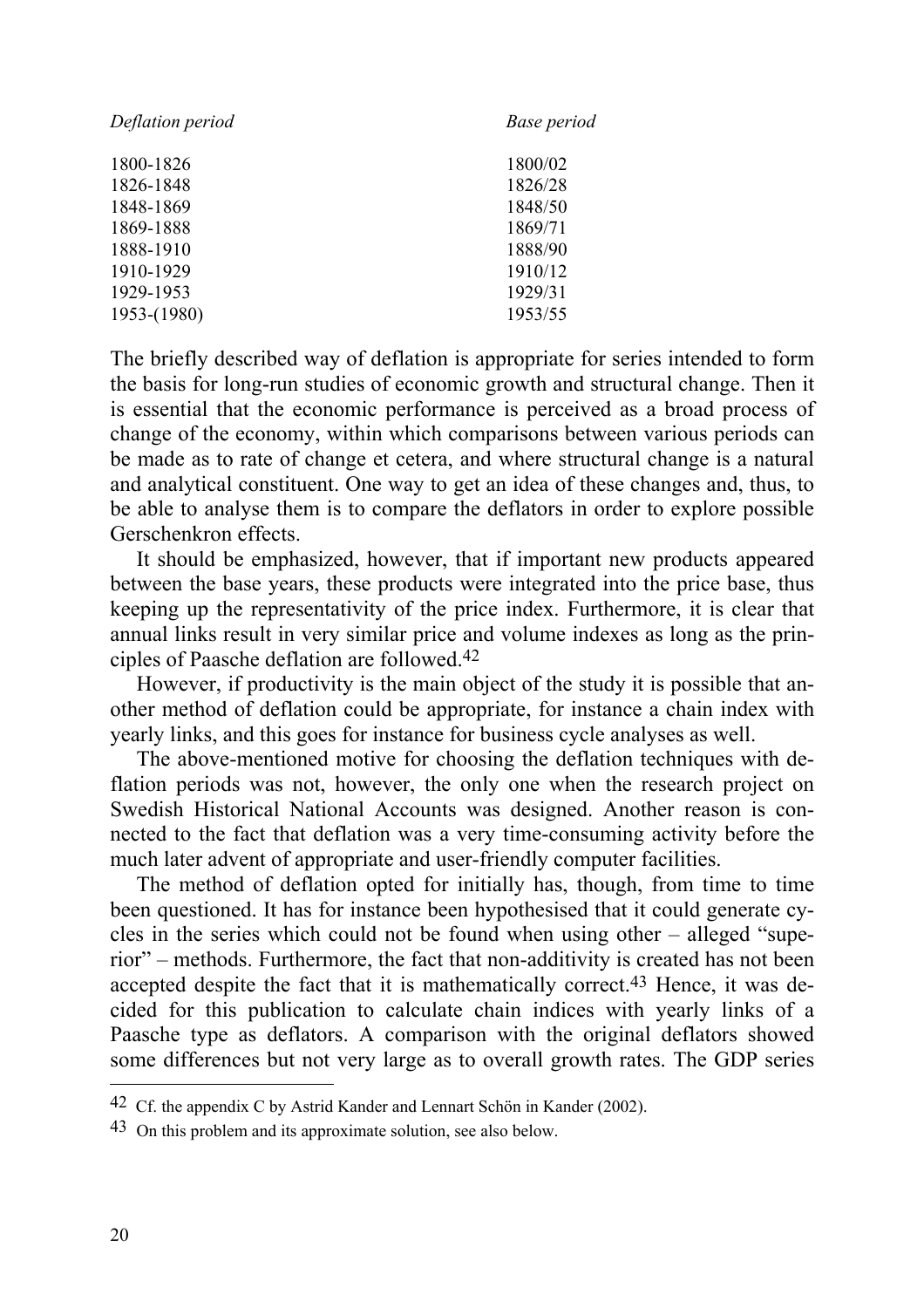*Figure 2.* GDP with deflator using deflation periods in relation to GDP with chain index deflator 1800―1950



deflated in the original way in relation to that with chain indices is shown in figure 1 for the period 1800-1950 that is the period for which new data were collected and constructed.

There is a clear upward tendency from the 1890s to the 1910s but the most conspicuous change is found during the years around 1920. Great changes are also found during and immediately after WWII. Thus, when there are short-term great price movements, differences in outcome between the two deflation techniques are great, which is not surprising since deflators with annual links are much more sensitive to such short-term movements.

 Since the differences between the series computed with the two methods are small and in order to present series that are useful for short-term analyses as well, it was decided to present the series deflated with chain indices and not the original series in the tables below. Another reason is to avoid unnecessary criticism from those who think that deflation is a mechanical procedure and who regard Gerschenkron effects and additivity problems as annoying.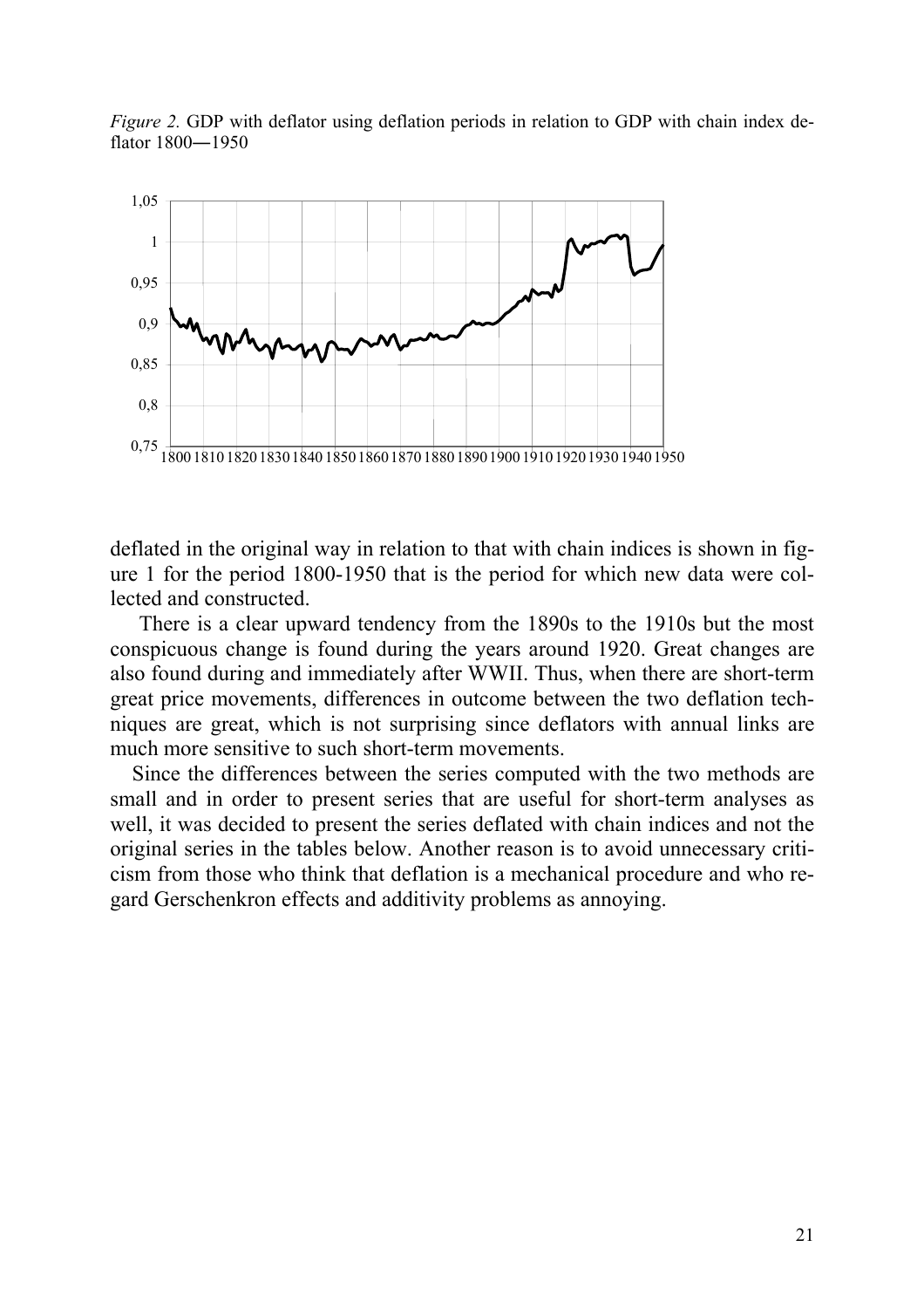### Accomplishment of the work $44$

The overall responsibility for this project was shared by Olle Krantz and Lennart Schön. A principal division was made in that Schön was responsible for the estimates of commodity production, i.e. agriculture with ancillaries and manufacturing industry and handicrafts, and Krantz of service production, which comprises transport and communications, private and public services and services of dwellings. The estimate of the basic series for building and construction for 1800-1870 was made by Lars Pettersson. Later, Jonas Ljungberg was engaged for deflator constructions, primarily for manufacturing industry production. In general, the most intensive part of the efforts to estimate figures in current prices was planned to be carried out for the series for the 19th century, while for most of the later period, existing series should be used as far as possible. This planning, however, had to be modified since it turned out that creating consistent series for the whole period required a lot of construction work also for the 20th century.

 Current values as well as data used for constant price calculations were published in nine volumes while, as mentioned, the main aggregated series and an analysis of Swedish economic growth and structural change were planned to be published separately. The volumes containing the basic data all have the initial title *Historiska nationalräkenskaper för Sverige (Historical National Accounts for Sweden, HNS)*. They are as follows:

2) Schön, Lennart *Industri och hantverk 1800-1980 (Manufacturing Industry and Handicrafts 1800-1980)* Lund 1988;

3) Pettersson, Lars, *Byggnads- och anläggningsverksamhet 1800-1980 (Building and construction 1800-1980)*, Lund 1987;

4) Krantz, Olle, *Transporter och kommunikationer 1800-1980 (Transports and Communications 1800-1980)*, Lund 1986;

5) Krantz, Olle*, Privata tjänster 1800-1980 (Private Services 1800-1980)* Lund 1991;

7) Krantz, Olle*, Offentlig verksamhet 1800-1980 (Public Services 1800-1980)*, Lund 1987;

8) Schön, Lennart, *Utrikeshandel 1800-1870 (Foreign Trade 1800-1870),* Mimeo 1984;

<sup>1)</sup> Schön. Lennart, *Jordbruk med binäringar 1800-1980 (Agriculture and Ancillaries),* Lund 1995;

<sup>6)</sup> Krantz, Olle, *Husligt arbete 1800-1980 (Domestic Work 1800-1980)*, Lund 1987;

<sup>&</sup>lt;sup>44</sup> The basic data from the present project have been used in works by Kander (2002) and Vikström (2002). They have also been utilized by Edvinsson, (2005), where he, however, uses other methods and principles than those in the present project.

Furthermore, in a review article, Bohlin (2003) has dealt with the present project. It is a somewhat odd article since it treats a semi-finished project from which, at the time when the article was written, mainly unpublished and preliminary aggregated series existed. Maybe, this is the first review article ever in a well-known refereed journal to lay great stress on non-published preliminary reports. The article is strange also in the sense that it does not deal with the basic methodology of the project, the plans for it and how it was carried out.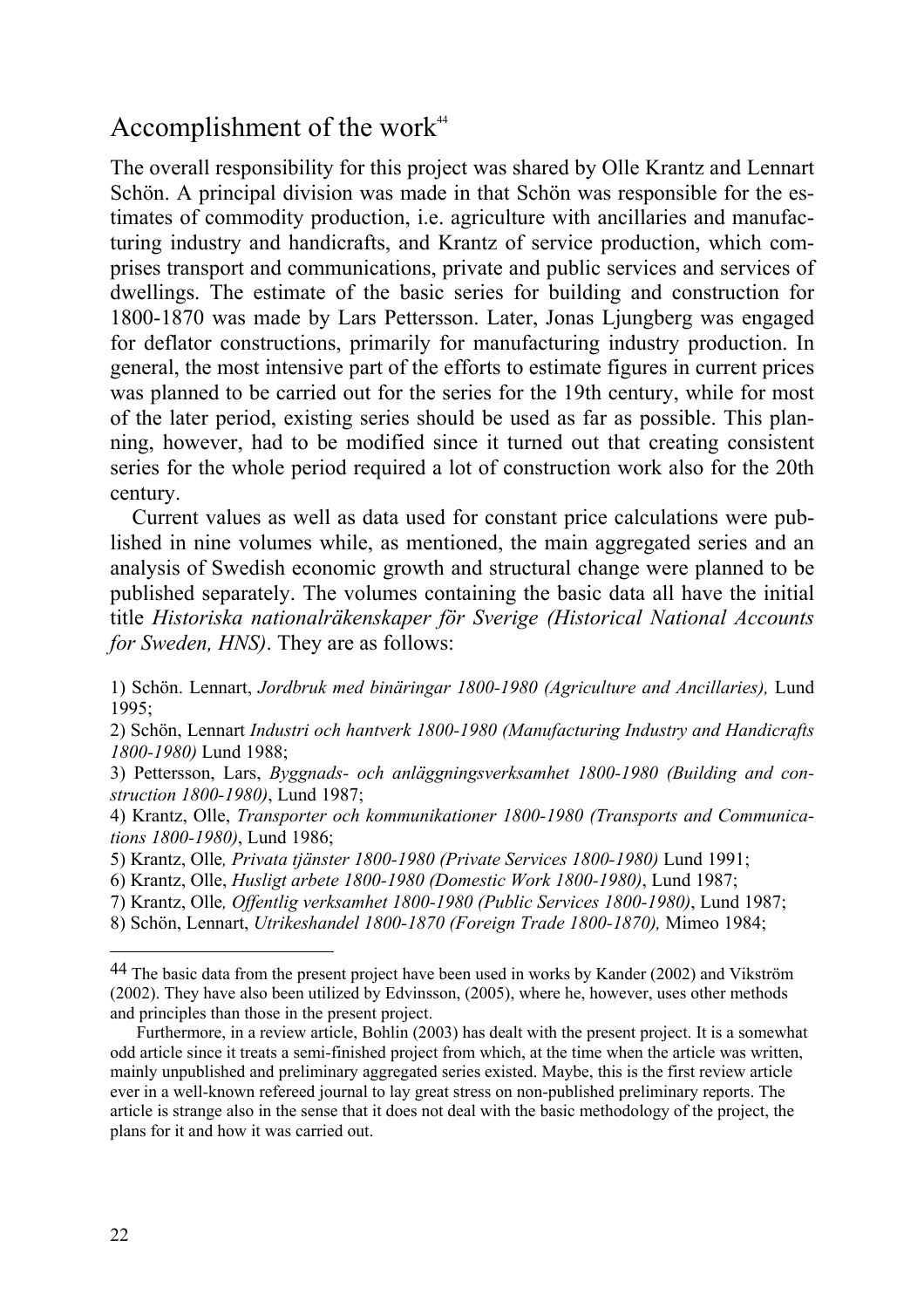9) Ljungberg, Jonas*, Deflatorer för industriproduktionen 1888-1955, (Deflators for Industrial Production 1888-1955*) Lund 1988;

Extensive descriptions of the sources are given in these nine volumes and it is not necessary to repeat them here. Suffice it to mention that a vast source material has been used including for instance official and other statistics, archival records of various kinds, and company records. In general, for the 19th century, a number of constructions and guesstimates had to be made. They are, however, in one way or the other based on existing data which give them a certain – sometimes even great – degree of reliability. One foundation for this allegation is the fact that the Swedish official statistics, internationally seen, are comprehensive and often of high quality and therefore a large body of statistics could be used. Furthermore, a large part of Swedish statistics is annual back to the  $18<sup>th</sup>$  century. Still, the data are far from complete – and perfect. The agricultural statistics, for example, is extremely unreliable up to the eve of WW1 and had to be complemented in various ways. This is also true for important parts of manufacturing industry and – particularly – for handicrafts. Series for subbranches of manufacturing industries and handicraft constructed from archival sources are reported in the sectoral volume.45 For building and construction, an ingenious guesswork was made.

 For service production the supply and quality of data varies from being very good for instance for central government to next to nothing for some industries. As mentioned, unpaid domestic work was estimated by Lindahl/Dahlgren/Kock, and, in the present project, this was considered a good idea, since the shift from unpaid to paid work in activities connected to the domestic sphere constitutes one of the most important structural changes in the economy in the period since the early 19th century. Therefore, a more detailed estimate than the earlier one was made, taking into account different categories of home-working people and also of their being attached to agriculture or other sectors of the economy. These estimates, like many others for service production, are based on number of employed and their remuneration. In the present volume with aggregated series, the estimates of unpaid domestic work are not included.46

<sup>45</sup> The sources of different manufacturing industries vary. Some branches connected to agriculture such as flour mills leave hardly any source material while most industries are covered quite extensively. See Schön (1988).

<sup>46</sup> An analysis of the domestic work and its role in the Swedish economic performance is found in Krantz (1987a).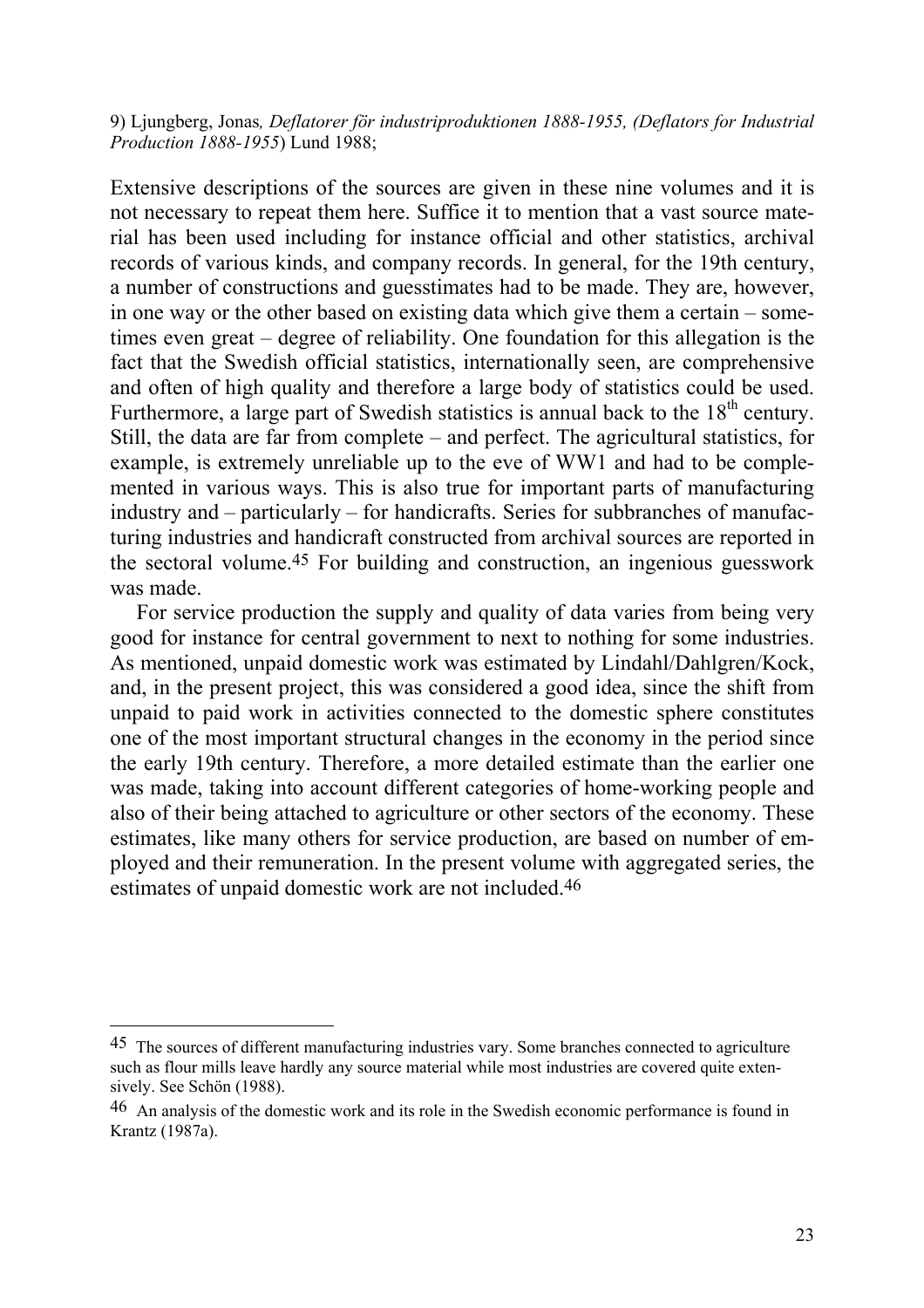# 3. The Tables

As mentioned, the figures used in the tables below are found in the nine volumes described above. There accounts of the sources, estimation methods et cetera are also given. However, a number of complements and changes had to be made for this volume and they are reported below.

 In the present book, only the main series are published. A complete dataset is found at

http://www.ehl.lu.se/database/LU-MADD

The series are also available in a Nordic data base at http://www.nhh.no/forskning/nnb/

### Issues of principle

**Employment figures:** Data on number of employed were not estimated in the nine volumes. However, it was decided to do so for the present work. For 1870-2000 the calculated employment figures and the sources are reported in Schön (2000).<sup>47</sup> For 1850-1870 relevant series from Edvinsson (2005) were linked to the figures for the later period.

**1950-2000:** In the nine volumes figures are provided up to 1980 and for the period after 1950 they are taken from the contemporary NA constructed by Statistics Sweden. The resulting series were changed in accordance with later publications from Statistics Sweden and new data were added for the time after 1980.

**Series in factor and market prices:** When estimated from the production side the series are counted as factor prices. However, as is commonly the case, expenditure series are given in market prices. The difference has to do with indirect taxes, customs duties and subsidies. Figures on these items were taken from Johansson (1967) for 1861-1955 and for the period after they were compiled

<sup>47</sup> Prior to 1950 employment figures are calculated from Jungenfelt (1966) and *Historisk statistic,* Part 1, while sources of Statistics Sweden are used from 1950 onwards. Schön (2000), p 14. One should note, though, that the Jungenfelt data are very incomplete for the  $19<sup>th</sup>$  century and were consequently revised by Schön.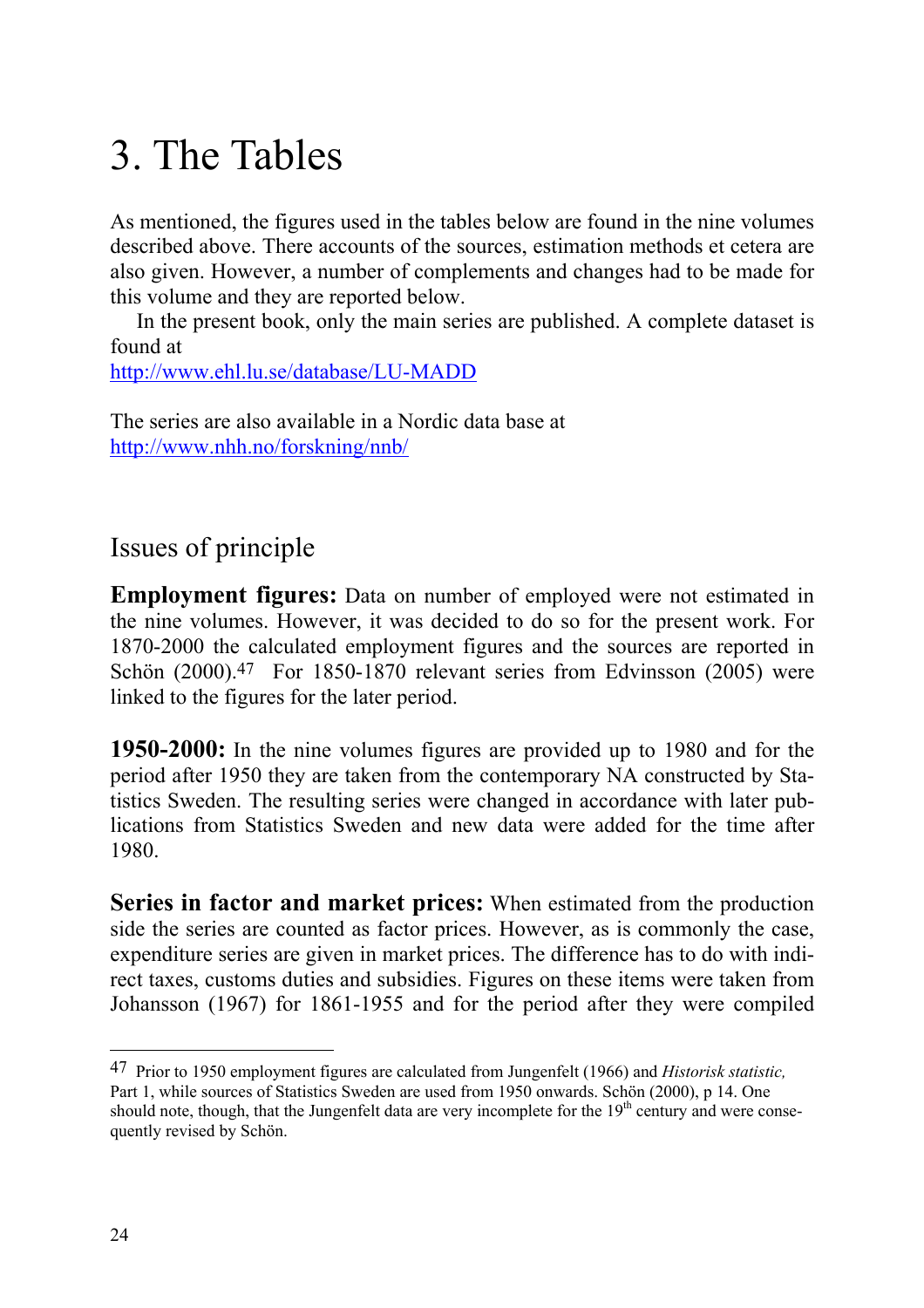from the contemporary NA from Statistics Sweden. For the period before 1861 they were estimated on the basis of customs duties.

**Deflation of value-added:** All value added series in constant prices are calculated by means of double deflation. Thus output and input to all branches are deflated separately by their respective set of price series. Value added in constant prices then appears as deflated output minus deflated input. It has been possible to follow this procedure for all sectors back to 1800 thanks to our rich price material and input-output data collected in the sectoral volumes.

### Details

**Agriculture:** In order to adjust the input-output tables to the calculations of value added in different industrial branches, the allocation in Schön (1995) to industrial input was somewhat augmented at the cost of consumption. Furthermore, allocation of fodder to horse transports has been inserted.

**Manufacturing industry:** Some adjustments of the allocation to different uses in Schön (1988) – mainly from consumption to industrial input – have been made in order to fit input-output tables to the separate value added calculations.

**Building and construction:** With a number of small changes in the allocation to different uses, the data up to 1861 are taken from Pettersson (1987) and thereafter they are obtained from Johansson (1967).

**Transport and communication:** For postal services, the data for 1911-50 were modified in relation to those in Krantz (1986) due to a misprint there. Foreign shipping was changed for 1800-1820 due to the fact that new and superior data for ocean freight rates have been constructed in Harley (1988). Domestic Shipping was changed 1913-29 due to a misprint in the original volume. A net debit item estimating the expenditure of Swedish ships in foreign ports minus the expenditure of foreign ships in Swedish ports is included, following the procedure in Lindahl et.al. 1937.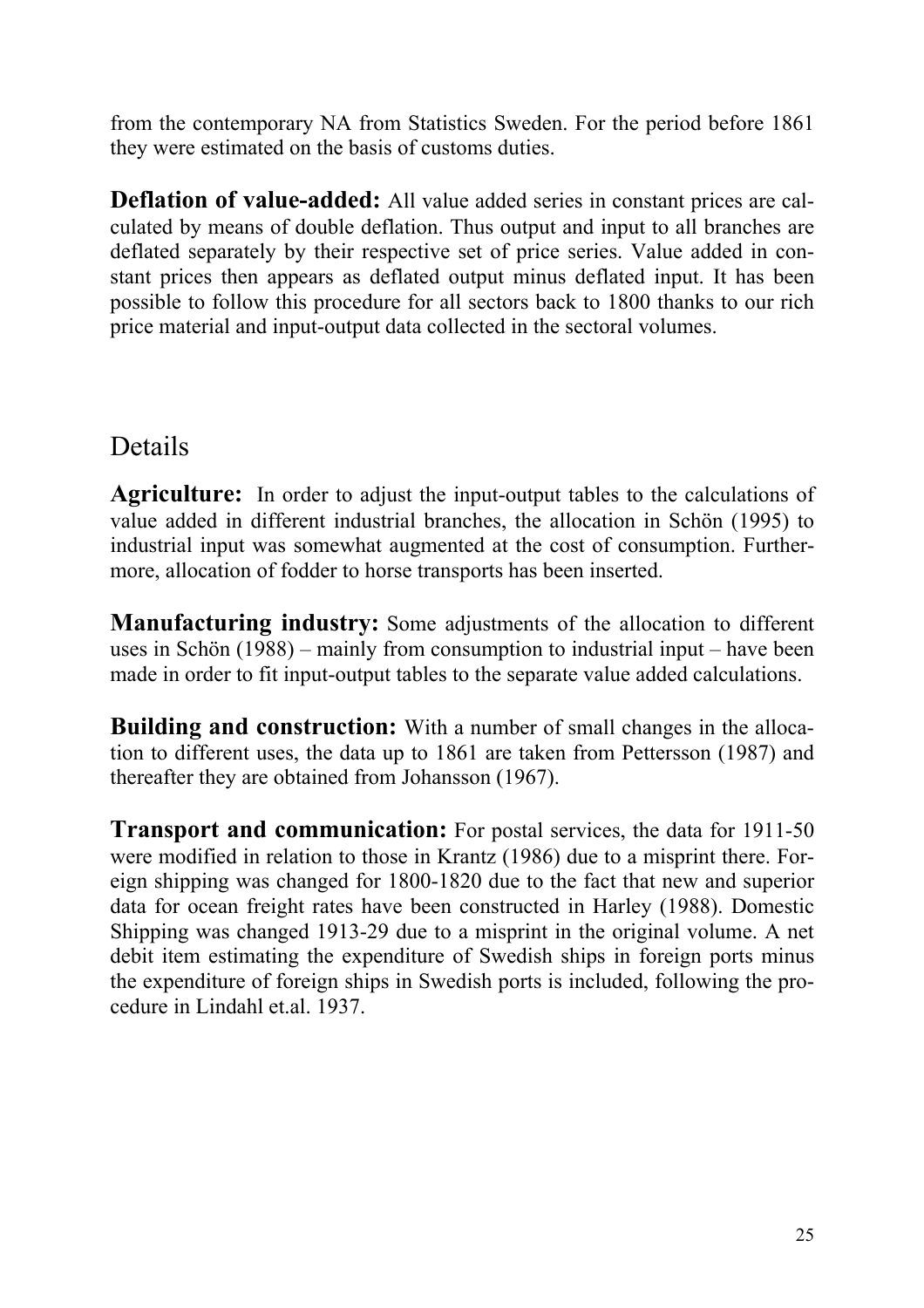#### References

- Aukrust, Odd (1992), The Scandinavian Contribution to National Accounting, *Discussion Paper* No. 73, Central Bureau of Statistics, Oslo.
- Bagge, Gösta (1917), *Arbetslönens reglering genom sammanslutningar (Regulation of wages through cooperations)*, Stockholm.
- Bagge Gösta, Lundberg, Erik, Svennilson, Ingvar (1933-1935), *Wages in Sweden, 1860-1930*, I-II, London.
- Bohlin, Jan (2003), Swedish Historical National Accounts: The Fifth Generation, *European Review of Economic History*, 7:1 April.
- Carlson, Benny (1982), Bagge, Lindahl och nationalinkomsten. Om National Income of Sweden 1861-1930 (Bagge, Lindahl and National Income. On National Income of Sweden 1861-1930), *Meddelande från Ekonomiskhistoriska institutionen, Lunds universitet,* Nr 27.
- Carlson, Benny (1995) *De institutionalistiska idéernas spridning: tyska historiska skolan, amerikansk institutionalism och svenska ekonomers utlandsstudier (Dispersion of the Institutionalist Ideas:The German Historical School, American Institutionalism and Swedish Economists' international Studies.)*  Stockholm: SNS förlag.
- Carlson, Benny and Höglund, Bengt (eds.) (19*96), Johan Åkerman i blickfältet: åtta perspektiv på en 100-åring (Johan Åkerman: eight perspectives on a 100 year old economist)*, Lund: institutet för ekonomisk forskning.
- Chenery, Hollis, B. and Syrquin, Moises (1975), *Patterns of Development, 1950-1975*, Oxford: Oxford University Press.
- Clark, Colin (1940), *The conditions of Economic Progress*, London: Macmillan.
- Dahlgren, Einar (1936), Produktionsstatistisk uppskattning av Sveriges Nationalinkomst 1930-1934, (An Estimate of Swedish National Income according to Statistics of Production 1930-1934), *Statens offentliga utredningar (Swedish Official Reports)* 1936:18.
- Dahlgren, Einar (1941), PM med vissa beräkningar angående nationalinkomstens storlek, (A Memorandum Containing Estimates Relating to the Size of National Income) *Bilaga B till statsverkspropositionen för år 1941* (*Swedish Budget Proposal 1941, Appendix B)*, Stockholm.
- Dahmén, Erik (1950), *Svensk industriell företagarverksamhet : kausalanalys av den industriella utvecklingen 1919-1939* (*Swedish entrepreneurial activity: causal analysis of the development of Swedish industry, 1919-1939)* I-II, Stockholm: Industrins utredningsinstitut.
- Dahmén, Erik (1980), "Hur studera industriell utveckling" ("How should we study economic change?"), in Dahmén, Erik/Eliasson, Gunnar (eds.) *Indust-*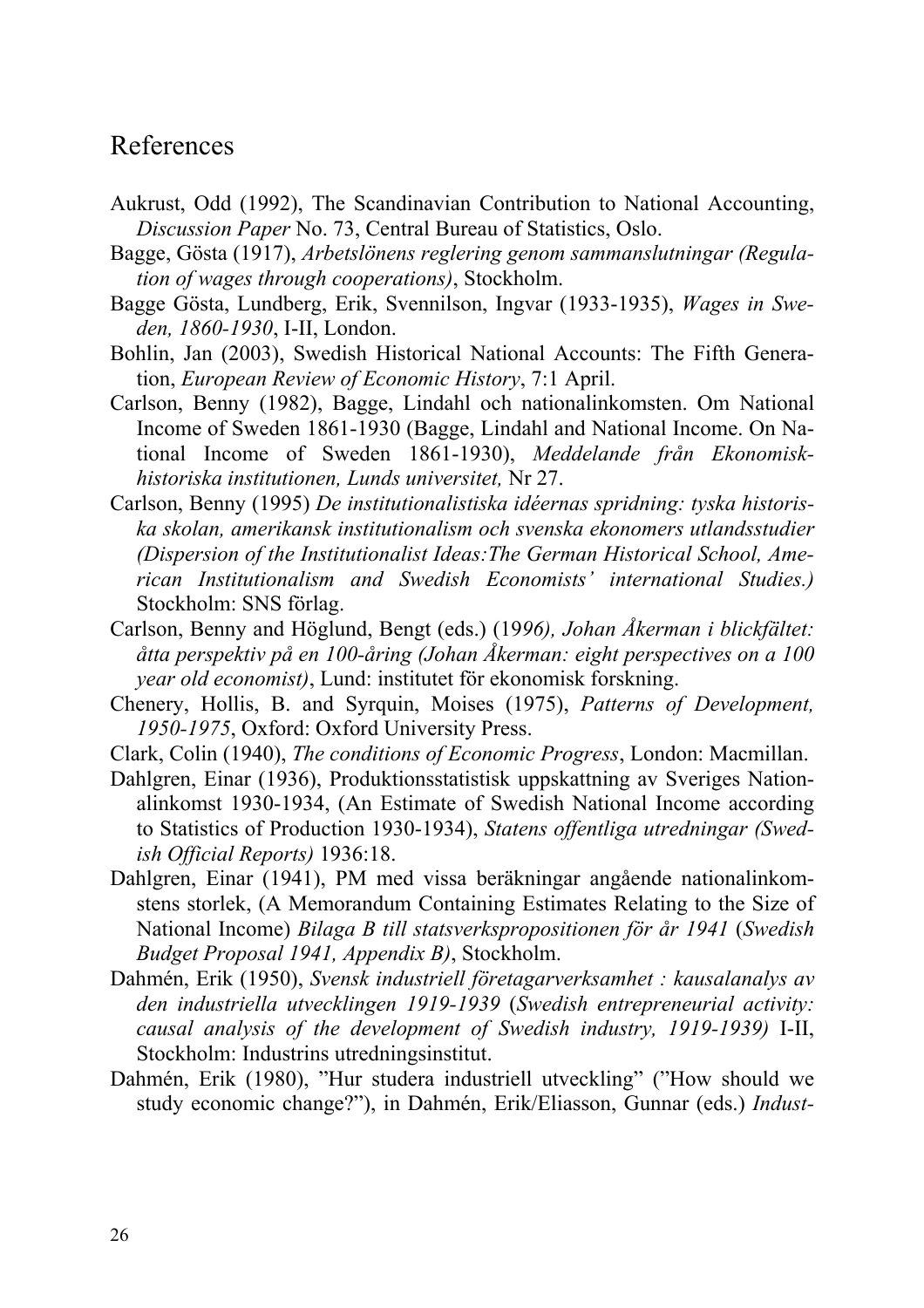*riell utveckling i Sverige. Teori och verklighet under ett sekel (Industrial change in Sweden. Theory and reality in a century)*, Stockholm: Industrins utredningsinstitut.

- Dahmén, Erik (1988), 'Development blocs' in Industrial Economics, Scandinavian Economic history Review 36.
- Edvinsson, Rodney (2005), *Growth, Accumulation, Crisis: with new Macroeconomic Data for Sweden 1800-2000*, Stockholm: Almqvist & Wksell International.
- Harley C. Knick (1988), "Ocean Freight Rates and Productivity, 1740-1913: The Primacy of Mechanical Invention Reaffirmed", *The Journal of Economic History*, Vol. 48, No. 4.
- Johansson, Östen (1958), *Byggnads- och anläggningsverksamheten i Sverige 1861-1955,(Building and Construction in Sweden1861-1955)* Mimeo, Uppsala.
- Johansson, Östen (1967), *The Gross Domestic Product of Sweden and its Composition 1861-1955,* Uppsala.
- Jungenfeldt Karl (1958), *Lönernas andel av nationalinkomsten. En studie över vissa sidor av inkomstfördelningens utveckling i Sverige (The Share of Wages in the National Income. A Study of Certain Aspects of Changes in the Distribution of Income in Sweden)* Mimeo.
- Jungenfeldt, Karl, (1966) *Löneandelen och den ekonomiska utvecklingen (The Share of Wages and Economic Development),* Uppsala.
- Kander, Astrid (2002), *Economic growth, energy consumption and CO2 emissions in Sweden, 1800-2000*, Lund Studies in Economic History 19. Almqvist & Wiksell International.
- Krantz, Olle (1986), *Transporter och kommunikationer 1800-1980 (Transports and Communications 1800-1980)*, Skrifter utgivna av Ekonomisk-historiska föreningen, vol XLVIII, Lund.
- Krantz, Olle (1987a), "Husligt arbete i nationalräkenskaperna" (Domestic Work in the National Accounts), in Krantz, Olle and Ohlsson, Rolf (eds.) *Ekonomisk-historiska vingslag (Economic Historical Wing Beats)*, Skrifter utgivna av Ekonomisk-historiska föreningen, vol LIV.
- Krantz, Olle (1987b)*, Offentlig verksamhet 1800-1980 (Public Services 1800- 1980)*, Skrifter utgivna av Ekonomisk-historiska föreningen, L, Lund.
- Krantz, Olle (1987c), *Husligt arbete 1800-1980 (Domestic Work 1800-1980)*, Skrifter utgivna av Ekonomisk-historiska föreningen, LII, Lund.
- Krantz, Olle (1991)*, Privata tjänster 1800-1980 (Private Services 1800-1980)*  Skrifter utgivna av Ekonomisk-historiska föreningen, LXVI, Lund.
- Krantz, Olle (2001), *Swedish Historical National Accounts Aggregated Output Series*, Preliminary version, Mimeo, Umeå.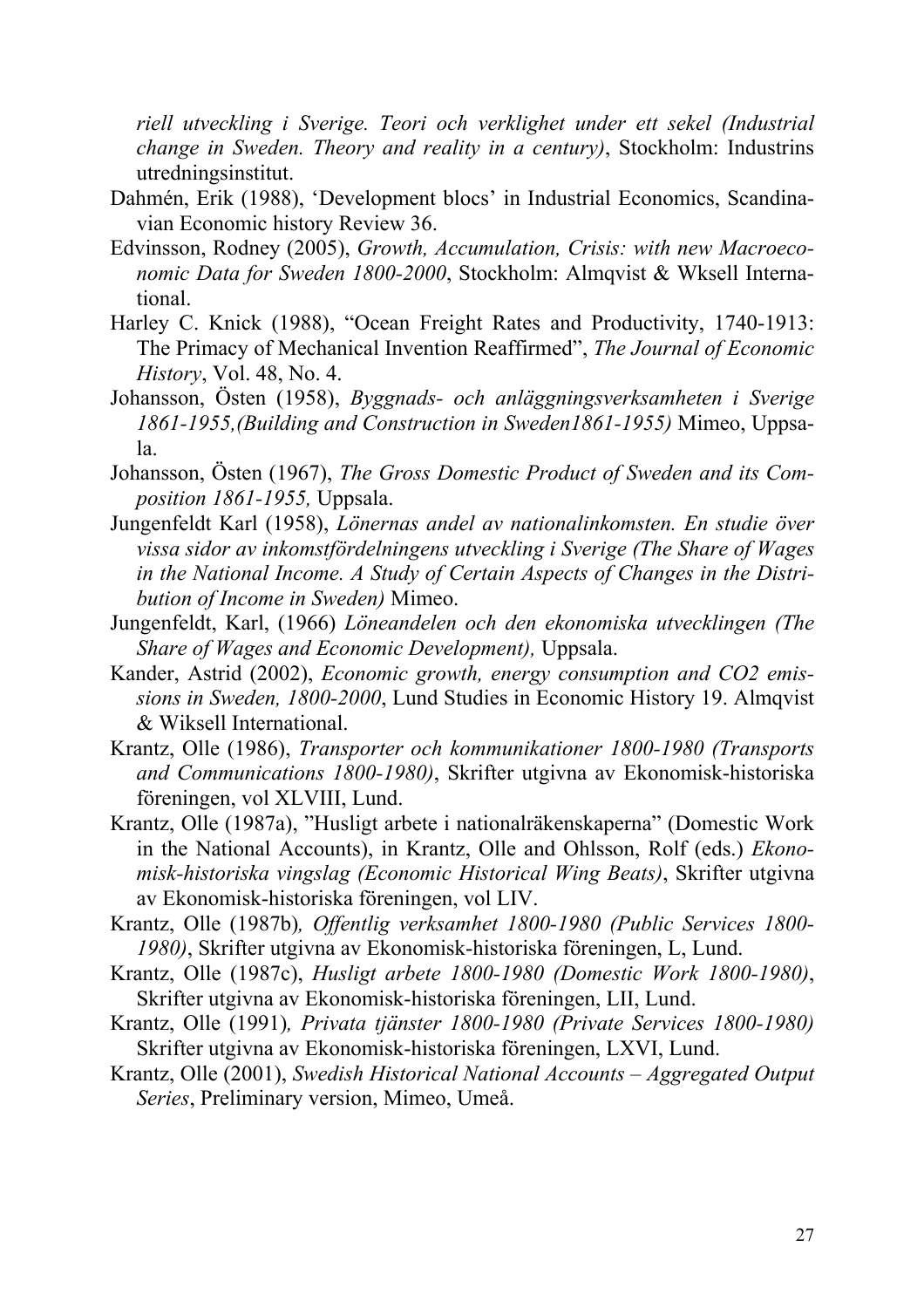- Krantz, Olle and Nilsson, Carl-Axel (1975), *Swedish National Product 1861- 1970. New Aspects on Methods and Measurement*, Lund.
- Kuznets, Simon (1965), *Economic Growth and Structure. Selected Essays,* New York: Norton.
- Lindahl, Erik (1954), "Nationalbokföringens grundbegrepp" ("Basic concepts of national accounting"), *Ekonomisk tidskrift.*
- Lindahl, Erik/Dahlgren, Einar/Kock, Karin (1937), *National Income of Sweden 1861-1930,* I-II, Stockholm and London.
- Lindahl, Olof (1956), Sveriges Nationalprodukt 1861-1951 (Swedish National Product 1861-1951), *Meddelanden från Konjunkturinstitutet,* Serie B:20, Stockholm.
- Ljungberg, Jonas (1988)*, Deflatorer för industriproduktionen 1888-1955, (Deflators for Industrial Production 1888-1955*) Skrifter utgivna av Ekonomiskhistoriska föreningen,LVII, Lund.
- Ljungberg, Jonas (1990), *Priser och marknadskrafter i Sverige 1885-1969. En prishistorisk studie (Prices and Market Processes in Sweden, 1885-1969. A study in Price History,* Skrifter utgivna av Ekonomisk-historiska föreningen i Lund.
- Myrdal, Gunnar (1933), *The cost of living in Sweden 1830-1930,* Stockholm.
- O'Brien, Patrick and Keyder, Caglar (1978), *Economic Growth in Britain and France 1780-1914. Two paths to the Twentieth Century*, London: Allen & Unwin.
- Ohlsson, Ingvar (1953), *On National Accounting*, Konjunkturinstitutet Stockholm.
- Pettersson, Lars (1987), *Byggnads- och anläggningsverksamhet 1800-1980 (Building and construction 1800-1980)*, Skrifter utgivna av Ekonomiskhistoriska föreningen, LI, Lund.
- Prados de la Escosura, Leandro (2005), *Gerschenkron Revisited. European Patterns of Development in Historical Perspective*, Working Paper 05-79 (10), Economic History and Institutions Series 10, December.
- Schön, Lennart (1979), *Från hantverk till fabriksindustri. Svensk textiltillverkning 1820-1870 (From handicraft to factory system. Swedish textile production 1820-1870)*, Arkiv avhandlingsserie 9. Lund.
- Schön, Lennart (1984), *Utrikeshandel 1800-1870 (Foreign Trade 1800-1870)*, Unpublished.
- Schön, Lennart (1988), *Industri och hantverk 1800-1980 (Manufacturing Industry and Handicrafts 1800-1980)* Skrifter utgivna av Ekonomisk-historiska föreningen, LIX, Lund.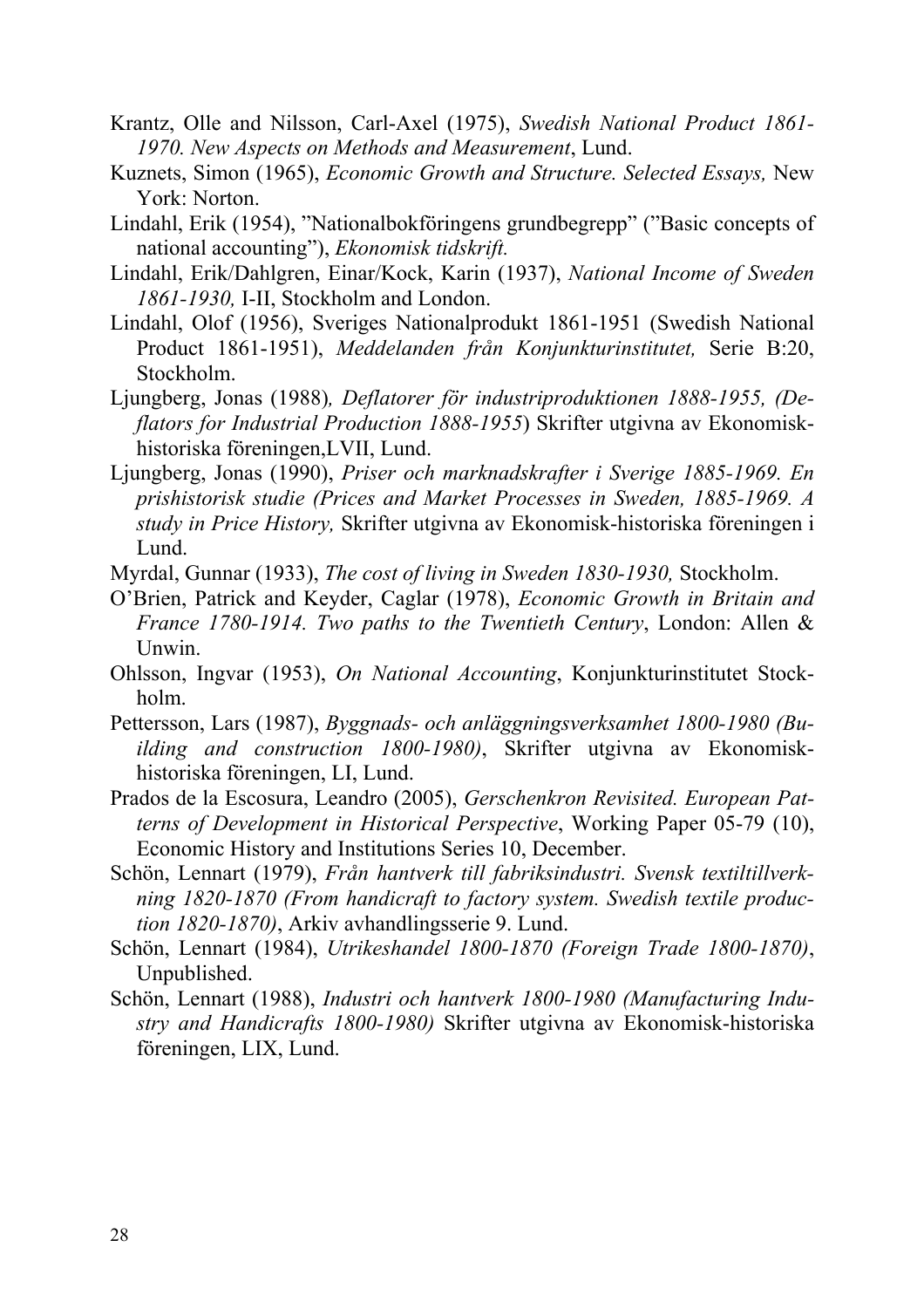- Schön. Lennart (1995), *Jordbruk med binäringar 1800-1980 (Agriculture and Ancillaries),* Skrifter utgivna av Ekonomisk-historiska föreningen, i Lund.
- Schön, Lennart (2000), *En modern svensk ekonomisk historia: tillväxt och omvandling under två sekel (A modern Swedish Economic History: growth and transformation in two centuries)*, Stockholm: SNS förlag.
- Södersten, Bo (1959), *Studier i den långsiktiga utvecklingen av svensk utrikeshandel (Studies in the long-run performance of Sweden's foreign trade)*, Mimeo, Uppsala.
- Studenski, Paul (1958), *The Income of Nations. Theory, Measurement, and Analysis: Past and Present,* New York University Press.
- Svennilson, Ingvar (1954), *Growth and Stagnation in the European Economy*, UN Commision for Europe, Geneva.
- Sylla, Richard and Toniolo, Gianni (1991), *Patterns of European Industrialization. The Nineteenth century,* London: Routledge.
- *System of national accounts, 1993*, prepared under the auspices of the Inter-Secretariat Working Group on National Accounts; Commission of the European Communities - Eurostat, International Monetary Fund, Organisation for Economic Co-operation and Development, United Nations - Department for Economic and Social Information and Policy Analysis - Statistical Division, World Bank
- Vikström, Peter (2002), *The Big Picture. A Historical National Accounts Approach to Growth, Structural Change and Income Distribution in Sweden 1870-1990*, Umeå Studies in Economic History Nr 26.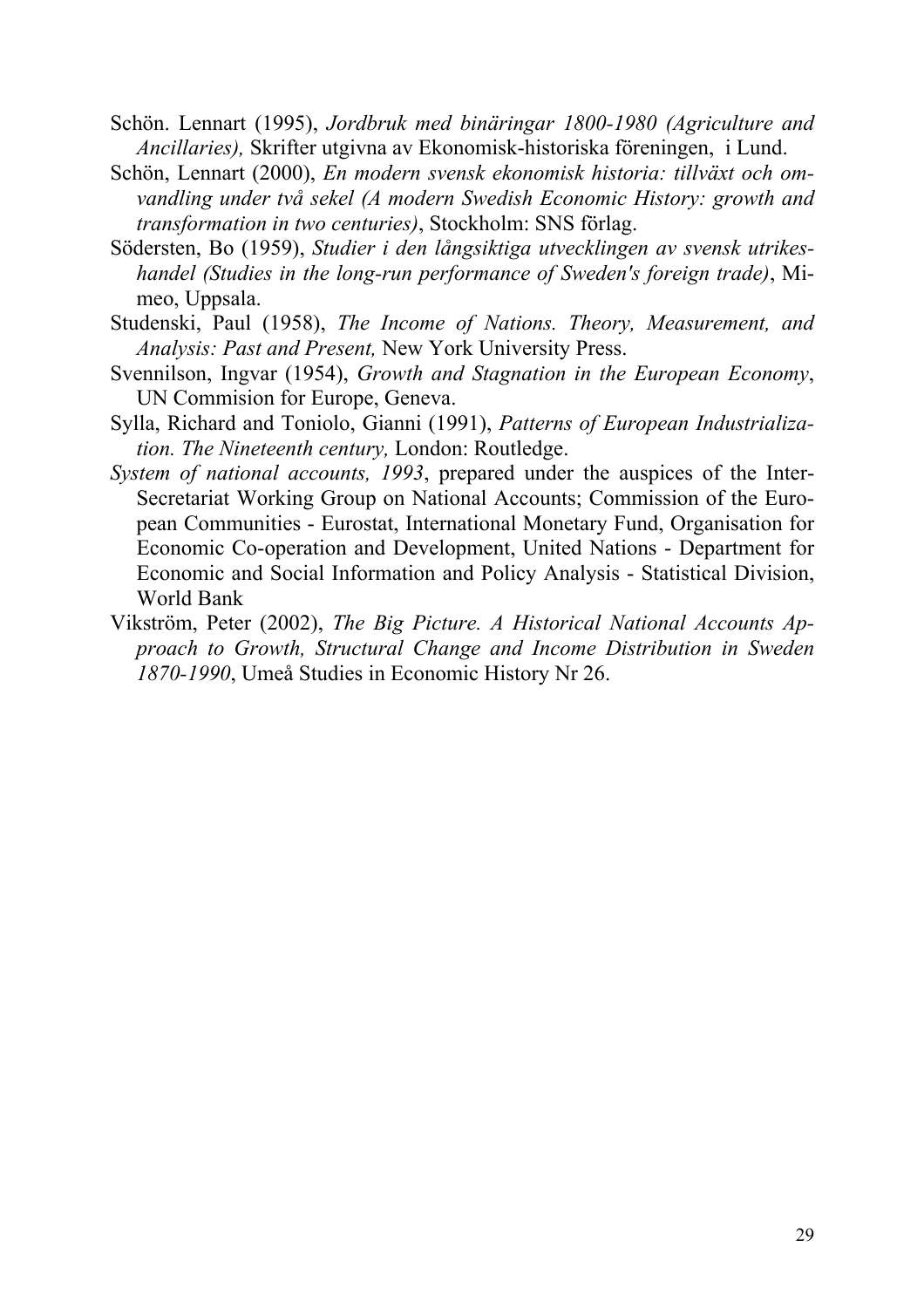*Table 1A.* Value added, Main Sectors and GDP. Factor Prices, Mill. SEK Current Prices ―2000.

|      | $\bf{I}$ | $\rm II$ | $\rm III$                | IV     | $\mathbf V$ | VI           | VII                     | VIII |
|------|----------|----------|--------------------------|--------|-------------|--------------|-------------------------|------|
| 1800 | 47       | 15       | 5                        | 10     | 24          | 10           | $\overline{c}$          | 112  |
| 1801 | 47       | 19       | 5                        | 10     | 26          | 9            | $\overline{c}$          | 118  |
| 1802 | 49       | 19       | $\overline{4}$           | 14     | 28          | $\mathbf{9}$ | $\overline{c}$          | 124  |
| 1803 | 45       | 19       | $\overline{\mathcal{L}}$ | 13     | 25          | $\mathbf{9}$ | $\overline{c}$          | 117  |
| 1804 | 44       | 12       | $\overline{\mathbf{4}}$  | 12     | 23          | 9            | $\overline{c}$          | 108  |
| 1805 | 51       | 16       | $\overline{\mathcal{L}}$ | 12     | 26          | 9            | $\overline{\mathbf{3}}$ | 120  |
| 1806 | 52       | 19       | 4                        | $11\,$ | 33          | 10           | $\overline{\mathbf{3}}$ | 133  |
| 1807 | 58       | 18       | 5                        | 12     | 33          | 10           | $\overline{\mathbf{3}}$ | 139  |
| 1808 | 62       | 17       | $\sqrt{ }$               | 8      | 42          | 12           | 5                       | 154  |
| 1809 | 75       | 14       | $\boldsymbol{7}$         | 13     | 35          | $\mathbf{9}$ | 5                       | 158  |
| 1810 | 79       | 13       | $\,$ $\,$                | 17     | 34          | $\,8\,$      | $\overline{7}$          | 166  |
| 1811 | $80\,$   | 25       | 10                       | 18     | 38          | 10           | $10\,$                  | 193  |
| 1812 | 93       | 17       | 14                       | 16     | 58          | 13           | 14                      | 226  |
| 1813 | 95       | 32       | 14                       | 22     | 58          | 13           | 14                      | 249  |
| 1814 | 105      | 28       | 11                       | 20     | 58          | 12           | 15                      | 249  |
| 1815 | 107      | 30       | 11                       | 16     | 58          | 12           | 15                      | 249  |
| 1816 | 103      | 32       | 15                       | 14     | 63          | 15           | 17                      | 258  |
| 1817 | 109      | 29       | 13                       | 14     | 67          | 15           | 17                      | 263  |
| 1818 | 102      | 45       | 15                       | 15     | 68          | 17           | 17                      | 280  |
| 1819 | 109      | 45       | 17                       | 14     | 73          | $18\,$       | 15                      | 290  |
| 1820 | 116      | 38       | 14                       | 14     | 68          | 15           | 14                      | 278  |
| 1821 | 107      | 37       | 12                       | 15     | 60          | 15           | 16                      | 263  |
| 1822 | 105      | 30       | 14                       | 15     | 61          | 15           | 16                      | 256  |
| 1823 | 108      | 29       | 11                       | 16     | 62          | 14           | 17                      | 257  |
| 1824 | 108      | 32       | 13                       | 16     | 56          | 16           | 17                      | 258  |
| 1825 | 110      | 44       | 12                       | 19     | 61          | 16           | 21                      | 282  |
| 1826 | 111      | 43       | 14                       | 16     | 73          | 20           | 19                      | 297  |
| 1827 | 127      | 49       | 14                       | 16     | $72\,$      | 18           | 19                      | 315  |
| 1828 | 121      | 41       | 13                       | 15     | 63          | 16           | 19                      | 289  |
| 1829 | 116      | 40       | 13                       | 15     | 67          | 17           | 23                      | 290  |
| 1830 | 126      | 37       | 14                       | 15     | 73          | 18           | $20\,$                  | 303  |
| 1831 | 130      | 44       | 17                       | 17     | 78          | 20           | 21                      | 329  |
| 1832 | 141      | 43       | 14                       | 17     | 80          | 18           | 20                      | 333  |
| 1833 | 136      | 43       | 13                       | 17     | 78          | 17           | 21                      | 325  |
| 1834 | 136      | 41       | 15                       | 17     | 78          | 18           | 22                      | 326  |
| 1835 | 141      | 42       | 17                       | 18     | 82          | 17           | 22                      | 338  |
| 1836 | 144      | 53       | 19                       | 17     | 86          | 18           | 22                      | 358  |
| 1837 | 145      | 51       | 19                       | 18     | 92          | 19           | 23                      | 366  |
| 1838 | 146      | 57       | 18                       | 20     | 92          | 19           | 23                      | 375  |
| 1839 | 161      | 56       | 20                       | 22     | 92          | 19           | 24                      | 393  |
| 1840 | 160      | 54       | 18                       | 22     | 90          | 18           | 23                      | 386  |

I Agriculture, II Manufacturing Industry and Handicrafts, III Building and Construction, IV Transport and Communication, V Private Services, VI Public Services, VII Services of Dwellings, VIII Gross Domestic Product.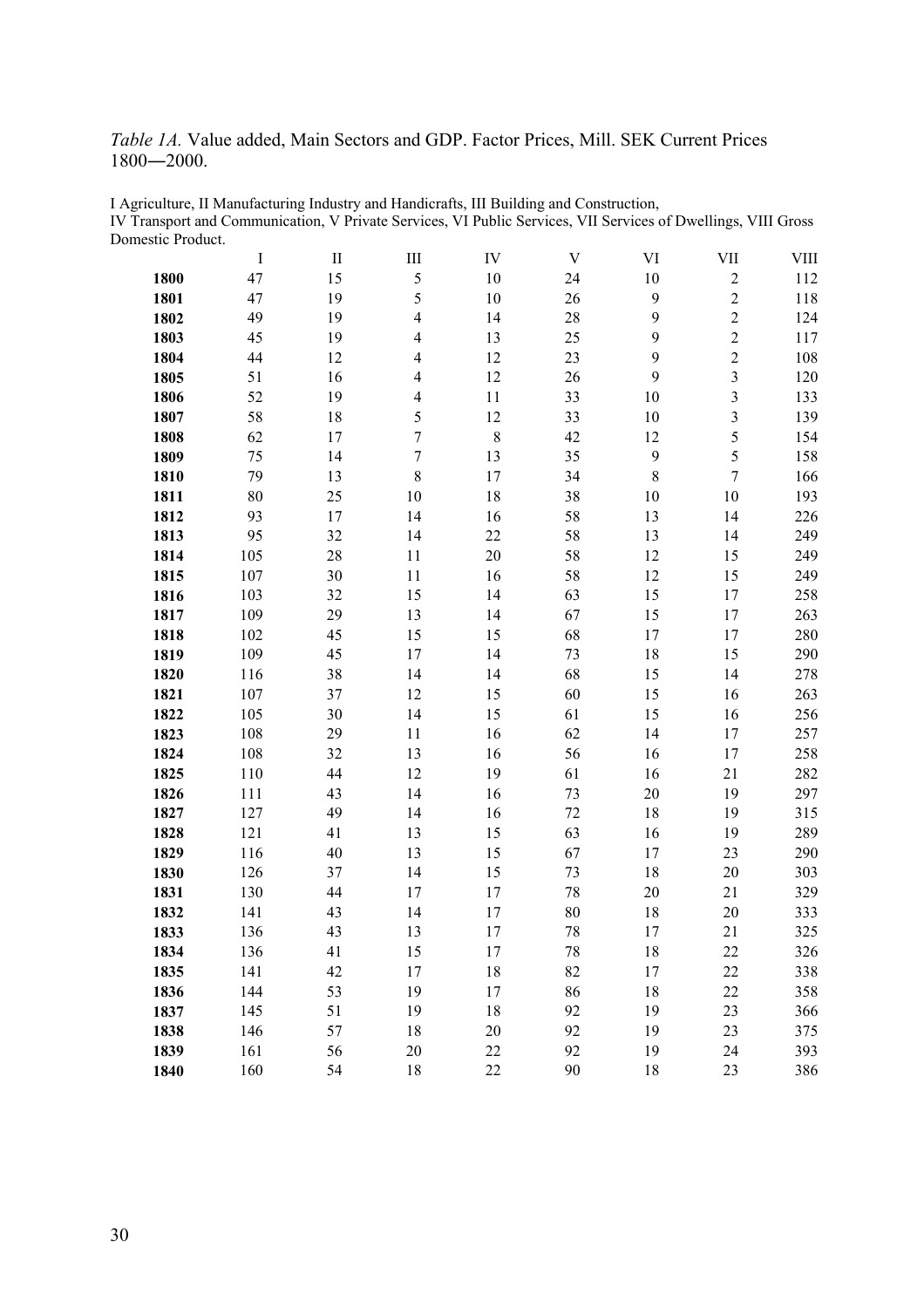| Table 1A. Contd. |         |          |           |     |             |        |             |      |
|------------------|---------|----------|-----------|-----|-------------|--------|-------------|------|
|                  | $\bf I$ | $\rm II$ | $\rm III$ | IV  | $\mathbf V$ | VI     | VII         | VIII |
| 1841             | 160     | 55       | 18        | 21  | 89          | 19     | 25          | 388  |
| 1842             | 164     | 48       | 20        | 21  | 93          | 19     | 26          | 390  |
| 1843             | 167     | 49       | 21        | 17  | 93          | 19     | 26          | 393  |
| 1844             | 165     | 55       | 21        | 20  | 88          | 16     | 25          | 390  |
| 1845             | 155     | 58       | 22        | 22  | 88          | 20     | 25          | 391  |
| 1846             | 176     | 58       | 26        | 22  | 100         | 22     | 25          | 428  |
| 1847             | 189     | 64       | 26        | 23  | 107         | 22     | 27          | 458  |
| 1848             | 192     | 57       | 24        | 21  | 109         | 21     | 31          | 456  |
| 1849             | 184     | 64       | 23        | 24  | 102         | $20\,$ | 33          | 450  |
| 1850             | 185     | 76       | 27        | 23  | 110         | 22     | 34          | 477  |
| 1851             | 184     | 74       | 36        | 26  | 109         | 23     | 34          | 486  |
| 1852             | 190     | 73       | 38        | 25  | 114         | 23     | 34          | 495  |
| 1853             | 193     | 75       | 42        | 35  | 117         | 25     | 36          | 523  |
| 1854             | 235     | 80       | 46        | 32  | 132         | 25     | 45          | 594  |
| 1855             | 248     | 109      | 59        | 31  | 160         | 26     | 63          | 696  |
| 1856             | 292     | 113      | 63        | 34  | 186         | 26     | 79          | 793  |
| 1857             | 306     | 127      | 66        | 34  | 193         | 27     | 105         | 857  |
| 1858             | 291     | 107      | 54        | 27  | 169         | 29     | 71          | 748  |
| 1859             | 277     | 109      | 56        | 32  | 160         | 29     | 69          | 732  |
| 1860             | 283     | 116      | 60        | 35  | 173         | 31     | 66          | 764  |
| 1861             | 297     | 108      | 56        | 38  | 188         | 29     | 63          | 779  |
| 1862             | 296     | 126      | 54        | 35  | 183         | 31     | 77          | 802  |
| 1863             | 314     | 127      | 58        | 37  | 184         | 33     | 71          | 824  |
| 1864             | 302     | 131      | 62        | 37  | 186         | 34     | 62          | 815  |
| 1865             | 293     | 135      | 55        | 38  | 185         | 34     | $8\sqrt{1}$ | 822  |
| 1866             | 293     | 137      | 54        | 42  | 181         | 38     | 73          | 817  |
| 1867             | 334     | 135      | 53        | 43  | 186         | 39     | 65          | 856  |
| 1868             | 314     | 131      | 48        | 45  | 186         | 40     | 60          | 824  |
| 1869             | 349     | 135      | 51        | 47  | 183         | 40     | 62          | 866  |
| 1870             | 383     | 142      | 54        | 48  | 195         | 41     | 64          | 926  |
| 1871             | 402     | 151      | 54        | 52  | 211         | 42     | 71          | 983  |
| 1872             | 434     | 195      | 59        | 60  | 243         | 44     | 78          | 1112 |
| 1873             | 463     | 222      | 92        | 76  | 267         | 49     | 116         | 1286 |
| 1874             | 490     | 246      | 113       | 91  | 294         | 49     | 97          | 1379 |
| 1875             | 471     | 241      | 98        | 80  | 276         | 53     | 116         | 1334 |
| 1876             | 506     | 231      | 117       | 89  | 281         | 57     | 136         | 1417 |
| 1877             | 486     | 235      | 114       | 92  | 281         | 59     | 114         | 1381 |
| 1878             | 463     | 189      | 111       | 76  | 248         | 60     | 100         | 1247 |
| 1879             | 472     | 174      | 107       | 72  | 254         | 58     | 91          | 1228 |
| 1880             | 460     | 211      | 93        | 88  | 258         | 58     | 91          | 1260 |
| 1881             | 478     | 227      | 98        | 93  | 279         | 58     | 95          | 1328 |
| 1882             | 474     | 238      | 73        | 99  | 259         | 59     | 96          | 1300 |
| 1883             | 500     | 226      | 87        | 101 | 278         | 59     | 106         | 1357 |
| 1884             | 457     | 230      | 102       | 98  | 272         | 61     | 107         | 1327 |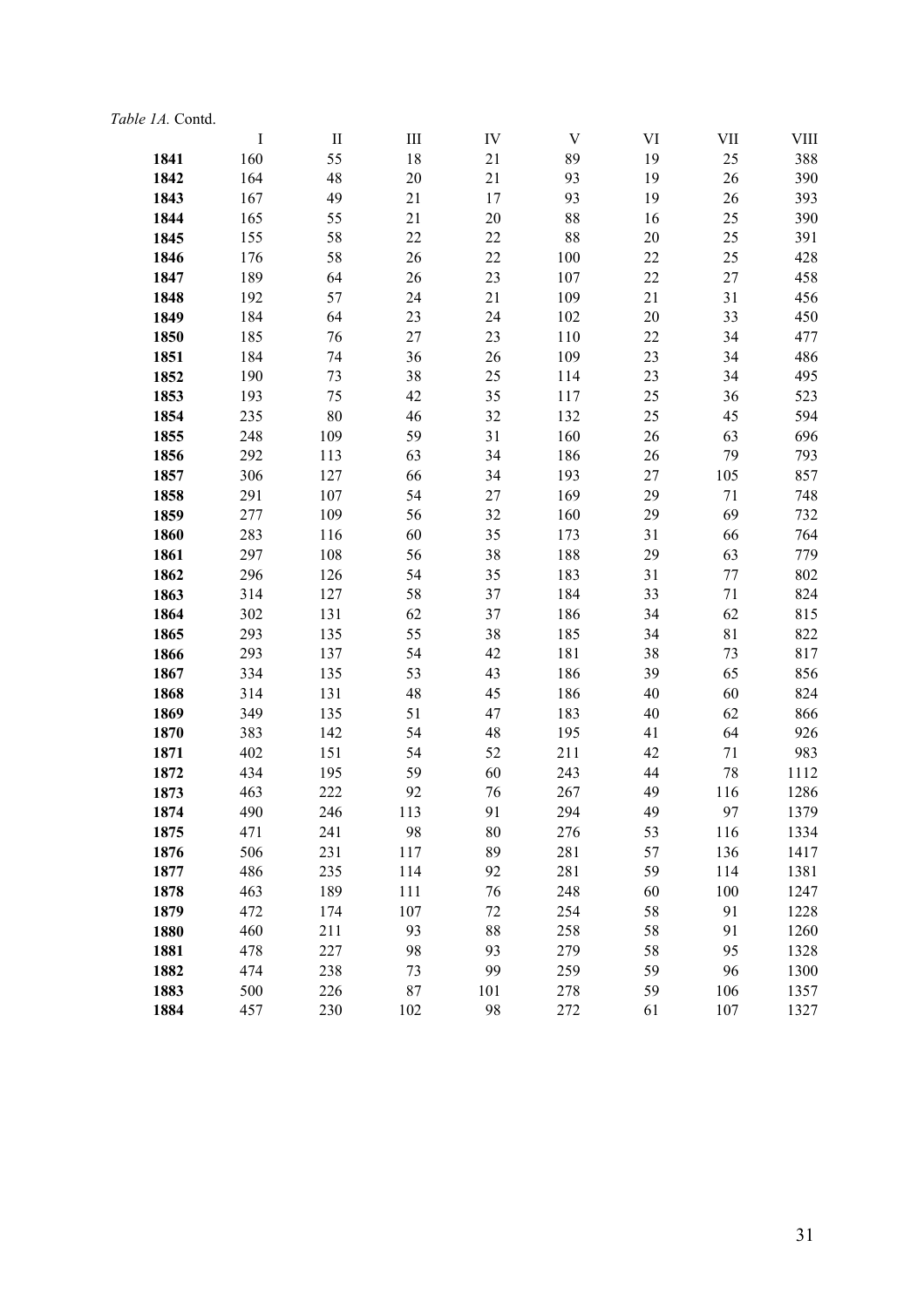#### *Table 1A.* Contd.

|      | $\bf{I}$ | $\mathbf{I}$ | Ш      | IV  | V    | VI  | <b>VII</b> | VIII  |
|------|----------|--------------|--------|-----|------|-----|------------|-------|
| 1885 | 456      | 231          | 91     | 92  | 276  | 61  | 104        | 1311  |
| 1886 | 407      | 216          | 111    | 86  | 255  | 63  | 102        | 1239  |
| 1887 | 387      | 223          | $80\,$ | 85  | 248  | 64  | 96         | 1183  |
| 1888 | 392      | 242          | 85     | 98  | 253  | 62  | 104        | 1237  |
| 1889 | 403      | 275          | 94     | 107 | 277  | 62  | 105        | 1324  |
| 1890 | 420      | 284          | 90     | 106 | 302  | 64  | 113        | 1380  |
| 1891 | 483      | 299          | 77     | 103 | 328  | 69  | 108        | 1466  |
| 1892 | 493      | 314          | 72     | 100 | 328  | 71  | 104        | 1481  |
| 1893 | 480      | 325          | 68     | 100 | 322  | 73  | 102        | 1471  |
| 1894 | 460      | 343          | 74     | 103 | 316  | 71  | 92         | 1459  |
| 1895 | 461      | 367          | 109    | 109 | 322  | 74  | 123        | 1564  |
| 1896 | 480      | 415          | 83     | 118 | 332  | 72  | 132        | 1632  |
| 1897 | 498      | 454          | 115    | 127 | 358  | 79  | 139        | 1770  |
| 1898 | 536      | 491          | 103    | 133 | 420  | 85  | 153        | 1922  |
| 1899 | 580      | 518          | 130    | 135 | 467  | 89  | 175        | 2093  |
| 1900 | 577      | 549          | 141    | 147 | 473  | 99  | 161        | 2147  |
| 1901 | 588      | 547          | 122    | 143 | 479  | 102 | 139        | 2118  |
| 1902 | 560      | 563          | 118    | 143 | 490  | 105 | 148        | 2127  |
| 1903 | 586      | 600          | 165    | 160 | 513  | 117 | 199        | 2340  |
| 1904 | 575      | 613          | 160    | 165 | 523  | 119 | 180        | 2336  |
| 1905 | 536      | 646          | 179    | 179 | 529  | 121 | 214        | 2405  |
| 1906 | 614      | 753          | 186    | 191 | 616  | 127 | 224        | 2711  |
| 1907 | 719      | 830          | 157    | 200 | 729  | 140 | 281        | 3056  |
| 1908 | 748      | 807          | 145    | 191 | 713  | 147 | 248        | 2999  |
| 1909 | 767      | 752          | 143    | 190 | 722  | 154 | 261        | 2990  |
| 1910 | 792      | 879          | 148    | 218 | 724  | 153 | 278        | 3192  |
| 1911 | 758      | 923          | 191    | 244 | 740  | 152 | 260        | 3267  |
| 1912 | 830      | 961          | 208    | 263 | 786  | 163 | 321        | 3532  |
| 1913 | 915      | 1035         | 245    | 283 | 820  | 167 | 329        | 3794  |
| 1914 | 888      | 1084         | 248    | 287 | 862  | 178 | 352        | 3900  |
| 1915 | 1099     | 1194         | 223    | 433 | 1075 | 207 | 371        | 4602  |
| 1916 | 1438     | 1665         | 230    | 539 | 1281 | 269 | 426        | 5847  |
| 1917 | 1692     | 2154         | 225    | 502 | 1660 | 271 | 480        | 6984  |
| 1918 | 2269     | 2504         | 338    | 697 | 2293 | 542 | 619        | 9262  |
| 1919 | 2668     | 2897         | 470    | 770 | 2991 | 553 | 853        | 11202 |
| 1920 | 2672     | 3486         | 468    | 916 | 3373 | 645 | 1109       | 12670 |
| 1921 | 1872     | 2481         | 538    | 699 | 2310 | 647 | 1204       | 9750  |
| 1922 | 1530     | 2135         | 508    | 580 | 1857 | 544 | 1219       | 8374  |
| 1923 | 1313     | 2154         | 443    | 610 | 1904 | 486 | 1190       | 8100  |
| 1924 | 1366     | 2239         | 514    | 611 | 1973 | 482 | 1416       | 8601  |
| 1925 | 1351     | 2267         | 616    | 631 | 1971 | 491 | 1545       | 8872  |
| 1926 | 1397     | 2350         | 567    | 663 | 1983 | 475 | 1588       | 9023  |
| 1927 | 1345     | 2416         | 580    | 707 | 1952 | 479 | 1743       | 9222  |
| 1928 | 1375     | 2481         | 625    | 705 | 2084 | 485 | 1804       | 9559  |
| 1929 | 1410     | 2724         | 647    | 767 | 2117 | 488 | 1878       | 10031 |
| 1930 | 1273     | 2708         | 799    | 741 | 2122 | 491 | 2005       | 10138 |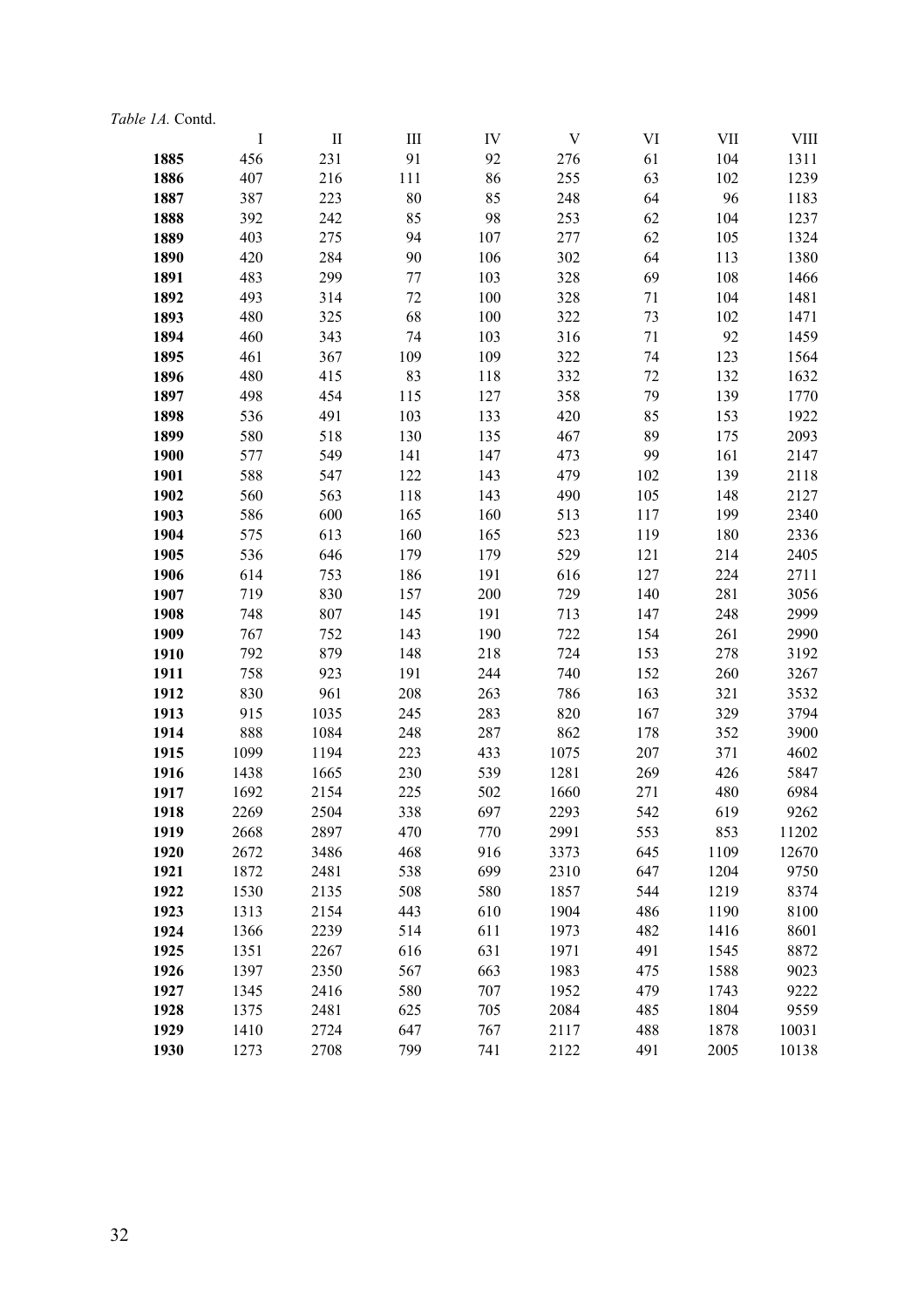| Table 1A. Contd. |              |                |              |              |                |              |              |                |
|------------------|--------------|----------------|--------------|--------------|----------------|--------------|--------------|----------------|
|                  | $\bf I$      | $\mathbf{I}$   | Ш            | IV           | V              | VI           | VII          | VIII           |
| 1931             | 1170         | 2349           | 717          | 710          | 1959           | 508          | 2065         | 9478           |
| 1932             | 989          | 2197           | 631          | 743          | 1742           | 506          | 2069         | 8877           |
| 1933             | 1148         | 2164           | 645          | 745          | 1730           | 506          | 2009         | 8947           |
| 1934             | 1164         | 2674           | 630          | 790          | 1961           | 483          | 1996         | 9697           |
| 1935             | 1275         | 2923           | 701          | 820          | 2107           | 519          | 1942         | 10286          |
| 1936             | 1397         | 3164           | 796          | 848          | 2150           | 527          | 1970         | 10852          |
| 1937             | 1522         | 3673           | 758          | 932          | 2361           | 579          | 1963         | 11789          |
| 1938             | 1454         | 3853           | 918          | 915          | 2442           | 657          | 2020         | 12259          |
| 1939             | 1505         | 4151           | 971          | 1107         | 2718           | 842          | 2094         | 13387          |
| 1940             | 1580         | 4419           | 722          | 1218         | 2712           | 1281         | 2165         | 14096          |
| 1941             | 1787         | 5033           | 831          | 1348         | 2652           | 1580         | 2238         | 15469          |
| 1942             | 1905         | 5500           | 1092         | 1500         | 2752           | 1747         | 2295         | 16792          |
| 1943             | 2101         | 6002           | 1166         | 1512         | 2981           | 1818         | 2378         | 17958          |
| 1944             | 2261         | 6193           | 1188         | 1555         | 3161           | 1924         | 2359         | 18641          |
| 1945             | 2280         | 6523           | 1558         | 1692         | 3026           | 1828         | 2639         | 19546          |
| 1946             | 2543         | 7623           | 1524         | 1929         | 3909           | 1688         | 2925         | 22141          |
| 1947             | 2724         | 8394           | 1888         | 1872         | 5122           | 1886         | 3131         | 25017          |
| 1948             | 2602         | 9815           | 1867         | 2102         | 5497           | 2151         | 3325         | 27359          |
| 1949             | 2817         | 10091          | 1989         | 2410         | 5667           | 2217         | 3502         | 28692          |
| 1950             | 3525         | 11178          | 2215         | 2277         | 6297           | 2331         | 3692         | 31516          |
| 1951             | 4467         | 15289          | 2650         | 3054         | 7057           | 2850         | 3711         | 39078          |
| 1952             | 6076         | 14777          | 3114         | 3441         | 8033           | 3516         | 4002         | 42959          |
| 1953             | 4737         | 15008          | 3537         | 3450         | 8575           | 3733         | 4440         | 43480          |
| 1954             | 5010         | 16125          | 3741         | 3621         | 8972           | 3897         | 4839         | 46205          |
| 1955             | 4944         | 17292          | 3958         | 3989         | 9843           | 4307         | 5227         | 49561          |
| 1956             | 5495         | 18882          | 4225         | 4392         | 10631          | 4686         | 5989         | 54300          |
| 1957             | 5127         | 20502          | 4416         | 4846         | 11746          | 5261         | 6391         | 58289          |
| 1958             | 5123         | 21123<br>22484 | 4731         | 4758         | 12273          | 5678         | 7077<br>7788 | 60762          |
| 1959<br>1960     | 4728<br>5294 | 24765          | 5147<br>5453 | 5013<br>5515 | 12917<br>13807 | 6102<br>6638 | 8441         | 64180<br>69914 |
| 1961             | 5745         | 26871          | 6041         | 5922         | 15499          | 7366         | 9160         | 76604          |
| 1962             | 5885         | 29521          | 6645         | 6292         | 16865          | 8405         | 9492         | 83105          |
| 1963             | 5485         | 31010          | 7486         | 6690         | 18757          | 9562         | 10032        | 89022          |
| 1964             | 6350         | 34956          | 8465         | 7228         | 21153          | 10698        | 11261        | 100111         |
| 1965             | 6689         | 38559          | 9344         | 7933         | 23636          | 12219        | 12765        | 111145         |
| 1966             | 6454         | 40061          | 10278        | 8632         | 25789          | 14195        | 14559        | 119968         |
| 1967             | 6575         | 41975          | 11320        | 9571         | 28782          | 16315        | 15536        | 130075         |
| 1968             | 6021         | 44306          | 11415        | 10264        | 31686          | 18318        | 16534        | 138542         |
| 1969             | 5872         | 48865          | 11933        | 10936        | 33411          | 20160        | 18441        | 149619         |
| 1970             | 6512         | 55379          | 12168        | 11477        | 36409          | 23173        | 20263        | 165382         |
| 1971             | 7514         | 57994          | 13006        | 12484        | 40502          | 26555        | 22050        | 180104         |
| 1972             | 7067         | 61152          | 14083        | 13855        | 43312          | 29647        | 24318        | 193434         |
| 1973             | 7493         | 69485          | 15775        | 15577        | 48312          | 32470        | 26811        | 215923         |
| 1974             | 10759        | 87303          | 16402        | 17704        | 56795          | 37465        | 29050        | 255477         |
| 1975             | 12085        | 99900          | 19330        | 19424        | 68427          | 45467        | 32543        | 297174         |
|                  |              |                |              |              |                |              |              |                |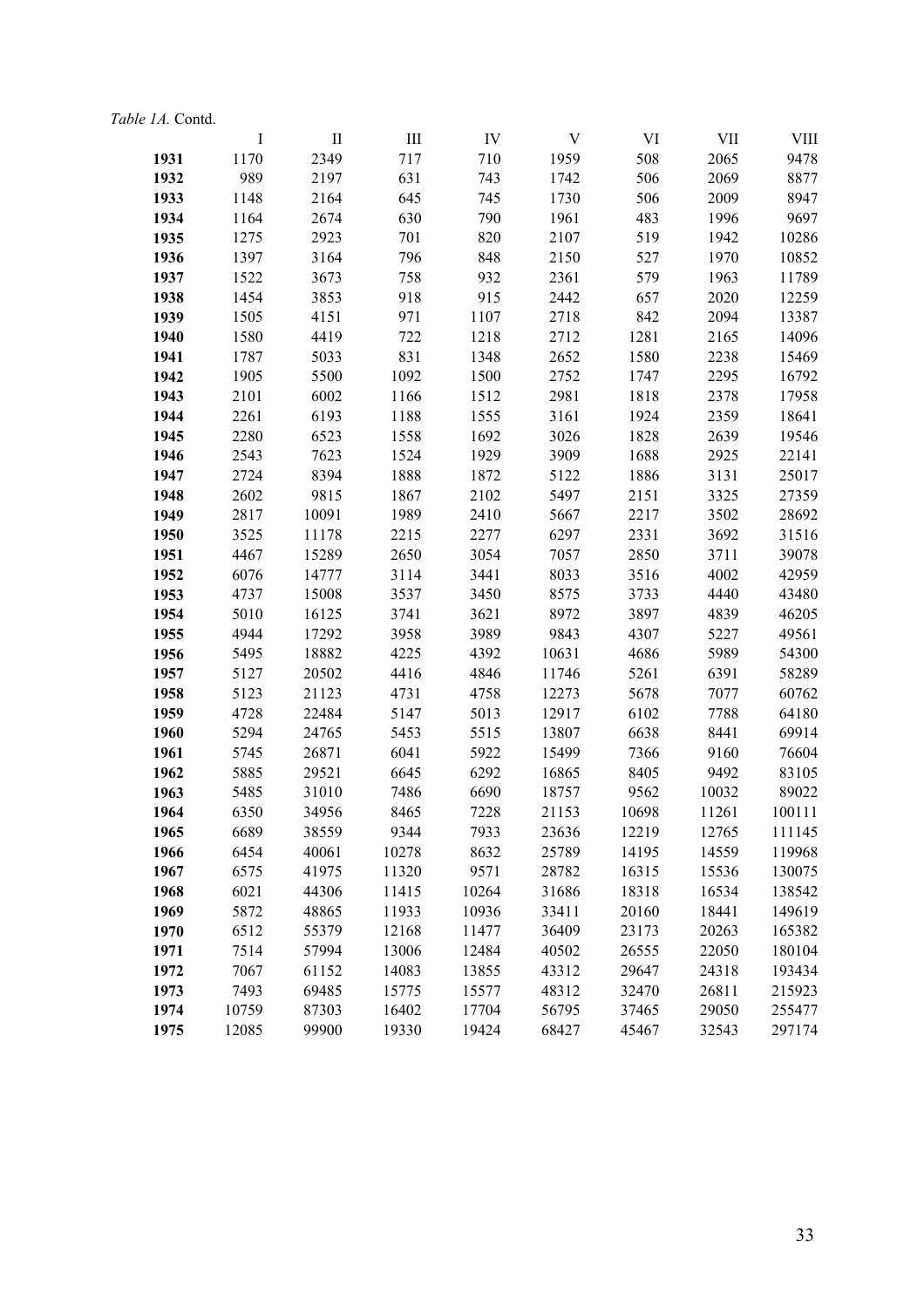| Table 1A. Contd. |       |          |       |        |        |        |            |             |
|------------------|-------|----------|-------|--------|--------|--------|------------|-------------|
|                  | I     | $\rm II$ | III   | IV     | V      | VI     | <b>VII</b> | <b>VIII</b> |
| 1976             | 13671 | 104589   | 24113 | 21632  | 79765  | 54026  | 36225      | 334021      |
| 1977             | 13388 | 103874   | 25582 | 24298  | 86369  | 65137  | 39892      | 358538      |
| 1978             | 13339 | 110762   | 26470 | 26818  | 98234  | 75435  | 46215      | 397273      |
| 1979             | 13301 | 126563   | 29140 | 30300  | 111432 | 85423  | 51543      | 447701      |
| 1980             | 15311 | 140678   | 32549 | 35440  | 123991 | 98811  | 57773      | 504553      |
| 1981             | 16976 | 145873   | 34357 | 38908  | 138575 | 108290 | 66891      | 549869      |
| 1982             | 18654 | 160554   | 37580 | 41186  | 152751 | 117788 | 79006      | 607520      |
| 1983             | 21079 | 184169   | 39136 | 44393  | 173936 | 127869 | 88238      | 678820      |
| 1984             | 23222 | 213831   | 43611 | 47215  | 197393 | 138656 | 96194      | 760122      |
| 1985             | 24292 | 231847   | 46279 | 50814  | 214761 | 147969 | 104129     | 820092      |
| 1986             | 25443 | 256572   | 48123 | 56105  | 244546 | 160302 | 113382     | 904473      |
| 1987             | 25955 | 273433   | 53477 | 61066  | 271525 | 167564 | 122622     | 975642      |
| 1988             | 27031 | 294384   | 60638 | 68856  | 302745 | 179685 | 133441     | 1066781     |
| 1989             | 29801 | 319764   | 75144 | 75950  | 335889 | 200286 | 144065     | 1180898     |
| 1990             | 29673 | 330260   | 84056 | 84977  | 365362 | 230914 | 158238     | 1283479     |
| 1991             | 26424 | 327349   | 88316 | 91573  | 376405 | 245606 | 195000     | 1350673     |
| 1992             | 25178 | 325370   | 83345 | 92269  | 366803 | 249491 | 228873     | 1371330     |
| 1993             | 22994 | 327876   | 70493 | 86075  | 391046 | 248618 | 240386     | 1387489     |
| 1994             | 25639 | 378407   | 66498 | 91665  | 408949 | 251883 | 257059     | 1480099     |
| 1995             | 28416 | 439153   | 68150 | 100001 | 453183 | 256718 | 262501     | 1608122     |
| 1996             | 26387 | 441078   | 68653 | 104474 | 469413 | 268799 | 273762     | 1652566     |
| 1997             | 26929 | 465047   | 67618 | 113545 | 492541 | 273968 | 281677     | 1721325     |
| 1998             | 26328 | 489269   | 70924 | 119234 | 526144 | 276889 | 280269     | 1789057     |
| 1999             | 26005 | 504779   | 74826 | 125758 | 571554 | 286084 | 281429     | 1870436     |
| 2000             | 24768 | 531472   | 78313 | 127691 | 635640 | 305065 | 288415     | 1991364     |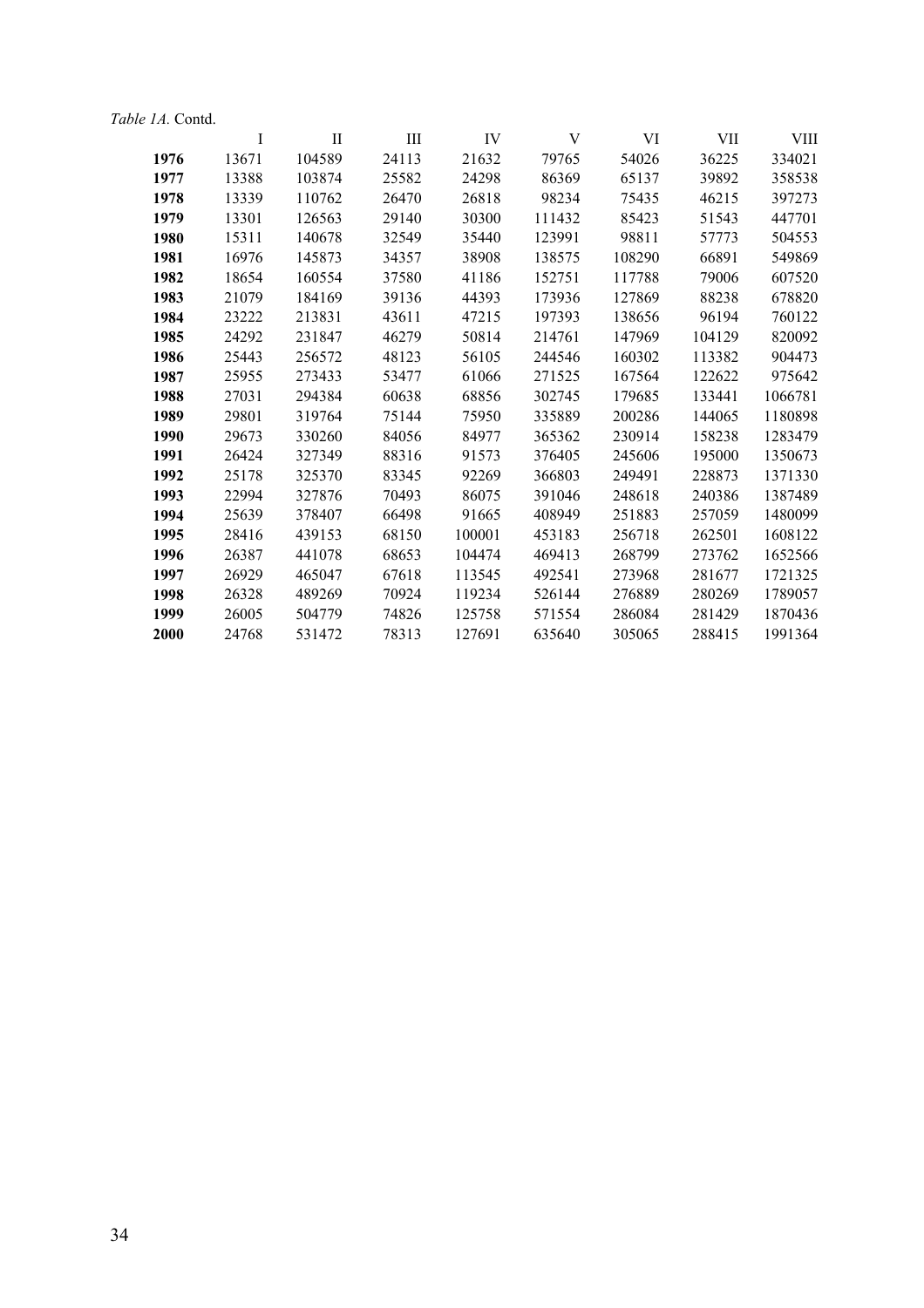Table 1B. Value added, Main Sectors and GDP. Factor Prices, Mill. SEK Constant Prices ―2000.

|      | I   | $\mathop{\mathrm{II}}\nolimits$ | Ш  | IV               | V      | VI     | VII | <b>VIII</b> |
|------|-----|---------------------------------|----|------------------|--------|--------|-----|-------------|
| 1800 | 157 | 29                              | 41 | 10               | 65     | 49     | 10  | 360         |
| 1801 | 143 | 36                              | 41 | 13               | 68     | 52     | 10  | 363         |
| 1802 | 156 | 38                              | 35 | 17               | 73     | 55     | 10  | 384         |
| 1803 | 156 | 35                              | 34 | 15               | 71     | 59     | 11  | 381         |
| 1804 | 150 | 25                              | 36 | 15               | 68     | 54     | 11  | 360         |
| 1805 | 165 | 31                              | 32 | 15               | $72\,$ | 58     | 12  | 385         |
| 1806 | 169 | 38                              | 32 | 15               | 75     | 50     | 13  | 393         |
| 1807 | 163 | 35                              | 38 | 14               | 73     | 48     | 13  | 384         |
| 1808 | 151 | 32                              | 40 | $\boldsymbol{7}$ | 71     | 41     | 16  | 357         |
| 1809 | 146 | 29                              | 36 | 11               | 71     | 41     | 18  | 353         |
| 1810 | 167 | 25                              | 36 | 11               | 74     | 47     | 21  | 381         |
| 1811 | 180 | 43                              | 40 | 12               | 74     | 39     | 25  | 414         |
| 1812 | 167 | 25                              | 43 | 11               | 75     | 37     | 30  | 389         |
| 1813 | 154 | 39                              | 39 | 20               | 78     | 41     | 31  | 402         |
| 1814 | 171 | 34                              | 30 | 20               | 80     | 44     | 32  | 412         |
| 1815 | 186 | 32                              | 33 | 17               | 80     | 47     | 32  | 426         |
| 1816 | 188 | 30                              | 37 | 17               | 79     | 48     | 34  | 433         |
| 1817 | 182 | 27                              | 32 | 22               | 80     | 46     | 35  | 424         |
| 1818 | 171 | 36                              | 39 | 20               | 79     | 46     | 35  | 427         |
| 1819 | 169 | 33                              | 42 | 20               | 81     | 48     | 33  | 426         |
| 1820 | 181 | 28                              | 34 | 21               | 84     | 56     | 31  | 435         |
| 1821 | 190 | 26                              | 30 | 18               | 84     | 66     | 33  | 447         |
| 1822 | 204 | 25                              | 35 | 16               | 82     | 62     | 33  | 458         |
| 1823 | 211 | 25                              | 27 | 16               | 84     | 68     | 34  | 465         |
| 1824 | 213 | 25                              | 33 | 15               | 85     | 76     | 34  | 481         |
| 1825 | 221 | 30                              | 29 | 15               | 88     | 77     | 38  | 499         |
| 1826 | 216 | 29                              | 35 | 17               | 86     | 79     | 37  | 498         |
| 1827 | 198 | 33                              | 34 | 20               | 93     | 76     | 38  | 494         |
| 1828 | 220 | $27\,$                          | 28 | 17               | 92     | 83     | 38  | 505         |
| 1829 | 231 | 28                              | 30 | 15               | 96     | $70\,$ | 42  | 513         |
| 1830 | 229 | 30                              | 32 | 17               | 98     | 65     | 40  | 511         |
| 1831 | 222 | 35                              | 39 | 18               | 100    | $72\,$ | 42  | 529         |
| 1832 | 216 | 33                              | 32 | 21               | 105    | 71     | 40  | 518         |
| 1833 | 237 | 33                              | 28 | 18               | 107    | 78     | 42  | 542         |
| 1834 | 249 | 33                              | 33 | 16               | 107    | 74     | 43  | 555         |
| 1835 | 251 | 33                              | 35 | 17               | 110    | 73     | 44  | 563         |
| 1836 | 258 | 40                              | 40 | 16               | 115    | 75     | 45  | 588         |
| 1837 | 254 | 37                              | 41 | 17               | 118    | 71     | 45  | 584         |
| 1838 | 238 | 45                              | 40 | 20               | 118    | 71     | 47  | 578         |
| 1839 | 245 | 42                              | 43 | 23               | 117    | 78     | 47  | 594         |
| 1840 | 260 | 40                              | 39 | 23               | 118    | 77     | 46  | 603         |

I Agriculture, II Manufacturing Industry and Handicrafts, III Building and Construction, IV Transport and Communication, V Private Services, VI Public Services, VII Services of Dwellings, VIII Gross Domestic Product.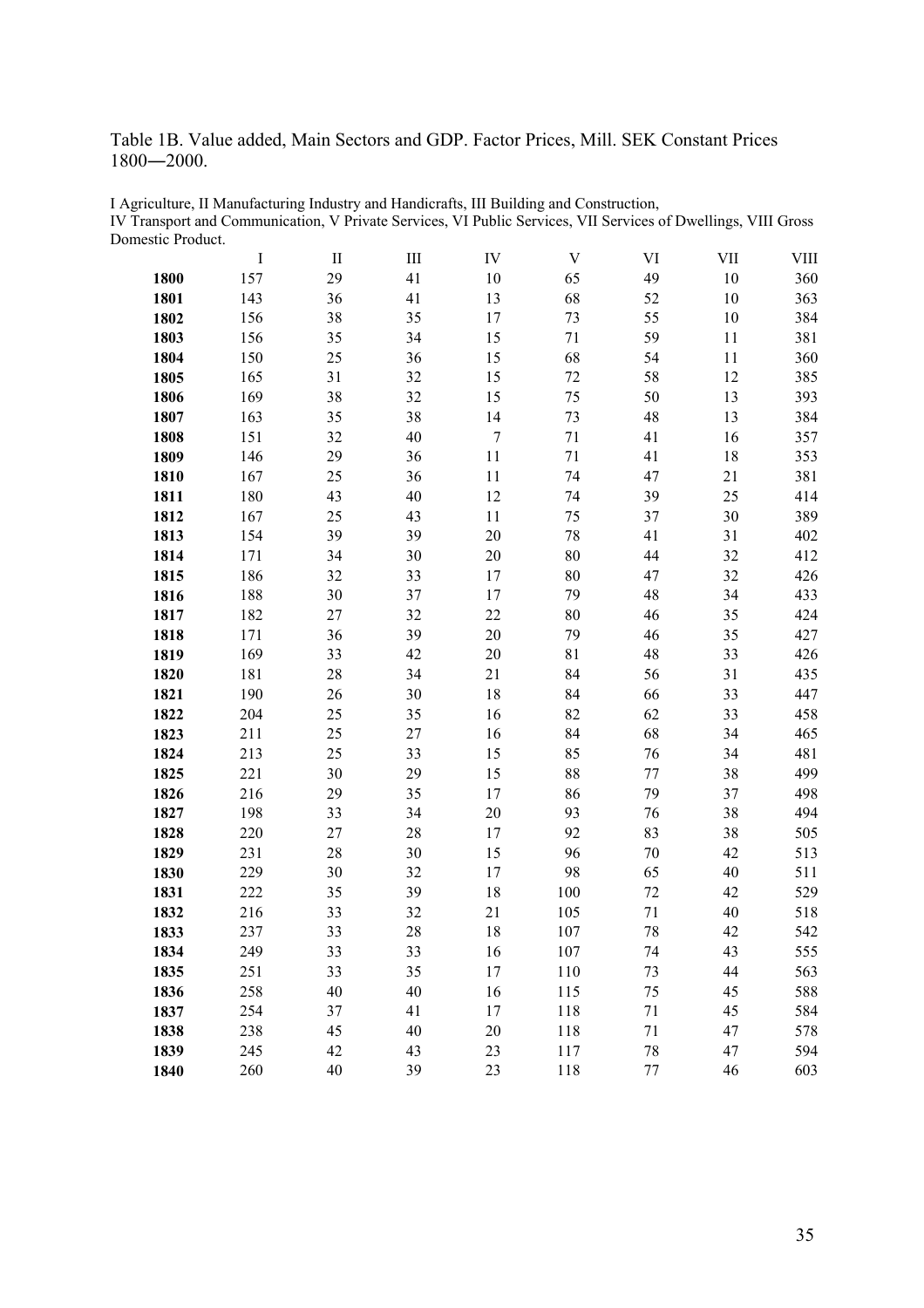|      | $\mathbf I$ | $\;$ II | III         | IV     | V   | VI          | VII    | VIII |
|------|-------------|---------|-------------|--------|-----|-------------|--------|------|
| 1841 | 259         | 42      | 37          | 22     | 115 | 82          | 49     | 607  |
| 1842 | 239         | 35      | 41          | 24     | 114 | $8\sqrt{1}$ | 49     | 583  |
| 1843 | 250         | 40      | 45          | 21     | 118 | 86          | 49     | 610  |
| 1844 | 271         | 43      | 44          | $20\,$ | 120 | 100         | 48     | 647  |
| 1845 | 290         | 49      | 49          | 20     | 123 | 79          | 50     | 660  |
| 1846 | 268         | 46      | 56          | 21     | 127 | 83          | 49     | 650  |
| 1847 | 273         | 47      | 57          | 21     | 134 | 90          | 52     | 674  |
| 1848 | 274         | 42      | 48          | 21     | 142 | 103         | 55     | 685  |
| 1849 | 301         | 46      | 44          | 21     | 140 | 101         | 57     | 710  |
| 1850 | 306         | 54      | 52          | 21     | 148 | 99          | 59     | 740  |
| 1851 | 291         | 57      | 71          | 25     | 142 | 95          | 59     | 742  |
| 1852 | 284         | 56      | 75          | 25     | 146 | 95          | 59     | 739  |
| 1853 | 290         | 58      | 83          | 23     | 153 | 86          | 63     | 755  |
| 1854 | 298         | 52      | 79          | 27     | 154 | 96          | $70\,$ | 776  |
| 1855 | 326         | 65      | 81          | 26     | 170 | 86          | 87     | 842  |
| 1856 | 310         | 69      | 79          | 30     | 185 | 87          | 99     | 859  |
| 1857 | 324         | 71      | 72          | 28     | 192 | 91          | 115    | 893  |
| 1858 | 355         | 63      | $71\,$      | 23     | 186 | 99          | 93     | 890  |
| 1859 | 386         | 68      | 76          | 23     | 190 | 97          | 92     | 931  |
| 1860 | 397         | 73      | $8\sqrt{1}$ | 24     | 200 | 97          | 87     | 960  |
| 1861 | 388         | 73      | 77          | 27     | 211 | 90          | 86     | 951  |
| 1862 | 360         | 89      | 74          | 27     | 203 | 100         | 98     | 952  |
| 1863 | 406         | 86      | 83          | 26     | 207 | 105         | 92     | 1006 |
| 1864 | 405         | 86      | 91          | 24     | 218 | 114         | 81     | 1019 |
| 1865 | 436         | 90      | 75          | 26     | 224 | 104         | 101    | 1056 |
| 1866 | 420         | 98      | 77          | 30     | 217 | 107         | 99     | 1047 |
| 1867 | 451         | 104     | 79          | 35     | 225 | 98          | 92     | 1083 |
| 1868 | 363         | 103     | 72          | 43     | 219 | 93          | 90     | 983  |
| 1869 | 410         | 100     | 72          | 43     | 215 | 116         | 90     | 1047 |
| 1870 | 515         | 119     | 79          | 39     | 245 | 115         | 94     | 1206 |
| 1871 | 537         | 119     | 70          | 42     | 260 | 119         | 100    | 1247 |
| 1872 | 533         | 137     | 80          | 46     | 267 | 126         | 108    | 1297 |
| 1873 | 512         | 140     | 113         | 49     | 268 | 137         | 132    | 1351 |
| 1874 | 524         | 146     | 147         | 58     | 281 | 124         | 123    | 1404 |
| 1875 | 499         | 159     | 113         | 56     | 281 | 119         | 137    | 1363 |
| 1876 | 558         | 164     | 126         | 60     | 295 | 123         | 148    | 1475 |
| 1877 | 530         | 175     | 133         | 63     | 294 | 126         | 136    | 1457 |
| 1878 | 506         | 164     | 128         | 56     | 290 | 124         | 128    | 1396 |
| 1879 | 591         | 154     | 125         | 55     | 316 | 109         | 124    | 1475 |
| 1880 | 570         | 179     | 119         | 64     | 301 | 109         | 123    | 1465 |
| 1881 | 556         | 183     | 132         | 69     | 326 | 105         | 128    | 1499 |
| 1882 | 535         | 187     | 100         | 77     | 301 | 108         | 128    | 1436 |
| 1883 | 603         | 199     | 107         | 76     | 340 | 107         | 137    | 1569 |
| 1884 | 558         | 202     | 131         | 79     | 326 | 109         | 137    | 1541 |
| 1885 | 588         | 207     | 116         | 74     | 347 | 107         | 136    | 1576 |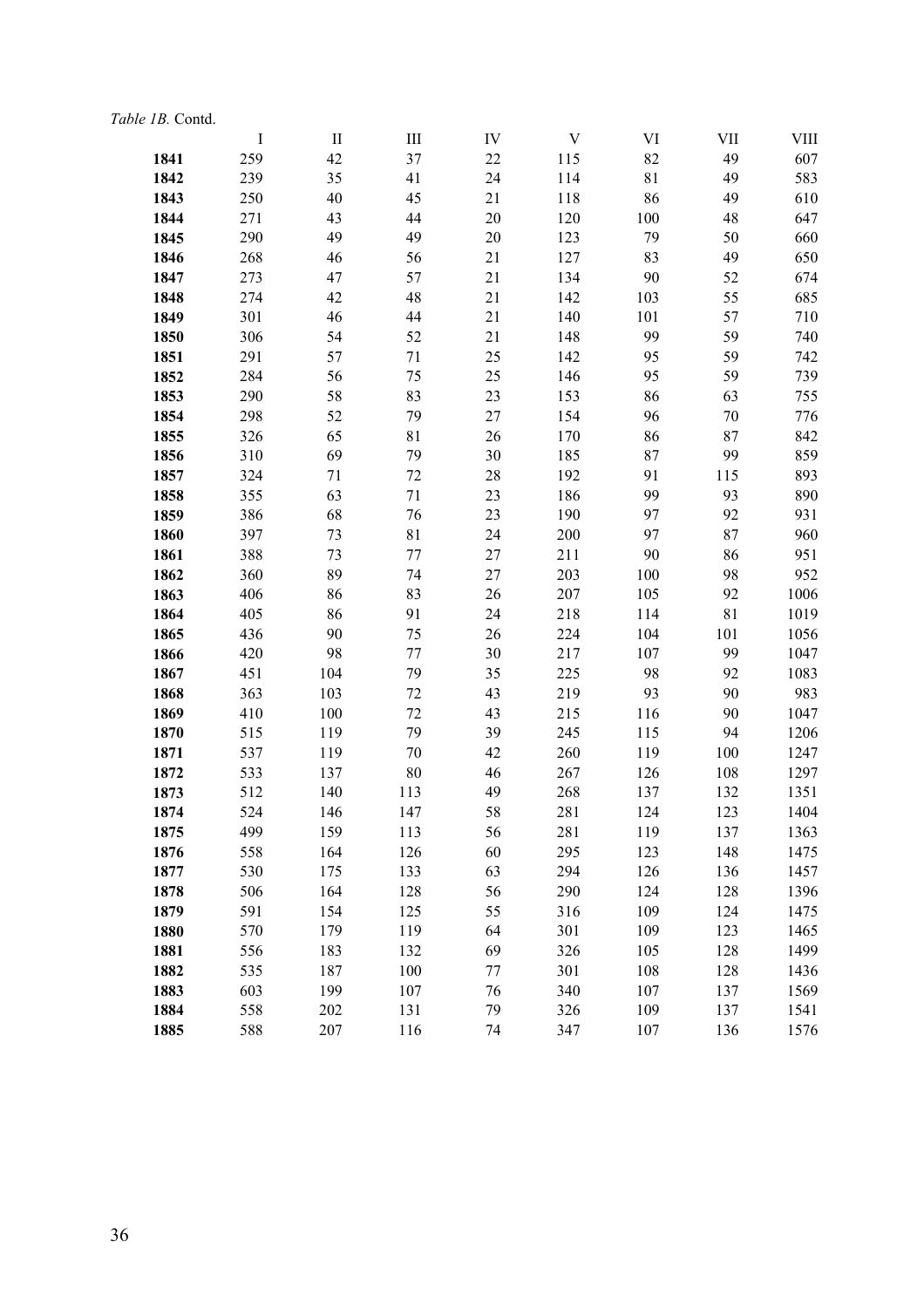|      | $\bf{I}$ | $\mathbf{I}$ | III | IV  | V    | VI  | <b>VII</b> | VIII |
|------|----------|--------------|-----|-----|------|-----|------------|------|
| 1886 | 585      | 211          | 137 | 70  | 348  | 109 | 137        | 1597 |
| 1887 | 574      | 211          | 105 | 72  | 338  | 111 | 133        | 1544 |
| 1888 | 610      | 222          | 108 | 74  | 336  | 108 | 138        | 1596 |
| 1889 | 574      | 235          | 123 | 84  | 350  | 109 | 142        | 1616 |
| 1890 | 588      | 240          | 111 | 89  | 373  | 115 | 148        | 1664 |
| 1891 | 655      | 260          | 97  | 88  | 402  | 120 | 145        | 1767 |
| 1892 | 622      | 277          | 94  | 90  | 393  | 125 | 143        | 1744 |
| 1893 | 659      | 300          | 90  | 85  | 400  | 129 | 143        | 1806 |
| 1894 | 648      | 326          | 108 | 87  | 397  | 122 | 134        | 1824 |
| 1895 | 673      | 344          | 131 | 91  | 408  | 128 | 159        | 1934 |
| 1896 | 702      | 380          | 99  | 105 | 421  | 125 | 166        | 1997 |
| 1897 | 701      | 418          | 135 | 115 | 435  | 136 | 175        | 2116 |
| 1898 | 709      | 447          | 117 | 120 | 505  | 144 | 184        | 2226 |
| 1899 | 693      | 495          | 136 | 125 | 545  | 148 | 200        | 2340 |
| 1900 | 650      | 503          | 168 | 131 | 542  | 169 | 196        | 2359 |
| 1901 | 704      | 517          | 155 | 137 | 554  | 166 | 183        | 2415 |
| 1902 | 660      | 563          | 142 | 144 | 561  | 152 | 194        | 2415 |
| 1903 | 680      | 597          | 191 | 160 | 574  | 167 | 217        | 2585 |
| 1904 | 692      | 624          | 184 | 168 | 589  | 160 | 214        | 2631 |
| 1905 | 604      | 657          | 201 | 181 | 588  | 160 | 234        | 2625 |
| 1906 | 671      | 724          | 200 | 193 | 657  | 167 | 243        | 2854 |
| 1907 | 770      | 792          | 165 | 194 | 763  | 159 | 268        | 3111 |
| 1908 | 754      | 764          | 147 | 196 | 723  | 160 | 257        | 3002 |
| 1909 | 793      | 760          | 142 | 194 | 754  | 166 | 265        | 3074 |
| 1910 | 808      | 845          | 147 | 227 | 720  | 154 | 280        | 3182 |
| 1911 | 789      | 915          | 191 | 244 | 740  | 154 | 274        | 3307 |
| 1912 | 782      | 1008         | 209 | 252 | 788  | 160 | 302        | 3501 |
| 1913 | 800      | 1078         | 227 | 284 | 804  | 163 | 311        | 3667 |
| 1914 | 873      | 1114         | 215 | 295 | 808  | 175 | 325        | 3804 |
| 1915 | 813      | 1137         | 171 | 329 | 931  | 209 | 339        | 3930 |
| 1916 | 846      | 1330         | 172 | 315 | 918  | 284 | 372        | 4237 |
| 1917 | 845      | 1215         | 165 | 210 | 877  | 276 | 406        | 3993 |
| 1918 | 677      | 1171         | 165 | 227 | 858  | 300 | 467        | 3866 |
| 1919 | 675      | 1145         | 120 | 287 | 941  | 253 | 552        | 3973 |
| 1920 | 768      | 1020         | 126 | 320 | 1007 | 230 | 633        | 4104 |
| 1921 | 795      | 799          | 116 | 317 | 892  | 199 | 656        | 3775 |
| 1922 | 879      | 987          | 149 | 333 | 935  | 195 | 657        | 4135 |
| 1923 | 854      | 1062         | 136 | 331 | 1041 | 208 | 657        | 4287 |
| 1924 | 873      | 1195         | 125 | 351 | 1116 | 207 | 725        | 4593 |
| 1925 | 785      | 1202         | 146 | 407 | 1120 | 205 | 774        | 4641 |
| 1926 | 922      | 1244         | 130 | 428 | 1176 | 197 | 780        | 4877 |
| 1927 | 909      | 1357         | 134 | 474 | 1179 | 200 | 826        | 5079 |
| 1928 | 843      | 1432         | 143 | 493 | 1265 | 198 | 849        | 5223 |
| 1929 | 911      | 1557         | 147 | 530 | 1327 | 194 | 872        | 5538 |
| 1930 | 956      | 1463         | 177 | 550 | 1383 | 191 | 910        | 5630 |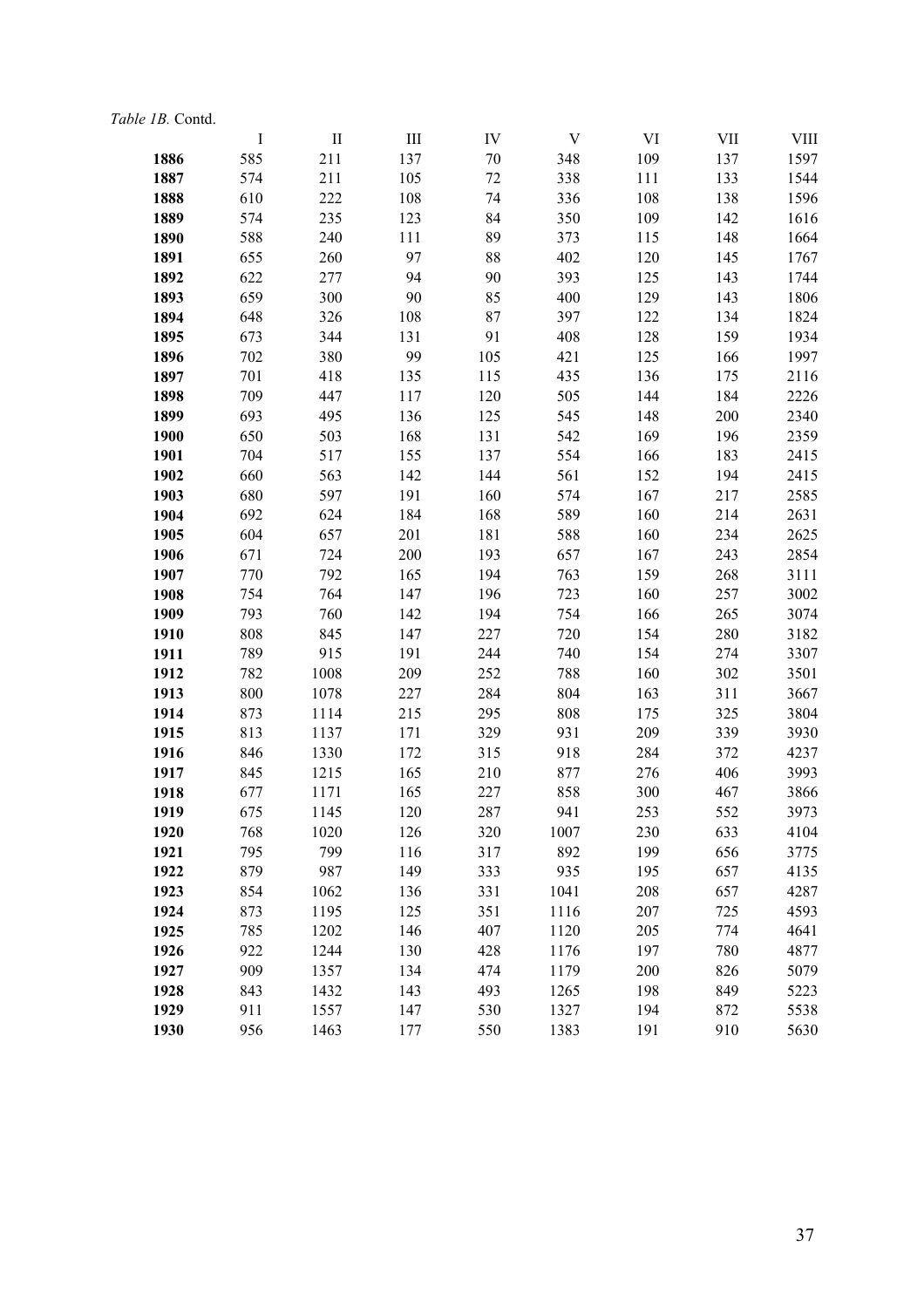| <i>Table 1B.</i> Contd. |      |                                 |           |      |      |      |            |       |
|-------------------------|------|---------------------------------|-----------|------|------|------|------------|-------|
|                         | I    | $\mathop{\mathrm{II}}\nolimits$ | $\rm III$ | IV   | V    | VI   | <b>VII</b> | VIII  |
| 1931                    | 1046 | 1375                            | 149       | 530  | 1339 | 191  | 919        | 5550  |
| 1932                    | 975  | 1271                            | 133       | 536  | 1259 | 189  | 922        | 5285  |
| 1933                    | 1065 | 1396                            | 147       | 536  | 1268 | 188  | 906        | 5506  |
| 1934                    | 978  | 1715                            | 145       | 585  | 1388 | 180  | 901        | 5892  |
| 1935                    | 951  | 1897                            | 163       | 638  | 1462 | 193  | 915        | 6218  |
| 1936                    | 936  | 2089                            | 198       | 679  | 1469 | 191  | 922        | 6486  |
| 1937                    | 956  | 2151                            | 183       | 737  | 1507 | 210  | 924        | 6667  |
| 1938                    | 920  | 2289                            | 197       | 753  | 1527 | 193  | 948        | 6827  |
| 1939                    | 916  | 2485                            | 225       | 799  | 1750 | 245  | 980        | 7400  |
| 1940                    | 820  | 2400                            | 154       | 826  | 1520 | 388  | 1018       | 7126  |
| 1941                    | 714  | 2553                            | 174       | 898  | 1250 | 459  | 1049       | 7099  |
| 1942                    | 660  | 2420                            | 222       | 976  | 1202 | 484  | 1080       | 7044  |
| 1943                    | 746  | 2475                            | 228       | 971  | 1258 | 508  | 1116       | 7302  |
| 1944                    | 784  | 2603                            | 219       | 990  | 1347 | 524  | 1092       | 7560  |
| 1945                    | 793  | 2723                            | 282       | 1069 | 1266 | 483  | 1224       | 7842  |
| 1946                    | 810  | 3133                            | 257       | 1216 | 1612 | 384  | 1273       | 8686  |
| 1947                    | 773  | 3265                            | 298       | 1522 | 1930 | 372  | 1352       | 9510  |
| 1948                    | 678  | 3482                            | 285       | 1618 | 1887 | 365  | 1423       | 9738  |
| 1949                    | 773  | 3334                            | 304       | 1840 | 1920 | 368  | 1491       | 10031 |
| 1950                    | 782  | 3791                            | 351       | 1564 | 2164 | 395  | 1614       | 10660 |
| 1951                    | 763  | 3925                            | 342       | 1709 | 2224 | 412  | 1632       | 11006 |
| 1952                    | 797  | 3873                            | 373       | 1748 | 2299 | 437  | 1670       | 11198 |
| 1953                    | 782  | 4041                            | 419       | 1752 | 2358 | 457  | 1687       | 11496 |
| 1954                    | 799  | 4239                            | 451       | 1888 | 2514 | 471  | 1721       | 12082 |
| 1955                    | 740  | 4401                            | 455       | 2000 | 2572 | 476  | 1738       | 12382 |
| 1956                    | 771  | 4634                            | 473       | 2008 | 2704 | 498  | 1780       | 12868 |
| 1957                    | 773  | 4860                            | 484       | 2085 | 2777 | 509  | 1808       | 13295 |
| 1958                    | 769  | 4950                            | 514       | 2166 | 2887 | 534  | 1846       | 13665 |
| 1959                    | 740  | 5161                            | 558       | 2262 | 3041 | 558  | 1900       | 14219 |
| 1960                    | 777  | 5553                            | 554       | 2473 | 3126 | 566  | 1940       | 14990 |
| 1961                    | 794  | 5986                            | 593       | 2493 | 3344 | 591  | 2006       | 15806 |
| 1962                    | 801  | 6490                            | 623       | 2593 | 3517 | 611  | 2089       | 16725 |
| 1963                    | 748  | 6808                            | 664       | 2644 | 3743 | 651  | 2218       | 17476 |
| 1964                    | 815  | 7620                            | 700       | 2824 | 4002 | 665  | 2316       | 18942 |
| 1965                    | 807  | 8208                            | 724       | 2962 | 4171 | 687  | 2426       | 19984 |
| 1966                    | 772  | 8594                            | 750       | 3096 | 4321 | 713  | 2519       | 20764 |
| 1967                    | 827  | 8805                            | 794       | 3135 | 4537 | 752  | 2603       | 21452 |
| 1968                    | 819  | 9343                            | 795       | 3336 | 4693 | 792  | 2668       | 22447 |
| 1969                    | 777  | 9750                            | 849       | 3550 | 4986 | 864  | 2838       | 23613 |
| 1970                    | 816  | 10279                           | 856       | 3865 | 5114 | 925  | 2875       | 24730 |
| 1971                    | 911  | 10311                           | 836       | 3894 | 5164 | 946  | 2931       | 24992 |
| 1972                    | 829  | 10409                           | 867       | 4021 | 5385 | 979  | 3025       | 25515 |
| 1973                    | 812  | 11049                           | 848       | 4273 | 5570 | 981  | 3076       | 26610 |
| 1974                    | 859  | 11417                           | 764       | 4933 | 5726 | 1009 | 3102       | 27810 |
| 1975                    | 801  | 11762                           | 820       | 4705 | 5985 | 1072 | 3228       | 28373 |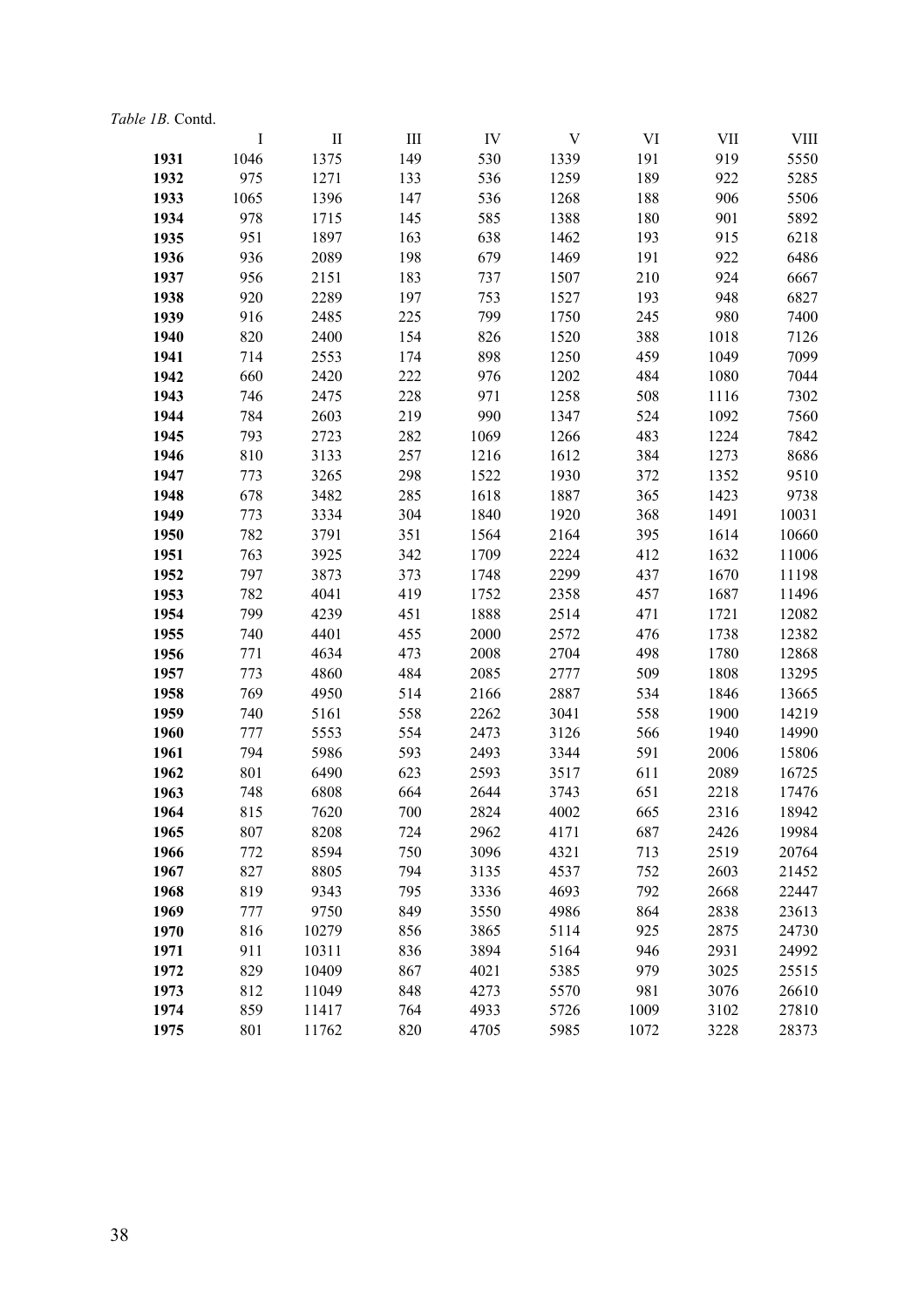| Table 1B. Contd. |         |              |           |      |       |      |            |       |
|------------------|---------|--------------|-----------|------|-------|------|------------|-------|
|                  | $\bf I$ | $\mathbf{I}$ | $\rm III$ | IV   | V     | VI   | <b>VII</b> | VIII  |
| 1976             | 793     | 11565        | 829       | 4904 | 6139  | 1105 | 3252       | 28587 |
| 1977             | 727     | 10908        | 819       | 5062 | 6087  | 1134 | 3296       | 28033 |
| 1978             | 759     | 10875        | 820       | 5263 | 6165  | 1189 | 3420       | 28492 |
| 1979             | 750     | 11500        | 817       | 5680 | 6314  | 1216 | 3424       | 29700 |
| 1980             | 780     | 11667        | 818       | 5978 | 6414  | 1257 | 3469       | 30383 |
| 1981             | 785     | 11486        | 781       | 6049 | 6527  | 1289 | 3534       | 30451 |
| 1982             | 821     | 11442        | 797       | 6134 | 6749  | 1317 | 3589       | 30848 |
| 1983             | 891     | 12069        | 770       | 6000 | 6904  | 1336 | 3602       | 31572 |
| 1984             | 895     | 13065        | 802       | 6129 | 7073  | 1358 | 3613       | 32936 |
| 1985             | 866     | 13373        | 796       | 6196 | 7325  | 1367 | 3645       | 33567 |
| 1986             | 853     | 13437        | 804       | 6410 | 7695  | 1367 | 3651       | 34216 |
| 1987             | 806     | 13650        | 826       | 6771 | 8129  | 1353 | 3667       | 35203 |
| 1988             | 796     | 13771        | 838       | 7079 | 8469  | 1354 | 3681       | 35988 |
| 1989             | 867     | 13913        | 907       | 7330 | 8771  | 1383 | 3720       | 36891 |
| 1990             | 900     | 13631        | 920       | 8081 | 8833  | 1391 | 3755       | 37512 |
| 1991             | 832     | 13123        | 909       | 8031 | 8961  | 1409 | 3819       | 37085 |
| 1992             | 813     | 12874        | 862       | 8147 | 8731  | 1385 | 3895       | 36708 |
| 1993             | 821     | 13079        | 780       | 7693 | 8422  | 1343 | 3890       | 36028 |
| 1994             | 773     | 14209        | 727       | 7690 | 8625  | 1295 | 3854       | 37173 |
| 1995             | 750     | 15276        | 698       | 8025 | 8725  | 1247 | 3750       | 38470 |
| 1996             | 740     | 15546        | 692       | 8276 | 8815  | 1237 | 3768       | 39073 |
| 1997             | 731     | 16216        | 650       | 8617 | 9014  | 1189 | 3739       | 40155 |
| 1998             | 686     | 17167        | 655       | 8739 | 9425  | 1188 | 3744       | 41605 |
| 1999             | 689     | 18139        | 661       | 9071 | 9920  | 1183 | 3752       | 43415 |
| 2000             | 695     | 19366        | 664       | 9391 | 10474 | 1154 | 3790       | 45532 |
|                  |         |              |           |      |       |      |            |       |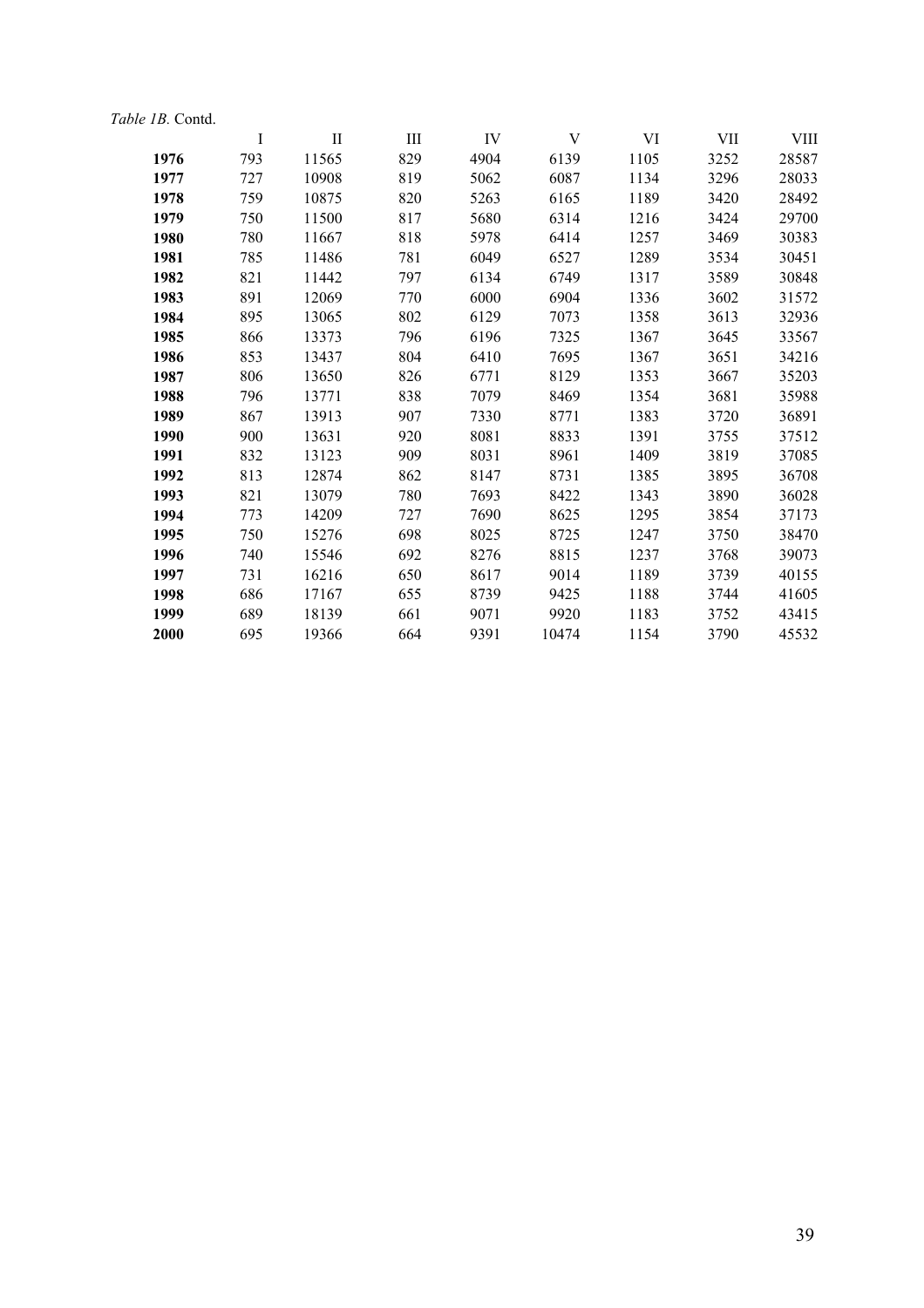*Table 2.* GDP, Factor and Market Prices. Mill. SEK, Current and Constant Prices ―2000.

|              | <b>Current Prices</b> |                         |             | Constant prices |                         |             |
|--------------|-----------------------|-------------------------|-------------|-----------------|-------------------------|-------------|
|              |                       | Indirect taxes          |             |                 | Indirect taxes          |             |
|              | GDP in Fac-           | and Customs             | GDP in Mar- | GDP in Fac-     | and Customs             | GDP in Mar- |
|              | tor Prices            | Duties                  | ket Prices  | tor Prices      | Duties                  | ket Prices  |
| 1800         | 112                   | $\sqrt{2}$              | 113         | 360             | 5                       | 366         |
| 1801         | 118                   | $\overline{c}$          | 119         | 363             | 5                       | 368         |
| 1802         | 124                   | $\mathbf{1}$            | 125         | 384             | $\overline{4}$          | 388         |
| 1803         | 117                   | $\mathbf{1}$            | 119         | 381             | $\overline{4}$          | 386         |
| 1804         | 108                   | $\overline{3}$          | 110         | 360             | 8                       | 368         |
| 1805         | 120                   | $\overline{c}$          | 123         | 385             | $\overline{7}$          | 392         |
| 1806         | 133                   | $\overline{c}$          | 135         | 393             | 6                       | 399         |
| 1807         | 139                   | $\overline{2}$          | 140         | 384             | $\overline{\mathbf{4}}$ | 388         |
| 1808         | 154                   | $\overline{c}$          | 156         | 357             | $\overline{\mathbf{4}}$ | 360         |
| 1809         | 158                   | $\overline{3}$          | 161         | 353             | 5                       | 358         |
| 1810         | 166                   | $\overline{\mathbf{3}}$ | 170         | 381             | $\overline{7}$          | 389         |
| 1811         | 193                   | $\overline{c}$          | 194         | 414             | $\overline{\mathbf{4}}$ | 417         |
| 1812         | 226                   | $\overline{4}$          | 230         | 389             | 6                       | 395         |
| 1813         | 249                   | $\overline{4}$          | 253         | 402             | 6                       | 408         |
| 1814         | 249                   | $\overline{4}$          | 253         | 412             | 6                       | 418         |
| 1815         | 249                   | $\overline{\mathbf{3}}$ | 252         | 426             | 5                       | 431         |
| 1816         | 258                   | $\overline{\mathbf{3}}$ | 261         | 433             | $\overline{\mathbf{4}}$ | 437         |
| 1817         | 263                   | $\overline{\mathbf{3}}$ | 266         | 424             | $\overline{4}$          | 428         |
| 1818         | 280                   | $\overline{2}$          | 282         | 427             | 3                       | 430         |
| 1819         | 290                   | $\overline{\mathbf{3}}$ | 293         | 426             | $\overline{\mathbf{4}}$ | 430         |
| 1820         | 278                   | $\overline{3}$          | 281         | 435             | 5                       | 439         |
| 1821         | 263                   | $\overline{4}$          | 266         | 447             | 6                       | 453         |
| 1822         | 256                   | $\mathfrak{Z}$          | 259         | 458             | 6                       | 464         |
| 1823         | 257                   | $\overline{4}$          | 262         | 465             | $\boldsymbol{7}$        | 472         |
| 1824         | 258                   | $\overline{4}$          | 262         | 481             | 6                       | 488         |
| 1825         | 282                   | $\overline{4}$          | 286         | 499             | $\overline{7}$          | 505         |
| 1826         | 297                   | 4                       | 301         | 498             | 6                       | 504         |
| 1827         | 315<br>289            | 4<br>$\overline{4}$     | 319<br>292  | 494             | 5<br>6                  | 499         |
| 1828         |                       | $\overline{4}$          |             | 505             |                         | 511         |
| 1829         | 290<br>303            | $\overline{3}$          | 294<br>306  | 513<br>511      | 6                       | 519         |
| 1830         | 329                   | $\overline{\mathbf{3}}$ | 332         | 529             | 5<br>5                  | 516<br>534  |
| 1831<br>1832 | 333                   | $\overline{4}$          | 337         | 518             | 6                       | 524         |
| 1833         | 325                   | 5                       | 329         | 542             | $\boldsymbol{7}$        | 550         |
| 1834         | 326                   | $\overline{4}$          | 331         | 555             | 7                       | 562         |
| 1835         | 338                   | 5                       | 343         | 563             | 8                       | 571         |
| 1836         | 358                   | $\overline{4}$          | 362         | 588             | $\overline{7}$          | 595         |
| 1837         | 366                   | 5                       | 371         | 584             | 8                       | 592         |
| 1838         | 375                   | 5                       | 380         | 578             | $\overline{7}$          | 586         |
| 1839         | 393                   | 5                       | 398         | 594             | $\overline{7}$          | 601         |
| 1840         | 386                   | 6                       | 391         | 603             | 8                       | 612         |
|              |                       |                         |             |                 |                         |             |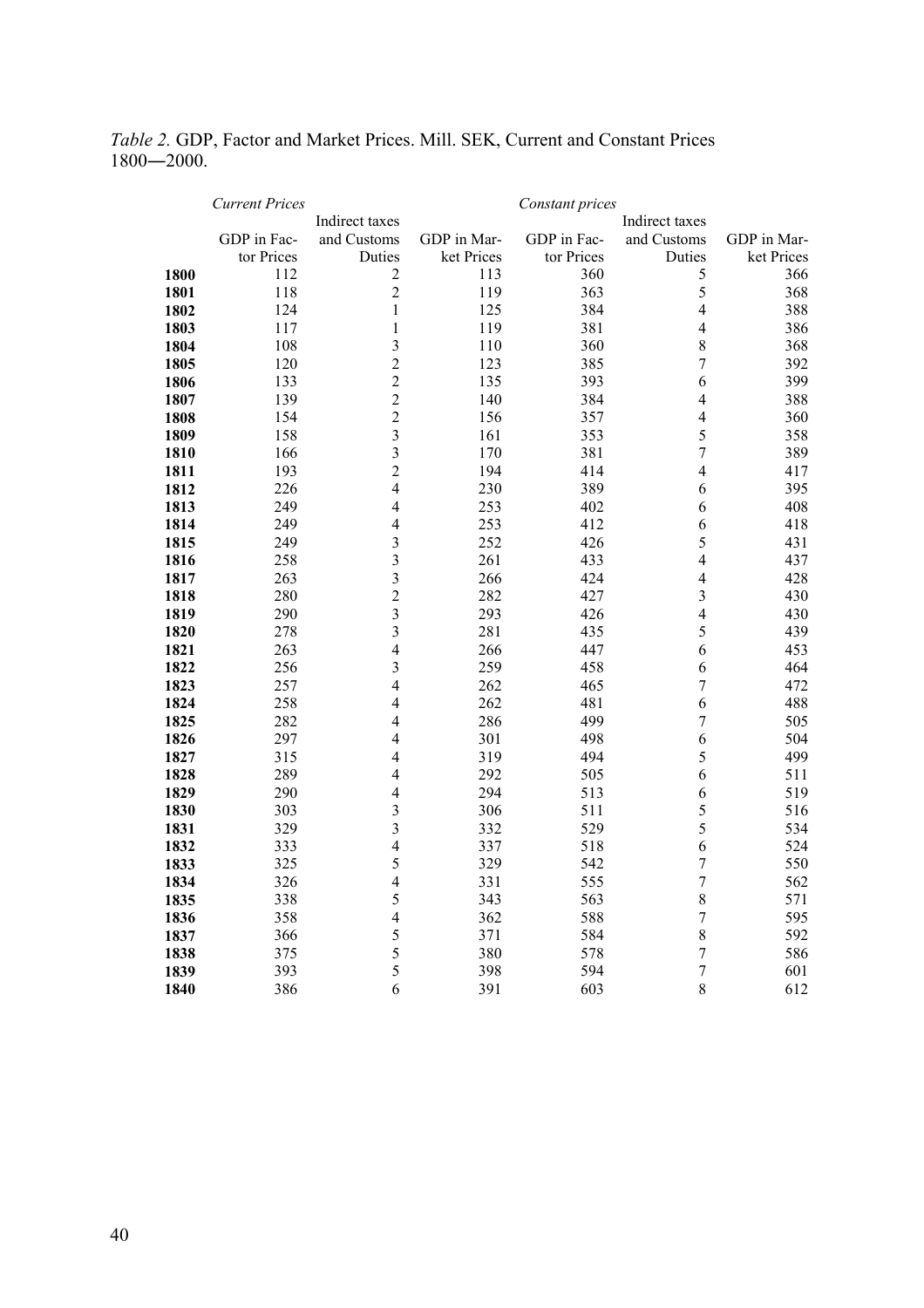|      | <b>Current Prices</b> |                |             | Constant prices |                  |             |
|------|-----------------------|----------------|-------------|-----------------|------------------|-------------|
|      |                       | Indirect taxes |             |                 | Indirect taxes   |             |
|      | GDP in Fac-           | and Customs    | GDP in Mar- | GDP in Fac-     | and Customs      | GDP in Mar- |
|      | tor Prices            | Duties         | ket Prices  | tor Prices      | Duties           | ket Prices  |
| 1841 | 388                   | 5              | 394         | 607             | 8                | 614         |
| 1842 | 390                   | 6              | 396         | 583             | 8                | 591         |
| 1843 | 393                   | 5              | 398         | 610             | $\overline{7}$   | 617         |
| 1844 | 390                   | 5              | 395         | 647             | 8                | 655         |
| 1845 | 391                   | 5              | 396         | 660             | 8                | 668         |
| 1846 | 428                   | 6              | 434         | 650             | 8                | 658         |
| 1847 | 458                   | 6              | 464         | 674             | 8                | 682         |
| 1848 | 456                   | $\overline{7}$ | 463         | 685             | 10               | 695         |
| 1849 | 450                   | $\overline{7}$ | 458         | 710             | 11               | 721         |
| 1850 | 477                   | $\overline{7}$ | 484         | 740             | 10               | 750         |
| 1851 | 486                   | 8              | 494         | 742             | 11               | 753         |
| 1852 | 495                   | 8              | 503         | 739             | 11               | 750         |
| 1853 | 523                   | 8              | 531         | 755             | 10               | 766         |
| 1854 | 594                   | 9              | 604         | 776             | 11               | 787         |
| 1855 | 696                   | 11             | 708         | 842             | 13               | 854         |
| 1856 | 793                   | 13             | 807         | 859             | 13               | 873         |
| 1857 | 857                   | 11             | 868         | 893             | 10               | 903         |
| 1858 | 748                   | 10             | 758         | 890             | 11               | 901         |
| 1859 | 732                   | 12             | 744         | 931             | 15               | 946         |
| 1860 | 764                   | 13             | 777         | 960             | 16               | 976         |
| 1861 | 779                   | 9              | 788         | 951             | 10               | 961         |
| 1862 | 802                   | 9              | 811         | 952             | 10               | 961         |
| 1863 | 824                   | 10             | 834         | 1006            | 11               | 1017        |
| 1864 | 815                   | 8              | 823         | 1019            | 10               | 1029        |
| 1865 | 822                   | 8              | 830         | 1056            | 10               | 1066        |
| 1866 | 817                   | $\overline{7}$ | 823         | 1047            | 8                | 1055        |
| 1867 | 856                   | 6              | 862         | 1083            | $\boldsymbol{7}$ | 1090        |
| 1868 | 824                   | 8              | 832         | 983             | 9                | 992         |
| 1869 | 866                   | 9              | 876         | 1047            | 11               | 1057        |
| 1870 | 926                   | 10             | 936         | 1206            | 12               | 1218        |
| 1871 | 983                   | 13             | 996         | 1247            | 16               | 1263        |
| 1872 | 1112                  | 21             | 1133        | 1297            | 23               | 1319        |
| 1873 | 1286                  | 24             | 1310        | 1351            | 24               | 1375        |
| 1874 | 1379                  | 32             | 1411        | 1404            | 31               | 1434        |
| 1875 | 1334                  | 27             | 1361        | 1363            | 26               | 1389        |
| 1876 | 1417                  | 31             | 1448        | 1475            | 30               | 1505        |
| 1877 | 1381                  | 31             | 1412        | 1457            | 31               | 1488        |
| 1878 | 1247                  | 27             | 1274        | 1396            | 28               | 1425        |
| 1879 | 1228                  | 29             | 1257        | 1475            | 33               | 1508        |
| 1880 | 1260                  | 33             | 1293        | 1465            | 36               | 1501        |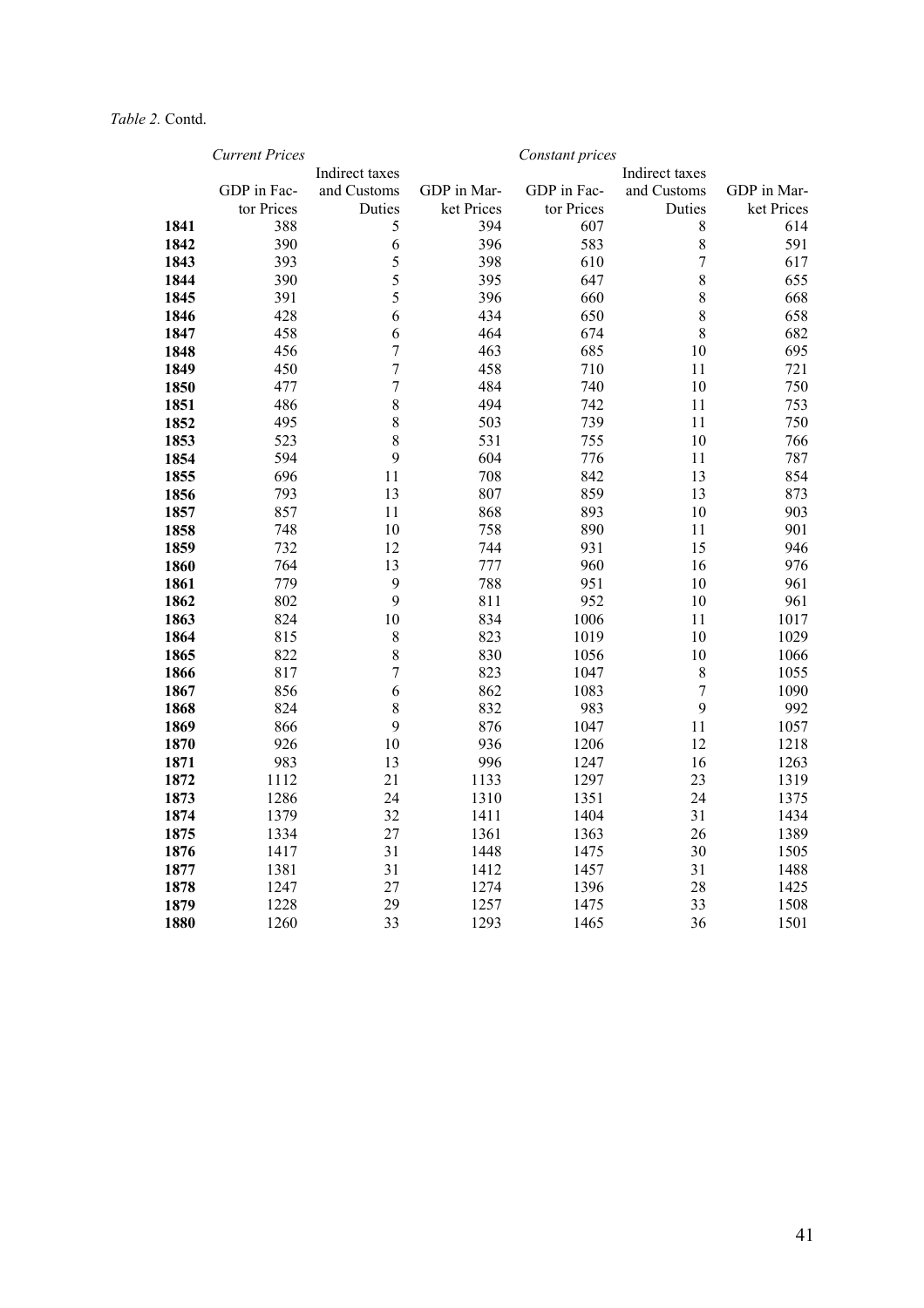|              | <b>Current Prices</b> |                |              | Constant prices |                |              |
|--------------|-----------------------|----------------|--------------|-----------------|----------------|--------------|
|              |                       | Indirect taxes |              |                 | Indirect taxes |              |
|              | GDP in Fac-           | and Customs    | GDP in Mar-  | GDP in Fac-     | and Customs    | GDP in Mar-  |
|              | tor Prices            | Duties         | ket Prices   | tor Prices      | Duties         | ket Prices   |
| 1881         | 1328                  | 28             | 1356         | 1499            | 30             | 1529         |
| 1882         | 1300                  | 34             | 1334         | 1436            | 35             | 1471         |
| 1883         | 1357                  | 37             | 1394         | 1569            | 40             | 1609         |
| 1884         | 1327                  | 41             | 1368         | 1541            | 45             | 1586         |
| 1885         | 1311                  | 39             | 1350         | 1576            | 44             | 1620         |
| 1886         | 1239                  | 38             | 1277         | 1597            | 46             | 1643         |
| 1887         | 1183                  | 36             | 1219         | 1544            | 44             | 1588         |
| 1888         | 1237                  | 43             | 1280         | 1596            | 53             | 1649         |
| 1889         | 1324                  | 47             | 1371         | 1616            | 55             | 1670         |
| 1890         | 1380                  | 46             | 1426         | 1664            | 53             | 1717         |
| 1891         | 1466                  | 45             | 1511         | 1767            | 52             | 1819         |
| 1892         | 1481                  | 46             | 1527         | 1744            | 52             | 1797         |
| 1893         | 1471                  | 43             | 1514         | 1806            | 51             | 1856         |
| 1894         | 1459                  | 46             | 1505         | 1824            | 55             | 1879         |
| 1895         | 1564                  | 47             | 1611         | 1934            | 56             | 1989         |
| 1896         | 1632                  | 50             | 1682         | 1997            | 59             | 2056         |
| 1897         | 1770                  | 52             | 1822         | 2116            | 60             | 2176         |
| 1898         | 1922                  | 61             | 1983         | 2226            | 68             | 2294         |
| 1899         | 2093                  | 68             | 2161         | 2340            | 73             | 2414         |
| 1900         | 2147                  | 67             | 2214         | 2359            | 71             | 2430         |
| 1901         | 2118                  | 58             | 2176         | 2415            | 64             | 2479         |
| 1902         | 2127                  | 64             | 2191         | 2415            | 71             | 2486         |
| 1903         | 2340                  | 65             | 2405         | 2585            | 70             | 2656         |
| 1904         | 2336                  | 69             | 2405         | 2631            | 76             | 2707         |
| 1905         | 2405                  | 71             | 2476         | 2625            | 76             | 2701         |
| 1906         | 2711                  | 70             | 2781         | 2854            | 73             | 2926         |
| 1907         | 3056                  | 71             | 3127         | 3111            | 72             | 3183         |
| 1908         | 2999                  | 66             | 3065         | 3002            | 66             | 3068         |
| 1909         | 2990                  | 71             | 3061         | 3074            | 72             | 3146         |
| 1910         | 3192                  | 77             | 3269         | 3182            | 77             | 3259         |
| 1911         | 3267                  | 77             | 3344         | 3307            | 78             | 3385         |
| 1912         | 3532                  | 74             | 3606         | 3501            | 73             | 3574         |
| 1913         | 3794                  | 86             | 3880         | 3667            | 83             | 3750         |
| 1914<br>1915 | 3900                  | 77             | 3977<br>4677 | 3804            | 75<br>64       | 3879<br>3994 |
|              | 4602                  | 75             |              | 3930            |                |              |
| 1916         | 5847                  | 87             | 5934         | 4237            | 63             | 4300         |
| 1917         | 6984                  | 71             | 7055         | 3993            | 41             | 4034         |
| 1918         | 9262                  | 77             | 9339         | 3866            | 32             | 3898         |
| 1919         | 11202                 | 188            | 11390        | 3973            | 67             | 4040         |
| 1920         | 12670                 | 234            | 12904        | 4104            | 78             | 4182         |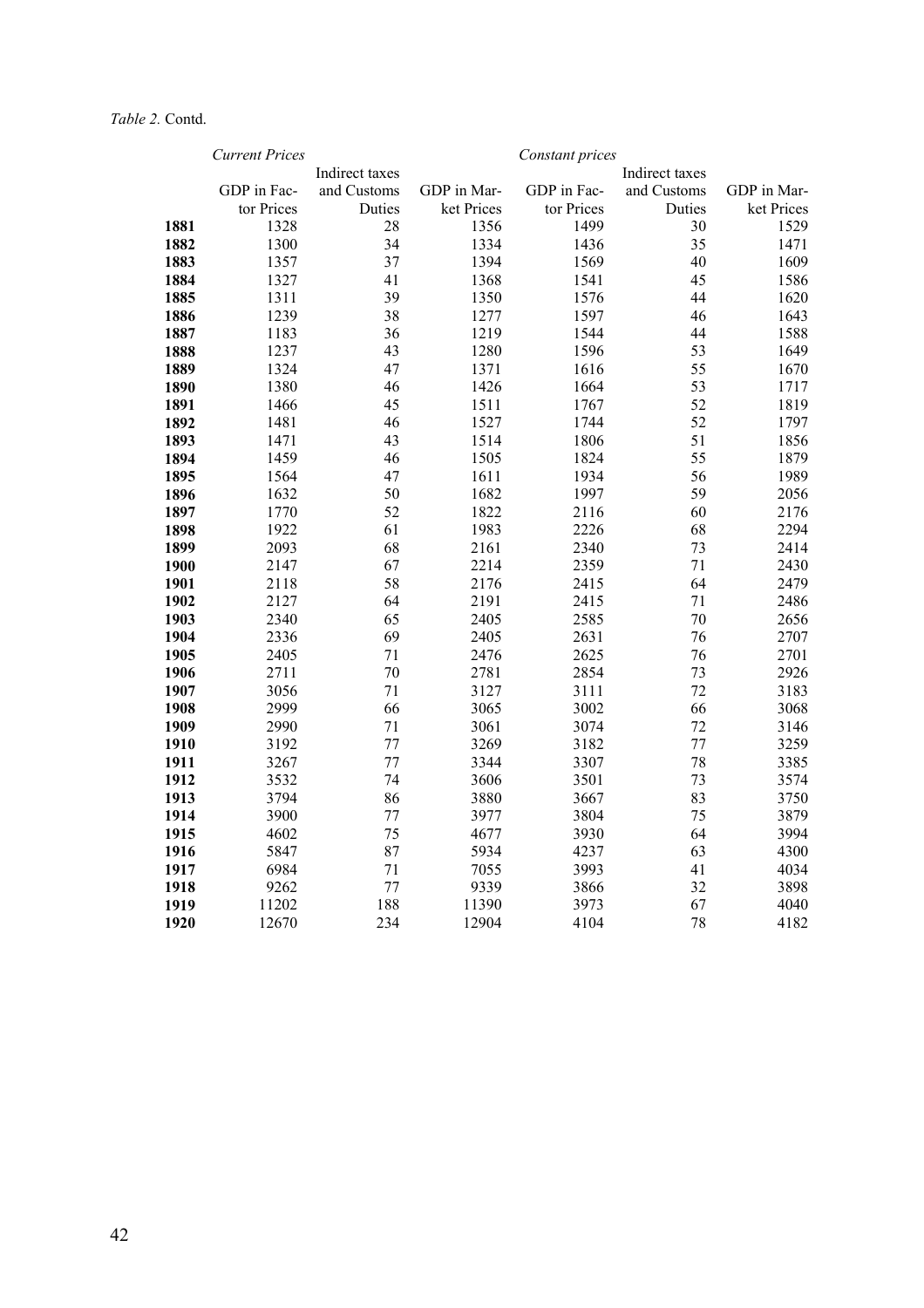|              | <b>Current Prices</b> |                |                | Constant prices |                |                |
|--------------|-----------------------|----------------|----------------|-----------------|----------------|----------------|
|              |                       | Indirect taxes |                |                 | Indirect taxes |                |
|              | GDP in Fac-           | and Customs    | GDP in Mar-    | GDP in Fac-     | and Customs    | GDP in Mar-    |
|              | tor Prices            | Duties         | ket Prices     | tor Prices      | Duties         | ket Prices     |
| 1921         | 9750                  | 214            | 9964           | 3775            | 88             | 3863           |
| 1922         | 8374                  | 220            | 8594           | 4135            | 116            | 4252           |
| 1923         | 8100                  | 245            | 8345           | 4287            | 138            | 4425           |
| 1924         | 8601                  | 246            | 8847           | 4593            | 139            | 4731           |
| 1925         | 8872                  | 232            | 9104           | 4641            | 128            | 4769           |
| 1926         | 9023                  | 243            | 9266           | 4877            | 140            | 5017           |
| 1927         | 9222                  | 264            | 9486           | 5079            | 154            | 5233           |
| 1928         | 9559                  | 270            | 9829           | 5223            | 157            | 5380           |
| 1929         | 10031                 | 285            | 10316          | 5538            | 168            | 5706           |
| 1930         | 10138                 | 278            | 10416          | 5630            | 165            | 5795           |
| 1931         | 9478                  | 267            | 9745           | 5550            | 167            | 5717           |
| 1932         | 8877                  | 254            | 9131           | 5285            | 161            | 5446           |
| 1933         | 8947                  | 272            | 9219           | 5506            | 180            | 5685           |
| 1934         | 9697                  | 311            | 10008          | 5892            | 203            | 6095           |
| 1935         | 10286                 | 336            | 10622          | 6218            | 219            | 6437           |
| 1936         | 10852                 | 355            | 11207          | 6486            | 228            | 6714           |
| 1937         | 11789                 | 396            | 12185          | 6667            | 240            | 6907           |
| 1938         | 12259                 | 417            | 12676          | 6827            | 250            | 7077           |
| 1939         | 13387                 | 485            | 13872          | 7400            | 288            | 7688           |
| 1940         | 14096                 | 619            | 14715          | 7126            | 324            | 7450           |
| 1941         | 15469                 | 822            | 16291          | 7099            | 386            | 7485           |
| 1942         | 16792                 | 956            | 17748          | 7044            | 412            | 7456           |
| 1943         | 17958                 | 1104           | 19062          | 7302            | 463            | 7765           |
| 1944         | 18641                 | 1215           | 19856          | 7560            | 508            | 8068           |
| 1945         | 19546                 | 1259           | 20805          | 7842            | 521            | 8363           |
| 1946         | 22141                 | 1555           | 23696          | 8686            | 630            | 9316           |
| 1947         | 25017                 | 1376           | 26393          | 9510            | 545            | 10056          |
| 1948         | 27359                 | 1474           | 28833          | 9738            | 551            | 10289          |
| 1949         | 28692                 | 1517           | 30209          | 10031           | 561            | 10592          |
| 1950         | 31516                 | 1579           | 33095          | 10660           | 569            | 11228          |
| 1951         | 39078                 | 1855           | 40933          | 11006           | 556            | 11563          |
| 1952         | 42959                 | 1549<br>2136   | 44508          | 11198           | 430<br>601     | 11628          |
| 1953         | 43480                 |                | 45615          | 11496           | 653            | 12097<br>12735 |
| 1954         | 46205                 | 2347           | 48553          | 12082           |                |                |
| 1955         | 49561                 | 2676           | 52237          | 12382           | 712            | 13093          |
| 1956         | 54300                 | 2706           | 57006          | 12868           | 683<br>674     | 13551          |
| 1957<br>1958 | 58289<br>60762        | 2775<br>3392   | 61064<br>64155 | 13295<br>13665  | 812            | 13969<br>14477 |
| 1959         | 64180                 | 3979           | 68159          | 14219           | 938            | 15157          |
|              |                       |                |                |                 |                |                |
| 1960         | 69914                 | 4466           | 74380          | 14990           | 1019           | 16010          |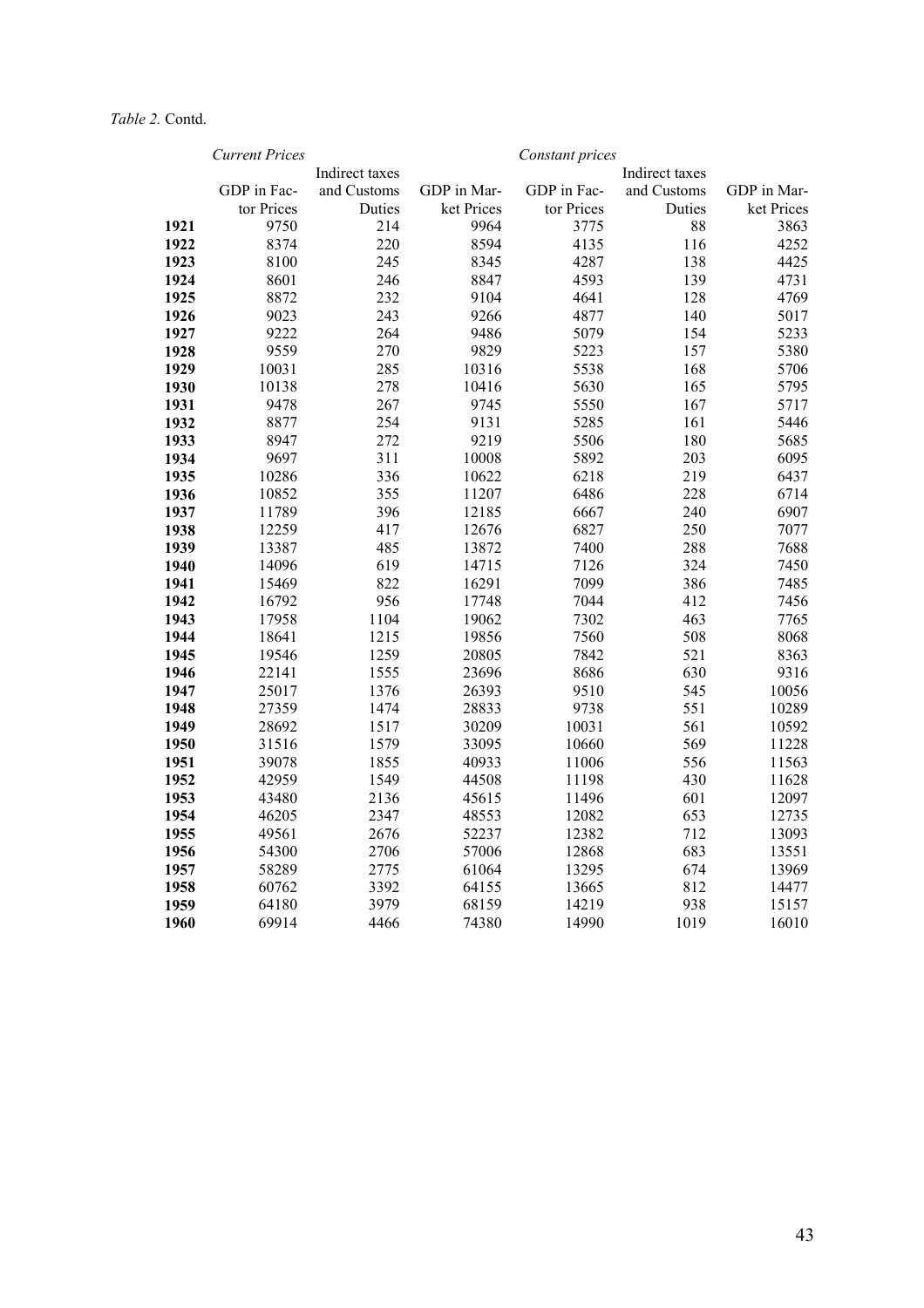|      | <b>Current Prices</b> |                |             | Constant prices |                |             |
|------|-----------------------|----------------|-------------|-----------------|----------------|-------------|
|      |                       | Indirect taxes |             |                 | Indirect taxes |             |
|      | GDP in Fac-           | and Customs    | GDP in Mar- | GDP in Fac-     | and Customs    | GDP in Mar- |
|      | tor Prices            | Duties         | ket Prices  | tor Prices      | Duties         | ket Prices  |
| 1961 | 76604                 | 4640           | 81244       | 15806           | 1019           | 16825       |
| 1962 | 83105                 | 5214           | 88319       | 16725           | 1117           | 17842       |
| 1963 | 89022                 | 6254           | 95276       | 17476           | 1307           | 18783       |
| 1964 | 100111                | 6697           | 106809      | 18942           | 1349           | 20291       |
| 1965 | 111145                | 7022           | 118167      | 19984           | 1344           | 21328       |
| 1966 | 119968                | 8122           | 128090      | 20764           | 1497           | 22261       |
| 1967 | 130075                | 8676           | 138752      | 21452           | 1523           | 22975       |
| 1968 | 138542                | 8933           | 147475      | 22447           | 1541           | 23987       |
| 1969 | 149619                | 10249          | 159868      | 23613           | 1722           | 25335       |
| 1970 | 165382                | 12698          | 178080      | 24730           | 2021           | 26752       |
| 1971 | 180104                | 12455          | 192559      | 24992           | 1840           | 26832       |
| 1972 | 193434                | 15693          | 209127      | 25515           | 2204           | 27718       |
| 1973 | 215923                | 16795          | 232718      | 26610           | 2203           | 28813       |
| 1974 | 255477                | 14201          | 269678      | 27810           | 1646           | 29456       |
| 1975 | 297174                | 16710          | 313884      | 28373           | 1698           | 30072       |
| 1976 | 334021                | 17767          | 351787      | 28587           | 1619           | 30206       |
| 1977 | 358538                | 20950          | 379488      | 28033           | 1744           | 29777       |
| 1978 | 397273                | 25466          | 422739      | 28492           | 1944           | 30437       |
| 1979 | 447701                | 27476          | 475177      | 29700           | 1940           | 31641       |
| 1980 | 504553                | 32445          | 536998      | 30383           | 2080           | 32463       |
| 1981 | 549869                | 37859          | 587728      | 30451           | 2232           | 32683       |
| 1982 | 607520                | 38491          | 646011      | 30848           | 2081           | 32929       |
| 1983 | 678820                | 45173          | 723993      | 31572           | 2237           | 33808       |
| 1984 | 760122                | 51797          | 811919      | 32936           | 2389           | 35325       |
| 1985 | 820092                | 60069          | 880161      | 33567           | 2617           | 36184       |
| 1986 | 904473                | 63643          | 968116      | 34216           | 2563           | 36779       |
| 1987 | 975642                | 70418          | 1046059     | 35203           | 2705           | 37908       |
| 1988 | 1066781               | 75184          | 1141965     | 35988           | 2700           | 38689       |
| 1989 | 1180898               | 81162          | 1262060     | 36891           | 2699           | 39590       |
| 1990 | 1283479               | 96809          | 1380287     | 37512           | 3012           | 40524       |
| 1991 | 1350673               | 112968         | 1463642     | 37085           | 3302           | 40387       |
| 1992 | 1371330               | 101984         | 1473313     | 36708           | 2906           | 39614       |
| 1993 | 1387489               | 100305         | 1487794     | 36028           | 2773           | 38801       |
| 1994 | 1480099               | 102516         | 1582615     | 37173           | 2741           | 39914       |
| 1995 | 1608122               | 105360         | 1713482     | 38470           | 2683           | 41153       |
| 1996 | 1652566               | 103231         | 1755797     | 39073           | 2598           | 41672       |
| 1997 | 1721325               | 105489         | 1826814     | 40155           | 2620           | 42775       |
| 1998 | 1789057               | 110260         | 1899318     | 41605           | 2730           | 44335       |
| 1999 | 1870436               | 117893         | 1988329     | 43415           | 2913           | 46328       |
| 2000 | 1991364               | 113816         | 2105180     | 45532           | 2770           | 48303       |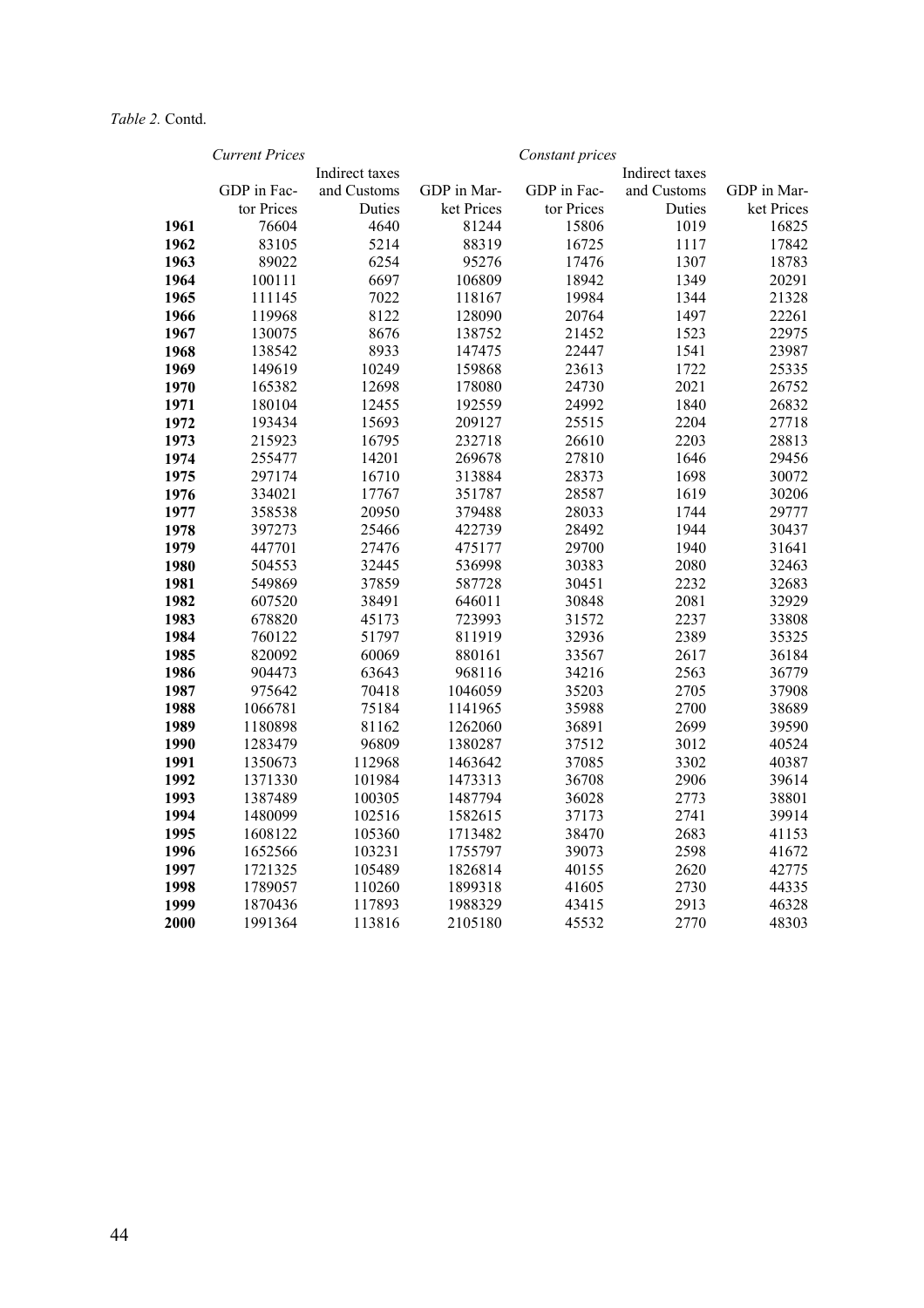|  | <i>Table 3A.</i> GDP by destination, Market Prices. Mill. SEK, Current Prices 1800–2000. |  |  |  |  |  |
|--|------------------------------------------------------------------------------------------|--|--|--|--|--|
|--|------------------------------------------------------------------------------------------|--|--|--|--|--|

|      | enniery mychanen,<br>$\bf{I}$ | $\mathbf{I}$ | Ш   | IV                       | To Your mycomen, The Export, The import, IX ODT in munctine<br>V | VI               | VII | <b>VIII</b> | IX  |
|------|-------------------------------|--------------|-----|--------------------------|------------------------------------------------------------------|------------------|-----|-------------|-----|
| 1800 | 91                            | 13           | 104 | 6                        | $\mathbf{1}$                                                     | $\tau$           | 15  | 12          | 113 |
| 1801 | 94                            | 12           | 106 | 5                        | $\mathbf{1}$                                                     | $\sqrt{6}$       | 19  | 12          | 119 |
| 1802 | 95                            | 12           | 107 | $\overline{\mathcal{L}}$ | $\mathbf{1}$                                                     | 5                | 24  | 11          | 125 |
| 1803 | 90                            | 12           | 103 | $\overline{4}$           | $\mathbf{1}$                                                     | 5                | 22  | 11          | 119 |
| 1804 | 90                            | 12           | 102 | 5                        | $\mathbf{1}$                                                     | 6                | 20  | 18          | 110 |
| 1805 | 101                           | 12           | 113 | 5                        | 1                                                                | 6                | 19  | 15          | 123 |
| 1806 | 109                           | 14           | 122 | 5                        | $\mathbf{1}$                                                     | 6                | 21  | 15          | 135 |
| 1807 | 111                           | 13           | 125 | 6                        | $\mathbf{1}$                                                     | $\boldsymbol{7}$ | 20  | 12          | 140 |
| 1808 | 130                           | 16           | 146 | 8                        | $\mathbf{1}$                                                     | 9                | 13  | 12          | 156 |
|      |                               |              |     | $\overline{7}$           |                                                                  | 9                | 23  | 18          | 161 |
| 1809 | 134                           | 13           | 147 | $\,8\,$                  | $\mathbf{1}$<br>$\overline{c}$                                   |                  | 23  | 24          | 170 |
| 1810 | 147                           | 13           | 160 |                          | $\overline{2}$                                                   | 10               |     |             | 194 |
| 1811 | 156                           | 15           | 171 | 10                       | $\overline{2}$                                                   | 12               | 25  | 14          | 230 |
| 1812 | 200                           | 19           | 219 | 15                       |                                                                  | 17               | 21  | 27          | 253 |
| 1813 | 216                           | 19           | 235 | 14                       | $\overline{2}$                                                   | 16               | 30  | 28          | 253 |
| 1814 | 221                           | 18           | 238 | 11                       | $\overline{c}$                                                   | 13               | 31  | 29          | 252 |
| 1815 | 214                           | 18           | 232 | 11                       | $\overline{c}$                                                   | 13               | 29  | 22          | 261 |
| 1816 | 218                           | 21           | 239 | 15                       | $\overline{c}$                                                   | 17               | 25  | 19          |     |
| 1817 | 224                           | 21           | 245 | 12                       | $\overline{2}$                                                   | 14               | 25  | 19          | 266 |
| 1818 | 228                           | 24           | 252 | 15                       | $\overline{c}$                                                   | 17               | 30  | 16          | 282 |
| 1819 | 243                           | 24           | 267 | 17                       | $\overline{c}$                                                   | 19               | 26  | 19          | 293 |
| 1820 | 240                           | 21           | 261 | 13                       | 3                                                                | 16               | 27  | 23          | 281 |
| 1821 | 231                           | 21           | 252 | 11                       | 3                                                                | 14               | 25  | 25          | 266 |
| 1822 | 223                           | 21           | 244 | 12                       | $\overline{c}$                                                   | 14               | 25  | 24          | 259 |
| 1823 | 232                           | 20           | 252 | 10                       | $\overline{c}$                                                   | 12               | 28  | 30          | 262 |
| 1824 | 223                           | 22           | 245 | 12                       | $\overline{2}$                                                   | 14               | 28  | 26          | 262 |
| 1825 | 246                           | 22           | 268 | 10                       | $\overline{c}$                                                   | 13               | 34  | 28          | 286 |
| 1826 | 259                           | 27           | 286 | 14                       | $\overline{\mathbf{3}}$                                          | 17               | 26  | 28          | 301 |
| 1827 | 275                           | 25           | 300 | 13                       | 3                                                                | 17               | 28  | 25          | 319 |
| 1828 | 252                           | 23           | 275 | 12                       | 3                                                                | 15               | 28  | 25          | 292 |
| 1829 | 255                           | 23           | 278 | 12                       | 3                                                                | 15               | 25  | 25          | 294 |
| 1830 | 263                           | 24           | 287 | 12                       | $\overline{4}$                                                   | 16               | 25  | 23          | 306 |
| 1831 | 282                           | 27           | 309 | 15                       | 3                                                                | 18               | 27  | 23          | 332 |
| 1832 | 299                           | 25           | 324 | 13                       | 3                                                                | 16               | 27  | 29          | 337 |
| 1833 | 295                           | 23           | 318 | 11                       | 3                                                                | 14               | 28  | 32          | 329 |
| 1834 | 292                           | 25           | 316 | 13                       | 3                                                                | 16               | 29  | 31          | 331 |
| 1835 | 303                           | 24           | 327 | 16                       | 3                                                                | 18               | 32  | 35          | 343 |
| 1836 | 313                           | 25           | 338 | 17                       | $\overline{4}$                                                   | 21               | 33  | 30          | 362 |
| 1837 | 329                           | 26           | 356 | 17                       | 5                                                                | 22               | 29  | 36          | 371 |
| 1838 | 332                           | 27           | 359 | 17                       | 4                                                                | 21               | 35  | 36          | 380 |
| 1839 | 344                           | 27           | 370 | 19                       | 5                                                                | 24               | 39  | 35          | 398 |
| 1840 | 342                           | 26           | 368 | 17                       | 6                                                                | 23               | 38  | 38          | 391 |

I Total Private Consumption, II Public Consumption, III Total Consumption, IV Buildings Investment, V Machinery Investment, VI Total Investment, VII Export, VIII Import, IX GDP in Market Prices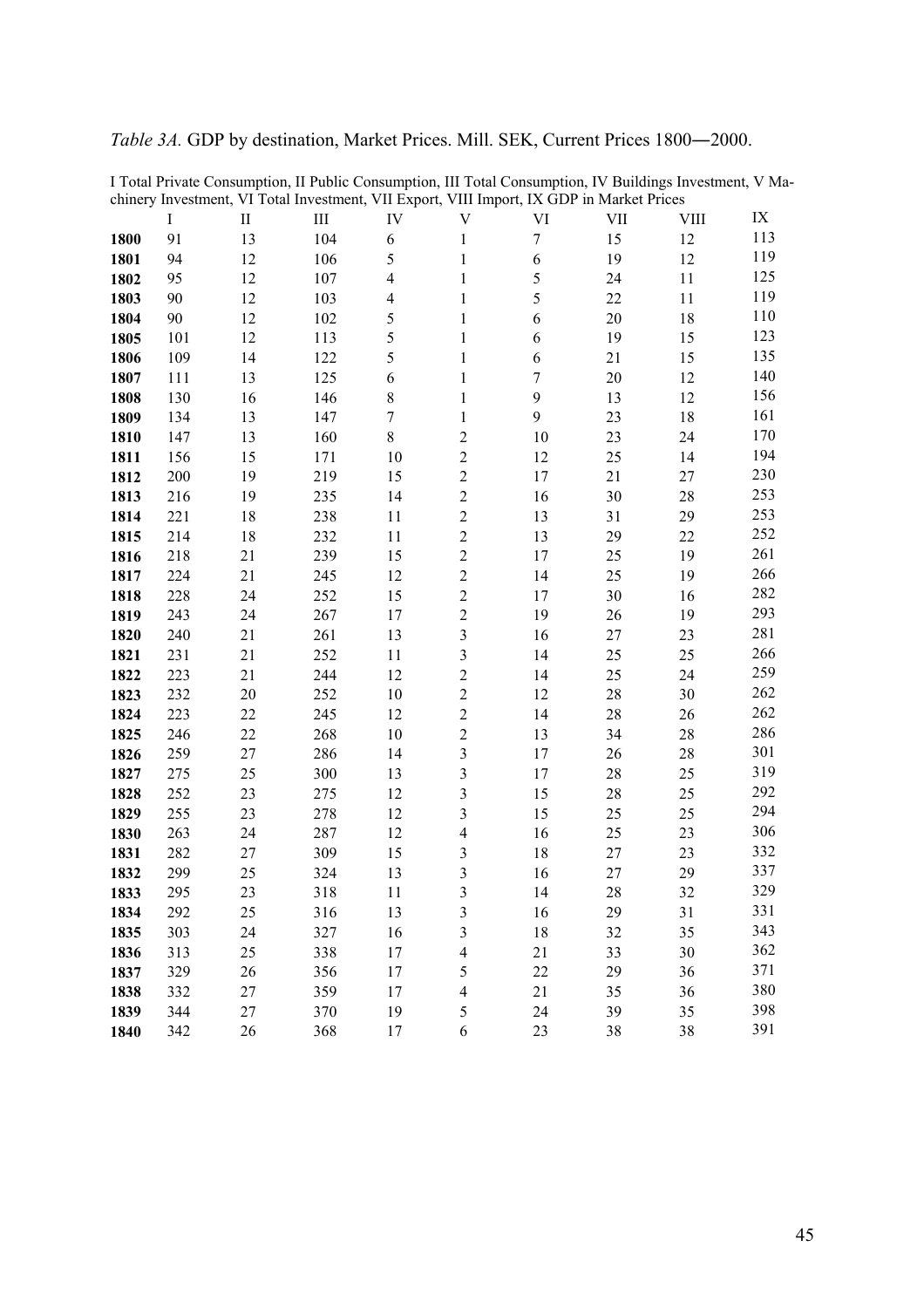|      | <i>Table 3A.</i> Contd. |              |      |     |                |        |     |             |      |
|------|-------------------------|--------------|------|-----|----------------|--------|-----|-------------|------|
|      | I                       | $\mathbf{I}$ | III  | IV  | $\mathbf V$    | VI     | VII | <b>VIII</b> | IX   |
| 1841 | 341                     | 28           | 369  | 17  | 5              | 21     | 40  | 37          | 394  |
| 1842 | 349                     | 28           | 377  | 19  | 6              | 24     | 35  | 40          | 396  |
| 1843 | 347                     | 28           | 375  | 20  | $\overline{4}$ | 24     | 32  | 33          | 398  |
| 1844 | 340                     | 25           | 365  | 20  | $\overline{4}$ | 24     | 41  | 35          | 395  |
| 1845 | 329                     | 29           | 359  | 23  | $\overline{4}$ | 27     | 47  | 36          | 396  |
| 1846 | 364                     | 32           | 396  | 25  | 6              | 31     | 47  | 40          | 434  |
| 1847 | 391                     | 31           | 422  | 24  | 7              | 31     | 54  | 43          | 464  |
| 1848 | 409                     | 31           | 440  | 23  | 8              | 31     | 39  | 47          | 463  |
| 1849 | 405                     | 30           | 435  | 23  | 7              | 30     | 44  | 52          | 458  |
| 1850 | 420                     | 32           | 451  | 28  | $8\,$          | 36     | 44  | 48          | 484  |
| 1851 | 415                     | 34           | 449  | 38  | 9              | 47     | 49  | 50          | 494  |
| 1852 | 422                     | 33           | 455  | 39  | $\mathbf{9}$   | 47     | 49  | 48          | 503  |
| 1853 | 428                     | 37           | 465  | 44  | $\,8\,$        | 52     | 64  | 50          | 531  |
| 1854 | 500                     | 37           | 537  | 47  | 10             | 56     | 76  | 66          | 604  |
| 1855 | 594                     | 38           | 632  | 62  | 17             | 79     | 91  | 95          | 708  |
| 1856 | 722                     | 39           | 761  | 69  | 22             | 91     | 84  | 129         | 807  |
| 1857 | 768                     | 39           | 808  | 70  | 20             | 90     | 83  | 112         | 868  |
| 1858 | 644                     | 41           | 685  | 57  | 18             | 75     | 68  | 71          | 758  |
| 1859 | 632                     | 42           | 674  | 59  | 15             | 73     | 84  | 87          | 744  |
| 1860 | 662                     | 43           | 705  | 63  | 13             | 76     | 94  | 98          | 777  |
| 1861 | 713                     | 45           | 759  | 49  | 18             | 67     | 89  | 126         | 788  |
| 1862 | 708                     | 46           | 755  | 58  | 18             | 75     | 91  | 110         | 811  |
| 1863 | 719                     | 49           | 768  | 56  | 19             | 75     | 100 | 109         | 834  |
| 1864 | 697                     | 51           | 748  | 60  | 24             | 84     | 103 | 112         | 823  |
| 1865 | 717                     | 51           | 768  | 50  | 19             | 69     | 116 | 123         | 830  |
| 1866 | 681                     | 54           | 735  | 54  | 23             | 77     | 124 | 113         | 823  |
| 1867 | 727                     | 56           | 784  | 49  | 15             | 64     | 138 | 123         | 862  |
| 1868 | 710                     | 58           | 768  | 41  | $\tau$         | 48     | 135 | 119         | 832  |
| 1869 | 736                     | 58           | 793  | 43  | 28             | 71     | 136 | 124         | 876  |
| 1870 | 784                     | 60           | 843  | 47  | 25             | $72\,$ | 161 | 140         | 936  |
| 1871 | 850                     | 61           | 911  | 48  | 26             | 74     | 183 | 172         | 996  |
| 1872 | 952                     | 63           | 1016 | 62  | 38             | 100    | 227 | 210         | 1133 |
| 1873 | 1089                    | 69           | 1157 | 108 | 54             | 162    | 257 | 267         | 1310 |
| 1874 | 1181                    | 70           | 1252 | 141 | 53             | 194    | 268 | 303         | 1411 |
| 1875 | 1125                    | 76           | 1200 | 116 | 68             | 184    | 240 | 263         | 1361 |
| 1876 | 1207                    | 82           | 1289 | 128 | 52             | 180    | 265 | 286         | 1448 |
| 1877 | 1194                    | 85           | 1279 | 135 | 41             | 176    | 259 | 303         | 1412 |
| 1878 | 1057                    | 86           | 1143 | 113 | 36             | 149    | 220 | 238         | 1274 |
| 1879 | 1044                    | 85           | 1129 | 101 | 26             | 127    | 219 | 217         | 1257 |
| 1880 | 1077                    | 85           | 1162 | 100 | 30             | 130    | 276 | 275         | 1293 |
| 1881 | 1152                    | 88           | 1240 | 107 | 32             | 139    | 261 | 284         | 1356 |
| 1882 | 1125                    | 89           | 1214 | 80  | 44             | 124    | 292 | 297         | 1334 |
| 1883 | 1202                    | 90           | 1292 | 90  | 47             | 137    | 296 | 330         | 1394 |
| 1884 | 1171                    | 93           | 1264 | 102 | 49             | 151    | 273 | 320         | 1368 |
| 1885 | 1177                    | 94           | 1272 | 93  | 47             | 140    | 275 | 336         | 1350 |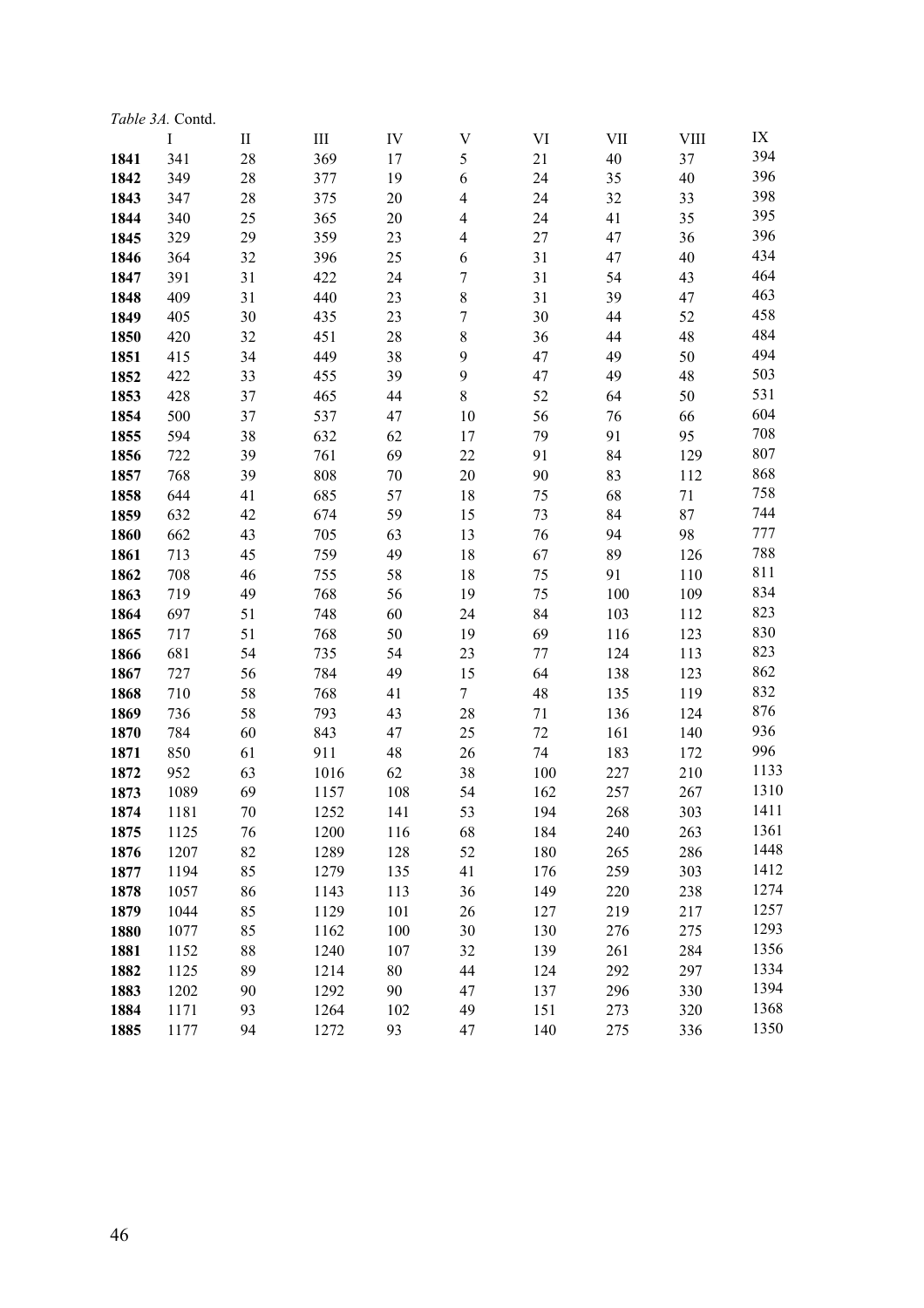|      | <i>Table 3A.</i> Contd. |              |           |        |             |      |                                                   |             |       |  |  |  |
|------|-------------------------|--------------|-----------|--------|-------------|------|---------------------------------------------------|-------------|-------|--|--|--|
|      | I                       | $\mathbf{I}$ | $\rm III$ | IV     | $\mathbf V$ | VI   | $\ensuremath{\mathrm{V}}\ensuremath{\mathrm{II}}$ | <b>VIII</b> | IX    |  |  |  |
| 1886 | 1077                    | 95           | 1172      | 108    | 38          | 146  | 253                                               | 294         | 1277  |  |  |  |
| 1887 | 1034                    | 97           | 1131      | 77     | 31          | 108  | 271                                               | 291         | 1219  |  |  |  |
| 1888 | 1069                    | 95           | 1164      | 87     | 42          | 129  | 307                                               | 320         | 1280  |  |  |  |
| 1889 | 1166                    | 97           | 1263      | 99     | 52          | 151  | 330                                               | 372         | 1371  |  |  |  |
| 1890 | 1223                    | 101          | 1323      | 93     | 60          | 153  | 325                                               | 376         | 1426  |  |  |  |
| 1891 | 1303                    | 105          | 1408      | 75     | 52          | 127  | 341                                               | 366         | 1511  |  |  |  |
| 1892 | 1310                    | 107          | 1417      | 77     | 49          | 126  | 334                                               | 349         | 1527  |  |  |  |
| 1893 | 1265                    | 110          | 1375      | $72\,$ | 40          | 112  | 346                                               | 320         | 1514  |  |  |  |
| 1894 | 1260                    | 110          | 1370      | 83     | 46          | 129  | 346                                               | 341         | 1505  |  |  |  |
| 1895 | 1309                    | 112          | 1421      | 123    | 48          | 171  | 361                                               | 342         | 1611  |  |  |  |
| 1896 | 1357                    | 113          | 1469      | 116    | 61          | 177  | 395                                               | 360         | 1682  |  |  |  |
| 1897 | 1466                    | 123          | 1589      | 152    | 66          | 218  | 421                                               | 407         | 1822  |  |  |  |
| 1898 | 1657                    | 130          | 1787      | 152    | 90          | 242  | 408                                               | 454         | 1983  |  |  |  |
| 1899 | 1831                    | 136          | 1968      | 178    | 98          | 276  | 429                                               | 512         | 2161  |  |  |  |
| 1900 | 1838                    | 152          | 1990      | 191    | 98          | 289  | 474                                               | 539         | 2214  |  |  |  |
| 1901 | 1822                    | 156          | 1978      | 163    | 85          | 248  | 423                                               | 472         | 2176  |  |  |  |
| 1902 | 1859                    | 159          | 2018      | 157    | 82          | 239  | 445                                               | 512         | 2191  |  |  |  |
| 1903 | 1977                    | 171          | 2148      | 216    | 84          | 300  | 496                                               | 539         | 2405  |  |  |  |
| 1904 | 2022                    | 178          | 2200      | 222    | 90          | 312  | 473                                               | 581         | 2405  |  |  |  |
| 1905 | 2052                    | 185          | 2237      | 220    | 94          | 314  | 515                                               | 590         | 2476  |  |  |  |
| 1906 | 2306                    | 193          | 2499      | 244    | 118         | 362  | 576                                               | 656         | 2781  |  |  |  |
| 1907 | 2624                    | 210          | 2834      | 242    | 139         | 381  | 602                                               | 690         | 3127  |  |  |  |
| 1908 | 2567                    | 227          | 2794      | 201    | 127         | 328  | 557                                               | 614         | 3065  |  |  |  |
| 1909 | 2602                    | 240          | 2842      | 188    | 114         | 302  | 548                                               | 632         | 3061  |  |  |  |
| 1910 | 2699                    | 240          | 2938      | 219    | 120         | 339  | 681                                               | 690         | 3269  |  |  |  |
| 1911 | 2685                    | 242          | 2927      | 261    | 109         | 370  | 760                                               | 714         | 3344  |  |  |  |
| 1912 | 2920                    | 257          | 3177      | 271    | 112         | 383  | 860                                               | 814         | 3606  |  |  |  |
| 1913 | 3100                    | 265          | 3364      | 322    | 144         | 466  | 935                                               | 886         | 3880  |  |  |  |
| 1914 | 3090                    | 278          | 3367      | 324    | 151         | 475  | 897                                               | 762         | 3977  |  |  |  |
| 1915 | 3575                    | 321          | 3896      | 297    | 165         | 462  | 1574                                              | 1255        | 4677  |  |  |  |
| 1916 | 4310                    | 402          | 4713      | 352    | 236         | 588  | 1995                                              | 1361        | 5934  |  |  |  |
| 1917 | 5184                    | 429          | 5613      | 453    | 308         | 761  | 1653                                              | 972         | 7055  |  |  |  |
| 1918 | 7229                    | 753          | 7982      | 649    | 356         | 1005 | 1902                                              | 1549        | 9339  |  |  |  |
| 1919 | 9884                    | 797          | 10682     | 778    | 510         | 1288 | 2145                                              | 2725        | 11390 |  |  |  |
| 1920 | 11164                   | 929          | 12094     | 836    | 660         | 1496 | 2799                                              | 3485        | 12904 |  |  |  |
| 1921 | 8036                    | 940          | 8976      | 648    | 361         | 1009 | 1302                                              | 1323        | 9964  |  |  |  |
| 1922 | 6863                    | 803          | 7666      | 552    | 207         | 759  | 1342                                              | 1174        | 8594  |  |  |  |
| 1923 | 6816                    | 719          | 7535      | 585    | 224         | 809  | 1348                                              | 1346        | 8345  |  |  |  |
| 1924 | 7245                    | 722          | 7967      | 650    | 239         | 889  | 1466                                              | 1475        | 8847  |  |  |  |
| 1925 | 7296                    | 741          | 8038      | 701    | 290         | 991  | 1574                                              | 1498        | 9104  |  |  |  |
| 1926 | 7467                    | 721          | 8187      | 673    | 296         | 969  | 1664                                              | 1554        | 9266  |  |  |  |
| 1927 | 7547                    | 720          | 8267      | 686    | 303         | 989  | 1881                                              | 1650        | 9486  |  |  |  |
| 1928 | 7911                    | 738          | 8649      | 749    | 374         | 1123 | 1839                                              | 1782        | 9829  |  |  |  |
| 1929 | 8127                    | 755          | 8882      | 778    | 408         | 1186 | 2109                                              | 1861        | 10316 |  |  |  |
| 1930 | 8200                    | 766          | 8966      | 939    | 430         | 1369 | 1820                                              | 1738        | 10416 |  |  |  |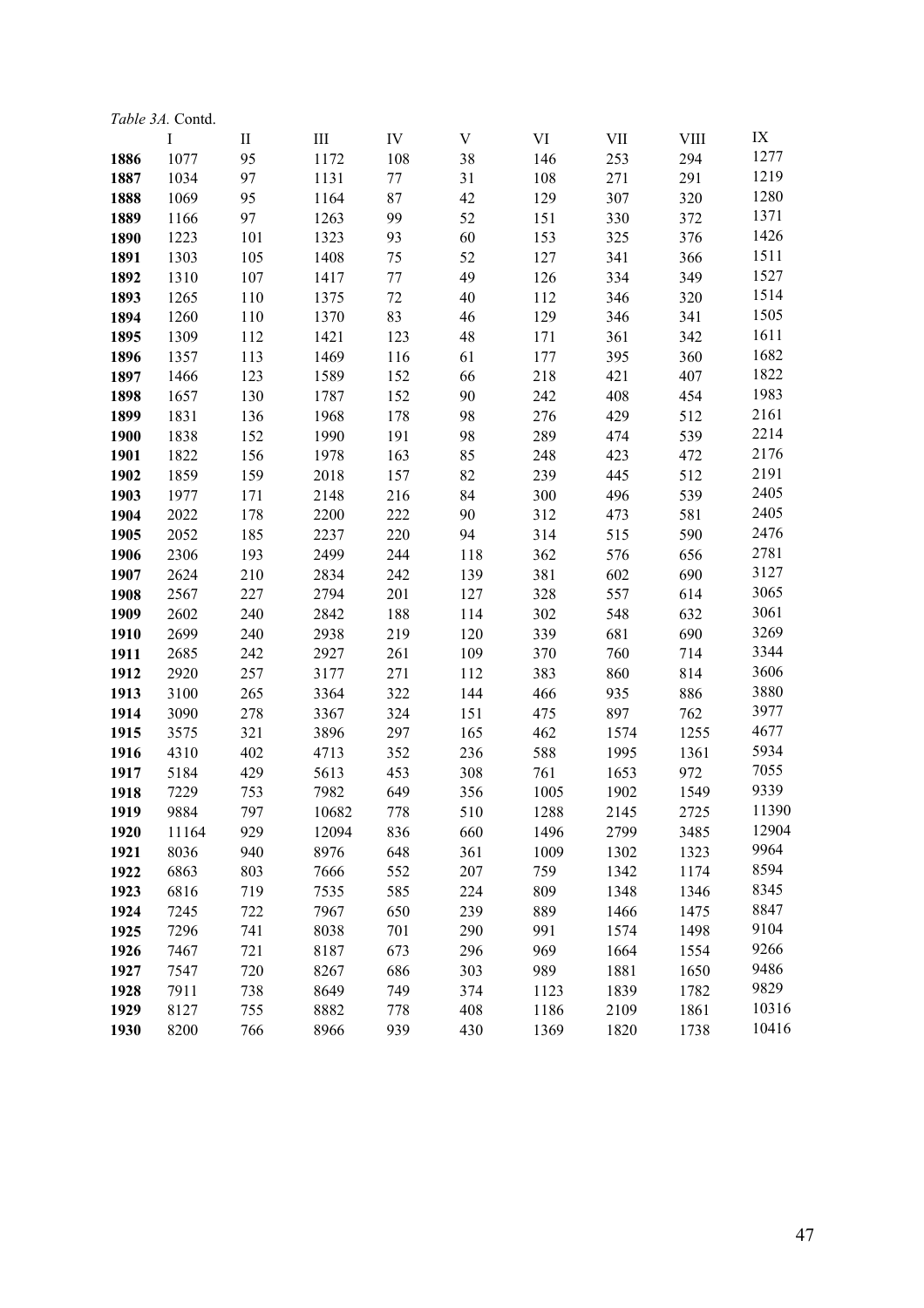| <i>Table 3A.</i> Contd. |        |              |        |       |       |       |       |             |        |  |  |
|-------------------------|--------|--------------|--------|-------|-------|-------|-------|-------------|--------|--|--|
|                         | I      | $\mathbf{I}$ | III    | IV    | V     | VI    | VII   | <b>VIII</b> | IX     |  |  |
| 1931                    | 7898   | 785          | 8683   | 842   | 341   | 1183  | 1367  | 1488        | 9745   |  |  |
| 1932                    | 7424   | 776          | 8201   | 756   | 193   | 949   | 1197  | 1215        | 9131   |  |  |
| 1933                    | 7385   | 753          | 8139   | 660   | 234   | 894   | 1341  | 1155        | 9219   |  |  |
| 1934                    | 7918   | 757          | 8675   | 792   | 339   | 1131  | 1569  | 1367        | 10008  |  |  |
| 1935                    | 8341   | 806          | 9146   | 967   | 480   | 1447  | 1569  | 1540        | 10622  |  |  |
| 1936                    | 8657   | 842          | 9499   | 1083  | 522   | 1605  | 1804  | 1701        | 11207  |  |  |
| 1937                    | 9291   | 922          | 10212  | 1140  | 683   | 1823  | 2358  | 2208        | 12185  |  |  |
| 1938                    | 9522   | 1034         | 10555  | 1323  | 775   | 2098  | 2184  | 2162        | 12676  |  |  |
| 1939                    | 10340  | 1374         | 11714  | 1514  | 892   | 2406  | 2356  | 2604        | 13872  |  |  |
| 1940                    | 10871  | 2010         | 12881  | 1111  | 1102  | 2213  | 1721  | 2100        | 14715  |  |  |
| 1941                    | 11506  | 2453         | 13959  | 1117  | 1213  | 2330  | 1791  | 1789        | 16291  |  |  |
| 1942                    | 12283  | 2645         | 14928  | 1566  | 1367  | 2933  | 1790  | 1903        | 17748  |  |  |
| 1943                    | 13275  | 2774         | 16049  | 1787  | 1568  | 3355  | 1589  | 1931        | 19062  |  |  |
| 1944                    | 13968  | 2921         | 16889  | 1874  | 1670  | 3544  | 1198  | 1776        | 19856  |  |  |
| 1945                    | 13748  | 2829         | 16577  | 2174  | 1054  | 3228  | 2214  | 1213        | 20805  |  |  |
| 1946                    | 17031  | 2531         | 19562  | 2555  | 1790  | 4345  | 3393  | 3603        | 23696  |  |  |
| 1947                    | 19867  | 2748         | 22614  | 3062  | 2146  | 5208  | 4011  | 5440        | 26393  |  |  |
| 1948                    | 20965  | 3186         | 24151  | 2811  | 2265  | 5076  | 4787  | 5180        | 28833  |  |  |
| 1949                    | 20995  | 3384         | 24379  | 2886  | 2385  | 5271  | 5131  | 4572        | 30209  |  |  |
| 1950                    | 23120  | 3583         | 26703  | 3130  | 2899  | 6029  | 6717  | 6354        | 33095  |  |  |
| 1951                    | 26573  | 4896         | 31469  | 4234  | 4088  | 8322  | 10619 | 9477        | 40933  |  |  |
| 1952                    | 29064  | 5779         | 34843  | 5020  | 4218  | 9238  | 9651  | 9225        | 44508  |  |  |
| 1953                    | 29663  | 5992         | 35655  | 5271  | 4126  | 9398  | 9033  | 8470        | 45615  |  |  |
| 1954                    | 31645  | 6423         | 38068  | 5808  | 4561  | 10369 | 9888  | 9773        | 48553  |  |  |
| 1955                    | 34103  | 7198         | 41301  | 6357  | 4692  | 11049 | 10791 | 10904       | 52237  |  |  |
| 1956                    | 36973  | 7964         | 44937  | 6885  | 5071  | 11956 | 12274 | 12161       | 57006  |  |  |
| 1957                    | 39100  | 8953         | 48053  | 7323  | 5436  | 12759 | 13628 | 13376       | 61064  |  |  |
| 1958                    | 41311  | 9192         | 50503  | 7715  | 5912  | 13627 | 13111 | 13086       | 64155  |  |  |
| 1959                    | 43281  | 9697         | 52979  | 8501  | 6305  | 14807 | 13630 | 13257       | 68159  |  |  |
| 1960                    | 46496  | 10839        | 57335  | 9642  | 7395  | 17037 | 15665 | 15657       | 74380  |  |  |
| 1961                    | 50074  | 11646        | 61721  | 10598 | 8144  | 18741 | 16549 | 15766       | 81244  |  |  |
| 1962                    | 53754  | 13188        | 66942  | 11645 | 9000  | 20646 | 17595 | 16863       | 88319  |  |  |
| 1963                    | 57787  | 14459        | 72246  | 12858 | 9455  | 22313 | 19077 | 18360       | 95276  |  |  |
| 1964                    | 63446  | 16594        | 80040  | 15248 | 10708 | 25956 | 21643 | 20830       | 106809 |  |  |
| 1965                    | 70431  | 19082        | 89514  | 17038 | 11901 | 28939 | 23319 | 23605       | 118167 |  |  |
| 1966                    | 75897  | 21434        | 97331  | 17827 | 13061 | 30888 | 24858 | 24986       | 128090 |  |  |
| 1967                    | 81443  | 23754        | 105198 | 19378 | 13540 | 32917 | 26588 | 25952       | 138752 |  |  |
| 1968                    | 86561  | 26795        | 113357 | 20100 | 13507 | 33607 | 28827 | 28316       | 147475 |  |  |
| 1969                    | 93986  | 29791        | 123776 | 21554 | 14200 | 35754 | 33161 | 32823       | 159868 |  |  |
| 1970                    | 102788 | 35213        | 138001 | 23517 | 16416 | 39933 | 39328 | 39181       | 178080 |  |  |
| 1971                    | 109850 | 38909        | 148759 | 23369 | 17321 | 40690 | 42930 | 39820       | 192559 |  |  |
| 1972                    | 119561 | 41605        | 161166 | 25041 | 18856 | 43897 | 46688 | 42624       | 209127 |  |  |
| 1973                    | 131679 | 45957        | 177637 | 25863 | 21898 | 47761 | 58860 | 51540       | 232718 |  |  |
| 1974                    | 152919 | 56465        | 209384 | 29380 | 30664 | 60044 | 78147 | 77897       | 269678 |  |  |
| 1975                    | 175247 | 69228        | 244474 | 33157 | 34681 | 67838 | 80218 | 78646       | 313884 |  |  |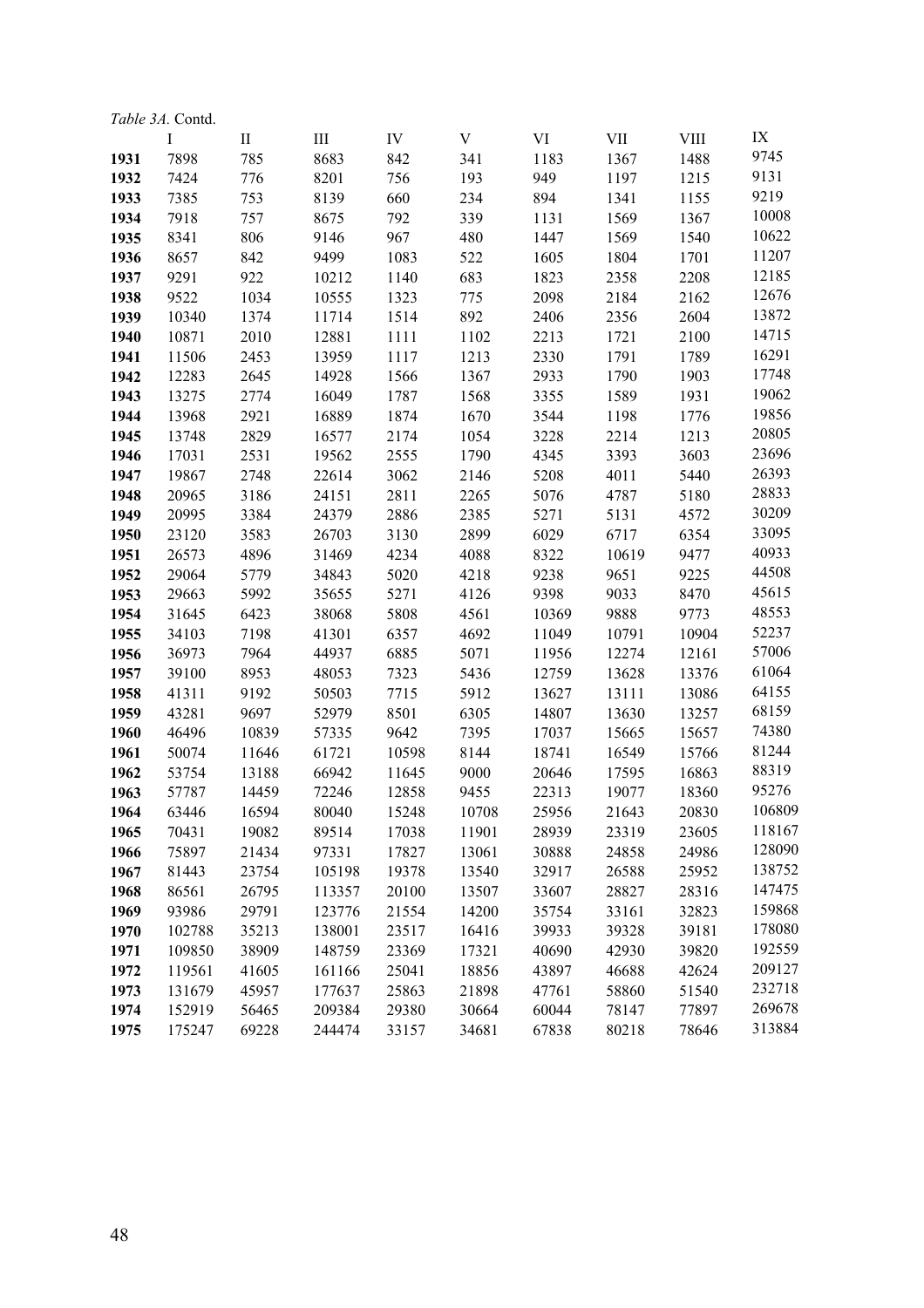|      | <i>Table 3A.</i> Contd. |             |         |        |        |        |        |             |         |  |  |
|------|-------------------------|-------------|---------|--------|--------|--------|--------|-------------|---------|--|--|
|      | Ι                       | $_{\rm II}$ | Ш       | IV     | V      | VI     | VII    | <b>VIII</b> | IX      |  |  |
| 1976 | 200984                  | 80186       | 281170  | 35465  | 38062  | 73526  | 89117  | 92026       | 351787  |  |  |
| 1977 | 216296                  | 91093       | 307388  | 37094  | 38177  | 75270  | 95994  | 99165       | 379488  |  |  |
| 1978 | 238905                  | 101454      | 340359  | 41069  | 34511  | 75580  | 110267 | 103468      | 422739  |  |  |
| 1979 | 267197                  | 119172      | 386369  | 47909  | 41665  | 89573  | 133163 | 133928      | 475177  |  |  |
| 1980 | 298682                  | 139147      | 437830  | 54545  | 49943  | 104488 | 148277 | 153597      | 536998  |  |  |
| 1981 | 330853                  | 149009      | 479862  | 54787  | 49755  | 104542 | 164992 | 161669      | 587728  |  |  |
| 1982 | 369095                  | 162196      | 531291  | 57244  | 55483  | 112726 | 194037 | 192043      | 646011  |  |  |
| 1983 | 400500                  | 176408      | 576908  | 61026  | 65684  | 126709 | 240001 | 219625      | 723993  |  |  |
| 1984 | 439117                  | 193523      | 632640  | 68976  | 76085  | 145061 | 274646 | 240428      | 811919  |  |  |
| 1985 | 482691                  | 210180      | 692871  | 73187  | 92794  | 165981 | 289853 | 268545      | 880161  |  |  |
| 1986 | 529909                  | 225935      | 755844  | 77719  | 98889  | 176608 | 294845 | 259181      | 968116  |  |  |
| 1987 | 584071                  | 237059      | 821130  | 86369  | 112461 | 198830 | 315044 | 288946      | 1046059 |  |  |
| 1988 | 635610                  | 253538      | 889148  | 99247  | 127523 | 226770 | 340859 | 314812      | 1141965 |  |  |
| 1989 | 688777                  | 282119      | 970897  | 120137 | 154812 | 274949 | 373816 | 357601      | 1262060 |  |  |
| 1990 | 752131                  | 322684      | 1074815 | 134749 | 155748 | 290497 | 385532 | 370558      | 1380287 |  |  |
| 1991 | 834938                  | 332822      | 1167760 | 136179 | 128754 | 264933 | 383024 | 352075      | 1463642 |  |  |
| 1992 | 857179                  | 348709      | 1205888 | 125484 | 109657 | 235141 | 380562 | 348277      | 1473313 |  |  |
| 1993 | 878420                  | 349873      | 1228293 | 99555  | 100153 | 199708 | 448514 | 388721      | 1487794 |  |  |
| 1994 | 929704                  | 367767      | 1297471 | 91606  | 120314 | 211920 | 528557 | 455332      | 1582615 |  |  |
| 1995 | 969601                  | 385948      | 1355548 | 95971  | 147441 | 243411 | 630524 | 516002      | 1713482 |  |  |
| 1996 | 993675                  | 398772      | 1392447 | 95538  | 153106 | 248645 | 624120 | 509414      | 1755797 |  |  |
| 1997 | 1039336                 | 406668      | 1446004 | 90583  | 158932 | 249515 | 708946 | 577652      | 1826814 |  |  |
| 1998 | 1078120                 | 430732      | 1508852 | 96232  | 174012 | 270244 | 760046 | 639825      | 1899318 |  |  |
| 1999 | 1124306                 | 447386      | 1571691 | 97688  | 194806 | 292495 | 802724 | 678581      | 1988329 |  |  |
| 2000 | 1186546                 | 478653      | 1665199 | 109003 | 209183 | 318186 | 912856 | 791061      | 2105180 |  |  |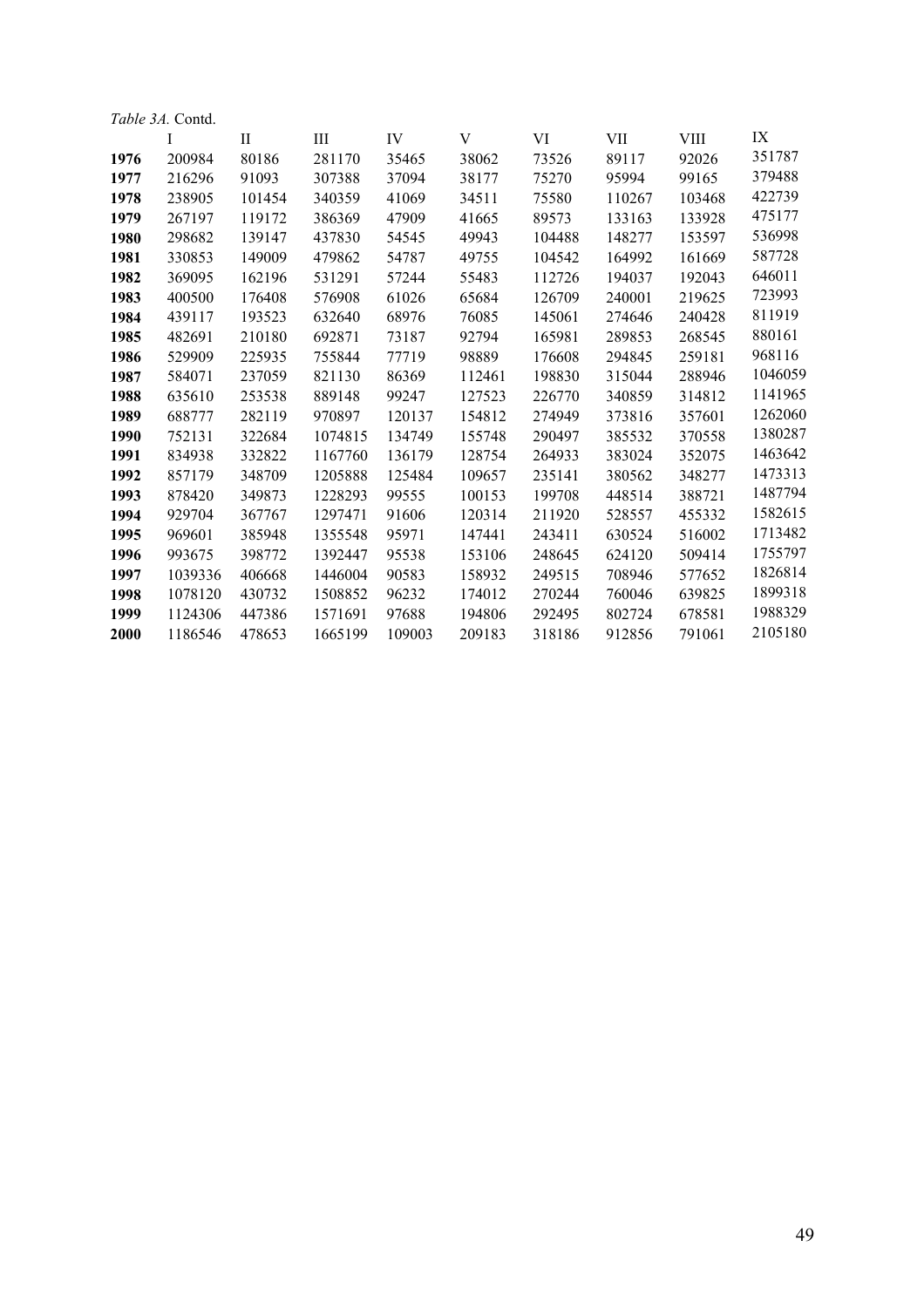I Total Private Consumption, II Public Consumption, III Total Consumption, IV Buildings Investment, V Machinery Investment, VI Total Investment, VII Export, VIII Import, IX GDP.

|      | $\bf{I}$ | $\rm II$ | $\rm III$ | IV | $\mathbf V$    | VI | VII | <b>VIII</b> | IX  |
|------|----------|----------|-----------|----|----------------|----|-----|-------------|-----|
| 1800 | 265      | 62       | 327       | 29 | $\sqrt{2}$     | 31 | 25  | $18\,$      | 366 |
| 1801 | 259      | 64       | 323       | 26 | $\overline{c}$ | 29 | 33  | 17          | 368 |
| 1802 | 271      | 67       | 339       | 23 | $\overline{c}$ | 25 | 42  | 18          | 388 |
| 1803 | 269      | 72       | 341       | 23 | $\overline{c}$ | 25 | 37  | 17          | 386 |
| 1804 | 271      | 64       | 335       | 25 | $\overline{c}$ | 27 | 35  | 28          | 368 |
| 1805 | 293      | 66       | 359       | 24 | $\overline{c}$ | 26 | 32  | 25          | 392 |
| 1806 | 295      | 65       | 360       | 23 | $\overline{c}$ | 25 | 35  | 22          | 399 |
| 1807 | 282      | 63       | 345       | 28 | $\overline{c}$ | 30 | 32  | 18          | 388 |
| 1808 | 274      | 58       | 331       | 28 | $\overline{2}$ | 30 | 17  | 18          | 360 |
| 1809 | 275      | 52       | 326       | 23 | $\overline{c}$ | 24 | 30  | 23          | 358 |
| 1810 | 302      | 57       | 359       | 24 | 3              | 26 | 30  | 26          | 389 |
| 1811 | 315      | 57       | 373       | 26 | 3              | 29 | 31  | 15          | 417 |
| 1812 | 305      | 58       | 363       | 32 | $\overline{c}$ | 34 | 23  | 24          | 395 |
| 1813 | 311      | 57       | 368       | 28 | $\overline{c}$ | 30 | 35  | 26          | 408 |
| 1814 | 323      | 58       | 381       | 23 | $\overline{c}$ | 25 | 36  | 23          | 418 |
| 1815 | 334      | 57       | 391       | 24 | $\overline{c}$ | 26 | 32  | 18          | 431 |
| 1816 | 336      | 59       | 395       | 30 | $\overline{c}$ | 31 | 26  | 16          | 437 |
| 1817 | 332      | 57       | 389       | 24 | $\overline{c}$ | 26 | 29  | 16          | 428 |
| 1818 | 315      | 64       | 379       | 30 | $\overline{c}$ | 32 | 31  | 12          | 430 |
| 1819 | 316      | 65       | 381       | 34 | $\overline{c}$ | 36 | 27  | 14          | 430 |
| 1820 | 334      | 65       | 399       | 28 | 3              | 30 | 28  | 18          | 439 |
| 1821 | 349      | 73       | 422       | 24 | 3              | 26 | 27  | 23          | 453 |
| 1822 | 362      | 70       | 433       | 25 | $\overline{c}$ | 27 | 28  | 23          | 464 |
| 1823 | 374      | 72       | 446       | 20 | $\overline{c}$ | 22 | 30  | 25          | 472 |
| 1824 | 377      | 80       | 457       | 24 | $\overline{c}$ | 26 | 30  | 25          | 488 |
| 1825 | 398      | 81       | 479       | 19 | $\overline{c}$ | 21 | 32  | 27          | 505 |
| 1826 | 392      | 83       | 475       | 28 | 3              | 31 | 26  | 28          | 504 |
| 1827 | 386      | 81       | 467       | 26 | 3              | 29 | 28  | 25          | 499 |
| 1828 | 398      | 84       | 482       | 24 | 3              | 26 | 30  | 27          | 511 |
| 1829 | 418      | 76       | 494       | 23 | 3              | 26 | 27  | 28          | 519 |
| 1830 | 415      | 73       | 488       | 25 | 3              | 28 | 27  | 26          | 516 |
| 1831 | 418      | 80       | 498       | 29 | 3              | 32 | 29  | 25          | 534 |
| 1832 | 421      | 78       | 498       | 24 | 3              | 27 | 28  | 29          | 524 |
| 1833 | 447      | 79       | 527       | 20 | 3              | 23 | 30  | 30          | 550 |
| 1834 | 458      | 78       | 536       | 24 | 3              | 26 | 30  | 31          | 562 |
| 1835 | 464      | 77       | 542       | 28 | $\overline{c}$ | 30 | 34  | 35          | 571 |
| 1836 | 476      | 81       | 557       | 30 | 3              | 33 | 33  | 29          | 595 |
| 1837 | 486      | 80       | 565       | 31 | $\overline{4}$ | 35 | 28  | 37          | 592 |
| 1838 | 473      | 78       | 551       | 30 | 3              | 33 | 36  | 35          | 586 |
| 1839 | 475      | 83       | 558       | 34 | $\overline{4}$ | 38 | 39  | 33          | 601 |
| 1840 | 490      | 83       | 573       | 31 | 5              | 36 | 39  | 37          | 612 |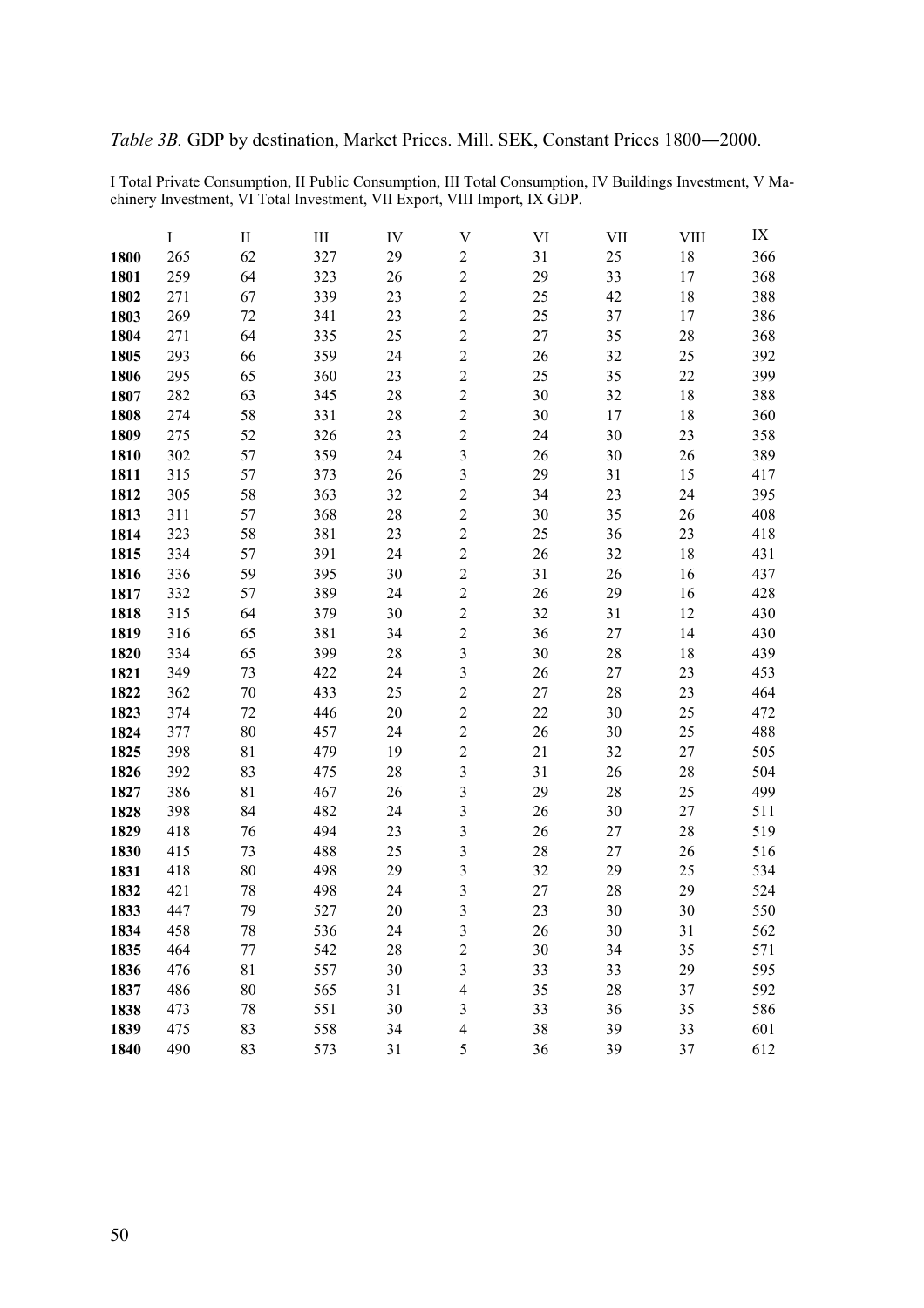|      | <i>Table 3B.</i> Contd. |              |      |     |                         |        |     |             |      |
|------|-------------------------|--------------|------|-----|-------------------------|--------|-----|-------------|------|
|      | I                       | $\mathbf{I}$ | III  | IV  | $\mathbf V$             | VI     | VII | <b>VIII</b> | IX   |
| 1841 | 489                     | 87           | 576  | 30  | $\overline{\mathbf{4}}$ | 34     | 42  | 38          | 614  |
| 1842 | 473                     | 86           | 559  | 34  | 5                       | 39     | 36  | 43          | 591  |
| 1843 | 491                     | 91           | 582  | 34  | 3                       | 38     | 35  | 38          | 617  |
| 1844 | 521                     | 93           | 614  | 34  | 3                       | 38     | 44  | 40          | 655  |
| 1845 | 526                     | 94           | 619  | 39  | 3                       | 42     | 49  | 42          | 668  |
| 1846 | 509                     | 99           | 609  | 44  | 5                       | 48     | 47  | 46          | 658  |
| 1847 | 530                     | 100          | 630  | 42  | 5                       | 47     | 53  | 48          | 682  |
| 1848 | 561                     | 101          | 662  | 39  | $\overline{7}$          | 46     | 41  | 55          | 695  |
| 1849 | 589                     | 100          | 689  | 38  | 6                       | 43     | 47  | 58          | 721  |
| 1850 | 600                     | 101          | 701  | 46  | $\epsilon$              | 52     | 46  | 50          | 750  |
| 1851 | 585                     | 102          | 688  | 63  | $\boldsymbol{7}$        | 70     | 51  | 55          | 753  |
| 1852 | 580                     | 103          | 683  | 64  | $\boldsymbol{7}$        | $71\,$ | 51  | 55          | 750  |
| 1853 | 582                     | 104          | 686  | 68  | 6                       | 74     | 58  | 53          | 766  |
| 1854 | 609                     | 102          | 711  | 68  | $\boldsymbol{7}$        | 75     | 69  | 68          | 787  |
| 1855 | 690                     | 96           | 786  | 76  | 11                      | 88     | 73  | 93          | 854  |
| 1856 | 746                     | 91           | 837  | 78  | 14                      | 92     | 65  | 122         | 873  |
| 1857 | 761                     | 90           | 851  | 70  | 12                      | 82     | 65  | 95          | 903  |
| 1858 | 732                     | 100          | 832  | 69  | 12                      | 81     | 60  | 71          | 901  |
| 1859 | 780                     | 99           | 879  | 71  | 10                      | 81     | 76  | 90          | 946  |
| 1860 | 808                     | 100          | 908  | 74  | 9                       | 82     | 83  | 97          | 976  |
| 1861 | 830                     | 101          | 932  | 60  | 12                      | 72     | 76  | 119         | 961  |
| 1862 | 805                     | 103          | 908  | 69  | 13                      | 82     | 80  | 109         | 961  |
| 1863 | 848                     | 111          | 959  | 69  | 13                      | 82     | 87  | 110         | 1017 |
| 1864 | 833                     | 119          | 952  | 76  | 17                      | 93     | 91  | 108         | 1029 |
| 1865 | 889                     | 113          | 1003 | 63  | 15                      | 78     | 106 | 120         | 1066 |
| 1866 | 848                     | 116          | 964  | 71  | 18                      | 89     | 114 | 111         | 1055 |
| 1867 | 889                     | 112          | 1001 | 64  | 12                      | 76     | 125 | 112         | 1090 |
| 1868 | 812                     | 111          | 923  | 53  | $8\,$                   | 61     | 122 | 114         | 992  |
| 1869 | 850                     | 123          | 973  | 57  | 21                      | 78     | 132 | 125         | 1057 |
| 1870 | 982                     | 129          | 1112 | 62  | 20                      | 82     | 170 | 145         | 1218 |
| 1871 | 1044                    | 130          | 1173 | 58  | 20                      | 79     | 188 | 177         | 1263 |
| 1872 | 1088                    | 130          | 1218 | 75  | 29                      | 104    | 195 | 197         | 1319 |
| 1873 | 1134                    | 134          | 1268 | 111 | 38                      | 149    | 188 | 231         | 1375 |
| 1874 | 1212                    | 127          | 1339 | 144 | 30                      | 174    | 193 | 271         | 1434 |
| 1875 | 1161                    | 127          | 1287 | 121 | 43                      | 164    | 182 | 244         | 1389 |
| 1876 | 1270                    | 135          | 1405 | 124 | 33                      | 157    | 211 | 269         | 1505 |
| 1877 | 1253                    | 142          | 1395 | 135 | 24                      | 159    | 207 | 272         | 1488 |
| 1878 | 1181                    | 145          | 1325 | 121 | 22                      | 143    | 205 | 248         | 1425 |
| 1879 | 1248                    | 137          | 1385 | 109 | 15                      | 124    | 227 | 228         | 1508 |
| 1880 | 1257                    | 137          | 1394 | 113 | 21                      | 133    | 256 | 282         | 1501 |
| 1881 | 1296                    | 137          | 1433 | 121 | 22                      | 143    | 241 | 288         | 1529 |
| 1882 | 1250                    | 139          | 1389 | 98  | 32                      | 130    | 269 | 317         | 1471 |
| 1883 | 1394                    | 139          | 1533 | 108 | 36                      | 144    | 290 | 358         | 1609 |
| 1884 | 1375                    | 140          | 1516 | 124 | 37                      | 160    | 272 | 361         | 1586 |
| 1885 | 1445                    | 143          | 1588 | 114 | 39                      | 153    | 284 | 406         | 1620 |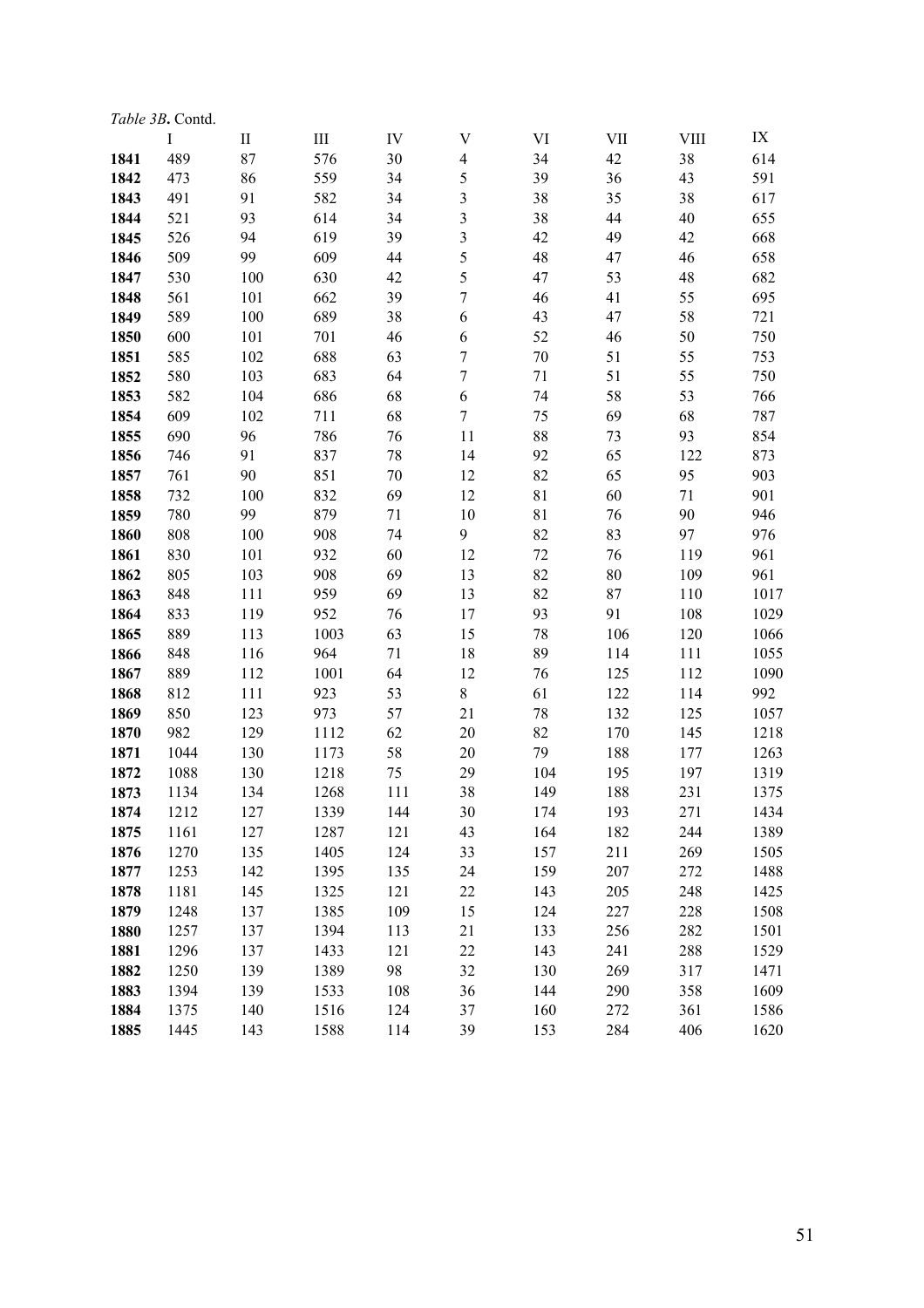| <i>Table 3B.</i> Contd. |      |              |      |     |        |     |      |             |      |  |  |
|-------------------------|------|--------------|------|-----|--------|-----|------|-------------|------|--|--|
|                         | I    | $\mathbf{I}$ | III  | IV  | V      | VI  | VII  | <b>VIII</b> | IX   |  |  |
| 1886                    | 1411 | 147          | 1559 | 132 | 33     | 164 | 287  | 367         | 1643 |  |  |
| 1887                    | 1390 | 151          | 1541 | 98  | $27\,$ | 125 | 309  | 386         | 1588 |  |  |
| 1888                    | 1416 | 147          | 1563 | 108 | 34     | 141 | 338  | 394         | 1649 |  |  |
| 1889                    | 1461 | 148          | 1609 | 124 | 43     | 167 | 347  | 453         | 1670 |  |  |
| 1890                    | 1496 | 151          | 1647 | 116 | 50     | 166 | 343  | 440         | 1717 |  |  |
| 1891                    | 1566 | 159          | 1725 | 97  | 44     | 141 | 370  | 417         | 1819 |  |  |
| 1892                    | 1561 | 162          | 1722 | 98  | 40     | 138 | 358  | 422         | 1797 |  |  |
| 1893                    | 1588 | 166          | 1754 | 92  | 33     | 125 | 376  | 398         | 1856 |  |  |
| 1894                    | 1630 | 171          | 1801 | 112 | 38     | 149 | 378  | 450         | 1879 |  |  |
| 1895                    | 1668 | 167          | 1835 | 147 | 38     | 184 | 412  | 441         | 1989 |  |  |
| 1896                    | 1712 | 163          | 1875 | 138 | 50     | 188 | 445  | 452         | 2056 |  |  |
| 1897                    | 1813 | 176          | 1989 | 175 | 53     | 227 | 451  | 492         | 2176 |  |  |
| 1898                    | 1970 | 180          | 2151 | 171 | 74     | 245 | 423  | 524         | 2294 |  |  |
| 1899                    | 2091 | 182          | 2273 | 191 | 83     | 275 | 439  | 573         | 2414 |  |  |
| 1900                    | 2058 | 204          | 2262 | 212 | 79     | 290 | 465  | 588         | 2430 |  |  |
| 1901                    | 2088 | 208          | 2296 | 189 | 64     | 253 | 444  | 513         | 2479 |  |  |
| 1902                    | 2126 | 202          | 2328 | 182 | 67     | 249 | 476  | 566         | 2486 |  |  |
| 1903                    | 2208 | 216          | 2424 | 241 | 70     | 311 | 526  | 605         | 2656 |  |  |
| 1904                    | 2284 | 221          | 2505 | 250 | 86     | 335 | 505  | 638         | 2707 |  |  |
| 1905                    | 2257 | 226          | 2483 | 244 | 94     | 337 | 537  | 656         | 2701 |  |  |
| 1906                    | 2453 | 229          | 2682 | 260 | 115    | 374 | 585  | 715         | 2926 |  |  |
| 1907                    | 2683 | 229          | 2912 | 252 | 136    | 389 | 605  | 723         | 3183 |  |  |
| 1908                    | 2566 | 241          | 2806 | 209 | 122    | 331 | 571  | 641         | 3068 |  |  |
| 1909                    | 2667 | 250          | 2916 | 194 | 112    | 306 | 568  | 644         | 3146 |  |  |
| 1910                    | 2696 | 242          | 2938 | 221 | 119    | 340 | 688  | 707         | 3259 |  |  |
| 1911                    | 2725 | 243          | 2968 | 264 | 105    | 369 | 764  | 717         | 3385 |  |  |
| 1912                    | 2881 | 255          | 3136 | 272 | 111    | 383 | 846  | 791         | 3574 |  |  |
| 1913                    | 3017 | 260          | 3277 | 313 | 145    | 458 | 917  | 902         | 3750 |  |  |
| 1914                    | 2940 | 269          | 3210 | 304 | 153    | 457 | 886  | 674         | 3879 |  |  |
| 1915                    | 2997 | 293          | 3290 | 237 | 160    | 397 | 1278 | 971         | 3994 |  |  |
| 1916                    | 3163 | 344          | 3507 | 241 | 167    | 408 | 1257 | 872         | 4300 |  |  |
| 1917                    | 2976 | 307          | 3283 | 250 | 165    | 415 | 788  | 452         | 4034 |  |  |
| 1918                    | 3012 | 342          | 3354 | 259 | 147    | 406 | 672  | 534         | 3898 |  |  |
| 1919                    | 3457 | 279          | 3737 | 252 | 173    | 425 | 713  | 835         | 4040 |  |  |
| 1920                    | 3674 | 298          | 3972 | 249 | 206    | 455 | 761  | 1006        | 4182 |  |  |
| 1921                    | 3252 | 315          | 3567 | 216 | 144    | 360 | 562  | 625         | 3863 |  |  |
| 1922                    | 3473 | 339          | 3812 | 251 | 108    | 360 | 784  | 703         | 4252 |  |  |
| 1923                    | 3689 | 331          | 4020 | 270 | 131    | 401 | 801  | 798         | 4425 |  |  |
| 1924                    | 3908 | 322          | 4229 | 275 | 148    | 424 | 928  | 850         | 4731 |  |  |
| 1925                    | 3880 | 322          | 4202 | 288 | 187    | 475 | 1019 | 927         | 4769 |  |  |
| 1926                    | 4130 | 311          | 4441 | 276 | 187    | 463 | 1101 | 989         | 5017 |  |  |
| 1927                    | 4184 | 315          | 4499 | 284 | 192    | 476 | 1297 | 1039        | 5233 |  |  |
| 1928                    | 4399 | 320          | 4718 | 306 | 243    | 549 | 1283 | 1171        | 5380 |  |  |
| 1929                    | 4612 | 322          | 4935 | 316 | 256    | 572 | 1483 | 1284        | 5706 |  |  |
| 1930                    | 4853 | 326          | 5179 | 390 | 282    | 672 | 1373 | 1430        | 5795 |  |  |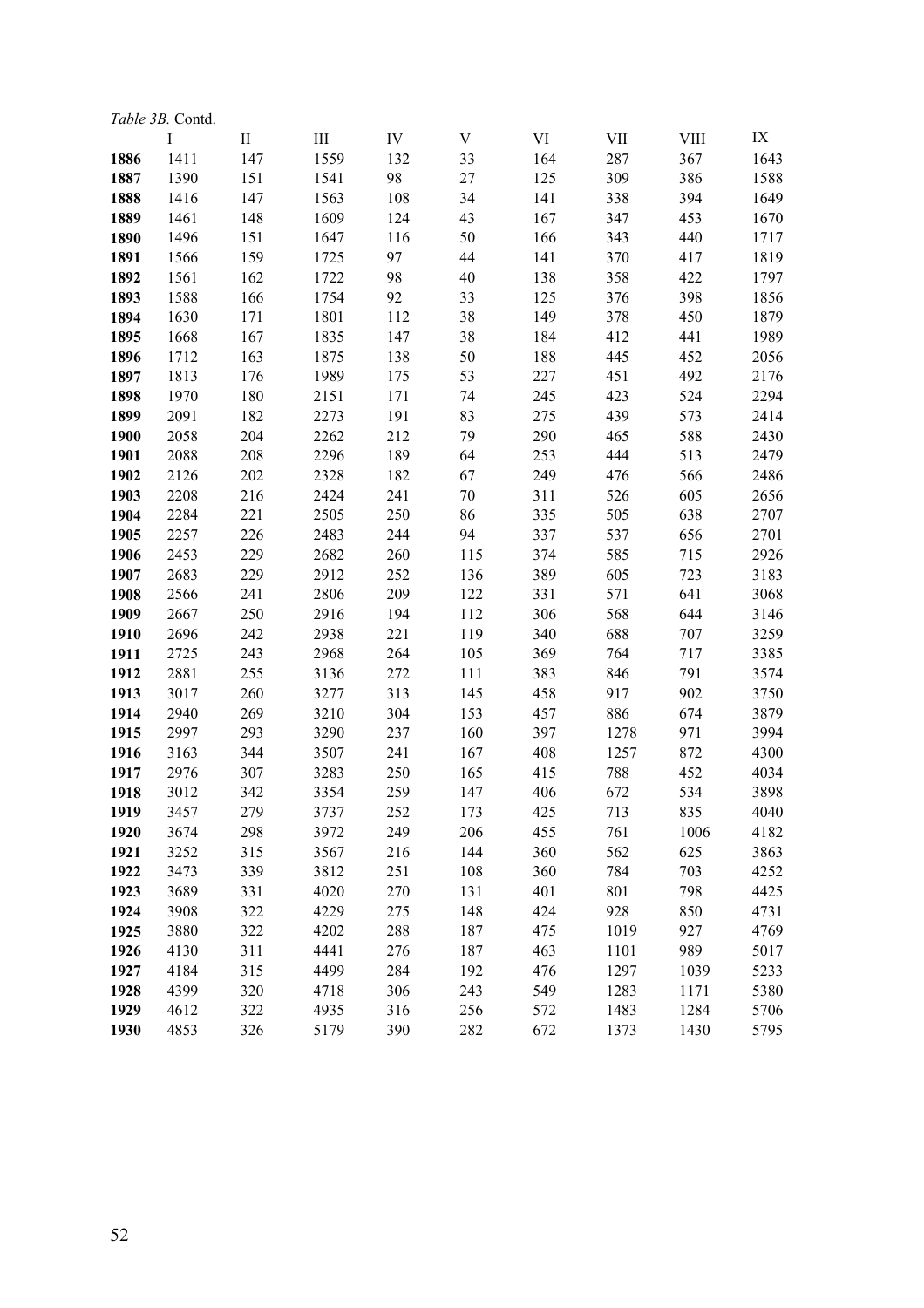|      | <i>Table 3B.</i> Contd. |              |           |      |      |      |       |             |       |
|------|-------------------------|--------------|-----------|------|------|------|-------|-------------|-------|
|      | $\bf{I}$                | $\mathbf{I}$ | $\rm III$ | IV   | V    | VI   | VII   | <b>VIII</b> | IX    |
| 1931 | 4929                    | 330          | 5259      | 351  | 228  | 579  | 1135  | 1257        | 5717  |
| 1932 | 4745                    | 329          | 5075      | 336  | 136  | 472  | 1038  | 1139        | 5446  |
| 1933 | 4710                    | 319          | 5030      | 296  | 176  | 471  | 1188  | 1004        | 5685  |
| 1934 | 4971                    | 323          | 5294      | 346  | 253  | 599  | 1351  | 1149        | 6095  |
| 1935 | 5251                    | 345          | 5597      | 417  | 360  | 776  | 1327  | 1263        | 6437  |
| 1936 | 5359                    | 358          | 5717      | 481  | 385  | 866  | 1484  | 1353        | 6714  |
| 1937 | 5514                    | 376          | 5890      | 453  | 440  | 894  | 1611  | 1487        | 6907  |
| 1938 | 5667                    | 375          | 6042      | 514  | 513  | 1027 | 1588  | 1579        | 7077  |
| 1939 | 6191                    | 502          | 6693      | 590  | 578  | 1168 | 1664  | 1837        | 7688  |
| 1940 | 6044                    | 722          | 6766      | 360  | 563  | 923  | 944   | 1183        | 7450  |
| 1941 | 5707                    | 804          | 6511      | 332  | 618  | 950  | 923   | 900         | 7485  |
| 1942 | 5613                    | 796          | 6409      | 447  | 661  | 1109 | 839   | 900         | 7456  |
| 1943 | 5902                    | 822          | 6724      | 489  | 728  | 1217 | 718   | 895         | 7765  |
| 1944 | 6193                    | 852          | 7045      | 504  | 780  | 1284 | 547   | 808         | 8068  |
| 1945 | 5985                    | 802          | 6787      | 619  | 515  | 1134 | 984   | 542         | 8363  |
| 1946 | 7278                    | 665          | 7942      | 690  | 847  | 1538 | 1536  | 1700        | 9316  |
| 1947 | 8147                    | 670          | 8816      | 798  | 1007 | 1805 | 1840  | 2406        | 10056 |
| 1948 | 8051                    | 698          | 8749      | 675  | 1052 | 1727 | 2005  | 2193        | 10289 |
| 1949 | 7881                    | 726          | 8607      | 680  | 1058 | 1738 | 2163  | 1915        | 10592 |
| 1950 | 8475                    | 758          | 9234      | 713  | 1203 | 1916 | 2596  | 2518        | 11228 |
| 1951 | 8725                    | 827          | 9552      | 703  | 1426 | 2129 | 2771  | 2889        | 11563 |
| 1952 | 8853                    | 853          | 9707      | 783  | 1303 | 2086 | 2555  | 2720        | 11628 |
| 1953 | 8921                    | 912          | 9833      | 904  | 1426 | 2330 | 2653  | 2719        | 12097 |
| 1954 | 9413                    | 971          | 10384     | 1019 | 1567 | 2586 | 2936  | 3170        | 12735 |
| 1955 | 9890                    | 1010         | 10899     | 1056 | 1523 | 2579 | 3090  | 3475        | 13093 |
| 1956 | 10191                   | 1062         | 11254     | 1073 | 1570 | 2643 | 3380  | 3726        | 13551 |
| 1957 | 10417                   | 1102         | 11519     | 1101 | 1648 | 2749 | 3684  | 3983        | 13969 |
| 1958 | 10651                   | 1152         | 11803     | 1212 | 1864 | 3076 | 3685  | 4088        | 14477 |
| 1959 | 10960                   | 1201         | 12161     | 1335 | 1982 | 3317 | 3910  | 4230        | 15157 |
| 1960 | 11656                   | 1277         | 12934     | 1432 | 2170 | 3602 | 4391  | 4917        | 16010 |
| 1961 | 12156                   | 1304         | 13460     | 1439 | 2233 | 3672 | 4619  | 4927        | 16825 |
| 1962 | 12739                   | 1397         | 14137     | 1541 | 2379 | 3919 | 4993  | 5207        | 17842 |
| 1963 | 13352                   | 1525         | 14877     | 1681 | 2446 | 4126 | 5358  | 5578        | 18783 |
| 1964 | 14267                   | 1604         | 15870     | 1873 | 2664 | 4537 | 6003  | 6119        | 20291 |
| 1965 | 15266                   | 1716         | 16983     | 1984 | 2833 | 4817 | 6337  | 6809        | 21328 |
| 1966 | 15612                   | 1816         | 17428     | 2091 | 3195 | 5286 | 6645  | 7098        | 22261 |
| 1967 | 15808                   | 1881         | 17689     | 2238 | 3310 | 5548 | 7012  | 7273        | 22975 |
| 1968 | 16670                   | 2036         | 18706     | 2333 | 3279 | 5612 | 7545  | 7875        | 23987 |
| 1969 | 17567                   | 2166         | 19733     | 2575 | 3509 | 6083 | 8411  | 8891        | 25335 |
| 1970 | 18567                   | 2392         | 20959     | 2700 | 3768 | 6468 | 9138  | 9813        | 26752 |
| 1971 | 18070                   | 2376         | 20446     | 2561 | 3738 | 6299 | 9574  | 9487        | 26832 |
| 1972 | 18590                   | 2421         | 21011     | 2623 | 3812 | 6436 | 10135 | 9864        | 27718 |
| 1973 | 18896                   | 2460         | 21356     | 2395 | 4087 | 6482 | 11523 | 10547       | 28813 |
| 1974 | 19553                   | 2536         | 22089     | 2236 | 4592 | 6828 | 12135 | 11596       | 29456 |
| 1975 | 20751                   | 2740         | 23491     | 2313 | 4453 | 6766 | 11008 | 11193       | 30072 |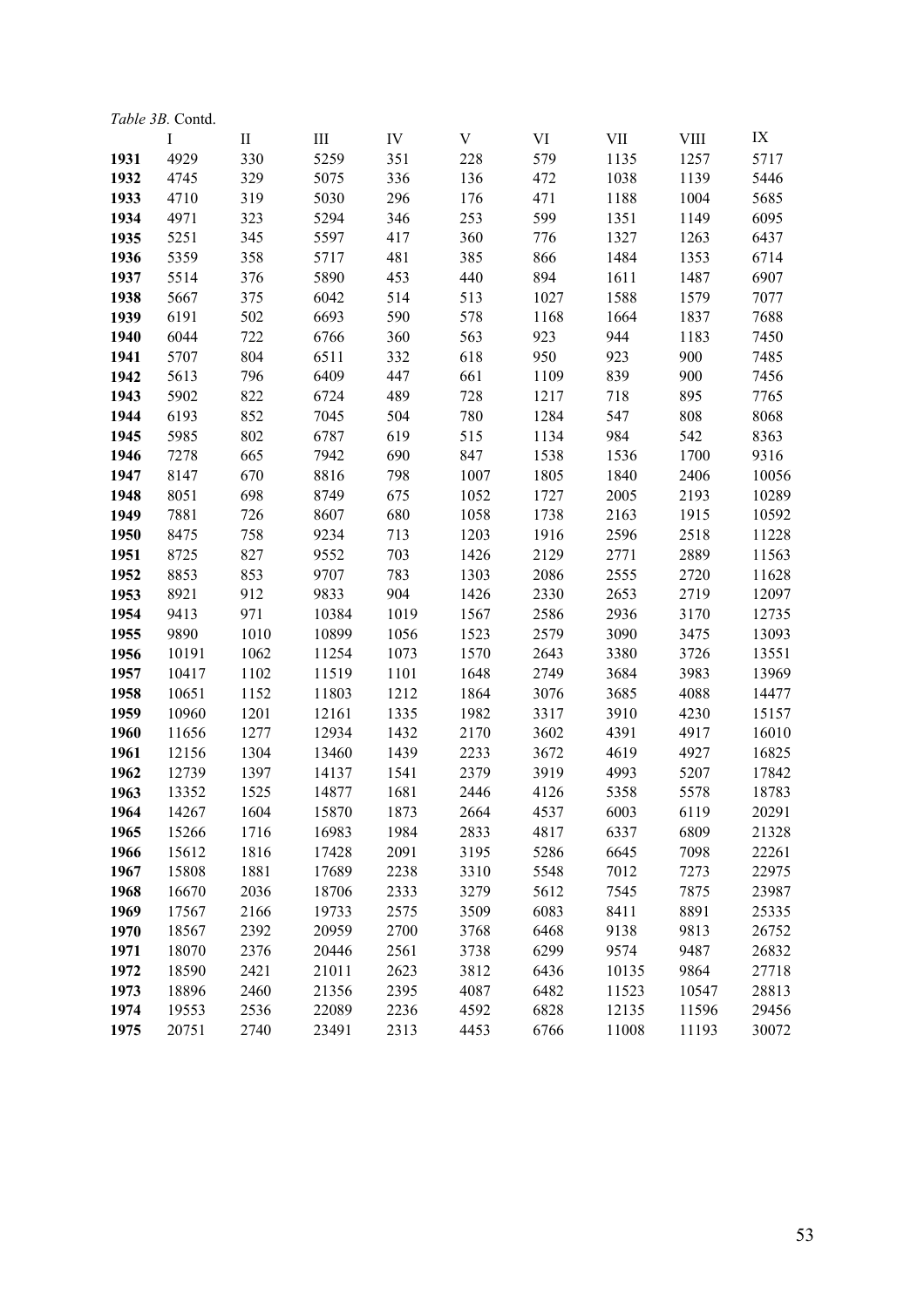|      | <i>Table 3B.</i> Contd. |             |       |      |      |       |       |             |       |
|------|-------------------------|-------------|-------|------|------|-------|-------|-------------|-------|
|      | I                       | $_{\rm II}$ | Ш     | IV   | V    | VI    | VII   | <b>VIII</b> | IX    |
| 1976 | 21372                   | 2805        | 24177 | 2200 | 4548 | 6747  | 11484 | 12202       | 30206 |
| 1977 | 20538                   | 2802        | 23340 | 2098 | 4431 | 6529  | 11651 | 11744       | 29777 |
| 1978 | 20221                   | 2870        | 23090 | 2168 | 3720 | 5887  | 12560 | 11101       | 30437 |
| 1979 | 21191                   | 3076        | 24267 | 2229 | 4205 | 6434  | 13331 | 12391       | 31641 |
| 1980 | 21464                   | 3213        | 24677 | 2388 | 4597 | 6985  | 13246 | 12445       | 32463 |
| 1981 | 21182                   | 3253        | 24435 | 2228 | 4277 | 6506  | 13520 | 11777       | 32683 |
| 1982 | 20967                   | 3226        | 24192 | 2143 | 4424 | 6567  | 14303 | 12133       | 32929 |
| 1983 | 20320                   | 3217        | 23537 | 2103 | 4694 | 6797  | 15703 | 12229       | 33808 |
| 1984 | 20714                   | 3302        | 24017 | 2236 | 5183 | 7419  | 16772 | 12882       | 35325 |
| 1985 | 21293                   | 3379        | 24672 | 2212 | 6064 | 8276  | 17009 | 13773       | 36184 |
| 1986 | 21923                   | 3371        | 25293 | 2197 | 6037 | 8233  | 17643 | 14391       | 36779 |
| 1987 | 22723                   | 3372        | 26095 | 2288 | 6630 | 8918  | 18394 | 15499       | 37908 |
| 1988 | 23219                   | 3392        | 26611 | 2383 | 7169 | 9552  | 18853 | 16327       | 38689 |
| 1989 | 23439                   | 3448        | 26887 | 2552 | 8246 | 10798 | 19439 | 17534       | 39590 |
| 1990 | 23847                   | 3613        | 27460 | 2679 | 8281 | 10960 | 19755 | 17651       | 40524 |
| 1991 | 24225                   | 3736        | 27961 | 2590 | 7323 | 9913  | 19298 | 16785       | 40387 |
| 1992 | 24272                   | 3795        | 28067 | 2382 | 6391 | 8773  | 19750 | 16976       | 39614 |
| 1993 | 22886                   | 3700        | 26586 | 1867 | 5641 | 7507  | 21259 | 16551       | 38801 |
| 1994 | 22583                   | 3565        | 26148 | 1665 | 6602 | 8267  | 24227 | 18728       | 39914 |
| 1995 | 21834                   | 3396        | 25230 | 1583 | 7395 | 8978  | 27023 | 20077       | 41153 |
| 1996 | 21676                   | 3343        | 25020 | 1573 | 7739 | 9312  | 28025 | 20684       | 41672 |
| 1997 | 21719                   | 3231        | 24950 | 1412 | 7794 | 9206  | 31897 | 23279       | 42775 |
| 1998 | 22199                   | 3311        | 25510 | 1439 | 8652 | 10091 | 34645 | 25912       | 44335 |
| 1999 | 22190                   | 3240        | 25429 | 1403 | 9473 | 10876 | 37196 | 27174       | 46328 |
| 2000 | 22863                   | 3141        | 26004 | 1447 | 9757 | 11204 | 41400 | 30305       | 48303 |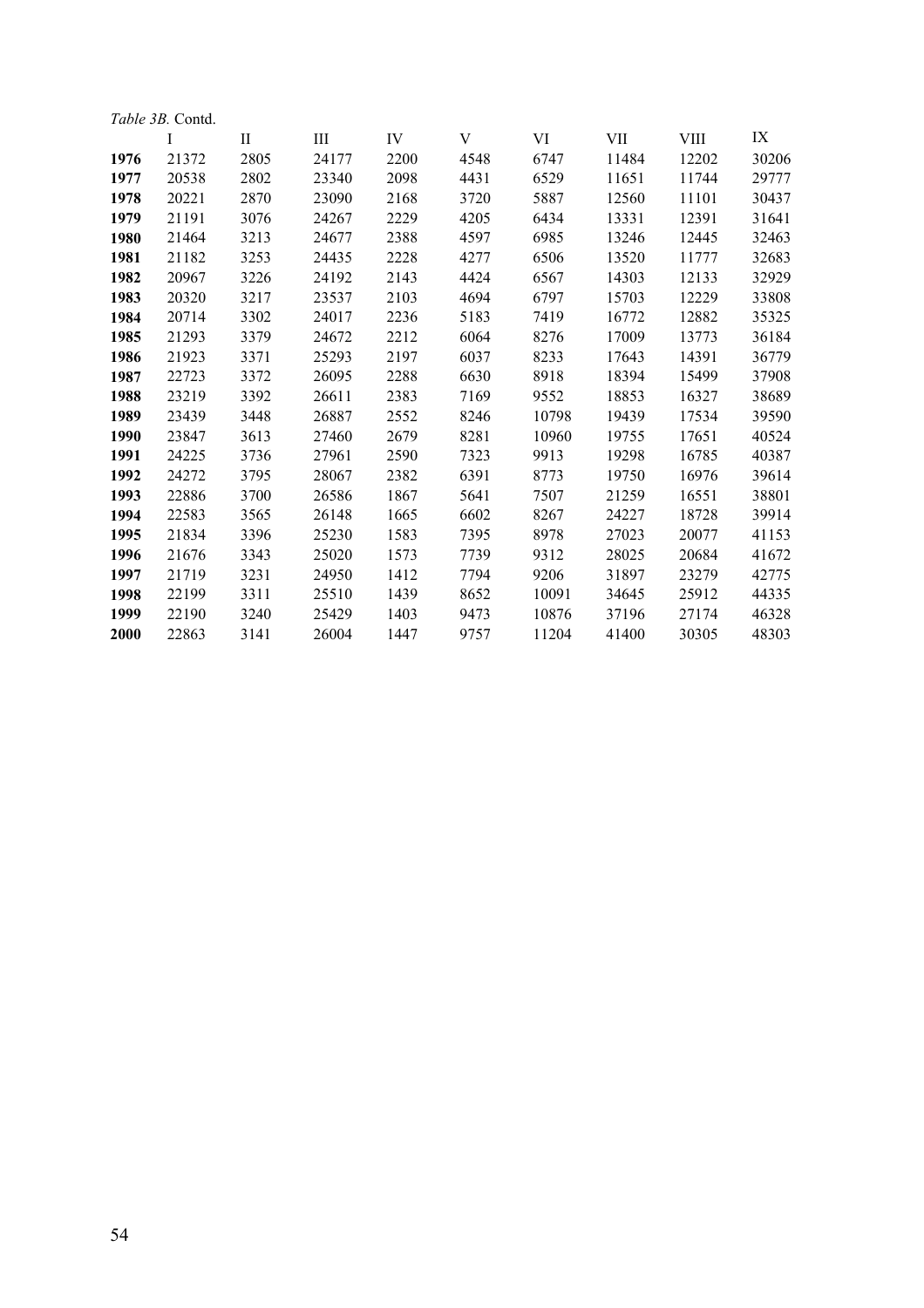*Table 4.* GDP per capita in Market and Factor Prices, Constant Prices 1800―2000. Index 1930=100.

|      | GDP per | GDP per |      | GDP per | GDP per |      | GDP per | GDP per |
|------|---------|---------|------|---------|---------|------|---------|---------|
|      | capita, | capita, |      | capita, | capita, |      | capita, | capita, |
|      | Market  | Factor  |      | Market  | Factor  |      | Market  | Factor  |
|      | Prices  | Prices  |      | Prices  | Prices  |      | Prices  | Prices  |
| 1800 | 16.5    | 16.7    | 1841 | 20.6    | 20.9    | 1881 | 35.4    | 35.7    |
| 1801 | 16.6    | 16.8    | 1842 | 19.6    | 19.9    | 1882 | 34.0    | 34.2    |
| 1802 | 17.4    | 17.7    | 1843 | 20.3    | 20.6    | 1883 | 37.1    | 37.2    |
| 1803 | 17.1    | 17.4    | 1844 | 21.3    | 21.7    | 1884 | 36.3    | 36.3    |
| 1804 | 16.3    | 16.4    | 1845 | 21.4    | 21.8    | 1885 | 36.7    | 36.8    |
| 1805 | 17.2    | 17.4    | 1846 | 20.9    | 21.3    | 1886 | 37.0    | 37.0    |
| 1806 | 17.4    | 17.6    | 1847 | 21.5    | 21.9    | 1887 | 35.6    | 35.6    |
| 1807 | 16.9    | 17.2    | 1848 | 21.8    | 22.1    | 1888 | 36.8    | 36.7    |
| 1808 | 15.7    | 16.0    | 1849 | 22.3    | 22.6    | 1889 | 37.1    | 37.0    |
| 1809 | 15.7    | 15.9    | 1850 | 22.9    | 23.3    | 1890 | 38.0    | 37.9    |
| 1810 | 17.2    | 17.3    | 1851 | 22.8    | 23.1    | 1891 | 40.1    | 40.1    |
| 1811 | 18.4    | 18.7    | 1852 | 22.5    | 22.8    | 1892 | 39.6    | 39.5    |
| 1812 | 17.3    | 17.5    | 1853 | 22.8    | 23.2    | 1893 | 40.8    | 40.8    |
| 1813 | 17.8    | 18.1    | 1854 | 23.2    | 23.6    | 1894 | 41.0    | 41.0    |
| 1814 | 18.2    | 18.5    | 1855 | 24.9    | 25.3    | 1895 | 43.0    | 43.0    |
| 1815 | 18.6    | 18.9    | 1856 | 25.2    | 25.6    | 1896 | 44.0    | 44.0    |
| 1816 | 18.6    | 19.0    | 1857 | 26.0    | 26.4    | 1897 | 46.2    | 46.2    |
| 1817 | 18.0    | 18.4    | 1858 | 25.7    | 26.1    | 1898 | 48.2    | 48.1    |
| 1818 | 18.0    | 18.4    | 1859 | 26.6    | 27.0    | 1899 | 50.3    | 50.2    |
| 1819 | 17.8    | 18.2    | 1860 | 27.0    | 27.3    | 1900 | 50.2    | 50.2    |
| 1820 | 18.1    | 18.4    | 1861 | 26.1    | 26.6    | 1901 | 50.9    | 51.0    |
| 1821 | 18.5    | 18.8    | 1862 | 25.8    | 26.3    | 1902 | 50.7    | 50.7    |
| 1822 | 18.7    | 19.0    | 1863 | 26.9    | 27.4    | 1903 | 53.9    | 54.0    |
| 1823 | 18.7    | 19.0    | 1864 | 26.9    | 27.4    | 1904 | 54.7    | 54.7    |
| 1824 | 19.1    | 19.4    | 1865 | 27.6    | 28.1    | 1905 | 54.2    | 54.2    |
| 1825 | 19.4    | 19.8    | 1866 | 27.0    | 27.6    | 1906 | 58.2    | 58.5    |
| 1826 | 19.1    | 19.4    | 1867 | 27.6    | 28.2    | 1907 | 62.9    | 63.2    |
| 1827 | 18.7    | 19.1    | 1868 | 25.1    | 25.6    | 1908 | 60.1    | 60.5    |
| 1828 | 19.0    | 19.4    | 1869 | 26.9    | 27.4    | 1909 | 61.0    | 61.4    |
| 1829 | 19.2    | 19.6    | 1870 | 31.0    | 31.5    | 1910 | 62.7    | 63.0    |
| 1830 | 19.0    | 19.3    | 1871 | 31.9    | 32.4    | 1911 | 64.6    | 65.0    |
| 1831 | 19.5    | 19.9    | 1872 | 33.0    | 33.4    | 1912 | 67.7    | 68.3    |
| 1832 | 19.0    | 19.4    | 1873 | 34.0    | 34.4    | 1913 | 70.6    | 71.0    |
| 1833 | 19.8    | 20.1    | 1874 | 35.1    | 35.4    | 1914 | 72.5    | 73.2    |
| 1834 | 20.0    | 20.3    | 1875 | 33.7    | 34.0    | 1915 | 74.2    | 75.1    |
| 1835 | 20.1    | 20.4    | 1876 | 36.1    | 36.4    | 1916 | 79.3    | 80.5    |
| 1836 | 20.7    | 21.1    | 1877 | 35.3    | 35.6    | 1917 | 73.9    | 75.3    |
| 1837 | 20.4    | 20.7    | 1878 | 33.4    | 33.7    | 1918 | 71.0    | 72.5    |
| 1838 | 20.1    | 20.4    | 1879 | 35.0    | 35.3    | 1919 | 73.3    | 74.2    |
| 1839 | 20.5    | 20.9    | 1880 | 34.7    | 34.9    | 1920 | 75.3    | 76.1    |
| 1840 | 20.7    | 21.0    |      |         |         |      |         |         |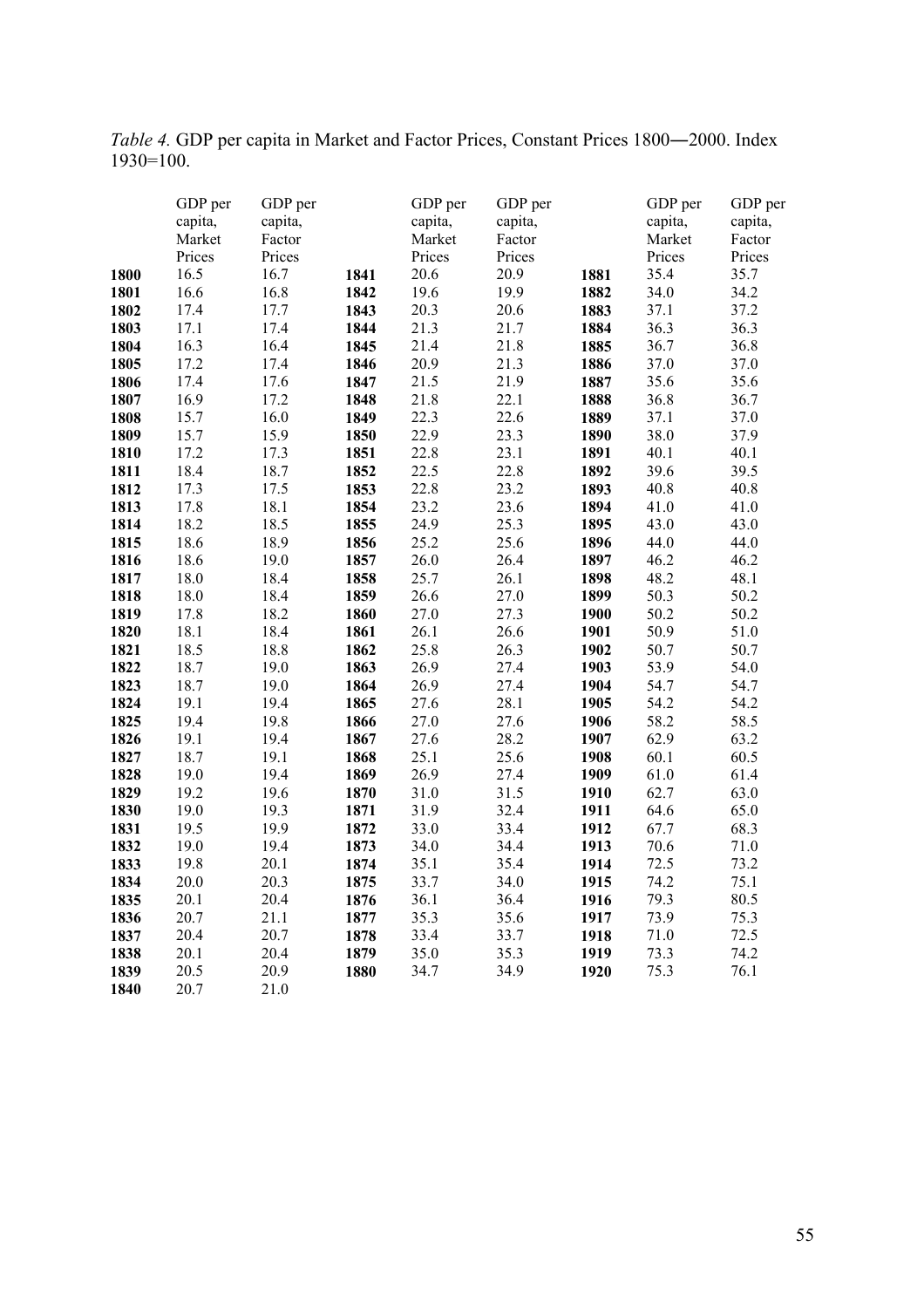| Table 4. Contd. |         |         |      |         |         |
|-----------------|---------|---------|------|---------|---------|
|                 | GDP per | GDP per |      | GDP per | GDP per |
|                 | capita, | capita, |      | capita, | capita, |
|                 | Market  | Factor  |      | Market  | Factor  |
|                 | Prices  | Prices  |      | Prices  | Prices  |
| 1921            | 68.9    | 69.3    | 1961 | 236.7   | 228.9   |
| 1922            | 75.3    | 75.4    | 1962 | 249.7   | 240.9   |
| 1923            | 78.1    | 77.9    | 1963 | 261.3   | 250.3   |
| 1924            | 83.1    | 83.1    | 1964 | 280.2   | 269.3   |
| 1925            | 83.5    | 83.6    | 1965 | 291.8   | 281.4   |
| 1926            | 87.5    | 87.6    | 1966 | 301.7   | 289.6   |
| 1927            | 91.1    | 91.0    | 1967 | 309.0   | 296.9   |
| 1928            | 93.4    | 93.3    | 1968 | 320.8   | 309.0   |
| 1929            | 98.8    | 98.7    | 1969 | 336.4   | 322.8   |
| 1930            | 100.0   | 100.0   | 1970 | 351.9   | 334.9   |
| 1931            | 98.3    | 98.2    | 1971 | 350.6   | 336.1   |
| 1932            | 93.3    | 93.2    | 1972 | 361.1   | 342.1   |
| 1933            | 97.0    | 96.7    | 1973 | 374.7   | 356.2   |
| 1934            | 103.6   | 103.1   | 1974 | 381.9   | 371.1   |
| 1935            | 109.1   | 108.5   | 1975 | 388.4   | 377.2   |
| 1936            | 113.5   | 112.9   | 1976 | 388.7   | 378.6   |
| 1937            | 116.4   | 115.7   | 1977 | 381.8   | 370.0   |
| 1938            | 118.9   | 118.1   | 1978 | 389.1   | 374.9   |
| 1939            | 128.6   | 127.4   | 1979 | 403.7   | 390.0   |
| 1940            | 124.0   | 122.1   | 1980 | 413.3   | 398.2   |
| 1941            | 124.0   | 121.0   | 1981 | 415.6   | 398.6   |
| 1942            | 122.6   | 119.3   | 1982 | 418.5   | 403.5   |
| 1943            | 126.6   | 122.5   | 1983 | 429.5   | 412.8   |
| 1944            | 130.1   | 125.5   | 1984 | 448.3   | 430.2   |
| 1945            | 133.3   | 128.7   | 1985 | 458.5   | 437.8   |
| 1946            | 146.7   | 140.8   | 1986 | 464.9   | 445.2   |
| 1947            | 156.4   | 152.2   | 1987 | 477.6   | 456.5   |
| 1948            | 158.1   | 154.1   | 1988 | 485.2   | 464.6   |
| 1949            | 161.1   | 157.1   | 1989 | 493.2   | 473.1   |
| 1950            | 169.4   | 165.5   | 1990 | 501.0   | 477.3   |
| 1951            | 173.0   | 169.5   | 1991 | 495.9   | 468.7   |
| 1952            | 172.7   | 171.2   | 1992 | 483.5   | 461.2   |
| 1953            | 178.5   | 174.6   | 1993 | 470.9   | 450.0   |
| 1954            | 186.8   | 182.4   | 1994 | 481.0   | 461.0   |
| 1955            | 190.8   | 185.7   | 1995 | 493.3   | 474.6   |
| 1956            | 196.0   | 191.6   | 1996 | 498.7   | 481.3   |
| 1957            | 200.7   | 196.6   | 1997 | 511.6   | 494.4   |
| 1958            | 206.7   | 200.9   | 1998 | 530.0   | 511.9   |
| 1959            | 215.4   | 208.0   | 1999 | 553.4   | 533.8   |
| 1960            | 226.4   | 218.2   | 2000 | 576.0   | 558.9   |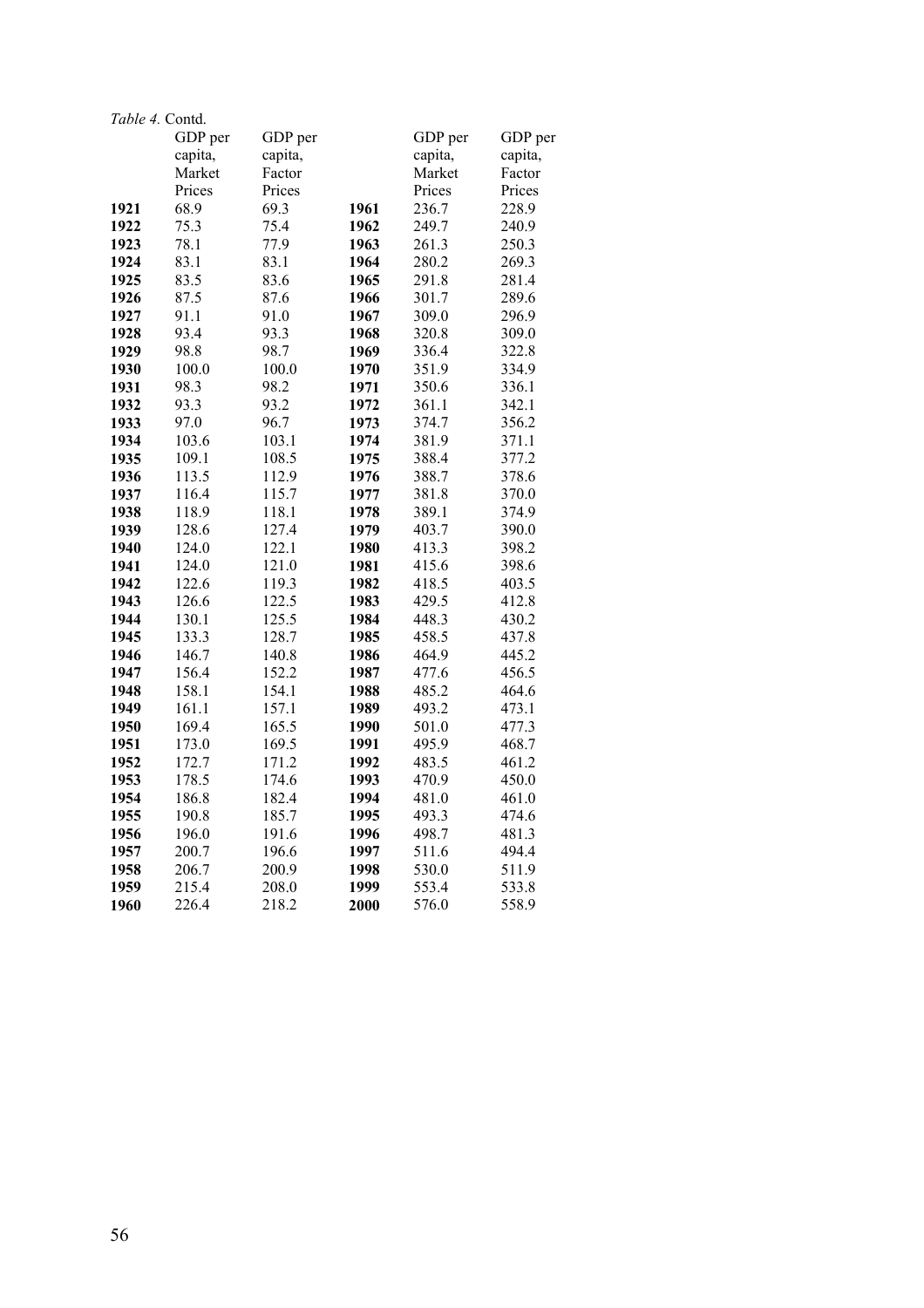# *Table 5A.* Population 1800-2000.

### A. Population

| 1800 | 2352148 | 1841 | 3156024 | 1881 | 4568955 | 1921 | 5929403 |
|------|---------|------|---------|------|---------|------|---------|
| 1801 | 2351128 | 1842 | 3189968 | 1882 | 4575680 | 1922 | 5970918 |
| 1802 | 2363584 | 1843 | 3221704 | 1883 | 4591350 | 1923 | 5996640 |
| 1803 | 2380418 | 1844 | 3255883 | 1884 | 4624022 | 1924 | 6020939 |
| 1804 | 2396216 | 1845 | 3295835 | 1885 | 4663609 | 1925 | 6044840 |
| 1805 | 2412927 | 1846 | 3329732 | 1886 | 4699979 | 1926 | 6063965 |
| 1806 | 2425386 | 1847 | 3352499 | 1887 | 4726045 | 1927 | 6081146 |
| 1807 | 2434167 | 1848 | 3379763 | 1888 | 4741579 | 1928 | 6096557 |
| 1808 | 2433596 | 1849 | 3419370 | 1889 | 4761333 | 1929 | 6112635 |
| 1809 | 2410846 | 1850 | 3461914 | 1890 | 4779695 | 1930 | 6131135 |
| 1810 | 2395226 | 1851 | 3499594 | 1891 | 4793866 | 1931 | 6152319 |
| 1811 | 2403866 | 1852 | 3528528 | 1892 | 4804808 | 1932 | 6176405 |
| 1812 | 2415081 | 1853 | 3551863 | 1893 | 4815508 | 1933 | 6200965 |
| 1813 | 2421365 | 1854 | 3585720 | 1894 | 4848667 | 1934 | 6222328 |
| 1814 | 2431095 | 1855 | 3624568 | 1895 | 4896221 | 1935 | 6241798 |
| 1815 | 2451653 | 1856 | 3656999 | 1896 | 4940914 | 1936 | 6258697 |
| 1816 | 2481275 | 1857 | 3680295 | 1897 | 4986100 | 1937 | 6275805 |
| 1817 | 2509463 | 1858 | 3710921 | 1898 | 5036275 | 1938 | 6297468 |
| 1818 | 2533927 | 1859 | 3760987 | 1899 | 5080160 | 1939 | 6325759 |
| 1819 | 2554096 | 1860 | 3823732 | 1900 | 5116922 | 1940 | 6356368 |
| 1820 | 2573235 | 1861 | 3888534 | 1901 | 5155835 | 1941 | 6388953 |
| 1821 | 2597780 | 1862 | 3941619 | 1902 | 5186990 | 1942 | 6432337 |
| 1822 | 2628592 | 1863 | 3994232 | 1903 | 5210022 | 1943 | 6490514 |
| 1823 | 2667673 | 1864 | 4046313 | 1904 | 5241051 | 1944 | 6560088 |
| 1824 | 2707954 | 1865 | 4092101 | 1905 | 5277848 | 1945 | 6635549 |
| 1825 | 2749065 | 1866 | 4137409 | 1906 | 5315970 | 1946 | 6718717 |
| 1826 | 2788089 | 1867 | 4178179 | 1907 | 5357384 | 1947 | 6802865 |
| 1827 | 2816323 | 1868 | 4184381 | 1908 | 5403657 | 1948 | 6883467 |
| 1828 | 2837254 | 1869 | 4165919 | 1909 | 5453021 | 1949 | 6955535 |
| 1829 | 2854960 | 1870 | 4163641 | 1910 | 5499422 | 1950 | 7013950 |
| 1830 | 2875607 | 1871 | 4186351 | 1911 | 5542101 | 1951 | 7070227 |
| 1831 | 2894561 | 1872 | 4227295 | 1912 | 5582996 | 1952 | 7124626 |
| 1832 | 2911920 | 1873 | 4274192 | 1913 | 5621388 | 1953 | 7171431 |
| 1833 | 2940971 | 1874 | 4319766 | 1914 | 5659095 | 1954 | 7213459 |
| 1834 | 2971098 | 1875 | 4362425 | 1915 | 5696174 | 1955 | 7262335 |
| 1835 | 3004247 | 1876 | 4406502 | 1916 | 5735153 | 1956 | 7314511 |
| 1836 | 3042398 | 1877 | 4457127 | 1917 | 5779207 | 1957 | 7363759 |
| 1837 | 3067770 | 1878 | 4508203 | 1918 | 5807349 | 1958 | 7409115 |
| 1838 | 3083223 | 1879 | 4555382 | 1919 | 5830444 | 1959 | 7446231 |
| 1839 | 3098360 | 1880 | 4572285 | 1920 | 5875763 | 1960 | 7480374 |
| 1840 | 3122673 |      |         |      |         |      |         |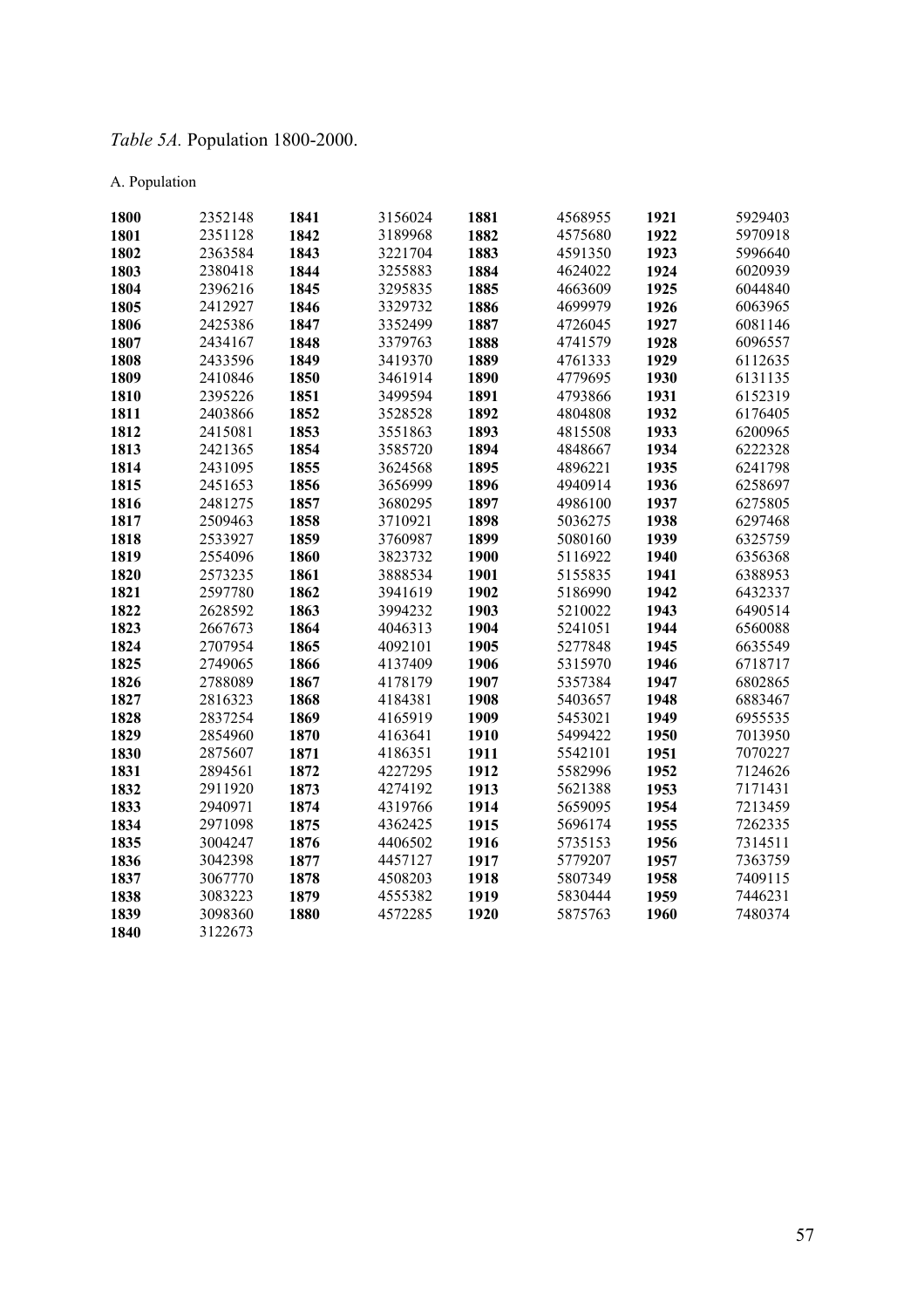| 1961 | 7519965 | 1981 | 8320485 |
|------|---------|------|---------|
| 1962 | 7561563 | 1982 | 8325258 |
| 1963 | 7604292 | 1983 | 8329028 |
| 1964 | 7661279 | 1984 | 8336595 |
| 1965 | 7733756 | 1985 | 8350376 |
| 1966 | 7807717 | 1986 | 8369819 |
| 1967 | 7867892 | 1987 | 8397783 |
| 1968 | 7911960 | 1988 | 8436456 |
| 1969 | 7967648 | 1989 | 8492894 |
| 1970 | 8042657 | 1990 | 8558774 |
| 1971 | 8098179 | 1991 | 8617333 |
| 1972 | 8122144 | 1992 | 8668033 |
| 1973 | 8136775 | 1993 | 8718521 |
| 1974 | 8160544 | 1994 | 8780673 |
| 1975 | 8192551 | 1995 | 8826932 |
| 1976 | 8222299 | 1996 | 8840997 |
| 1977 | 8251633 | 1997 | 8846062 |
| 1978 | 8275772 | 1998 | 8850973 |
| 1979 | 8293718 | 1999 | 8857873 |
| 1980 | 8310470 | 2000 | 8872103 |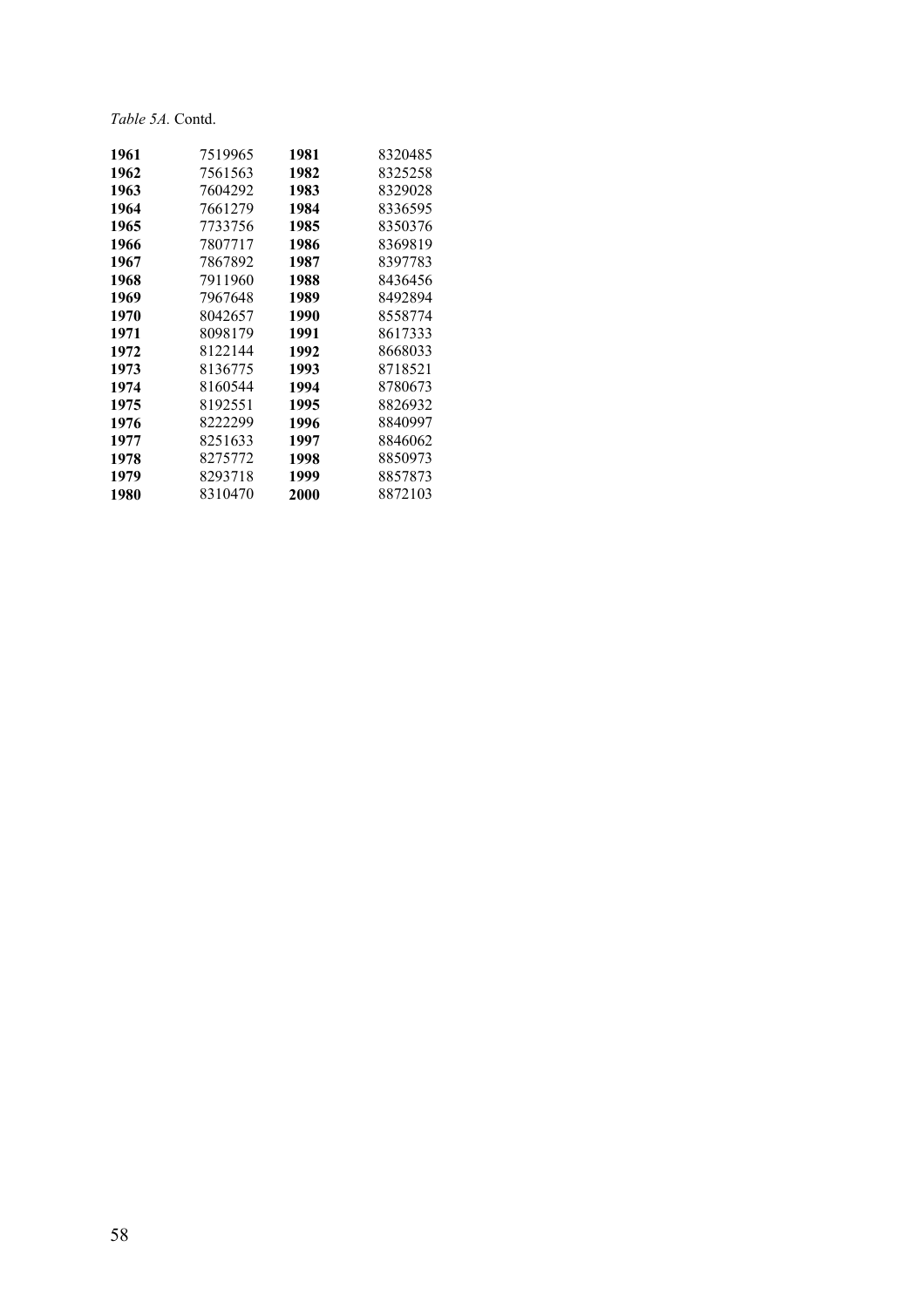## *Table 5B.* Employment 1850―2000.

I Agriculture, II Manufacturing Industry and Handicrafts, III Building and Construction, IV Transport and Communication, V Private Services, VI Public Services, VII Total Employment.

|      | Ι       | П      | Ш      | IV    | V      | VI    | VII     |
|------|---------|--------|--------|-------|--------|-------|---------|
| 1850 | 949573  | 115626 | 60826  | 9646  | 138796 | 57241 | 1330925 |
| 1851 | 945320  | 116098 | 74634  | 9742  | 135374 | 55829 | 1332020 |
| 1852 | 945257  | 117251 | 71467  | 10089 | 136771 | 56469 | 1333547 |
| 1853 | 955310  | 119442 | 72519  | 10072 | 137732 | 53118 | 1343880 |
| 1854 | 969550  | 125088 | 65445  | 10481 | 137637 | 56579 | 1363072 |
| 1855 | 995095  | 131497 | 65899  | 11068 | 141429 | 49468 | 1392949 |
| 1856 | 981060  | 138371 | 69459  | 11686 | 143835 | 48527 | 1390509 |
| 1857 | 993179  | 139217 | 65750  | 12501 | 145102 | 49142 | 1403997 |
| 1858 | 1018995 | 135791 | 68841  | 13204 | 147507 | 53324 | 1437909 |
| 1859 | 1035174 | 145014 | 75660  | 13585 | 148890 | 52717 | 1468994 |
| 1860 | 1040937 | 151189 | 82375  | 13438 | 151145 | 52465 | 1487467 |
| 1861 | 1037531 | 160579 | 77744  | 14283 | 156098 | 53346 | 1497689 |
| 1862 | 1013810 | 157652 | 75838  | 13728 | 155301 | 55553 | 1471247 |
| 1863 | 1044297 | 160479 | 85518  | 13820 | 157900 | 58425 | 1517907 |
| 1864 | 1047875 | 169240 | 98426  | 14365 | 164359 | 62248 | 1552085 |
| 1865 | 1064562 | 177288 | 94896  | 15633 | 160497 | 58320 | 1567007 |
| 1866 | 1049031 | 181729 | 90589  | 16599 | 161635 | 59146 | 1556184 |
| 1867 | 1063407 | 177452 | 86689  | 17226 | 161575 | 56652 | 1562030 |
| 1868 | 1004224 | 175479 | 80530  | 17696 | 161260 | 56826 | 1497688 |
| 1869 | 1037444 | 178838 | 87811  | 18188 | 161608 | 62903 | 1548169 |
| 1870 | 1087477 | 185887 | 94791  | 19797 | 161814 | 64445 | 1614210 |
| 1871 | 1091749 | 191596 | 100170 | 21978 | 166384 | 63996 | 1635873 |
| 1872 | 1096117 | 197344 | 97554  | 24994 | 168710 | 58117 | 1642837 |
| 1873 | 1100452 | 203090 | 132669 | 28012 | 170990 | 53968 | 1689182 |
| 1874 | 1104655 | 208795 | 147528 | 31959 | 173147 | 52586 | 1718669 |
| 1875 | 1108485 | 214449 | 134204 | 35483 | 173583 | 54318 | 1720522 |
| 1876 | 1112052 | 220050 | 159041 | 36923 | 180154 | 61593 | 1769812 |
| 1877 | 1115879 | 225679 | 163370 | 40234 | 182345 | 65748 | 1793257 |
| 1878 | 1119288 | 231241 | 190985 | 41977 | 187875 | 76130 | 1847497 |
| 1879 | 1123244 | 236914 | 197505 | 42392 | 194369 | 76826 | 1871251 |
| 1880 | 1127085 | 242563 | 154604 | 45187 | 192949 | 77050 | 1839438 |
| 1881 | 1124352 | 250006 | 154545 | 45496 | 194827 | 77973 | 1847199 |
| 1882 | 1121342 | 257409 | 108310 | 46938 | 191839 | 79462 | 1805301 |
| 1883 | 1119577 | 264883 | 136186 | 47564 | 196148 | 79585 | 1843943 |
| 1884 | 1118272 | 272293 | 111901 | 46210 | 199233 | 81539 | 1829449 |
| 1885 | 1117236 | 279769 | 145477 | 43935 | 206226 | 81894 | 1874536 |
| 1886 | 1115347 | 287213 | 189391 | 43416 | 214132 | 84900 | 1934399 |
| 1887 | 1112179 | 294620 | 138224 | 44446 | 212046 | 85465 | 1886981 |
| 1888 | 1108623 | 302060 | 137941 | 44962 | 212960 | 86272 | 1892818 |
| 1889 | 1106844 | 309533 | 144538 | 47038 | 215276 | 85585 | 1908815 |
| 1890 | 1104386 | 316961 | 127778 | 47553 | 216219 | 86389 | 1899285 |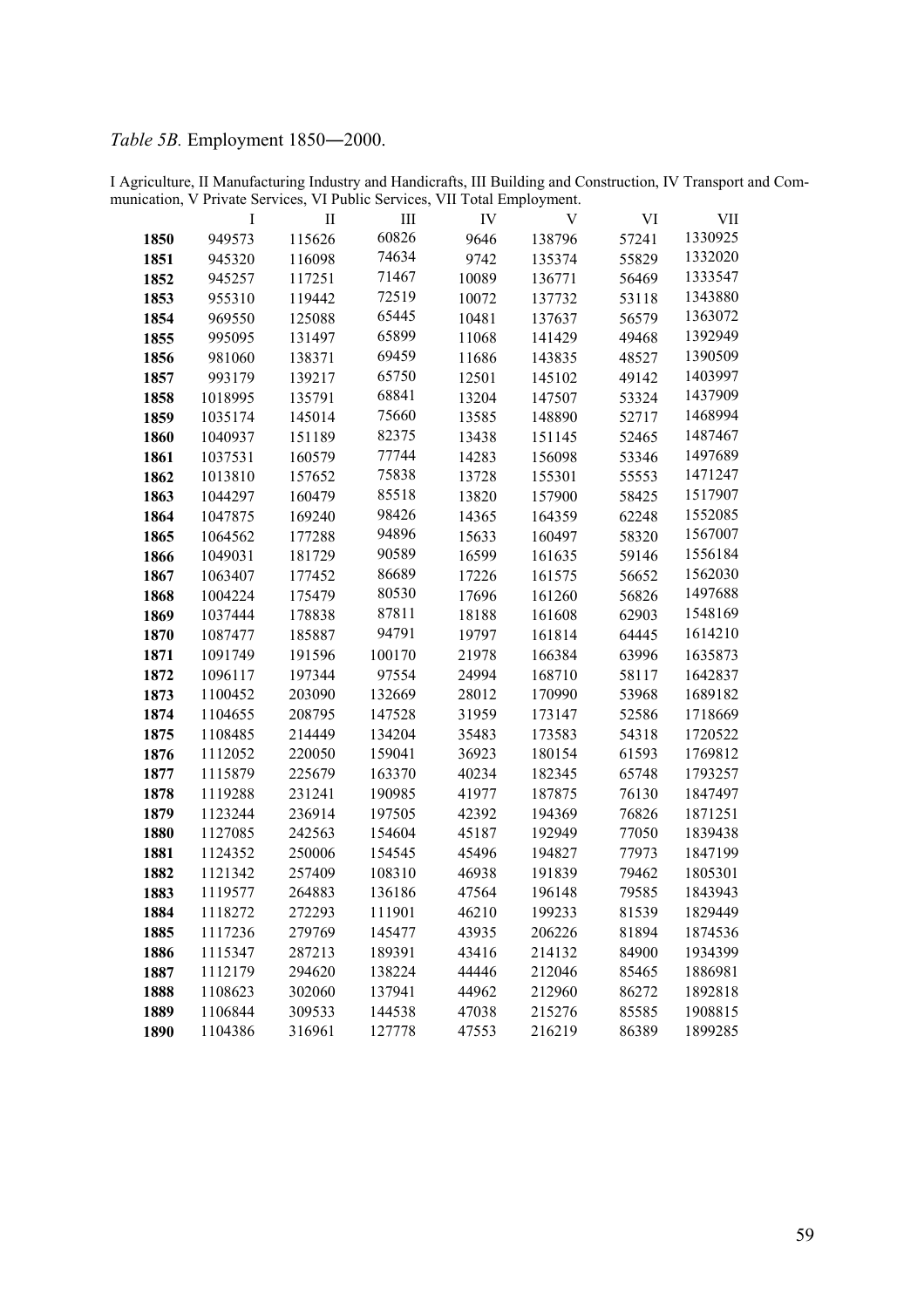| <i>Table 5B. Contd.</i> |  |  |
|-------------------------|--|--|
|                         |  |  |
|                         |  |  |

|      | I       | П      | Ш      | IV     | V      | VI     | VШ      |
|------|---------|--------|--------|--------|--------|--------|---------|
| 1891 | 1102416 | 324665 | 106521 | 48895  | 216712 | 87537  | 1886747 |
| 1892 | 1099825 | 332368 | 111113 | 50651  | 219895 | 90072  | 1903925 |
| 1893 | 1097665 | 340075 | 108093 | 51165  | 222858 | 91915  | 1911772 |
| 1894 | 1097146 | 347808 | 108058 | 50958  | 226869 | 92493  | 1923331 |
| 1895 | 1095930 | 355584 | 146607 | 51689  | 234945 | 92851  | 1977605 |
| 1896 | 1094438 | 363259 | 112924 | 53655  | 235807 | 92385  | 1952468 |
| 1897 | 1093579 | 384866 | 140260 | 56564  | 241478 | 91937  | 2008685 |
| 1898 | 1092754 | 410599 | 125510 | 57606  | 245505 | 90674  | 2022648 |
| 1899 | 1091615 | 425352 | 138326 | 63000  | 248140 | 90336  | 2056768 |
| 1900 | 1089129 | 435983 | 146429 | 67863  | 249769 | 93334  | 2082508 |
| 1901 | 1081737 | 439491 | 132292 | 70348  | 250655 | 93331  | 2067855 |
| 1902 | 1072822 | 446673 | 123193 | 70009  | 258244 | 101271 | 2072212 |
| 1903 | 1063765 | 459125 | 158568 | 71152  | 267439 | 102664 | 2122713 |
| 1904 | 1055528 | 471057 | 152542 | 75713  | 268673 | 101860 | 2125372 |
| 1905 | 1047199 | 478240 | 164070 | 79431  | 272420 | 105776 | 2147135 |
| 1906 | 1038572 | 496596 | 155084 | 82990  | 276558 | 96110  | 2145910 |
| 1907 | 1029974 | 504989 | 122368 | 88171  | 273038 | 94607  | 2113147 |
| 1908 | 1025798 | 496792 | 116594 | 88979  | 276634 | 98863  | 2103660 |
| 1909 | 1022593 | 492655 | 123908 | 90308  | 284154 | 103468 | 2117086 |
| 1910 | 1014043 | 512977 | 111239 | 92901  | 287611 | 102779 | 2121549 |
| 1911 | 1011133 | 519497 | 137153 | 91658  | 298379 | 104974 | 2162794 |
| 1912 | 1007969 | 532778 | 142636 | 93423  | 300982 | 104979 | 2182767 |
| 1913 | 1004187 | 556835 | 152533 | 97881  | 313737 | 106256 | 2231430 |
| 1914 | 1001257 | 564159 | 156671 | 99929  | 305068 | 111664 | 2238748 |
| 1915 | 998447  | 578969 | 130533 | 104326 | 315152 | 123736 | 2251163 |
| 1916 | 995969  | 610276 | 107353 | 107891 | 327814 | 115350 | 2264653 |
| 1917 | 995560  | 618909 | 85735  | 112322 | 337069 | 98779  | 2248374 |
| 1918 | 994436  | 603720 | 107843 | 116852 | 350557 | 125818 | 2299227 |
| 1919 | 992435  | 617839 | 119304 | 123071 | 369317 | 126983 | 2348948 |
| 1920 | 989866  | 650217 | 108497 | 125324 | 382493 | 133543 | 2389939 |
| 1921 | 980043  | 552866 | 151839 | 116475 | 362676 | 118114 | 2282013 |
| 1922 | 969798  | 548921 | 159223 | 121005 | 391894 | 124445 | 2315285 |
| 1923 | 962957  | 583300 | 147185 | 123655 | 412770 | 134568 | 2364436 |
| 1924 | 956588  | 609989 | 165323 | 125744 | 396793 | 132279 | 2386716 |
| 1925 | 949777  | 629149 | 204372 | 130715 | 388729 | 134592 | 2437333 |
| 1926 | 947278  | 648143 | 186631 | 134512 | 419368 | 142415 | 2478347 |
| 1927 | 946073  | 656104 | 186605 | 140224 | 440645 | 140703 | 2510355 |
| 1928 | 943098  | 689267 | 202908 | 141144 | 456234 | 146583 | 2579233 |
| 1929 | 941183  | 710052 | 195889 | 150949 | 476127 | 153488 | 2627688 |
| 1930 | 938713  | 717717 | 247895 | 156124 | 503551 | 158687 | 2722687 |
| 1931 | 916700  | 690058 | 231295 | 156437 | 492264 | 171395 | 2658149 |
| 1932 | 900921  | 659284 | 208358 | 153168 | 486065 | 176862 | 2584658 |
| 1933 | 890592  | 649601 | 191284 | 149844 | 493660 | 177304 | 2552285 |
| 1934 | 901676  | 707345 | 209940 | 147816 | 505881 | 177581 | 2650238 |
| 1935 | 902058  | 746805 | 235773 | 152049 | 512479 | 184036 | 2733201 |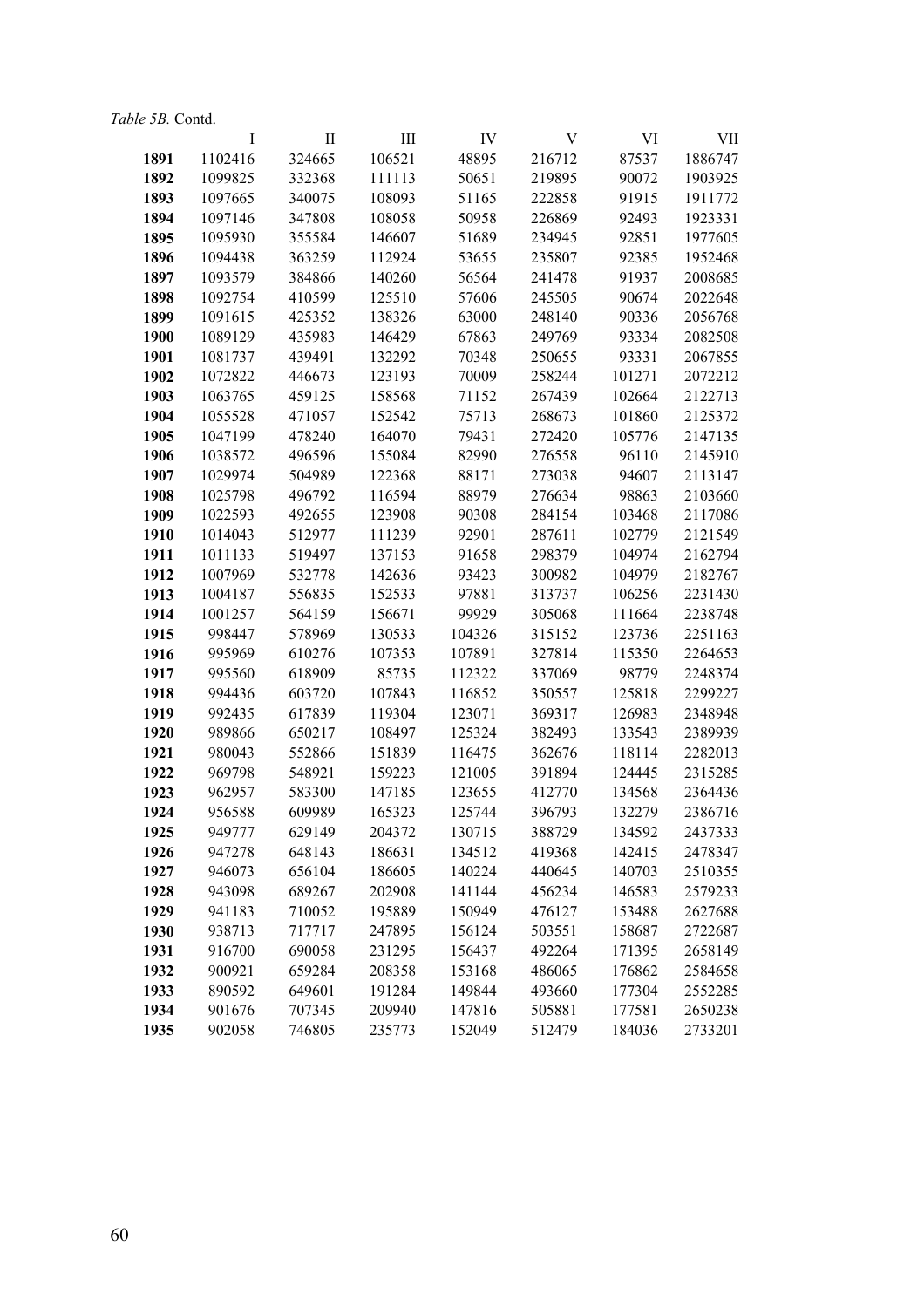|      | Table 5B. Contd. |         |        |        |        |         |         |
|------|------------------|---------|--------|--------|--------|---------|---------|
|      | Ι                | П       | Ш      | IV     | V      | VI      | VII     |
| 1936 | 898459           | 779601  | 256009 | 160303 | 519252 | 191403  | 2805026 |
| 1937 | 887236           | 825958  | 239221 | 167093 | 522773 | 198865  | 2841146 |
| 1938 | 884170           | 839243  | 254892 | 171753 | 526722 | 217664  | 2894443 |
| 1939 | 873847           | 867136  | 274626 | 177887 | 534384 | 232455  | 2960334 |
| 1940 | 853515           | 860113  | 180208 | 173095 | 547017 | 265609  | 2879557 |
| 1941 | 819354           | 863769  | 168384 | 164469 | 541633 | 272398  | 2830008 |
| 1942 | 784944           | 906259  | 198553 | 172498 | 546124 | 297514  | 2905893 |
| 1943 | 750737           | 934895  | 207937 | 175409 | 568534 | 314391  | 2951903 |
| 1944 | 746218           | 951932  | 209320 | 184906 | 571613 | 295409  | 2959397 |
| 1945 | 739857           | 996580  | 225380 | 191666 | 575307 | 274950  | 3003742 |
| 1946 | 710893           | 1016637 | 249076 | 207167 | 622121 | 245314  | 3051208 |
| 1947 | 694152           | 1030601 | 271966 | 222030 | 622756 | 263625  | 3105129 |
| 1948 | 679245           | 1044755 | 247214 | 227515 | 629844 | 274578  | 3103151 |
| 1949 | 667746           | 1045795 | 245263 | 230933 | 625167 | 285750  | 3100653 |
| 1950 | 644946           | 1051618 | 249816 | 232605 | 624540 | 295776  | 3099300 |
| 1951 | 625013           | 1063327 | 254321 | 233611 | 629421 | 307016  | 3112710 |
| 1952 | 604885           | 1075098 | 258855 | 234618 | 634321 | 318342  | 3126120 |
| 1953 | 584562           | 1086931 | 263419 | 235624 | 639240 | 329754  | 3139530 |
| 1954 | 564042           | 1098825 | 268012 | 236631 | 644177 | 341252  | 3152940 |
| 1955 | 543327           | 1110782 | 272635 | 237637 | 649133 | 352836  | 3166350 |
| 1956 | 522415           | 1122799 | 277288 | 238644 | 654108 | 364506  | 3179760 |
| 1957 | 501308           | 1134879 | 281970 | 239650 | 659102 | 376261  | 3193170 |
| 1958 | 480006           | 1147020 | 286681 | 240656 | 664115 | 388102  | 3206580 |
| 1959 | 458507           | 1159223 | 291422 | 241663 | 669146 | 400029  | 3219990 |
| 1960 | 436813           | 1171487 | 296192 | 242669 | 674196 | 412042  | 3233400 |
| 1961 | 419453           | 1169654 | 302947 | 243689 | 693713 | 434270  | 3264380 |
| 1962 | 401684           | 1167573 | 309777 | 244683 | 713478 | 456846  | 3295360 |
| 1963 | 383507           | 1165244 | 316681 | 245653 | 733491 | 479768  | 3326340 |
| 1964 | 364920           | 1162667 | 323659 | 246598 | 753752 | 503037  | 3357320 |
| 1965 | 345925           | 1159843 | 330712 | 247518 | 774260 | 526654  | 3388300 |
| 1966 | 331294           | 1136399 | 328954 | 247726 | 779657 | 564398  | 3391140 |
| 1967 | 316638           | 1112914 | 327193 | 247933 | 785061 | 602204  | 3393980 |
| 1968 | 301957           | 1089388 | 325429 | 248141 | 790474 | 640073  | 3396820 |
| 1969 | 287251           | 1065821 | 323661 | 248348 | 795894 | 678005  | 3399660 |
| 1970 | 272520           | 1042214 | 321890 | 248555 | 801323 | 715999  | 3402500 |
| 1971 | 256790           | 996776  | 298162 | 249202 | 818117 | 760503  | 3379377 |
| 1972 | 241045           | 982413  | 300705 | 253082 | 815741 | 785409  | 3378257 |
| 1973 | 227597           | 997263  | 294989 | 254736 | 805768 | 798018  | 3378255 |
| 1974 | 224701           | 1019109 | 287246 | 260062 | 810154 | 835832  | 3437013 |
| 1975 | 217438           | 1029379 | 282161 | 265449 | 831463 | 871707  | 3497535 |
| 1976 | 208494           | 1027084 | 273398 | 266915 | 827722 | 909816  | 3513382 |
| 1977 | 202057           | 994088  | 259369 | 269276 | 832172 | 931702  | 3488636 |
| 1978 | 202293           | 967099  | 258714 | 269872 | 828959 | 956467  | 3483387 |
| 1979 | 197792           | 971737  | 252749 | 272823 | 833460 | 990961  | 3519513 |
| 1980 | 193127           | 971519  | 262981 | 280180 | 828235 | 1037604 | 3573642 |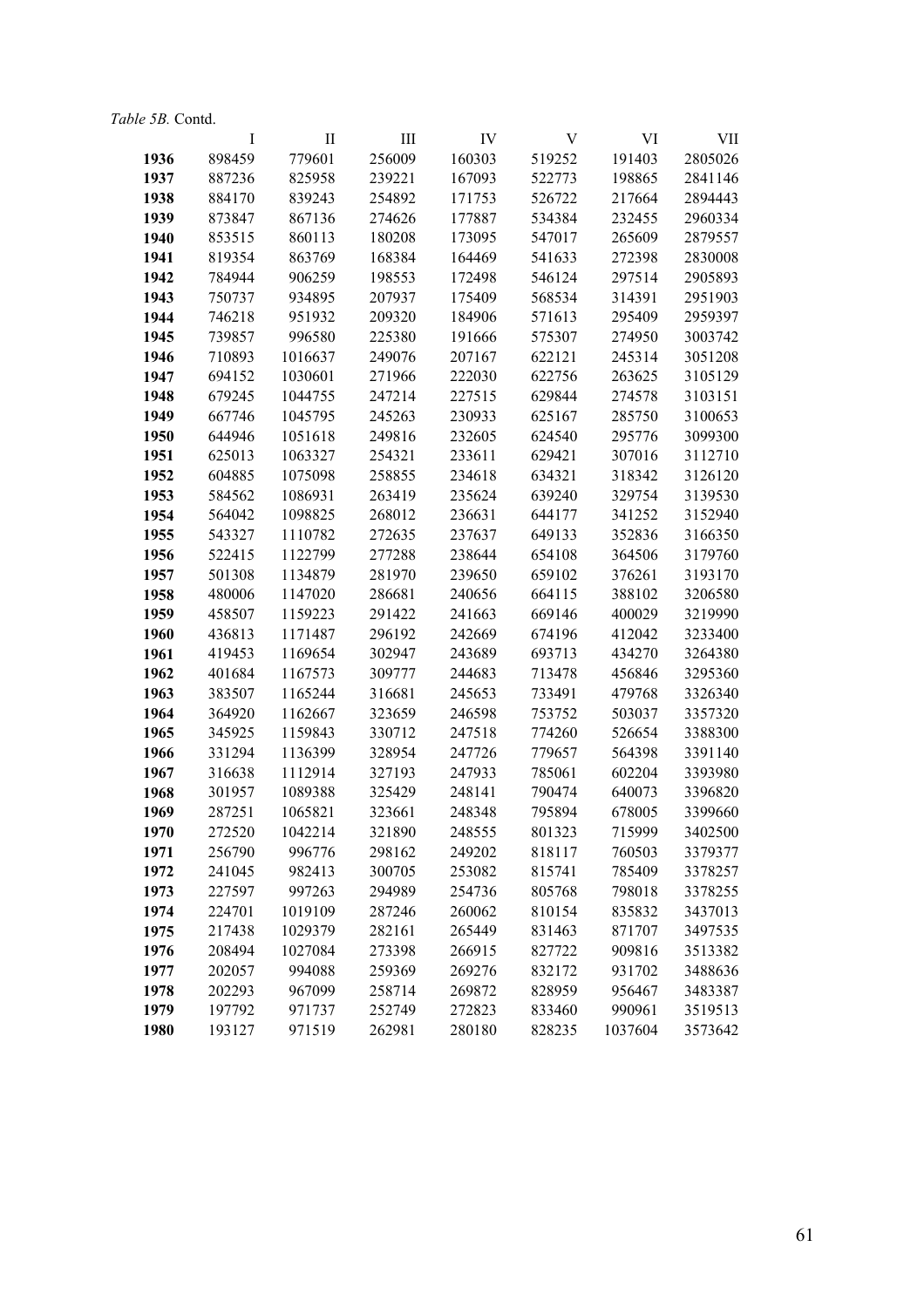|      | <i>Table 5B.</i> Contd. |        |        |        |         |         |         |
|------|-------------------------|--------|--------|--------|---------|---------|---------|
|      | I                       | П      | Ш      | IV     | V       | VI      | VII     |
| 1981 | 186188                  | 944362 | 260937 | 281719 | 829179  | 1063897 | 3566280 |
| 1982 | 182869                  | 912797 | 255765 | 288289 | 831595  | 1075473 | 3546787 |
| 1983 | 179142                  | 895474 | 244607 | 284008 | 843602  | 1087821 | 3534656 |
| 1984 | 177256                  | 899499 | 238043 | 283102 | 852261  | 1120050 | 3570212 |
| 1985 | 173319                  | 910076 | 237868 | 289618 | 866218  | 1131345 | 3608445 |
| 1986 | 168813                  | 909908 | 238974 | 289191 | 893624  | 1126419 | 3626934 |
| 1987 | 151784                  | 902973 | 245038 | 290128 | 918988  | 1112749 | 3621663 |
| 1988 | 149660                  | 917671 | 246005 | 290236 | 942601  | 1121667 | 3667843 |
| 1989 | 142579                  | 903620 | 260613 | 294529 | 977016  | 1145201 | 3723561 |
| 1990 | 141013                  | 875215 | 262489 | 299593 | 995196  | 1154318 | 3727828 |
| 1991 | 134815                  | 822894 | 260937 | 301637 | 989590  | 1147091 | 3656968 |
| 1992 | 130193                  | 754424 | 235435 | 289842 | 964746  | 1105048 | 3479691 |
| 1993 | 127231                  | 717515 | 203840 | 275611 | 938263  | 1060686 | 3323149 |
| 1994 | 129633                  | 751381 | 195729 | 275097 | 966947  | 1045923 | 3365944 |
| 1995 | 130349                  | 801029 | 198816 | 274738 | 993453  | 1047867 | 3444956 |
| 1996 | 124410                  | 795836 | 195505 | 276211 | 1002025 | 1042978 | 3436603 |
| 1997 | 118501                  | 791123 | 193370 | 273916 | 1007355 | 1034822 | 3419747 |
| 1998 | 113618                  | 803870 | 194468 | 273312 | 1034153 | 1039049 | 3460497 |
| 1999 | 114340                  | 798567 | 204846 | 279915 | 1083637 | 1044411 | 3533908 |
| 2000 | 113329                  | 810984 | 208041 | 288123 | 1126997 | 1018490 | 3576884 |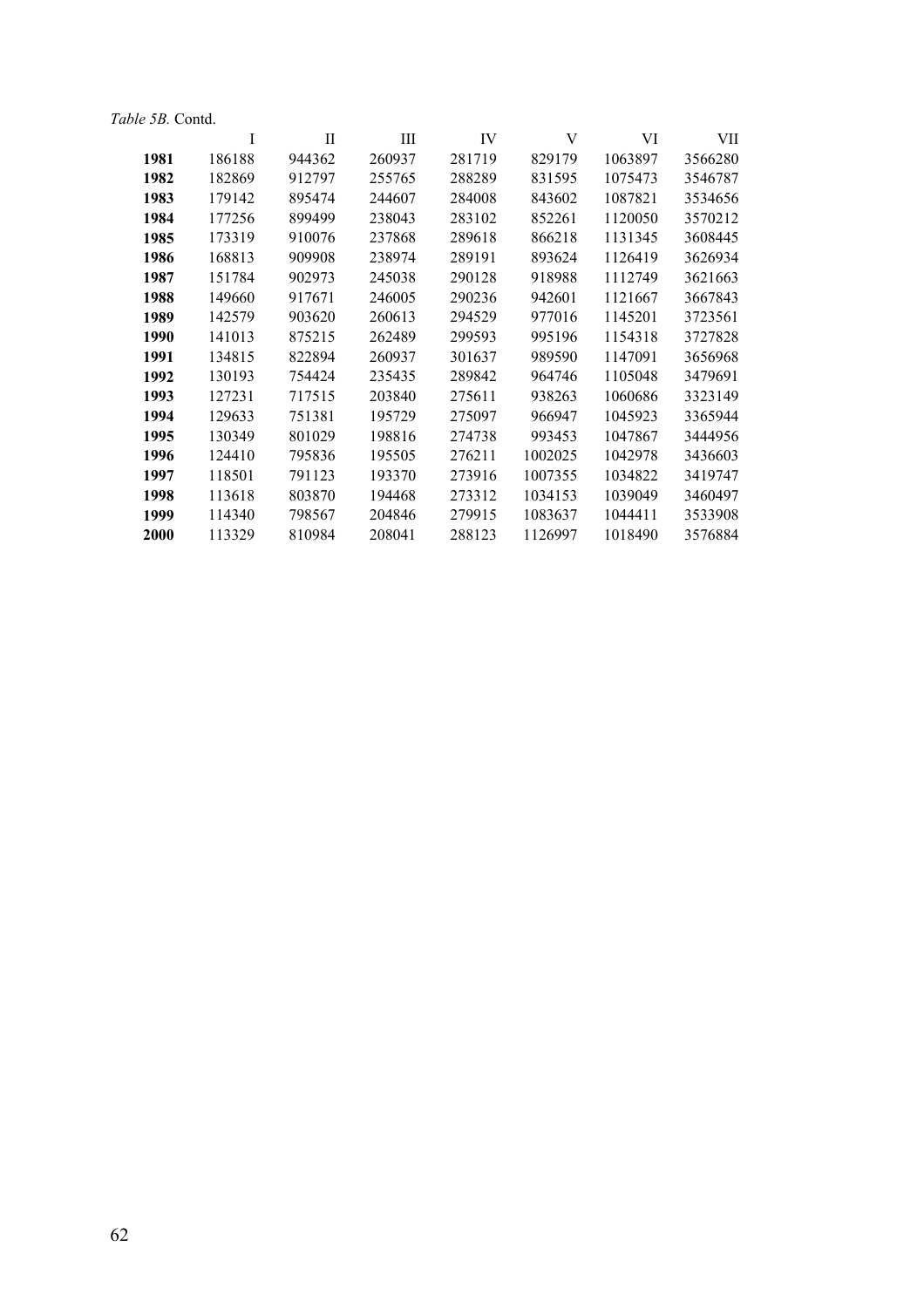*Table 6.* Agriculture and Ancillaries, Production Account 1800―1950. 1000 SEK, Current Prices.

|      | Inputs in |            | Investment in | Consumption | Export | Total  |
|------|-----------|------------|---------------|-------------|--------|--------|
|      | Industry  | Transports | Agriculture   |             |        |        |
| 1800 | 25596     | 2922       | 119           | 21612       | 360    | 50609  |
| 1801 | 25718     | 3030       | 125           | 20029       | 2164   | 51065  |
| 1802 | 27661     | 3052       | 129           | 20541       | 1616   | 52999  |
| 1803 | 26247     | 3100       | 128           | 19013       | 1147   | 49635  |
| 1804 | 24632     | 3181       | 128           | 19820       | 1001   | 48762  |
| 1805 | 28642     | 3294       | 149           | 22653       | 377    | 55115  |
| 1806 | 28023     | 3472       | 134           | 23136       | 1994   | 56758  |
| 1807 | 32165     | 3496       | 137           | 25048       | 2130   | 62976  |
| 1808 | 33910     | 3872       | 169           | 29166       | 1117   | 68233  |
| 1809 | 38469     | 4331       | 271           | 36343       | 1787   | 81201  |
| 1810 | 37852     | 4953       | 340           | 41369       | 1528   | 86042  |
| 1811 | 37342     | 5437       | 338           | 43184       | 1383   | 87683  |
| 1812 | 48051     | 6307       | 322           | 46150       | 1118   | 101948 |
| 1813 | 53074     | 6483       | 317           | 44564       | 757    | 105195 |
| 1814 | 61148     | 6652       | 320           | 46216       | 857    | 115193 |
| 1815 | 63877     | 6594       | 300           | 44874       | 813    | 116459 |
| 1816 | 61679     | 6707       | 274           | 43734       | 473    | 112867 |
| 1817 | 69061     | 6787       | 290           | 42601       | 450    | 119188 |
| 1818 | 64445     | 6846       | 251           | 40265       | 599    | 112406 |
| 1819 | 70272     | 6813       | 254           | 42834       | 573    | 120746 |
| 1820 | 75727     | 6602       | 319           | 44492       | 437    | 127577 |
| 1821 | 65414     | 6932       | 303           | 45174       | 421    | 118244 |
| 1822 | 60557     | 7065       | 283           | 46970       | 265    | 115139 |
| 1823 | 61170     | 7026       | 328           | 49551       | 255    | 118329 |
| 1824 | 58575     | 7225       | 313           | 51482       | 563    | 118158 |
| 1825 | 58195     | 7480       | 316           | 54231       | 650    | 120873 |
| 1826 | 59784     | 7882       | 268           | 53366       | 700    | 121998 |
| 1827 | 73412     | 7575       | 360           | 57636       | 761    | 139743 |
| 1828 | 66428     | 7427       | 387           | 57109       | 1693   | 133044 |
| 1829 | 59123     | 7635       | 342           | 58420       | 1254   | 126774 |
| 1830 | 66580     | 7894       | 350           | 62485       | 1049   | 138358 |
| 1831 | 70438     | 7920       | 375           | 62886       | 1159   | 142778 |
| 1832 | 79382     | 7972       | 378           | 65760       | 1148   | 154640 |
| 1833 | 69368     | 7945       | 414           | 68933       | 1952   | 148612 |
| 1834 | 65463     | 7806       | 413           | 71557       | 2219   | 147457 |
| 1835 | 70435     | 7514       | 374           | 72725       | 1629   | 152677 |
| 1836 | 70563     | 6973       | 370           | 76305       | 1386   | 155597 |
| 1837 | 71474     | 7761       | 379           | 77019       | 1323   | 157956 |
| 1838 | 72154     | 8474       | 404           | 77259       | 826    | 159117 |
| 1839 | 82160     | 9290       | 487           | 82056       | 1480   | 175473 |
| 1840 | 78764     | 9604       | 548           | 82840       | 1945   | 173702 |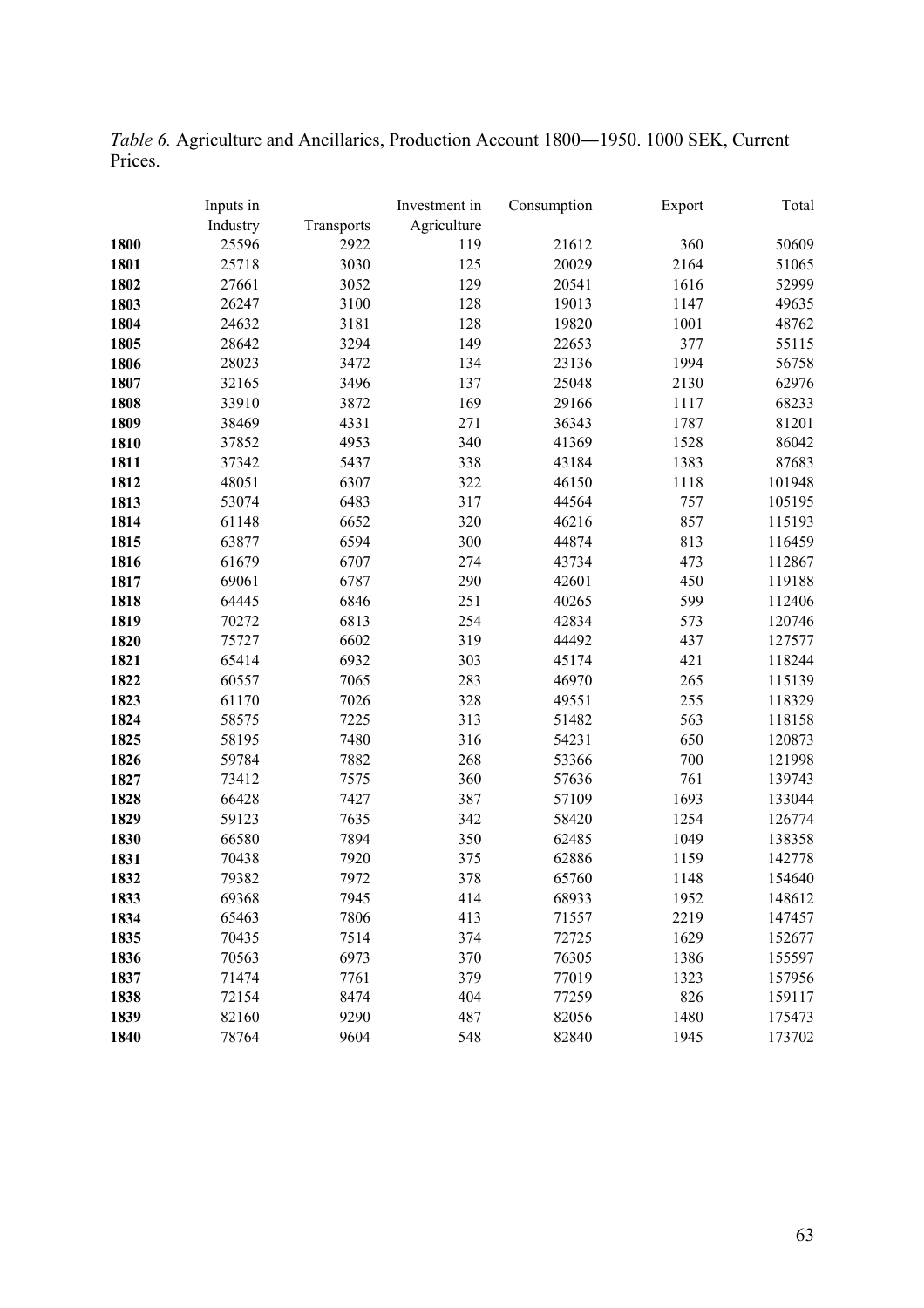| Table 6. Contd. |           |            |                  |             |        |        |
|-----------------|-----------|------------|------------------|-------------|--------|--------|
|                 | Inputs in |            | Investment in    | Consumption | Export | Total  |
|                 | Industry  | Transports | Agriculture      |             |        |        |
| 1841            | 78460     | 8912       | 570              | 83839       | 1766   | 173547 |
| 1842            | 85217     | 10083      | 530              | 82380       | 1717   | 179926 |
| 1843            | 85714     | 8577       | 431              | 85686       | 1803   | 182211 |
| 1844            | 80416     | 7565       | 426              | 87108       | 3260   | 178774 |
| 1845            | 71348     | 8657       | 399              | 83634       | 4738   | 168776 |
| 1846            | 89652     | 8192       | 445              | 88017       | 5024   | 191330 |
| 1847            | 93603     | 6947       | 545              | 93357       | 9156   | 203607 |
| 1848            | 92676     | 9315       | 620              | 100864      | 5616   | 209091 |
| 1849            | 81616     | 11726      | 588              | 100402      | 5446   | 199777 |
| 1850            | 82174     | 10940      | 542              | 103289      | 4479   | 201424 |
| 1851            | 88217     | 12205      | 493              | 96798       | 4602   | 202315 |
| 1852            | 97123     | 10333      | 508              | 95942       | 4227   | 208133 |
| 1853            | 99772     | 9600       | 438              | 94720       | 6586   | 211117 |
| 1854            | 116319    | 10427      | 685              | 111666      | 15561  | 254658 |
| 1855            | 105632    | 12787      | 852              | 122647      | 30511  | 272428 |
| 1856            | 137243    | 14227      | 960              | 149362      | 17560  | 319352 |
| 1857            | 143560    | 15005      | 861              | 160373      | 14504  | 334302 |
| 1858            | 135356    | 14153      | 784              | 151479      | 16468  | 318239 |
| 1859            | 115130    | 14916      | 652              | 151631      | 18872  | 301201 |
| 1860            | 112687    | 15290      | 801              | 157215      | 21603  | 307596 |
| 1861            | 133384    | 16687      | 807              | 156007      | 18970  | 325854 |
| 1862            | 126102    | 15406      | 1000             | 162491      | 16103  | 321101 |
| 1863            | 144172    | 15687      | 1000             | 160181      | 21042  | 342081 |
| 1864            | 134832    | 13427      | 2000             | 159521      | 19976  | 329755 |
| 1865            | 126087    | 13486      | $-5000$          | 158126      | 27724  | 320424 |
| 1866            | 117977    | 15735      | 3000             | 154584      | 27660  | 318957 |
| 1867            | 135113    | 14647      | $-1000$          | 175357      | 35667  | 359784 |
| 1868            | 140613    | 15542      | $-11000$         | 167888      | 29061  | 342104 |
| 1869            | 160436    | 15982      | 9000             | 166721      | 27007  | 379145 |
| 1870            | 145771    | 14701      | 6000             | 199654      | 44642  | 410769 |
| 1871            | 151810    | 15590      | 5000             | 212287      | 47278  | 431965 |
| 1872            | 167780    | 19445      | 6000             | 234776      | 47400  | 475401 |
| 1873            | 168825    | 23585      | 7000             | 255149      | 55300  | 509859 |
| 1874            | 196440    | 30962      | $-5000$          | 264016      | 57100  | 543518 |
| 1875            | 197081    | 27780      | 8000             | 236648      | 54100  | 523610 |
| 1876            | 183046    | 26676      | 1000             | 287602      | 65400  | 563724 |
| 1877            | 189621    | 24380      | $-2000$          | 277144      | 54300  | 543445 |
| 1878            | 153443    | 17772      | 4000             | 275447      | 59900  | 510561 |
| 1879            | 168633    | 14370      | $\boldsymbol{0}$ | 281414      | 52300  | 516717 |
| 1880            | 163757    | 18422      | 0                | 274386      | 54100  | 510664 |
| 1881            | 198620    | 23497      | $-2000$          | 270977      | 45900  | 536994 |
| 1882            | 171406    | 25770      | 5000             | 273306      | 57400  | 532882 |
| 1883            | 179326    | 25510      | 3000             | 294646      | 58700  | 561182 |
| 1884            | 162258    | 23996      | 3000             | 281520      | 44400  | 515173 |
| 1885            | 176784    | 22170      | 3000             | 268298      | 45200  | 515452 |
|                 |           |            |                  |             |        |        |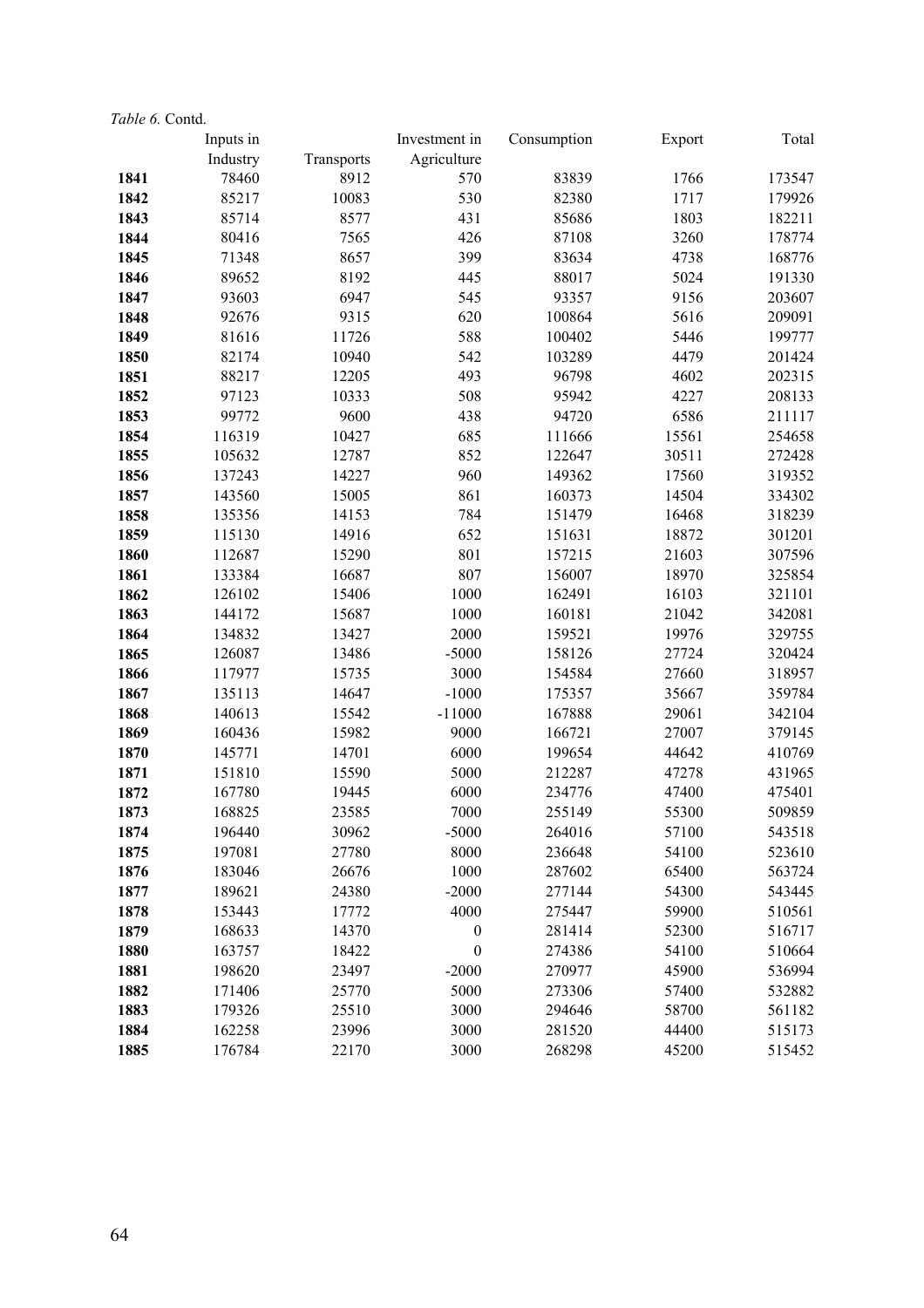| Table 6. Contd. |           |            |                  |             |        |         |
|-----------------|-----------|------------|------------------|-------------|--------|---------|
|                 | Inputs in |            | Investment in    | Consumption | Export | Total   |
|                 | Industry  | Transports | Agriculture      |             |        |         |
| 1886            | 163474    | 19252      | 2000             | 228715      | 46600  | 460041  |
| 1887            | 165548    | 18880      | $-2000$          | 212222      | 44400  | 439050  |
| 1888            | 164165    | 21054      | 2000             | 223581      | 38700  | 449500  |
| 1889            | 175397    | 24097      | $-1000$          | 235202      | 36600  | 470296  |
| 1890            | 188172    | 23132      | 5000             | 239750      | 34100  | 490153  |
| 1891            | 202367    | 22932      | 1000             | 283436      | 42400  | 552134  |
| 1892            | 233163    | 21410      | 4000             | 265248      | 41400  | 565221  |
| 1893            | 223886    | 21370      | 1000             | 259805      | 43400  | 549461  |
| 1894            | 217379    | 23202      | 4000             | 247534      | 39300  | 531415  |
| 1895            | 211788    | 23376      | 3000             | 262488      | 31400  | 532051  |
| 1896            | 241988    | 24207      | 1000             | 262053      | 30700  | 559948  |
| 1897            | 264065    | 26123      | $\boldsymbol{0}$ | 268541      | 25000  | 583728  |
| 1898            | 270642    | 28335      | 2000             | 304954      | 26500  | 632431  |
| 1899            | 276617    | 29885      | $\boldsymbol{0}$ | 346202      | 28300  | 681004  |
| 1900            | 292318    | 29667      | $-2000$          | 337349      | 26400  | 683734  |
| 1901            | 304277    | 27571      | 1000             | 340250      | 24500  | 697598  |
| 1902            | 285419    | 26294      | $-2000$          | 342227      | 26600  | 678540  |
| 1903            | 289145    | 28765      | $\boldsymbol{0}$ | 358535      | 29700  | 706144  |
| 1904            | 291207    | 28735      | $-5000$          | 367878      | 26300  | 709120  |
| 1905            | 286793    | 28834      | 1000             | 332787      | 24100  | 673515  |
| 1906            | 322931    | 31917      | 6000             | 377857      | 32300  | 771004  |
| 1907            | 337848    | 32736      | 1000             | 473168      | 32900  | 877651  |
| 1908            | 333594    | 32850      | 6000             | 492113      | 32300  | 896857  |
| 1909            | 351151    | 31602      | 4000             | 503860      | 31700  | 922312  |
| 1910            | 386296    | 32820      | 3000             | 501280      | 31400  | 954795  |
| 1911            | 396909    | 34547      | $-6000$          | 460724      | 40000  | 926180  |
| 1912            | 436423    | 34547      | $-13000$         | 512950      | 36700  | 1007619 |
| 1913            | 445678    | 36275      | $-14000$         | 583057      | 47600  | 1098610 |
| 1914            | 455878    | 33545      | $-19000$         | 546709      | 51000  | 1068133 |
| 1915            | 560330    | 37697      | $-11000$         | 671719      | 57800  | 1316545 |
| 1916            | 836694    | 44567      | $-5000$          | 739033      | 63900  | 1679194 |
| 1917            | 901755    | 54102      | $-40000$         | 987498      | 24300  | 1927654 |
| 1918            | 835307    | 86981      | $-90000$         | 1767077     | 35600  | 2634966 |
| 1919            | 980844    | 115245     | 41000            | 1965081     | 61600  | 3163770 |
| 1920            | 1370894   | 134740     | 16000            | 1600519     | 71700  | 3193853 |
| 1921            | 921042    | 98574      | $-5000$          | 1173054     | 63300  | 2250970 |
| 1922            | 818070    | 68060      | 2000             | 905139      | 39400  | 1832669 |
| 1923            | 680061    | 65711      | 4000             | 818335      | 46100  | 1614207 |
| 1924            | 754199    | 63500      | 5000             | 825083      | 38000  | 1685783 |
| 1925            | 747932    | 64425      | 8000             | 825830      | 33200  | 1679387 |
| 1926            | 859702    | 60725      | 10000            | 766549      | 46000  | 1742976 |
| 1927            | 860550    | 55284      | 12000            | 697872      | 55400  | 1681106 |
| 1928            | 875294    | 50423      | 17000            | 732835      | 60000  | 1735551 |
| 1929            | 923453    | 47017      | 18000            | 719807      | 70500  | 1778776 |
| 1930            | 843684    | 42784      | 14000            | 673953      | 44400  | 1618821 |
|                 |           |            |                  |             |        |         |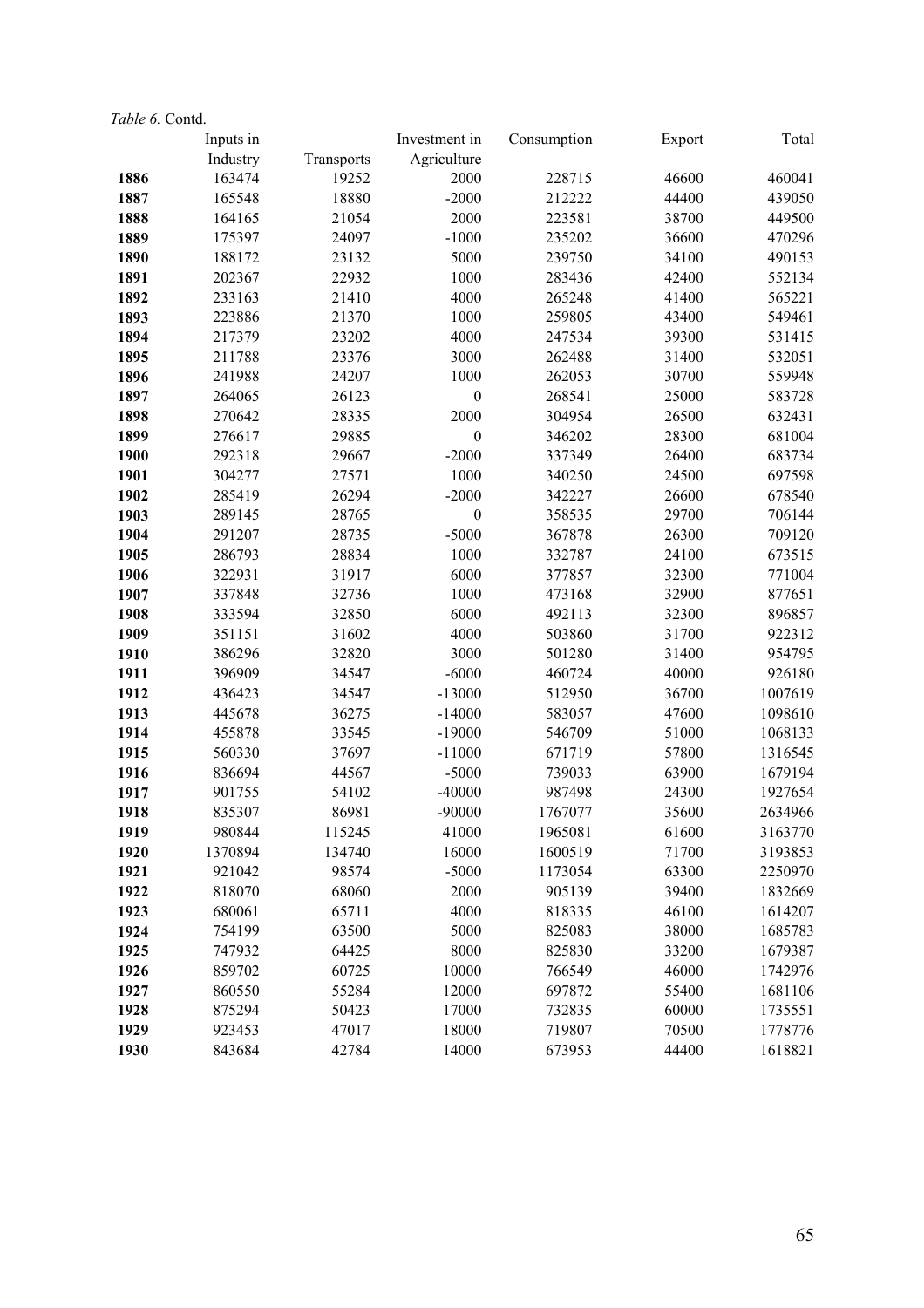| Table 6. Contd. |           |            |               |             |        |         |
|-----------------|-----------|------------|---------------|-------------|--------|---------|
|                 | Inputs in |            | Investment in | Consumption | Export | Total   |
|                 | Industry  | Transports | Agriculture   |             |        |         |
| 1931            | 712071    | 38090      | $-30000$      | 732294      | 30545  | 1483000 |
| 1932            | 557088    | 35912      | $-35000$      | 684628      | 32373  | 1275000 |
| 1933            | 728611    | 33881      | $-5000$       | 654619      | 30889  | 1443000 |
| 1934            | 799036    | 31994      | $-10000$      | 611531      | 48439  | 1481000 |
| 1935            | 876702    | 30181      | 5000          | 652627      | 44490  | 1609000 |
| 1936            | 995804    | 29116      | 10000         | 658624      | 53457  | 1747000 |
| 1937            | 1155477   | 28294      | 10000         | 679969      | 57260  | 1931000 |
| 1938            | 1136047   | 26857      | $\theta$      | 652302      | 62794  | 1878000 |
| 1939            | 1243668   | 24950      | $\theta$      | 641640      | 57742  | 1968000 |
| 1940            | 1446492   | 38360      | $-70000$      | 613220      | 56628  | 2084700 |
| 1941            | 1555664   | 42847      | $-60000$      | 757173      | 55416  | 2351100 |
| 1942            | 1598441   | 46780      | 30000         | 858379      | 46000  | 2579600 |
| 1943            | 1779896   | 48365      | 50000         | 865789      | 35000  | 2779050 |
| 1944            | 1962576   | 43340      | 20000         | 874844      | 51040  | 2951800 |
| 1945            | 2167844   | 49137      | 10000         | 667048      | 98571  | 2992600 |
| 1946            | 2278081   | 42803      | $-30000$      | 965709      | 117408 | 3374000 |
| 1947            | 2516621   | 35024      | -95000        | 1081482     | 98073  | 3636200 |
| 1948            | 2509358   | 37973      | $-120000$     | 1088880     | 101189 | 3617400 |
| 1949            | 3192547   | 31362      | $-60000$      | 638651      | 141741 | 3944300 |
| 1950            | 3543193   | 27733      | $-20000$      | 993762      | 291813 | 4836500 |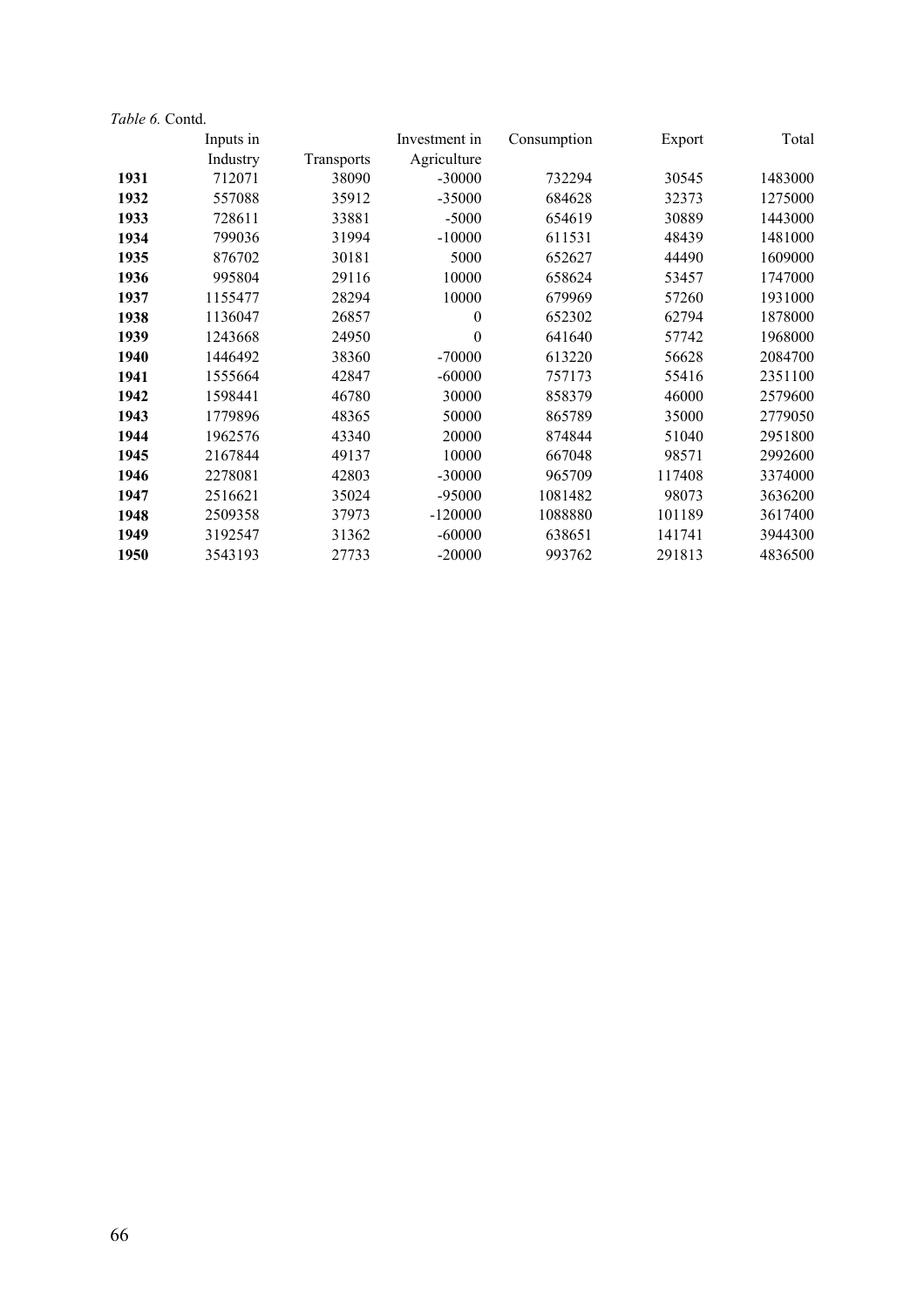*Table 7.* Manufacturing Industry and Handicrafts. Production Account 1800―1950. 1000 SEK, Current Prices.

|      | Inputs in |          |                             |     |                           | Investments in |         |              |  |
|------|-----------|----------|-----------------------------|-----|---------------------------|----------------|---------|--------------|--|
|      | $\bf{I}$  | $\rm II$ | $\mathop{\rm III}\nolimits$ | IV  | $\ensuremath{\mathbf{V}}$ | VI             | $\rm I$ | $\mathbf{I}$ |  |
| 1800 | 2495      | 5287     | 1463                        | 201 | 74                        | 1351           | 397     | 41           |  |
| 1801 | 2836      | 5346     | 1471                        | 203 | 82                        | 1112           | 403     | 38           |  |
| 1802 | 2739      | 5138     | 1374                        | 206 | 85                        | 1249           | 362     | 32           |  |
| 1803 | 2585      | 5753     | 1563                        | 201 | 106                       | 1471           | 334     | 50           |  |
| 1804 | 2652      | 6082     | 1689                        | 213 | 84                        | 1251           | 517     | 44           |  |
| 1805 | 2784      | 6236     | 1754                        | 228 | 83                        | 1249           | 490     | 67           |  |
| 1806 | 3045      | 7271     | 1549                        | 254 | 101                       | 1448           | 713     | 79           |  |
| 1807 | 3439      | 6430     | 1613                        | 250 | 100                       | 1388           | 716     | 37           |  |
| 1808 | 3620      | 6762     | 2199                        | 277 | 106                       | 1834           | 866     | 44           |  |
| 1809 | 4020      | 6143     | 2081                        | 322 | 117                       | 1321           | 726     | 47           |  |
| 1810 | 3934      | 6160     | 1663                        | 359 | 135                       | 2014           | 714     | 51           |  |
| 1811 | 4156      | 6046     | 1693                        | 407 | 146                       | 2448           | 822     | 48           |  |
| 1812 | 5293      | 8429     | 2103                        | 462 | 182                       | 2814           | 933     | 51           |  |
| 1813 | 6413      | 8543     | 2209                        | 523 | 241                       | 2901           | 889     | 44           |  |
| 1814 | 6375      | 7919     | 2611                        | 546 | 221                       | 2755           | 791     | 80           |  |
| 1815 | 6001      | 8199     | 3477                        | 627 | 208                       | 3015           | 893     | 92           |  |
| 1816 | 5957      | 13265    | 3938                        | 672 | 203                       | 3027           | 1084    | 133          |  |
| 1817 | 6643      | 14523    | 3307                        | 639 | 194                       | 2992           | 1177    | 137          |  |
| 1818 | 6819      | 13723    | 3367                        | 626 | 198                       | 3383           | 1072    | 119          |  |
| 1819 | 7692      | 14716    | 3813                        | 597 | 176                       | 3038           | 1647    | 123          |  |
| 1820 | 7715      | 15602    | 3706                        | 576 | 184                       | 2596           | 1869    | 128          |  |
| 1821 | 6780      | 15328    | 3154                        | 580 | 216                       | 2626           | 1875    | 115          |  |
| 1822 | 5620      | 14421    | 2765                        | 545 | 248                       | 2671           | 1094    | 84           |  |
| 1823 | 5401      | 13606    | 3013                        | 554 | 257                       | 2646           | 844     | 120          |  |
| 1824 | 5644      | 16995    | 3420                        | 615 | 271                       | 2749           | 1298    | 67           |  |
| 1825 | 5458      | 15877    | 3315                        | 676 | 267                       | 2800           | 1121    | 94           |  |
| 1826 | 6128      | 18915    | 3879                        | 649 | 243                       | 2779           | 1536    | 140          |  |
| 1827 | 7936      | 17464    | 3863                        | 680 | 239                       | 2666           | 1884    | 161          |  |
| 1828 | 6882      | 17447    | 3584                        | 670 | 238                       | 2553           | 1925    | 117          |  |
| 1829 | 6345      | 17566    | 3478                        | 667 | 283                       | 2687           | 1897    | 66           |  |
| 1830 | 7006      | 16392    | 3125                        | 662 | 281                       | 2945           | 1785    | 98           |  |
| 1831 | 7326      | 17379    | 3516                        | 713 | 254                       | 3246           | 1561    | 187          |  |
| 1832 | 8367      | 17085    | 3811                        | 694 | 284                       | 3331           | 1731    | 171          |  |
| 1833 | 7181      | 17243    | 3650                        | 701 | 317                       | 2770           | 1571    | 168          |  |
| 1834 | 6704      | 17643    | 3861                        | 726 | 300                       | 2855           | 1540    | 208          |  |
| 1835 | 6656      | 17337    | 4412                        | 734 | 283                       | 2985           | 1167    | 227          |  |
| 1836 | 6870      | 19507    | 4747                        | 742 | 270                       | 3605           | 1562    | 249          |  |
| 1837 | 7893      | 21750    | 4338                        | 766 | 404                       | 3572           | 2460    | 283          |  |
| 1838 | 7575      | 19042    | 3909                        | 779 | 338                       | 3872           | 1371    | 228          |  |
| 1839 | 8014      | 21897    | 4619                        | 814 | 409                       | 3740           | 1468    | 302          |  |
| 1840 | 8126      | 22156    | 4399                        | 828 | 425                       | 3772           | 2015    | 406          |  |

I Agriculture, II Manufacturing Industry and Handicrafts, III Building and Construction, IV Transport and Communication, V Private Services, VI Public Services.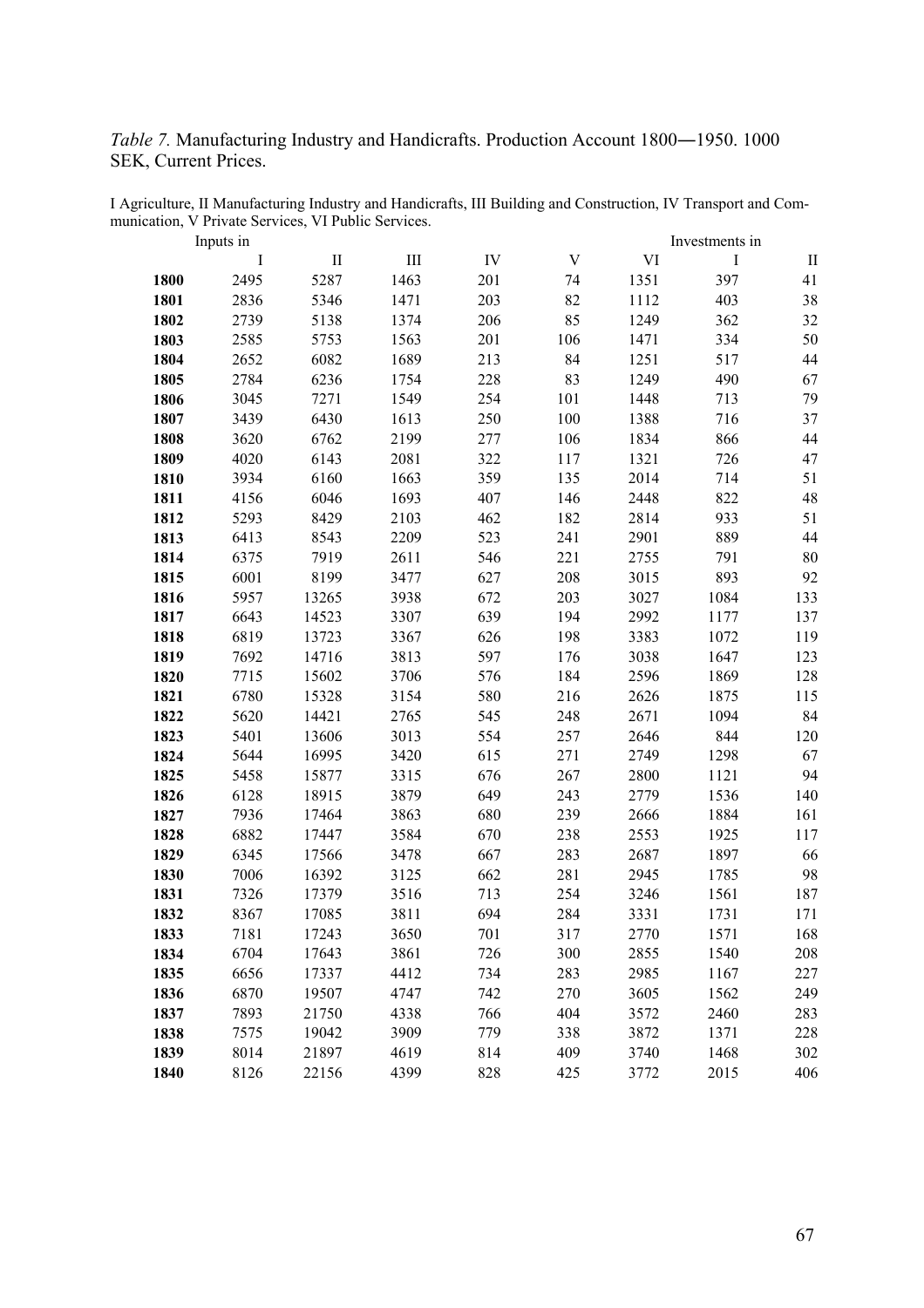|      | Investments in |      |   | Con-        | Export | Total  |
|------|----------------|------|---|-------------|--------|--------|
|      | III            | IV   | V | VI sumption |        |        |
| 1800 |                | 226  |   | 37393       | 6512   | 55441  |
| 1801 |                | 220  |   | 39141       | 8690   | 59543  |
| 1802 |                | 214  |   | 39235       | 9813   | 60448  |
| 1803 |                | 218  |   | 38473       | 9026   | 59782  |
| 1804 |                | 231  |   | 37702       | 8331   | 58797  |
| 1805 |                | 147  |   | 41864       | 8608   | 63512  |
| 1806 |                | 159  |   | 42313       | 8984   | 65916  |
| 1807 |                | 124  |   | 44432       | 8690   | 67219  |
| 1808 |                | 141  |   | 45534       | 5783   | 67165  |
| 1809 |                | 151  |   | 48994       | 9455   | 73378  |
| 1810 |                | 555  |   | 53468       | 9037   | 78091  |
| 1811 |                | 591  |   | 55882       | 9491   | 81730  |
| 1812 |                | 640  |   | 69344       | 8536   | 98787  |
| 1813 |                | 766  |   | 83034       | 10897  | 116459 |
| 1814 |                | 895  |   | 85049       | 13890  | 121133 |
| 1815 |                | 206  |   | 81932       | 16769  | 121419 |
| 1816 |                | 240  |   | 83482       | 14422  | 126423 |
| 1817 |                | 220  |   | 87040       | 13799  | 130670 |
| 1818 |                | 198  |   | 92157       | 16959  | 138621 |
| 1819 |                | 200  |   | 99555       | 15360  | 146916 |
| 1820 |                | 213  |   | 99361       | 15847  | 147798 |
| 1821 |                | 194  |   | 92336       | 14068  | 137274 |
| 1822 |                | 198  |   | 84417       | 14027  | 126089 |
| 1823 |                | 209  |   | 86287       | 15815  | 128752 |
| 1824 |                | 176  |   | 82212       | 15302  | 128748 |
| 1825 |                | 503  |   | 89832       | 18340  | 138285 |
| 1826 |                | 508  |   | 95050       | 13585  | 143413 |
| 1827 |                | 506  |   | 107781      | 16085  | 159263 |
| 1828 |                | 456  |   | 94345       | 16062  | 144280 |
| 1829 |                | 460  |   | 88724       | 14292  | 136465 |
| 1830 |                | 1498 |   | 91688       | 15049  | 140529 |
| 1831 |                | 881  |   | 98778       | 16313  | 150155 |
| 1832 |                | 549  |   | 109296      | 15949  | 161268 |
| 1833 |                | 594  |   | 102991      | 16934  | 154120 |
| 1834 |                | 682  |   | 97904       | 16195  | 148618 |
| 1835 |                | 654  |   | 104258      | 19490  | 158204 |
| 1836 |                | 1151 |   | 106060      | 20748  | 165512 |
| 1837 |                | 1740 |   | 111235      | 16512  | 170952 |
| 1838 |                | 2040 |   | 113191      | 22364  | 174707 |
| 1839 |                | 2304 |   | 119832      | 24134  | 187534 |
| 1840 |                | 2092 |   | 118447      | 23054  | 185718 |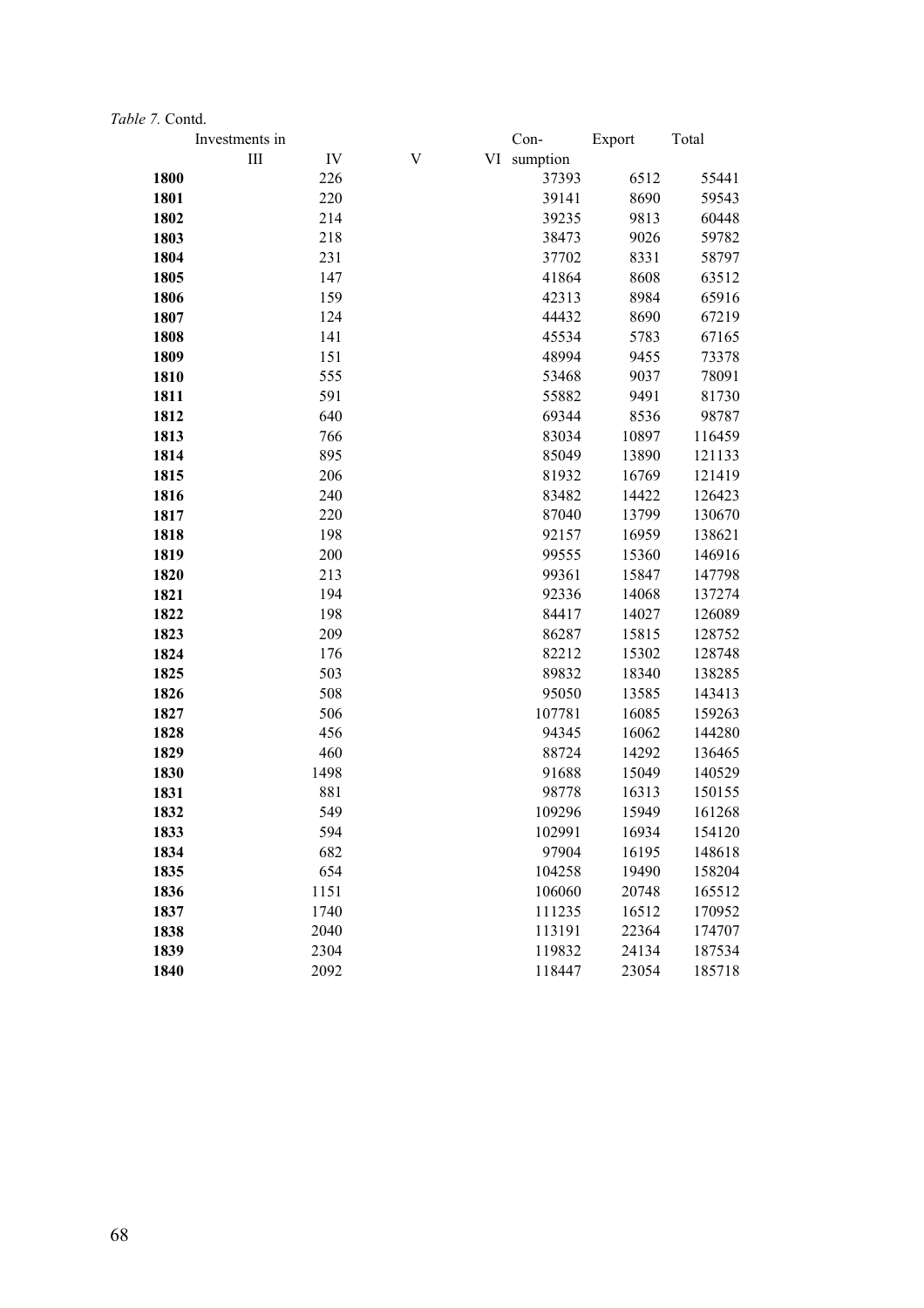|              | Inputs in      |                |                |              |                           |                | Investments in |               |  |
|--------------|----------------|----------------|----------------|--------------|---------------------------|----------------|----------------|---------------|--|
|              | $\bf{I}$       | $\mathbf{I}$   | III            | IV           | $\ensuremath{\mathbf{V}}$ | VI             | $\mathbf I$    | $\mathbf{I}$  |  |
| 1841         | 7840           | 22112          | 4751           | 820          | 398                       | 4050           | 1638           | 447           |  |
| 1842         | 9303           | 23909          | 4760           | 855          | 466                       | 4119           | 2418           | 463           |  |
| 1843         | 8914           | 21022          | 5212           | 876          | 475                       | 4114           | 1874           | 395           |  |
| 1844         | 7849           | 18126          | 5996           | 857          | 471                       | 4170           | 1270           | 436           |  |
| 1845         | 7006           | 17260          | 7050           | 860          | 487                       | 4055           | 1315           | 423           |  |
| 1846         | 9049           | 22139          | 6970           | 856          | 535                       | 4607           | 1731           | 434           |  |
| 1847         | 9038           | 23908          | 6454           | 926          | 588                       | 4592           | 1807           | 625           |  |
| 1848         | 10338          | 24486          | 6381           | 969          | 625                       | 4353           | 3441           | 777           |  |
| 1849         | 8228           | 24076          | 7146           | 1013         | 570                       | 4619           | 2275           | 740           |  |
| 1850         | 8977           | 26038          | 8160           | 1046         | 534                       | 4510           | 2911           | 962           |  |
| 1851         | 10151          | 27610          | 10080          | 1070         | 616                       | 4821           | 3462           | 905           |  |
| 1852         | 10945          | 27162          | 9889           | 1126         | 663                       | 5139           | 3549           | 905           |  |
| 1853         | 10420          | 28989          | 11616          | 1189         | 743                       | 5789           | 3130           | 1045          |  |
| 1854         | 11343          | 30323          | 11740          | 1316         | 737                       | 5956           | 2885           | 1250          |  |
| 1855         | 14078          | 36833          | 13862          | 1637         | 892                       | 6489           | 6097           | 1470          |  |
| 1856         | 15596          | 44943          | 14120          | 1914         | 1006                      | 6410           | 5283           | 1681          |  |
| 1857         | 15728          | 49013          | 15072          | 2067         | 1090                      | 6236           | 6004           | 2619          |  |
| 1858         | 15760          | 41652          | 12751          | 1900         | 1178                      | 5935           | 6617           | 2183          |  |
| 1859         | 12529          | 42409          | 13861          | 1871         | 1356                      | 5808           | 5263           | 2283          |  |
| 1860         | 12345          | 47127          | 15098          | 1988         | 1627                      | 5999           | 4995           | 2230          |  |
| 1861         | 15642          | 49720          | 15687          | 2168         | 1637                      | 6577           | 7192           | 2341          |  |
| 1862         | 13159          | 48058          | 17576          | 2126         | 1408                      | 7250           | 5283           | 2173          |  |
| 1863         | 14786          | 46438          | 20284          | 2266         | 1533                      | 7138           | 5993           | 2686          |  |
| 1864         | 15535          | 50171          | 20006          | 2392         | 1514                      | 7302           | 7369           | 3203          |  |
| 1865         | 14783          | 51166          | 18743          | 2393         | 1482                      | 7539           | 8121           | 3403          |  |
| 1866         | 13252          | 54050          | 17893          | 2299         | 1622                      | 8333           | 6961           | 3334          |  |
| 1867         | 12571          | 51966          | 16256          | 2345         | 1838                      | 8514           | 4166           | 3328          |  |
| 1868         | 14613          | 49858          | 14707          | 2199         | 1691                      | 9410           | 5706           | 3069          |  |
| 1869         | 15740          | 51370          | 13848          | 2350         | 1756                      | 8386           | 5069           | 3394          |  |
| 1870         | 13968          | 54110          | 15887          | 2118         | 1570                      | 9719           | 4987           | 3726          |  |
| 1871         | 13895          | 59542          | 16824          | 2524         | 1783                      | 9584           | 4786           | 4448          |  |
| 1872         | 18599          | 79184          | 25216          | 3503         | 2216                      | 8454           | 8244           | 5942          |  |
| 1873         | 21227          | 108237         | 34704          | 4344         | 2741                      | 9475           | 10959          | 7415          |  |
| 1874         | 23553          | 79702          | 40563          | 5027         | 3140                      | 10433          | 11873          | 12664         |  |
| 1875         | 22436          | 79959          | 36158          | 5297         | 2174                      | 10818          | 11743          | 13986         |  |
| 1876         | 22453          | 90310          | 36714          | 4991         | 3739                      | 12367          | 11088          | 13031         |  |
| 1877         | 22062          | 80692          | 42601<br>29986 | 4698<br>4190 | 3280                      | 12932          | 9843           | 11399<br>9803 |  |
| 1878         | 17247          | 66192          |                | 3568         | 2334                      | 13232          | 7331           |               |  |
| 1879<br>1880 | 17391          | 57443          | 23812          | 3648         | 1394                      | 13497          | 6265<br>6558   | 7814          |  |
| 1881         | 17458<br>23754 | 72654<br>75359 | 33435<br>34040 | 3811         | 1984<br>2311              | 13800<br>15633 | 7962           | 8141<br>10531 |  |
| 1882         | 22747          | 99902          | 32148          | 4380         | 2435                      | 15993          | 8044           | 12019         |  |
| 1883         | 23136          | 85400          | 28436          | 4127         | 2205                      | 16113          | 7606           | 12985         |  |
|              |                |                | 26891          | 4961         |                           |                |                |               |  |
| 1884         | 20491          | 86248          |                |              | 3566                      | 16346          | 7405           | 12034         |  |
| 1885         | 23213          | 92861          | 30630          | 4535         | 2736                      | 17294          | 7422           | 11885         |  |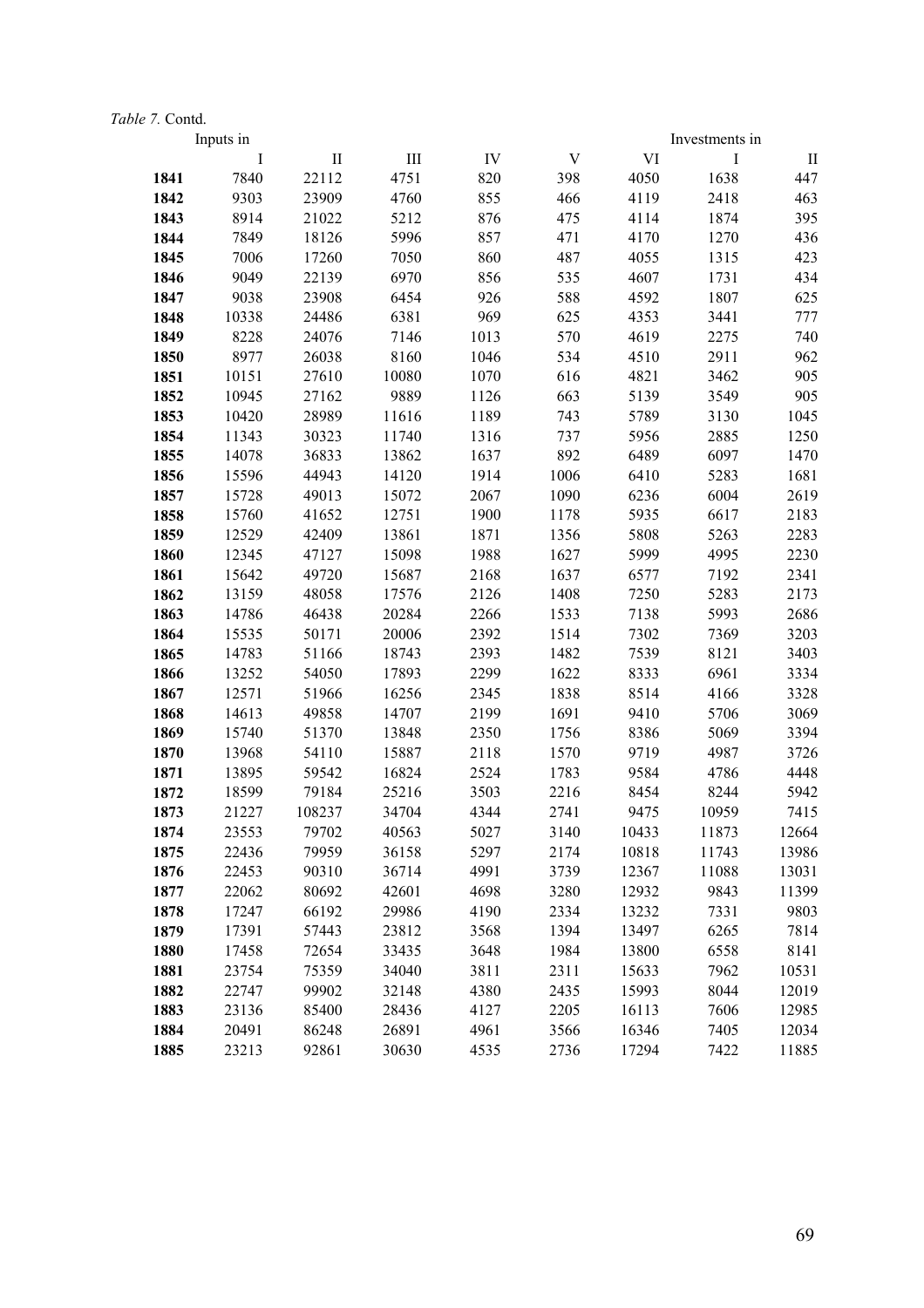|              | Investments in |              |           |            | Con-             | Export          | Total            |
|--------------|----------------|--------------|-----------|------------|------------------|-----------------|------------------|
|              | III            | IV           | V         |            | VI sumption      |                 |                  |
| 1841         |                | 1797         |           |            | 115175           | 24667           | 183695           |
| 1842         |                | 1606         |           |            | 119873           | 20415           | 188188           |
| 1843         |                | 1184         |           |            | 118870           | 19946           | 182882           |
| 1844         |                | 1298         |           |            | 116273           | 23490           | 180235           |
| 1845         |                | 1719         |           |            | 108028           | 26850           | 175052           |
| 1846         |                | 2630         |           |            | 125590           | 26471           | 201012           |
| 1847         |                | 2965         |           |            | 135168           | 26891           | 212962           |
| 1848         |                | 2702         |           |            | 136599           | 20488           | 211159           |
| 1849         |                | 2887         |           |            | 131341           | 24978           | 207874           |
| 1850         |                | 2851         |           |            | 139049           | 25907           | 220945           |
| 1851         |                | 2688         |           |            | 139527           | 28174           | 229104           |
| 1852         |                | 2510         |           |            | 143569           | 28027           | 233483           |
| 1853         |                | 2889         |           |            | 144762           | 30982           | 241554           |
| 1854         |                | 4140         |           |            | 166409           | 36387           | 272486           |
| 1855         |                | 5628         |           |            | 185380           | 38327           | 310692           |
| 1856         |                | 6562         |           |            | 215129           | 42321           | 354965           |
| 1857         |                | 5611         |           |            | 232548           | 44591           | 380578           |
| 1858         |                | 4752         |           |            | 203913           | 34514           | 331156           |
| 1859         |                | 4270         |           |            | 190320           | 43555           | 323525           |
| 1860         |                | 4485         | 6         |            | 198463           | 47997           | 342362           |
| 1861         |                | 4210         | 9         |            | 216358           | 44273           | 365814           |
| 1862         |                | 4797         | 18        |            | 203122           | 50875           | 355844           |
| 1863         |                | 6191         | 31        |            | 216121           | 53205           | 376671           |
| 1864         |                | 5685         | 40        |            | 211235           | 55867           | 380319           |
| 1865         |                | 5383         | 27        |            | 207456           | 60514           | 381011           |
| 1866         |                | 6406         | 32        |            | 193980           | 68232           | 376391           |
| 1867         |                | 5218         | 18        |            | 211051           | 72283           | 389555           |
| 1868         |                | 5936         | 52        |            | 205302           | 75972           | 388516           |
| 1869         |                | 6298         | 53        |            | 232324           | 79067           | 419655           |
| 1870         |                | 5397         | 79        |            | 226405           | 84505           | 422470           |
| 1871<br>1872 | 120            | 5751<br>8159 | 75<br>107 | 100<br>400 | 240362<br>262886 | 98273<br>137416 | 457947<br>560446 |
| 1873         | 120            | 10623        | 234       | 900        | 276513           | 149113          | 636605           |
| 1874         | 320            | 11736        | 324       | 300        | 330105           | 149181          | 678920           |
| 1875         | 410            | 12531        | 422       | 500        | 314663           | 143132          | 654229           |
| 1876         | 230            | 10624        | 473       | 500        | 297442           | 145226          | 649190           |
| 1877         | 210            | 9806         | 489       | 400        | 310519           | 152016          | 660947           |
| 1878         | 170            | 6561         | 384       | 500        | 265147           | 118118          | 541194           |
| 1879         | 120            | 5788         | 368       | 800        | 267425           | 119803          | 525489           |
| 1880         | 110            | 6936         | 406       | 900        | 263670           | 162550          | 592249           |
| 1881         | 150            | 4919         | 411       | 1200       | 325430           | 161388          | 666898           |
| 1882         | 150            | 6264         | 520       | 1700       | 299677           | 182432          | 688410           |
| 1883         | 120            | 8544         | 522       | 1000       | 310272           | 180064          | 680531           |
| 1884         | 140            | 11003        | 535       | 1000       | 298918           | 173845          | 663383           |
| 1885         | 120            | 9531         | 577       | 1400       | 308968           | 177974          | 689146           |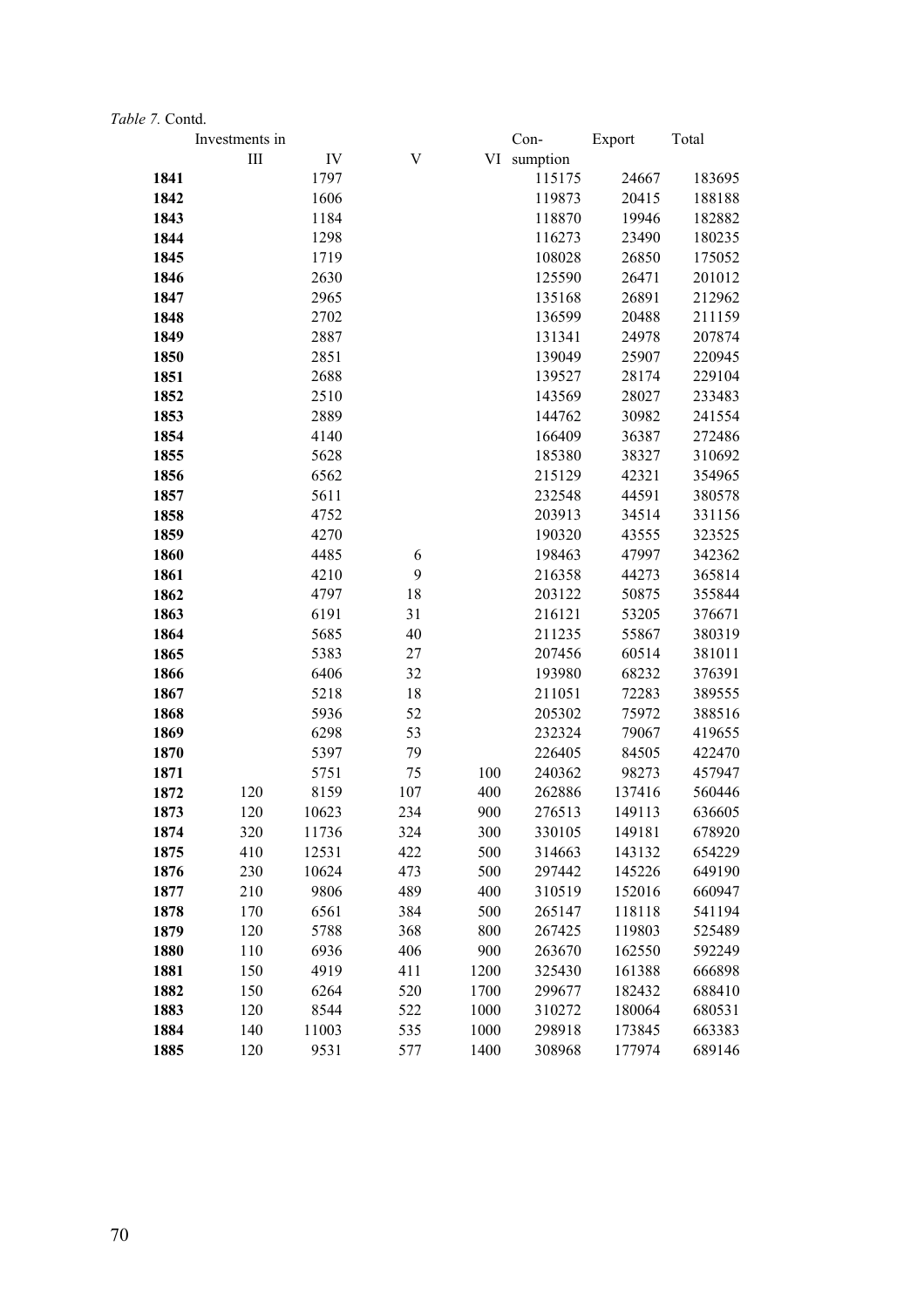|      | Inputs in |              |        |        |             |        | Investments in |              |
|------|-----------|--------------|--------|--------|-------------|--------|----------------|--------------|
|      | I         | $\mathbf{I}$ | III    | IV     | $\mathbf V$ | VI     | I              | $\mathbf{I}$ |
| 1886 | 18896     | 79659        | 26880  | 4392   | 3269        | 17297  | 8534           | 10199        |
| 1887 | 18947     | 86141        | 25811  | 3955   | 2558        | 17469  | 7810           | 7955         |
| 1888 | 21174     | 102077       | 30846  | 4557   | 3172        | 17843  | 9267           | 9063         |
| 1889 | 23743     | 119562       | 35426  | 6119   | 4917        | 18881  | 11027          | 12866        |
| 1890 | 24926     | 135513       | 35120  | 6259   | 4634        | 18634  | 10892          | 13894        |
| 1891 | 26710     | 156984       | 31031  | 6965   | 3886        | 17326  | 10037          | 10473        |
| 1892 | 30217     | 155334       | 36826  | 6624   | 3986        | 19174  | 9626           | 7031         |
| 1893 | 27926     | 157803       | 35194  | 7111   | 4845        | 19932  | 10026          | 8147         |
| 1894 | 27882     | 174871       | 40106  | 7149   | 5024        | 20920  | 10503          | 9241         |
| 1895 | 26362     | 182828       | 48247  | 7732   | 5303        | 20328  | 10762          | 9831         |
| 1896 | 31265     | 267591       | 66412  | 9109   | 9685        | 22257  | 14266          | 11427        |
| 1897 | 30917     | 303343       | 69464  | 10693  | 11412       | 24394  | 9585           | 13019        |
| 1898 | 36221     | 337099       | 79843  | 12816  | 13517       | 24454  | 10577          | 18701        |
| 1899 | 37298     | 349611       | 79345  | 13662  | 13313       | 25258  | 11331          | 20382        |
| 1900 | 39431     | 406793       | 85503  | 14027  | 14999       | 28448  | 10144          | 20069        |
| 1901 | 40421     | 390102       | 78954  | 14521  | 13440       | 30351  | 10461          | 17347        |
| 1902 | 40875     | 398774       | 74133  | 14838  | 14051       | 29461  | 10398          | 17254        |
| 1903 | 42613     | 388555       | 88737  | 14578  | 15129       | 29750  | 10791          | 16701        |
| 1904 | 47583     | 425930       | 99942  | 14725  | 18404       | 33728  | 11428          | 19453        |
| 1905 | 47237     | 437551       | 82523  | 13267  | 18810       | 36137  | 10007          | 14809        |
| 1906 | 53664     | 506447       | 100460 | 15301  | 21256       | 37571  | 11966          | 24678        |
| 1907 | 54010     | 544212       | 126358 | 19008  | 21062       | 40350  | 16695          | 36890        |
| 1908 | 52223     | 515432       | 107152 | 18112  | 25665       | 47601  | 16425          | 33181        |
| 1909 | 50006     | 458562       | 102173 | 16696  | 22164       | 53007  | 16562          | 26288        |
| 1910 | 56939     | 570178       | 131515 | 18742  | 29305       | 52215  | 18396          | 28967        |
| 1911 | 57035     | 587679       | 125988 | 20329  | 29294       | 53179  | 17759          | 26891        |
| 1912 | 61383     | 627500       | 121542 | 24001  | 31517       | 55860  | 19217          | 34275        |
| 1913 | 61357     | 774985       | 141675 | 26010  | 30960       | 55573  | 23805          | 46776        |
| 1914 | 64396     | 763002       | 149650 | 27451  | 35037       | 57356  | 21818          | 47245        |
| 1915 | 81557     | 910619       | 152500 | 33630  | 40142       | 66342  | 26143          | 50611        |
| 1916 | 98705     | 1445306      | 203400 | 49836  | 61898       | 76365  | 34276          | 85776        |
| 1917 | 94324     | 2113624      | 324250 | 75582  | 74748       | 100289 | 50591          | 138141       |
| 1918 | 128133    | 2304986      | 396250 | 108632 | 127128      | 147527 | 65913          | 170950       |
| 1919 | 180911    | 1869208      | 423125 | 130434 | 101968      | 168875 | 71160          | 141347       |
| 1920 | 204205    | 2216515      | 461800 | 126805 | 132844      | 180046 | 67765          | 175357       |
| 1921 | 143684    | 1254691      | 246750 | 74882  | 81761       | 193443 | 43476          | 76990        |
| 1922 | 114862    | 1126149      | 189025 | 57076  | 66874       | 166991 | 25944          | 41865        |
| 1923 | 112537    | 1156505      | 288775 | 56154  | 66612       | 140861 | 28074          | 45547        |
| 1924 | 116711    | 1340051      | 296800 | 57396  | 70287       | 143721 | 31920          | 51059        |
| 1925 | 128331    | 1376529      | 261137 | 58583  | 75358       | 153597 | 30535          | 65794        |
| 1926 | 128144    | 1461110      | 291365 | 65039  | 80911       | 146451 | 36703          | 73211        |
| 1927 | 129141    | 1448695      | 289747 | 65299  | 83104       | 145334 | 31533          | 73542        |
| 1928 | 134267    | 1537477      | 323232 | 69657  | 85912       | 148222 | 32452          | 82447        |
| 1929 | 143485    | 1694711      | 335053 | 78867  | 94495       | 153111 | 40701          | 90482        |
| 1930 | 131941    | 1631792      | 359533 | 80675  | 93989       | 154000 | 38777          | 95257        |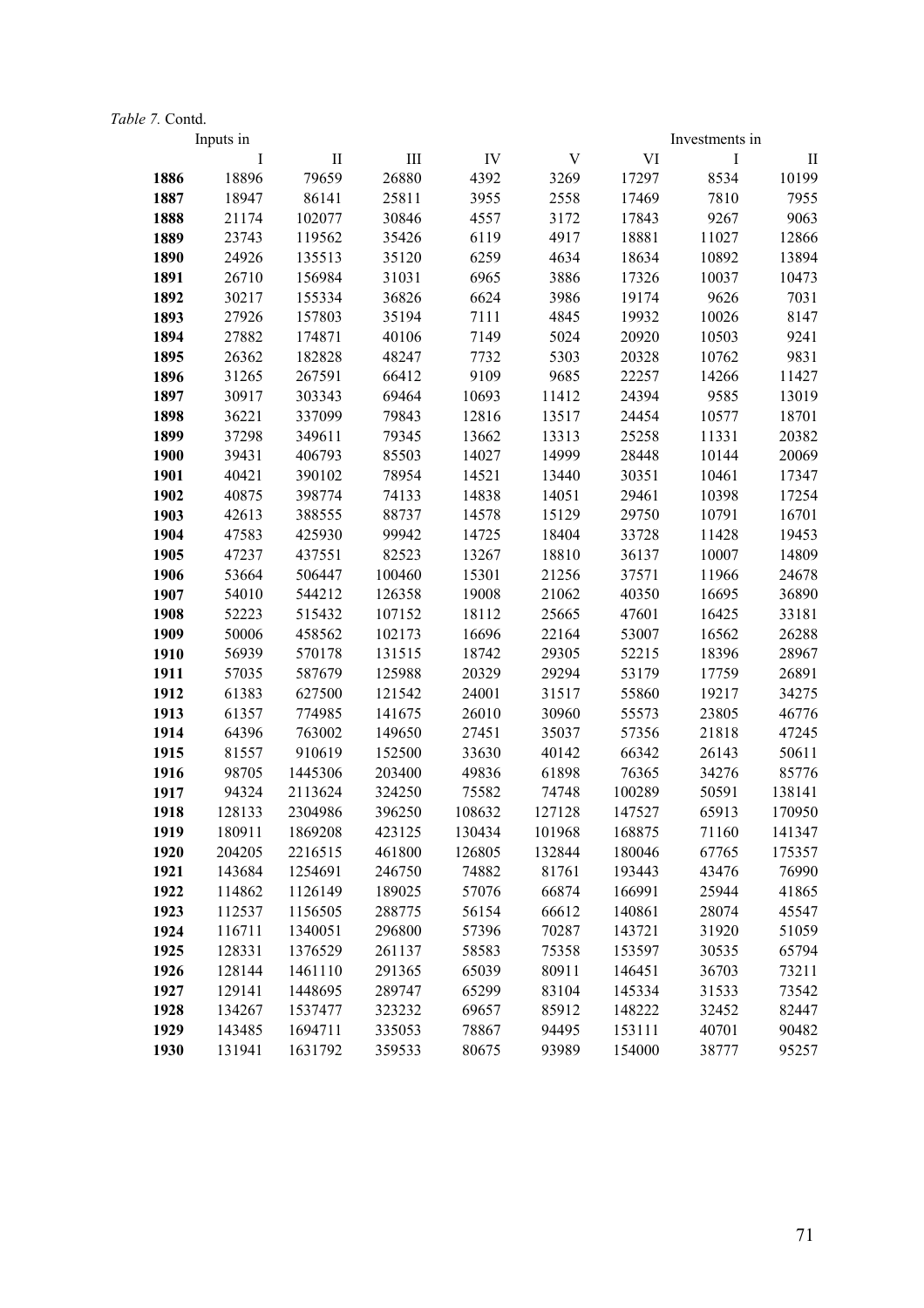|      | Investments in |        |             |                  | Con-     | Export  | Total   |
|------|----------------|--------|-------------|------------------|----------|---------|---------|
|      | III            | IV     | $\mathbf V$ | VI               | sumption |         |         |
| 1886 | 100            | 5455   | 628         | 1400             | 285073   | 159454  | 621237  |
| 1887 | 100            | 5067   | 676         | 1000             | 282110   | 177379  | 636980  |
| 1888 | 140            | 6723   | 751         | 900              | 284356   | 205710  | 696580  |
| 1889 | 240            | 10654  | 871         | 900              | 309868   | 225952  | 781024  |
| 1890 | 240            | 9356   | 957         | 1000             | 342294   | 223356  | 827076  |
| 1891 | 60             | 11833  | 1053        | $\boldsymbol{0}$ | 361274   | 231852  | 869482  |
| 1892 | 110            | 8285   | 1737        | 100              | 397531   | 231993  | 908575  |
| 1893 | 140            | 9009   | 1840        | 100              | 380241   | 244297  | 906609  |
| 1894 | 140            | 7764   | 1467        | 600              | 394384   | 251976  | 952028  |
| 1895 | 180            | 9346   | 1661        | 700              | 385716   | 270234  | 979230  |
| 1896 | 210            | 11158  | 2026        | 1700             | 416027   | 290300  | 1153433 |
| 1897 | 240            | 13240  | 2247        | 1600             | 465700   | 316500  | 1272356 |
| 1898 | 380            | 20411  | 2857        | 2500             | 531216   | 294500  | 1385092 |
| 1899 | 450            | 21609  | 3249        | 2400             | 578579   | 315800  | 1472287 |
| 1900 | 450            | 27042  | 3651        | 4500             | 599406   | 347400  | 1601862 |
| 1901 | 380            | 21772  | 3408        | 5000             | 615747   | 309100  | 1551004 |
| 1902 | 410            | 20893  | 3615        | 4600             | 634399   | 335900  | 1599600 |
| 1903 | 430            | 19776  | 4005        | 3400             | 657260   | 363900  | 1655626 |
| 1904 | 540            | 21486  | 3964        | 3500             | 694158   | 346300  | 1741140 |
| 1905 | 410            | 19828  | 3828        | 6200             | 705623   | 380500  | 1776731 |
| 1906 | 760            | 23477  | 4809        | 6300             | 799083   | 418700  | 2024471 |
| 1907 | 1320           | 30413  | 5385        | 5700             | 843085   | 429600  | 2174088 |
| 1908 | 1300           | 28295  | 4866        | 5000             | 832033   | 403700  | 2090984 |
| 1909 | 1120           | 25486  | 3439        | 4100             | 828500   | 395500  | 2003603 |
| 1910 | 970            | 30237  | 4605        | 4100             | 898172   | 500000  | 2344341 |
| 1911 | 880            | 25408  | 4952        | 5200             | 896524   | 554600  | 2405717 |
| 1912 | 1170           | 28190  | 6848        | 3300             | 951181   | 629300  | 2595284 |
| 1913 | 2210           | 33532  | 8600        | 6000             | 968460   | 668000  | 2847944 |
| 1914 | 2580           | 36740  | 9560        | 8000             | 981797   | 632000  | 2836632 |
| 1915 | 2870           | 30752  | 11880       | 14000            | 1136069  | 1017000 | 3574115 |
| 1916 | 3920           | 45863  | 15080       | 19000            | 1409953  | 1316000 | 4865379 |
| 1917 | 6480           | 67799  | 25000       | 24000            | 1587893  | 1179000 | 5861721 |
| 1918 | 12600          | 100157 | 32600       | 19000            | 1853789  | 1164000 | 6631664 |
| 1919 | 8200           | 109337 | 30600       | 14000            | 2659449  | 1362000 | 7270614 |
| 1920 | 8380           | 112420 | 32600       | 19000            | 3321288  | 1960000 | 9019025 |
| 1921 | 5620           | 83111  | 20760       | 19000            | 2364998  | 909000  | 5518167 |
| 1922 | 2580           | 34632  | 15120       | 15000            | 2008248  | 1003000 | 4867365 |
| 1923 | 3420           | 41097  | 16400       | 14000            | 1993194  | 971000  | 4934176 |
| 1924 | 3580           | 35533  | 17960       | 13000            | 2074548  | 1106000 | 5358564 |
| 1925 | 3760           | 52216  | 19480       | 13000            | 1996535  | 1195000 | 5429856 |
| 1926 | 4380           | 43722  | 21560       | 15000            | 2123111  | 1249000 | 5739706 |
| 1927 | 4800<br>5610   | 50554  | 21480       | 13000            | 2100123  | 1410000 | 5866352 |
| 1928 |                | 76063  | 23000       | 12000            | 2183409  | 1373000 | 6086747 |
| 1929 | 6220           | 84679  | 24040       | 16000            | 2261876  | 1579000 | 6602721 |
| 1930 | 7080           | 91770  | 26640       | 12000            | 2251075  | 1374000 | 6348529 |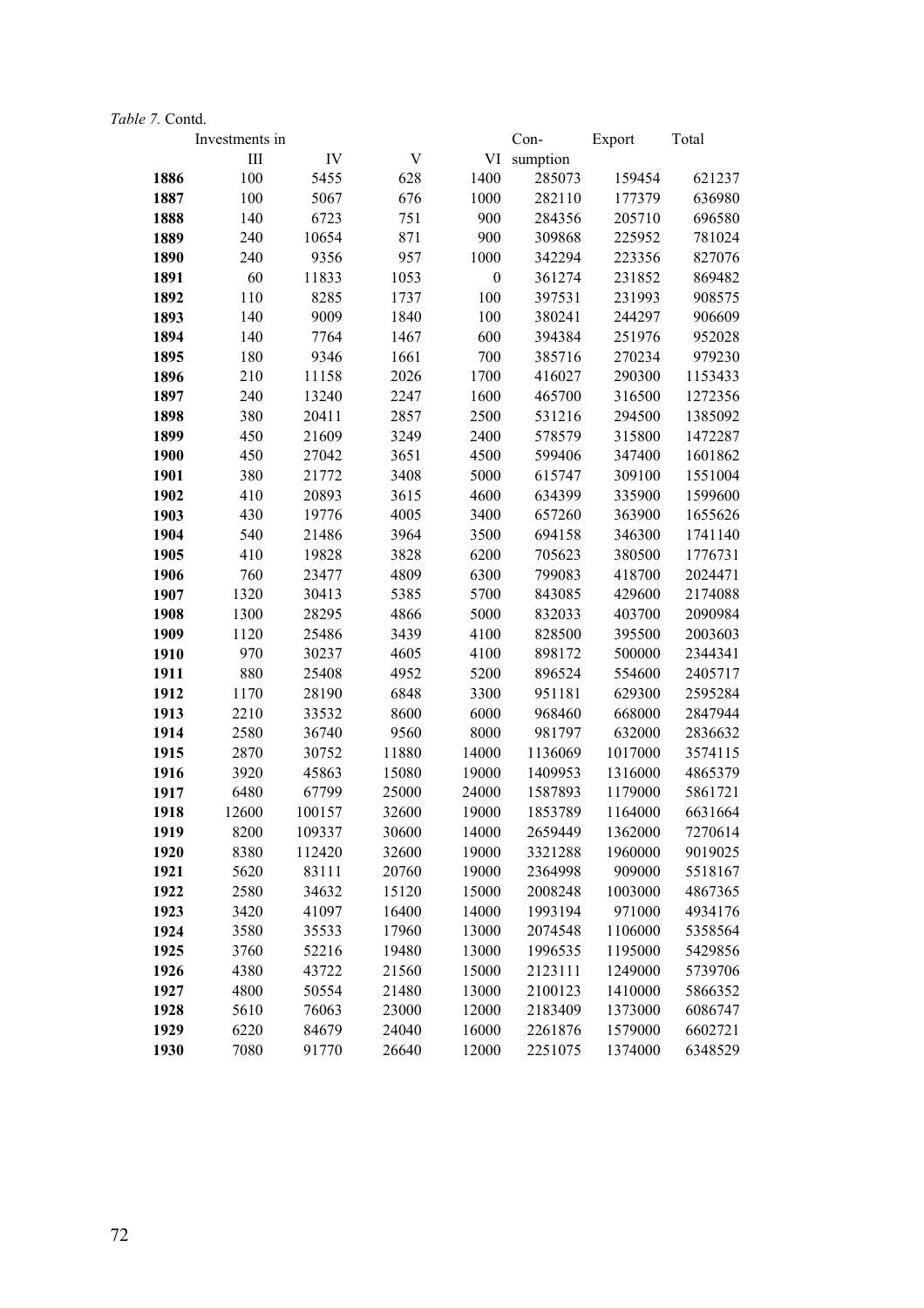|      | Inputs in |         |         |        |        |        | Investments in |             |
|------|-----------|---------|---------|--------|--------|--------|----------------|-------------|
|      | I         | П       | Ш       | IV     | V      | VI     | I              | $_{\rm II}$ |
| 1931 | 119673    | 1412527 | 343269  | 72845  | 84646  | 151000 | 23174          | 86266       |
| 1932 | 112150    | 1355586 | 339158  | 66614  | 86465  | 150000 | 18667          | 55992       |
| 1933 | 123769    | 1402057 | 226077  | 69508  | 84388  | 134000 | 25005          | 61082       |
| 1934 | 143740    | 1770057 | 367494  | 79679  | 93604  | 160000 | 34102          | 92838       |
| 1935 | 158057    | 1934659 | 476514  | 88472  | 99802  | 164000 | 45245          | 119203      |
| 1936 | 173559    | 2132579 | 510348  | 100161 | 116922 | 177000 | 51493          | 140584      |
| 1937 | 205630    | 2654208 | 614424  | 122662 | 136161 | 195000 | 68843          | 171474      |
| 1938 | 216584    | 2689532 | 662238  | 141585 | 138058 | 209000 | 67864          | 183040      |
| 1939 | 248026    | 2980296 | 770479  | 150130 | 157216 | 348000 | 86245          | 207247      |
| 1940 | 284378    | 3692843 | 645544  | 181793 | 167786 | 530000 | 86836          | 262492      |
| 1941 | 330597    | 3948095 | 584525  | 220906 | 178037 | 684000 | 95354          | 315262      |
| 1942 | 399489    | 4789402 | 816061  | 260025 | 222883 | 689000 | 115696         | 372159      |
| 1943 | 398949    | 5284388 | 1019161 | 304714 | 239051 | 720000 | 130369         | 395873      |
| 1944 | 410415    | 5824126 | 1115273 | 322610 | 251757 | 749000 | 142801         | 418464      |
| 1945 | 423767    | 6080188 | 1092019 | 336506 | 285131 | 770000 | 129177         | 320421      |
| 1946 | 439866    | 6603803 | 1501760 | 348402 | 323056 | 583000 | 167448         | 545132      |
| 1947 | 469721    | 7187103 | 1683866 | 365299 | 349209 | 540000 | 195203         | 595547      |
| 1948 | 527070    | 8391828 | 1652865 | 414883 | 385484 | 649000 | 236505         | 698832      |
| 1949 | 589922    | 8641379 | 1669470 | 427779 | 373409 | 762000 | 265999         | 745585      |
| 1950 | 701099    | 9296472 | 1804911 | 405638 | 401729 | 812324 | 292995         | 804114      |
|      |           |         |         |        |        |        |                |             |

| <i>e 7</i> . Contd. |                |        |        |        |          |         |          |
|---------------------|----------------|--------|--------|--------|----------|---------|----------|
|                     | Investments in |        |        |        | $Con-$   | Export  | Total    |
|                     | Ш              | IV     | V      | VI     | sumption |         |          |
| 1931                | 6000           | 88645  | 30000  | 13000  | 2044555  | 995000  | 5470600  |
| 1932                | 6000           | 53542  | 24000  | 10000  | 1924085  | 838000  | 5040259  |
| 1933                | 5000           | 44351  | 24000  | 23000  | 1977037  | 976000  | 5175274  |
| 1934                | 7000           | 59277  | 31000  | 40000  | 2281875  | 1154000 | 6314663  |
| 1935                | 7000           | 105056 | 38000  | 45000  | 2445106  | 1151000 | 6877113  |
| 1936                | 8000           | 94384  | 42000  | 35000  | 2600890  | 1341000 | 7523922  |
| 1937                | 12000          | 136610 | 55000  | 29000  | 2865985  | 1779000 | 9045997  |
| 1938                | 12000          | 160363 | 59000  | 69000  | 2917873  | 1634000 | 9160138  |
| 1939                | 14000          | 169777 | 63000  | 93000  | 3182937  | 1704000 | 10174353 |
| 1940                | 26000          | 184879 | 76000  | 249000 | 3582039  | 1161000 | 11130592 |
| 1941                | 26000          | 208570 | 82000  | 357000 | 3737475  | 1158000 | 11925821 |
| 1942                | 28000          | 207515 | 94000  | 359000 | 3973453  | 1138000 | 13464683 |
| 1943                | 27000          | 258786 | 102000 | 429000 | 4364368  | 988000  | 14661659 |
| 1944                | 28000          | 328890 | 113000 | 434000 | 4677176  | 682000  | 15497512 |
| 1945                | 28000          | 133994 | 116000 | 207000 | 4761407  | 1447000 | 16130610 |
| 1946                | 36000          | 299098 | 177000 | 229000 | 5629559  | 2184000 | 19067123 |
| 1947                | 35000          | 331202 | 207000 | 217000 | 6588752  | 2755000 | 21519900 |
| 1948                | 41000          | 390617 | 218000 | 114000 | 7229065  | 3401000 | 24350152 |
| 1949                | 37000          | 440721 | 201000 | 175000 | 7569193  | 3661000 | 25559458 |
| 1950                | 32000          | 427201 | 237000 | 199000 | 7782720  | 4904001 | 28101204 |
|                     |                |        |        |        |          |         |          |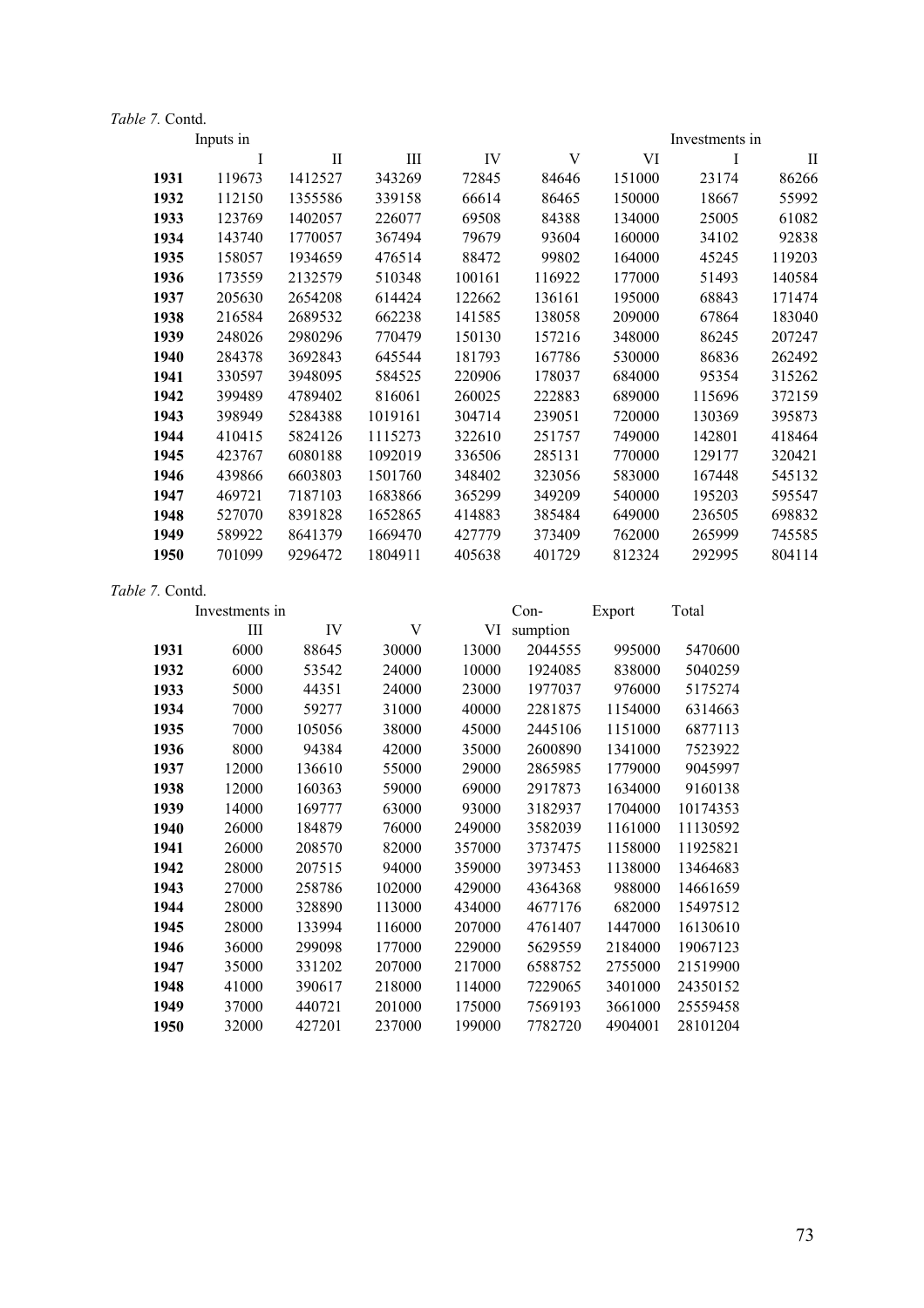*Table 8.* Building and Construction. Production Account 1800―1950. 1000 SEK, Current Prices.

|              | $\mathbf I$  | $\label{eq:1} \prod$ | IV | V            | VI           |
|--------------|--------------|----------------------|----|--------------|--------------|
| 1800         | 309          | 347                  |    | 681          | 1543         |
| 1801         | 308          | 698                  |    | 684          | 1434         |
| 1802         | 307          | 236                  |    | 683          | 1430         |
| 1803         | 360          | 144                  |    | 775          | 1572         |
| 1804         | 364          | 705                  |    | 801          | 1637         |
| 1805         | 411          | 41                   |    | 889          | 1663         |
| 1806         | 410          | $\boldsymbol{0}$     |    | 960          | 1800         |
| 1807         | 463          | $\overline{0}$       |    | 935          | 1805         |
| 1808         | 515          | 103                  |    | 1072         | 2132         |
| 1809         | 623          | 102                  |    | 1246         | 2633         |
| 1810         | 673          | 272                  |    | 1358         | 2680         |
| 1811         | 828          | 260                  |    | 1638         | 2732         |
| 1812         | 981          | 611                  |    | 1960         | 2778         |
| 1813         | 1137         | 579                  |    | 2742         | 2832         |
| 1814         | 1081         | 494                  |    | 2797         | 2868         |
| 1815         | 1137         | 727                  |    | 2894         | 2929         |
| 1816         | 1136         | 727                  |    | 2885         | 2983         |
| 1817         | 1184         | 791                  |    | 2818         | 3023         |
| 1818         | 1187         | 792                  |    | 2890         | 3079         |
| 1819         | 1241         | 827                  |    | 2792         | 3142         |
| 1820         | 1189         | 877                  |    | 2866         | 3191         |
| 1821         | 1236         | 890                  |    | 3017         | 3228         |
| 1822         | 1242         | 811                  |    | 2887         | 3292         |
| 1823         | 1293         | 795                  |    | 2943         | 3347         |
| 1824         | 1345         | 844                  |    | 3112         | 3397         |
| 1825         | 1523         | 905                  |    | 3573         | 3624         |
| 1826         | 1393         | 809                  |    | 3105         | 3486         |
| 1827         | 1396         | 877                  |    | 3241         | 3549         |
| 1828         | 1397         | 894                  |    | 3208         | 3601         |
| 1829         | 1445         | 925                  |    | 3425         | 3642         |
| 1830         | 1495         | 841                  |    | 3218         | 3686         |
| 1831         | 1550         | 843                  |    | 3481         | 3749         |
| 1832         | 1602         | 843                  |    | 3437         | 3799         |
| 1833         | 1651         | 859                  |    | 3588         | 3844         |
| 1834         | 1641         | 820                  |    | 3581         | 3869         |
| 1835<br>1836 | 1695         | 920<br>1069          |    | 3649         | 3930         |
|              | 1695<br>1747 |                      |    | 3705         | 3986<br>4046 |
| 1837<br>1838 |              | 986<br>1015          |    | 3734<br>3784 | 4090         |
| 1839         | 1740         |                      |    | 3994         | 4236         |
|              | 1825         | 1118                 |    |              |              |

1855 1105 3948 4252

I Agriculture, II Manufacturing Industry and Handicrafts, III Building and Construction, IV Transport and Communication, V Private Services, VI Public Services. Inputs in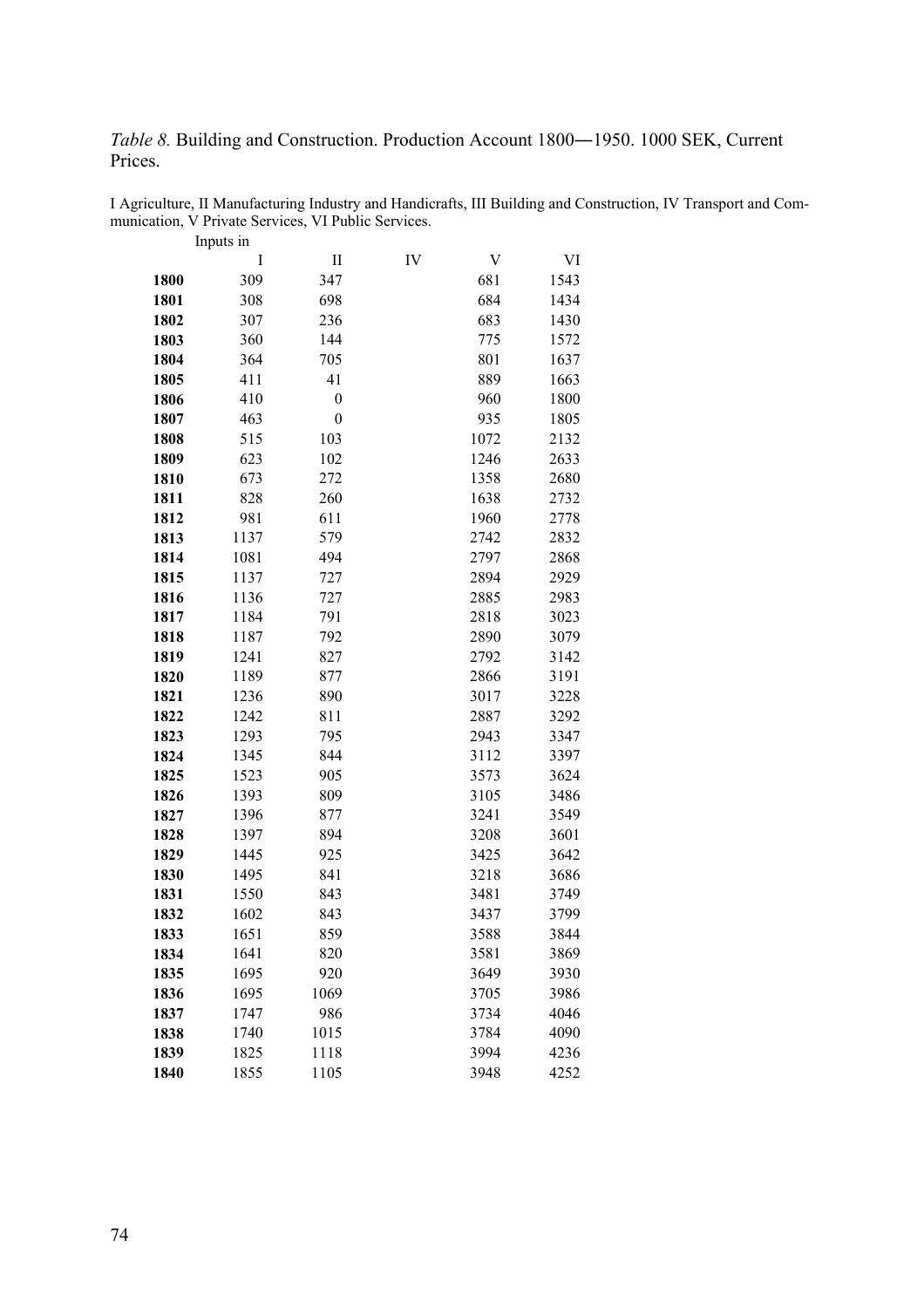|      | Investments in |                  |     |      |                  | Total |
|------|----------------|------------------|-----|------|------------------|-------|
|      | I              | $\rm II$         | IV  | V    | VI               |       |
| 1800 | 1903           | 1323             | 190 | 1897 | 309              | 8500  |
| 1801 | 2057           | 759              | 206 | 2035 | 319              | 8500  |
| 1802 | 1537           | 892              | 154 | 1569 | 318              | 7125  |
| 1803 | 1798           | $\boldsymbol{0}$ | 180 | 1822 | 349              | 7000  |
| 1804 | 1819           | 526              | 182 | 1852 | 364              | 8250  |
| 1805 | 2002           | 387              | 200 | 2037 | 370              | 8000  |
| 1806 | 2205           | $\boldsymbol{0}$ | 220 | 2255 | 400              | 8250  |
| 1807 | 2520           | $\boldsymbol{0}$ | 252 | 2499 | 401              | 8875  |
| 1808 | 3810           | 33               | 381 | 3704 | $\boldsymbol{0}$ | 11750 |
| 1809 | 3269           | 427              | 327 | 3249 | $\boldsymbol{0}$ | 11875 |
| 1810 | 3467           | 221              | 347 | 3459 | 898              | 13375 |
| 1811 | 4091           | 313              | 409 | 4080 | 899              | 15250 |
| 1812 | 6193           | 779              | 619 | 6057 | 896              | 20875 |
| 1813 | 5324           | 2640             | 532 | 4691 | 897              | 21375 |
| 1814 | 4940           | $\boldsymbol{0}$ | 494 | 4309 | 893              | 17875 |
| 1815 | 4288           | 1411             | 429 | 4175 | 1134             | 19125 |
| 1816 | 5371           | 3055             | 537 | 4312 | 1618             | 22625 |
| 1817 | 4942           | 650              | 494 | 4746 | 1602             | 20250 |
| 1818 | 4901           | 2162             | 490 | 6002 | 1123             | 22625 |
| 1819 | 5843           | 2443             | 584 | 6350 | 1401             | 24625 |
| 1820 | 4395           | 1318             | 439 | 5461 | 1638             | 21375 |
| 1821 | 4172           | $\boldsymbol{0}$ | 417 | 5009 | 1405             | 19375 |
| 1822 | 4398           | $\boldsymbol{0}$ | 440 | 5877 | 1678             | 20625 |
| 1823 | 4345           | $\boldsymbol{0}$ | 435 | 3967 | 1375             | 18500 |
| 1824 | 4242           | 315              | 424 | 5402 | 1919             | 21000 |
| 1825 | 4352           | 58               | 435 | 3589 | 1815             | 19875 |
| 1826 | 5933           | 252              | 593 | 6067 | 1362             | 23000 |
| 1827 | 4861           | 1451             | 486 | 5167 | 1347             | 22375 |
| 1828 | 4242           | 177              | 424 | 5311 | 1620             | 20875 |
| 1829 | 4749           | $\boldsymbol{0}$ | 475 | 5295 | 1295             | 21250 |
| 1830 | 4690           | $\boldsymbol{0}$ | 469 | 5977 | 1000             | 21375 |
| 1831 | 5785           | 315              | 579 | 6923 | 1651             | 24875 |
| 1832 | 4753           | 486              | 475 | 5569 | 1661             | 22625 |
| 1833 | 4592           | 199              | 459 | 5316 | 741              | 21250 |
| 1834 | 4820           | 937              | 482 | 5944 | 1281             | 23375 |
| 1835 | 5135           | 2174             | 514 | 6166 | 1567             | 25750 |
| 1836 | 5599           | 2988             | 560 | 6488 | 1535             | 27625 |
| 1837 | 6781           | 454              | 678 | 7679 | 1521             | 27625 |
| 1838 | 6294           | 861              | 629 | 7300 | 1537             | 27250 |
| 1839 | 6779           | 2001             | 678 | 7697 | 1547             | 29875 |
| 1840 | 6494           | 951              | 649 | 7644 | 1475             | 28375 |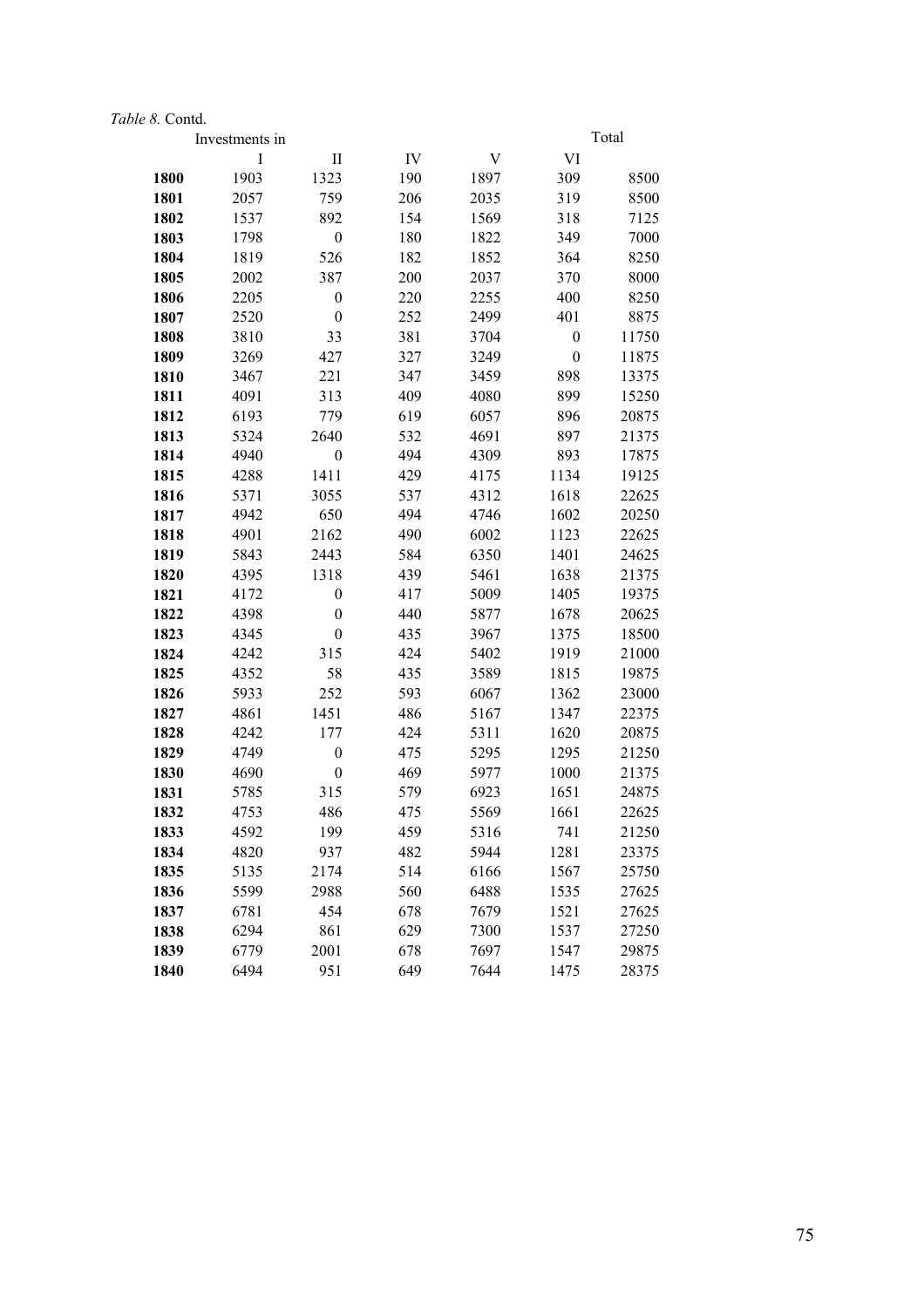|              | Inputs in    |                            |              |                |                |
|--------------|--------------|----------------------------|--------------|----------------|----------------|
|              | I            | $\mathop{\rm II}\nolimits$ | IV           | V              | VI             |
| 1841         | 1902         | 1102                       |              | 4104           | 4311           |
| 1842         | 1983         | 1035                       |              | 4270           | 4456           |
| 1843         | 2057         | 987                        |              | 4383           | 4466           |
| 1844         | 2060         | 956                        |              | 4411           | 4556           |
| 1845         | 2057         | 1070                       |              | 4458           | 4631           |
| 1846         | 2106         | 1101                       |              | 4625           | 4714           |
| 1847         | 2212         | 1136                       |              | 4903           | 4808           |
| 1848         | 2270         | 1139                       |              | 5114           | 4915           |
| 1849         | 2430         | 1208                       |              | 5343           | 5026           |
| 1850         | 2425         | 1288                       |              | 5448           | 5121           |
| 1851         | 2482         | 1274                       |              | 5647           | 5240           |
| 1852         | 2585         | 1390                       |              | 5910           | 5356           |
| 1853         | 2691         | 1672                       |              | 6286           | 5483           |
| 1854         | 3061         | 1660                       |              | 6887           | 5623           |
| 1855         | 3794         | 1979                       |              | 7996           | 5767           |
| 1856         | 4221         | 2384                       |              | 8332           | 5920           |
| 1857         | 4749         | 1854                       |              | 9766           | 6063           |
| 1858         | 4013         | 1851                       |              | 8188           | 6183           |
| 1859         | 4062         | 1933                       |              | 9470           | 6306           |
| 1860         | 4271         | 2017                       |              | 10270          | 6434           |
| 1861         | 4739         | 2370                       |              | 18958          | 9479           |
| 1862         | 3617         | 904                        |              | 15372          | 7234           |
| 1863         | 4235         | 2118                       | 1059         | 18000          | 8471           |
| 1864         | 4318         | 2159                       | 1080         | 18352          | 8636           |
| 1865         | 4430         | 2215                       | 1108         | 21044          | 8861           |
| 1866         | 3722         | 1861                       | 931          | 15819          | 7444           |
| 1867         | 3902         | 1951                       | 976          | 16585          | 7805           |
| 1868         | 4275         | 2138                       | 1069         | 17101          | 8551           |
| 1869         | 4122         | 2061                       | 1030         | 17517          | 8243           |
| 1870         | 4276         | 2138                       | 1069         | 18174          | 8553           |
| 1871         | 5000         | 2000                       | 1000         | 18000          | 9000           |
| 1872         | 6000         | 3000                       | 1000         | 19000          | 9000           |
| 1873         | 7000         | 3000                       | 2000         | 22000          | 9000           |
| 1874         | 8000         | 3000                       | 2000         | 21000          | 9000           |
| 1875         | 7000         | 3000                       | 3000         | 22000          | 10000          |
| 1876         | 9000         | 3000                       | 3000         | 25000          | 11000          |
| 1877         | 9000         | 3000<br>3000               | 3000         | 22000          | 11000          |
| 1878         | 9000         |                            | 3000         | 21000          | 11000          |
| 1879         | 8000         | 3000                       | 2000         | 21000          | 11000          |
| 1880<br>1881 | 9000<br>9000 | 3000<br>3000               | 2000<br>2000 | 21000<br>21000 | 11000<br>12000 |
| 1882         | 10000        | 3000                       | 2000         | 22000          | 12000          |
| 1883         | 10000        | 3000                       | 3000         | 22000          | 13000          |
| 1884         | 10000        | 3000                       | 3000         | 23000          | 13000          |
| 1885         | 10000        | 3000                       | 3000         | 23000          | 14000          |
|              |              |                            |              |                |                |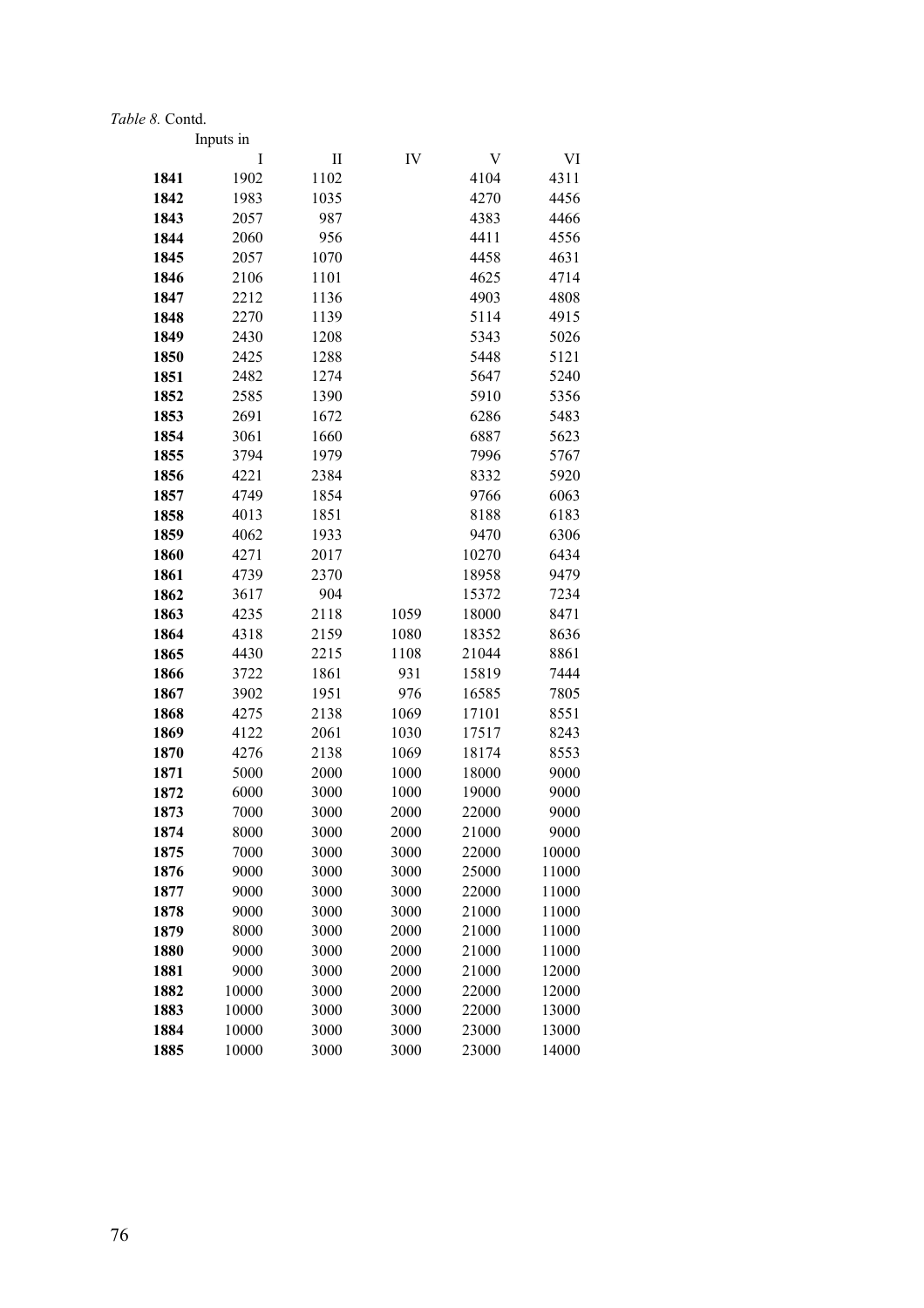|              | Investments in |                  |                |                |              | Total          |
|--------------|----------------|------------------|----------------|----------------|--------------|----------------|
|              | I              | $\rm II$         | IV             | V              | VI           |                |
| 1841         | 6321           | 392              | 632            | 7910           | 1326         | 28000          |
| 1842         | 6941           | $\boldsymbol{0}$ | 694            | 9198           | 1796         | 30375          |
| 1843         | 6993           | $\boldsymbol{0}$ | 699            | 10496          | 1668         | 31750          |
| 1844         | 6644           | 985              | 664            | 9853           | 1621         | 31750          |
| 1845         | 7919           | 1452             | 792            | 10709          | 1662         | 34750          |
| 1846         | 9400           | 990              | 940            | 11687          | 2062         | 37625          |
| 1847         | 9464           | 74               | 946            | 11239          | 2592         | 37375          |
| 1848         | 8873           | 269              | 887            | 10860          | 2046         | 36375          |
| 1849         | 9255           | 906              | 925            | 10524          | 1759         | 37375          |
| 1850         | 10012          | 526              | 1001           | 13938          | 2116         | 41875          |
| 1851         | 15924          | 125              | 1592           | 18697          | 2144         | 53125          |
| 1852         | 16802          | 603              | 1680           | 16996          | 2553         | 53875          |
| 1853         | 19922          | 504              | 1992           | 19136          | 2313         | 60000          |
| 1854         | 21425          | 1022             | 2142           | 19576          | 2603         | 64000          |
| 1855         | 24949          | 2796             | 2495           | 30135          | 1837         | 81750          |
| 1856         | 26314          | 1920             | 2631           | 35693          | 1960         | 89375          |
| 1857         | 22442          | $\boldsymbol{0}$ | 2244           | 43419          | 1589         | 92125          |
| 1858         | 19127          | 2674             | 1913           | 31348          | 2204         | 77500          |
| 1859         | 18541          | 6386             | 1854           | 29640          | 2182         | 80375          |
| 1860         | 20936          | 4829             | 2094           | 32621          | 2279         | 85750          |
| 1861         | 20143          | 2370             | 2370           | 20143          | 3555         | 84125          |
| 1862         | 16277          | 1809             | 19894          | 18085          | 1809         | 85000          |
| 1863         | 19059          | 2118             | 5294           | 27529          | 2118         | 90000          |
| 1864         | 19432          | 4318             | 8636           | 25909          | 2159         | 95000          |
| 1865         | 18829          | 2215             | 6646           | 19937          | 2215<br>5583 | 87500          |
| 1866<br>1867 | 15819<br>15610 | 1861<br>1951     | 16750<br>10732 | 13958<br>17561 | 2927         | 83750<br>80000 |
| 1868         | 18170          | 4275             | 2138           | 12826          | 3207         | 73750          |
| 1869         | 17517          | 2061             | 7213           | 14426          | 2061         | 76250          |
| 1870         | 18174          | 2138             | 3207           | 20313          | 3207         | 81250          |
| 1871         | 19000          | 2000             | 15000          | 9000           | 3000         | 83000          |
| 1872         | 23000          | 2000             | 6000           | 27000          | 4000         | 100000         |
| 1873         | 28000          | 4000             | 22000          | 50000          | 4000         | 151000         |
| 1874         | 30000          | 7000             | 52000          | 47000          | 5000         | 184000         |
| 1875         | 29000          | 6000             | 25000          | 51000          | 5000         | 161000         |
| 1876         | 29000          | 4000             | 33000          | 55000          | 7000         | 179000         |
| 1877         | 30000          | 4000             | 31000          | 60000          | 10000        | 183000         |
| 1878         | 27000          | 6000             | 19000          | 53000          | 8000         | 160000         |
| 1879         | 23000          | 4000             | 28000          | 40000          | 6000         | 146000         |
| 1880         | 22000          | 4000             | 13000          | 55000          | 6000         | 146000         |
| 1881         | 21000          | 6000             | 23000          | 51000          | 6000         | 154000         |
| 1882         | 21000          | 9000             | 9000           | 35000          | 6000         | 129000         |
| 1883         | 22000          | 7000             | 10000          | 45000          | 6000         | 141000         |
| 1884         | 24000          | 9000             | 13000          | 50000          | 6000         | 154000         |
| 1885         | 25000          | 9000             | 10000          | 43000          | 6000         | 146000         |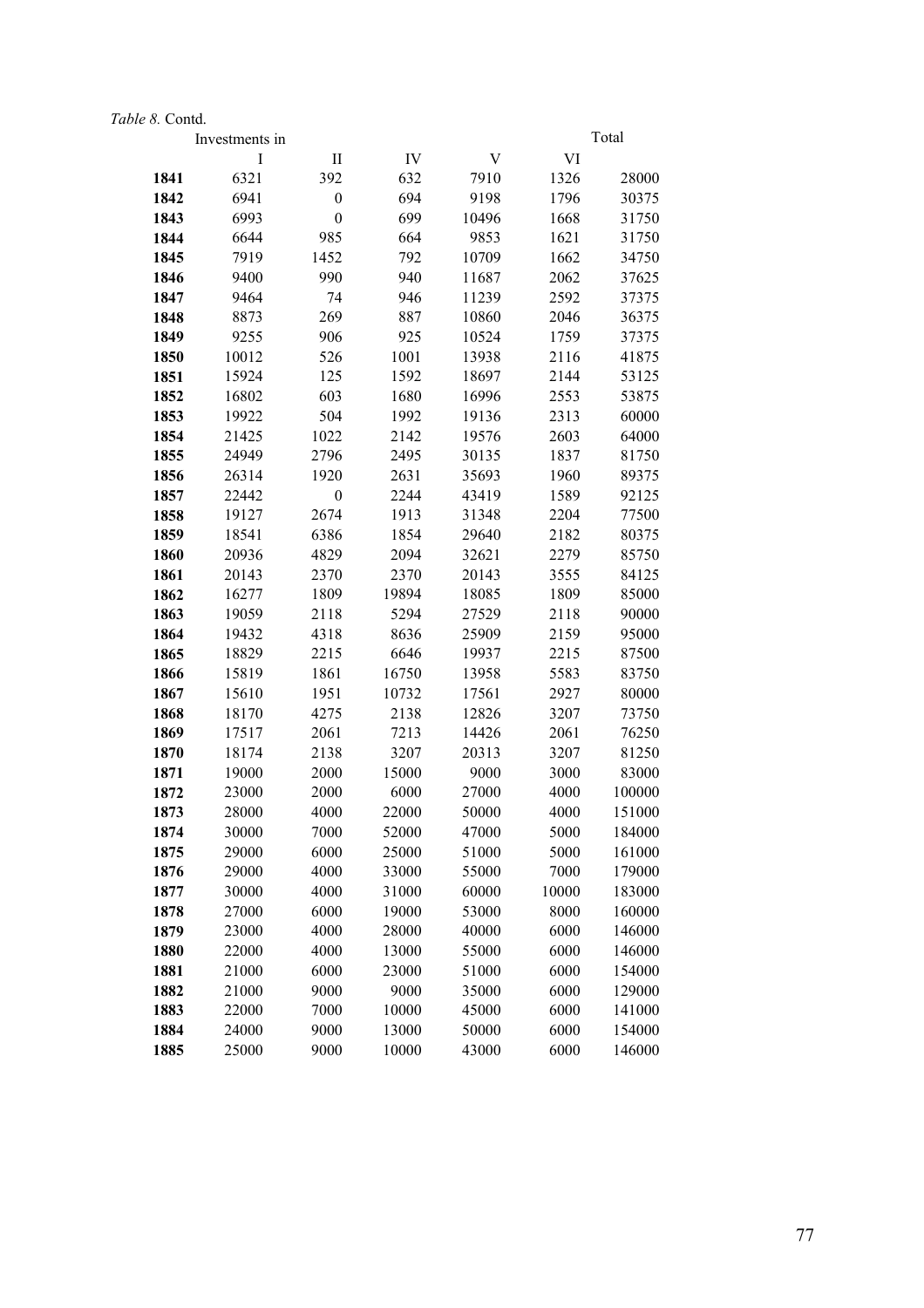|              | Inputs in      |                |                |                  |                |
|--------------|----------------|----------------|----------------|------------------|----------------|
|              | I              | П              | IV             | V                | VI             |
| 1886         | 10000          | 3000           | 3000           | 23000            | 13000          |
| 1887         | 10000          | 3000           | 3000           | 22000            | 13000          |
| 1888         | 10000          | 3000           | 3000           | 23000            | 13000          |
| 1889         | 11000          | 4000           | 4000           | 24000            | 14000          |
| 1890         | 11000          | 4000           | 4000           | 24000            | 14000          |
| 1891         | 11000          | 4000           | 4000           | 24000            | 15000          |
| 1892         | 11000          | 4000           | 4000           | 24000            | 14000          |
| 1893         | 12000          | 4000           | 4000           | 24000            | 14000          |
| 1894         | 12000          | 5000           | 4000           | 22000            | 14000          |
| 1895         | 13000          | 5000           | 4000           | 26000            | 14000          |
| 1896         | 13000          | 6000           | 5000           | 27000            | 14000          |
| 1897         | 15000          | 6000           | 5000           | 28000            | 15000          |
| 1898         | 16000          | 7000           | 6000           | 29000            | 15000          |
| 1899         | 17000          | 7000           | 8000           | 31000            | 16000          |
| 1900         | 18000          | 8000           | 8000           | 31000            | 16000          |
| 1901         | 18000          | 8000           | 9000           | 29000            | 17000          |
| 1902         | 18000          | 8000           | 8000           | 30000            | 17000          |
| 1903         | 19000          | 9000           | 10000          | 34000            | 17000          |
| 1904         | 19000          | 9000           | 10000          | 33000            | 18000          |
| 1905         | 19000          | 9000           | 11000          | 36000            | 20000          |
| 1906         | 20000          | 10000          | 12000          | 37000            | 20000          |
| 1907         | 21000          | 11000          | 13000          | 41000            | 20000          |
| 1908         | 22000          | 11000          | 15000          | 40000            | 22000          |
| 1909         | 23000          | 10000          | 14000          | 41000            | 23000          |
| 1910         | 23000          | 12000          | 15000          | 43000            | 24000          |
| 1911         | 24000          | 12000          | 14000          | 42000            | 25000          |
| 1912         | 24000          | 13000          | 15000          | 46000            | 26000          |
| 1913         | 27000          | 13000          | 16000          | 47000            | 27000          |
| 1914         | 28000          | 17000          | 16000          | 48000            | 28000          |
| 1915         | 32000          | 21000          | 19000          | 50000            | 28000          |
| 1916         | 37000          | 29000          | 24000          | 54000            | 29000          |
| 1917         | 44000          | 34000          | 31000          | 58000            | 32000          |
| 1918         | 61000          | 39000          | 55000          | 65000            | 33000          |
| 1919         | 71000          | 43000          | 64000          | 75000            | 42000          |
| 1920         | 82000          | 54000          | 69000          | 85000            | 55000          |
| 1921         | 76000          | 32000          | 55000          | 90000            | 60000          |
| 1922         | 55000          | 29000          | 41000          | 91000            | 55000          |
| 1923         | 57000          | 29000          | 41000          | 92000            | 57000          |
| 1924<br>1925 | 63000<br>66000 | 31000<br>32000 | 42000<br>44000 | 100000<br>106000 | 63000<br>67000 |
| 1926         | 68000          | 34000          | 45000          | 109000           | 68000          |
| 1927         | 69000          | 34000          | 42000          | 114000           | 63000          |
| 1928         | 72000          | 36000          | 43000          | 117000           | 72000          |
| 1929         | 74000          | 39000          | 45000          | 120000           | 80000          |
| 1930         | 76000          | 37000          | 51000          | 125000           | 87000          |
|              |                |                |                |                  |                |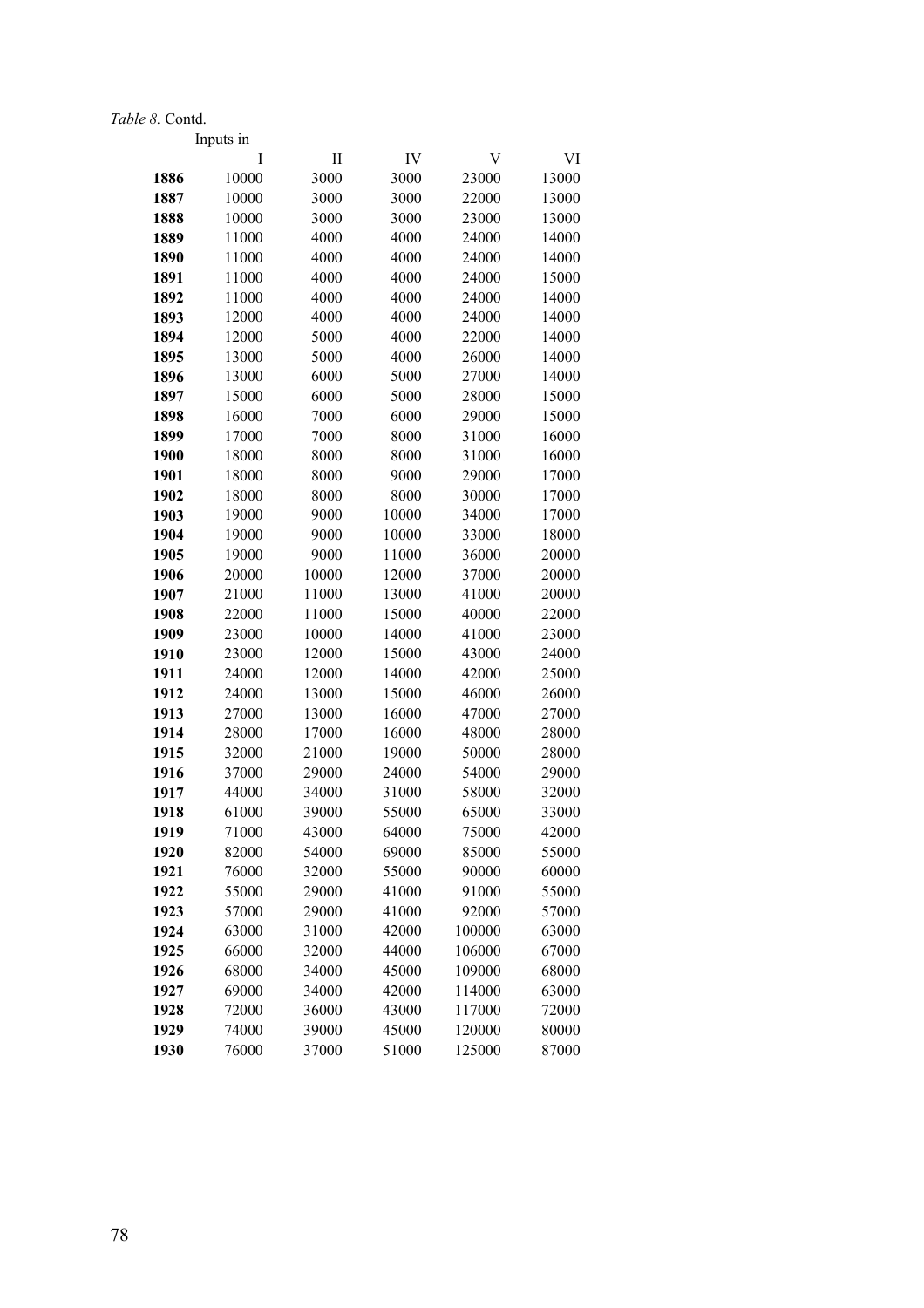|              | Investments in |                  |                |                  |                 | Total              |
|--------------|----------------|------------------|----------------|------------------|-----------------|--------------------|
|              | Ι              | $\rm II$         | IV             | V                | VI              |                    |
| 1886         | 26000          | 7000             | 21000          | 46000            | 8000            | 160000             |
| 1887         | 25000          | 7000             | 9000           | 29000            | 7000            | 128000             |
| 1888         | 24000          | 6000             | 11000          | 39000            | 7000            | 139000             |
| 1889         | 23000          | 6000             | 17000          | 46000            | 7000            | 156000             |
| 1890         | 21000          | 6000             | 9000           | 49000            | 8000            | 150000             |
| 1891         | 20000          | 6000             | 16000          | 24000            | 9000            | 133000             |
| 1892         | 20000          | 6000             | 13000          | 31000            | 7000            | 134000             |
| 1893         | 21000          | 6000             | 19000          | 18000            | 8000            | 130000             |
| 1894         | 18000          | 9000             | 25000          | 24000            | 7000            | 140000             |
| 1895         | 16000          | 13000            | 26000          | 61000            | 7000            | 185000             |
| 1896         | 16000          | 11000            | 17000          | 64000            | 8000            | 181000             |
| 1897         | 17000          | 20000            | 14000          | 92000            | 9000            | 221000             |
| 1898         | 18000          | 15000            | 12000          | 97000            | 10000           | 225000             |
| 1899         | 18000          | 26000            | 19000          | 103000           | 12000           | 257000             |
| 1900         | 18000          | 26000            | 40000          | 91000            | 16000           | 272000             |
| 1901         | 18000          | 25000            | 27000          | 78000            | 15000           | 244000             |
| 1902         | 17000          | 24000            | 37000          | 61000            | 18000           | 238000             |
| 1903         | 18000          | 25000            | 55000          | 95000            | 23000           | 305000             |
| 1904         | 18000          | 34000            | 39000          | 103000           | 28000           | 311000             |
| 1905         | 19000          | 34000            | 26000          | 111000           | 30000           | 315000             |
| 1906         | 19000          | 44000            | 32000          | 121000           | 28000           | 343000             |
| 1907         | 19000          | 54000            | 35000          | 108000           | 26000           | 348000             |
| 1908         | 18000          | 49000            | 30000          | 71000            | 33000           | 311000             |
| 1909         | 18000          | 44000            | 34000          | 65000            | 27000           | 299000             |
| 1910         | 19000          | 60000            | 34000          | 78000            | 28000           | 336000             |
| 1911         | 19000          | 61000            | 35000          | 119000           | 27000           | 378000             |
| 1912         | 21000          | 47000            | 44000          | 131000           | 28000           | 395000             |
| 1913         | 24000          | 75000            | 42000          | 152000           | 29000           | 452000             |
| 1914         | 28000          | 72000            | 61000          | 132000           | 31000           | 461000             |
| 1915         | 33000          | 72000            | 51000          | 107000           | 34000           | 447000             |
| 1916         | 38000          | 96000            | 44000          | 145000           | 29000           | 525000             |
| 1917         | 42000          | 133000           | 58000          | 182000           | 38000           | 652000             |
| 1918         | 50000          | 263000           | 86000<br>95000 | 199000           | 51000           | 902000             |
| 1919<br>1920 | 54000<br>56000 | 272000<br>314000 | 102000         | 264000<br>255000 | 93000<br>109000 | 1073000<br>1181000 |
| 1921         | 48000          | 175000           | 107000         | 176000           | 142000          | 961000             |
| 1922         | 36000          | 112000           | 93000          | 173000           | 138000          | 823000             |
| 1923         | 37000          | 106000           | 58000          | 262000           | 122000          | 861000             |
| 1924         | 40000          | 114000           | 74000          | 317000           | 105000          | 949000             |
| 1925         | 42000          | 112000           | 95000          | 341000           | 111000          | 1016000            |
| 1926         | 42000          | 114000           | 52000          | 354000           | 111000          | 997000             |
| 1927         | 43000          | 100000           | 80000          | 364000           | 99000           | 1008000            |
| 1928         | 44000          | 136000           | 82000          | 382000           | 105000          | 1089000            |
| 1929         | 45000          | 151000           | 52000          | 414000           | 116000          | 1136000            |
| 1930         | 46000          | 178000           | 59000          | 519000           | 137000          | 1315000            |
|              |                |                  |                |                  |                 |                    |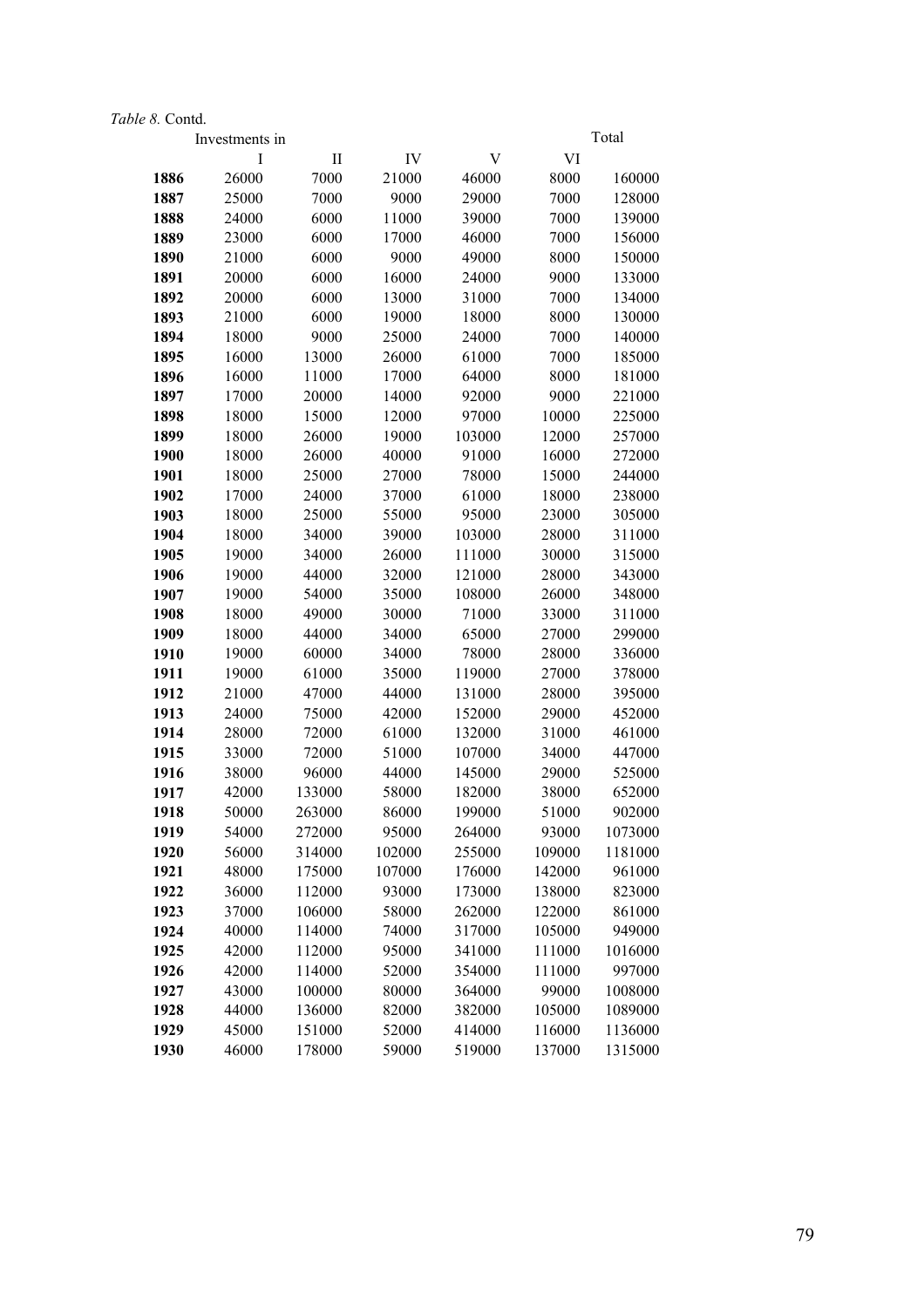|      | Inputs in |        |        |        |        |
|------|-----------|--------|--------|--------|--------|
|      | I         | П      | IV     | V      | VI     |
| 1931 | 78000     | 34000  | 52000  | 127000 | 93000  |
| 1932 | 73000     | 32000  | 49000  | 127000 | 88000  |
| 1933 | 70000     | 34000  | 44000  | 126000 | 82000  |
| 1934 | 71000     | 42000  | 46000  | 126000 | 83000  |
| 1935 | 72000     | 48000  | 46000  | 128000 | 91000  |
| 1936 | 71000     | 54000  | 53000  | 128000 | 104000 |
| 1937 | 78000     | 67000  | 61000  | 128000 | 110000 |
| 1938 | 80000     | 70000  | 65000  | 131000 | 126000 |
| 1939 | 79000     | 81000  | 68000  | 145000 | 122000 |
| 1940 | 73000     | 84000  | 71000  | 149000 | 112000 |
| 1941 | 93000     | 97000  | 80000  | 151000 | 110000 |
| 1942 | 103000    | 107000 | 96000  | 165000 | 133000 |
| 1943 | 121000    | 114000 | 110000 | 181000 | 141000 |
| 1944 | 123000    | 117000 | 119000 | 188000 | 155000 |
| 1945 | 126000    | 123000 | 123000 | 199000 | 166000 |
| 1946 | 159000    | 119000 | 126000 | 240000 | 177000 |
| 1947 | 176000    | 140000 | 145000 | 272000 | 203000 |
| 1948 | 210000    | 183000 | 160000 | 323000 | 264000 |
| 1949 | 237000    | 209000 | 163000 | 323000 | 298000 |
| 1950 | 253000    | 219000 | 182000 | 339000 | 310000 |

|      | Investments in |        |        |         |        | Total   |
|------|----------------|--------|--------|---------|--------|---------|
|      | I              | П      | IV     | V       | VI     |         |
| 1931 | 47000          | 193000 | 52000  | 403000  | 147000 | 1226000 |
| 1932 | 44000          | 138000 | 51000  | 358000  | 165000 | 1125000 |
| 1933 | 42000          | 106000 | 49000  | 295000  | 168000 | 1016000 |
| 1934 | 42000          | 128000 | 75000  | 369000  | 178000 | 1160000 |
| 1935 | 42000          | 156000 | 71000  | 512000  | 186000 | 1352000 |
| 1936 | 42000          | 221000 | 81000  | 559000  | 180000 | 1493000 |
| 1937 | 47000          | 205000 | 97000  | 618000  | 173000 | 1584000 |
| 1938 | 48000          | 268000 | 85000  | 703000  | 219000 | 1795000 |
| 1939 | 49000          | 319000 | 81000  | 818000  | 247000 | 2009000 |
| 1940 | 25000          | 367000 | 77000  | 402000  | 240000 | 1600000 |
| 1941 | 37000          | 371000 | 84000  | 354000  | 271000 | 1648000 |
| 1942 | 35000          | 496000 | 89000  | 696000  | 250000 | 2170000 |
| 1943 | 47000          | 505000 | 90000  | 857000  | 288000 | 2454000 |
| 1944 | 65000          | 397000 | 114000 | 989000  | 309000 | 2576000 |
| 1945 | 67000          | 449000 | 131000 | 1199000 | 328000 | 2911000 |
| 1946 | 93000          | 542000 | 165000 | 1407000 | 348000 | 3376000 |
| 1947 | 94000          | 731000 | 202000 | 1616000 | 419000 | 3998000 |
| 1948 | 107000         | 812000 | 218000 | 1160000 | 514000 | 3951000 |
| 1949 | 105000         | 745000 | 241000 | 1247000 | 548000 | 4116000 |
| 1950 | 112000         | 788000 | 212000 | 1398000 | 620000 | 4433000 |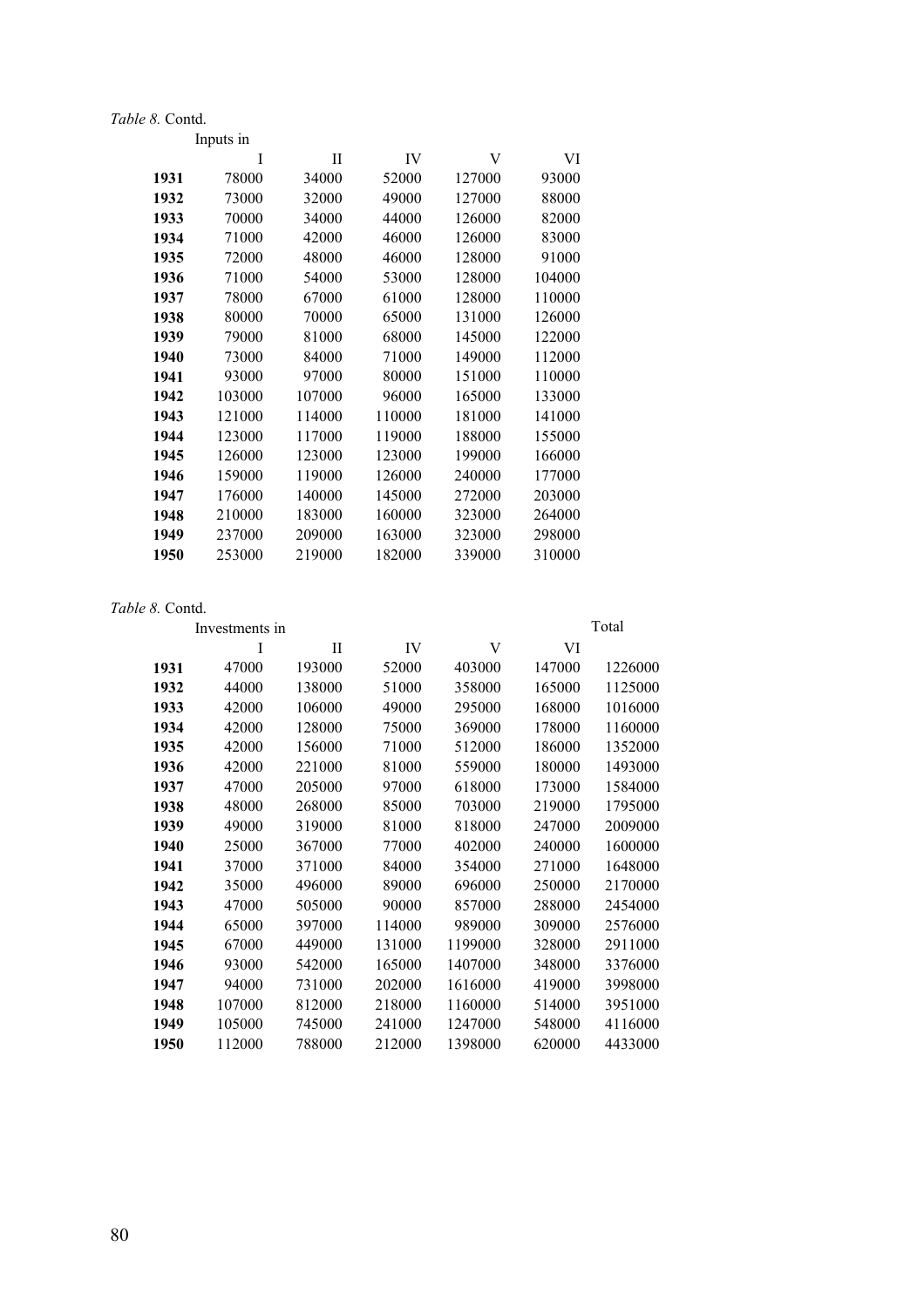*Table 9.* Transport and Communication. Production Account 1800―1950. 1000 SEK, Current Prices.

|      | Inputs in |      |      |      |     |        | Con-        | Export | Total |
|------|-----------|------|------|------|-----|--------|-------------|--------|-------|
|      | Ι         | П    | III  | IV   | V   |        | VI sumption |        |       |
| 1800 | 890       | 1809 | 1526 | 857  | 100 | 12     | 2076        | 7764   | 15034 |
| 1801 | 921       | 1816 | 1568 | 786  | 112 | 13     | 2060        | 7575   | 14851 |
| 1802 | 927       | 1844 | 1582 | 876  | 116 | 14     | 2087        | 11787  | 19233 |
| 1803 | 943       | 1869 | 1607 | 888  | 114 | 14     | 2108        | 10861  | 18404 |
| 1804 | 968       | 1937 | 1655 | 795  | 107 | 13     | 2175        | 10112  | 17762 |
| 1805 | 1005      | 2055 | 1725 | 782  | 106 | 13     | 2294        | 9230   | 17210 |
| 1806 | 1056      | 2104 | 1805 | 730  | 106 | 12     | 2318        | 8942   | 17073 |
| 1807 | 1067      | 2193 | 1832 | 790  | 122 | 14     | 2413        | 8881   | 17312 |
| 1808 | 1180      | 2367 | 2021 | 694  | 95  | 11     | 2556        | 5130   | 14054 |
| 1809 | 1310      | 2446 | 2215 | 1032 | 103 | 12     | 2558        | 10713  | 20389 |
| 1810 | 1528      | 3402 | 2668 | 1296 | 128 | 15     | 3775        | 12045  | 24857 |
| 1811 | 1675      | 3687 | 2921 | 1641 | 121 | 14     | 4022        | 13694  | 27775 |
| 1812 | 1937      | 4149 | 3361 | 1440 | 129 | 15     | 4398        | 10432  | 25861 |
| 1813 | 1987      | 4188 | 3436 | 1534 | 147 | 17     | 4405        | 17256  | 32970 |
| 1814 | 2035      | 4211 | 3505 | 1410 | 156 | 19     | 4398        | 15108  | 30842 |
| 1815 | 2021      | 4251 | 3490 | 1288 | 166 | 20     | 4453        | 10240  | 25929 |
| 1816 | 2042      | 4059 | 3492 | 1172 | 161 | 19     | 4207        | 8735   | 23887 |
| 1817 | 2050      | 3789 | 3462 | 1047 | 159 | 19     | 3876        | 9919   | 24321 |
| 1818 | 2074      | 3916 | 3518 | 1233 | 123 | 15     | 4025        | 10607  | 25511 |
| 1819 | 2063      | 3911 | 3498 | 1126 | 172 | $21\,$ | 4010        | 8821   | 23622 |
| 1820 | 1998      | 3766 | 3384 | 1052 | 166 | 20     | 4098        | 9068   | 23552 |
| 1821 | 2097      | 3948 | 3548 | 1099 | 202 | 24     | 4240        | 9467   | 24625 |
| 1822 | 2139      | 4051 | 3623 | 1131 | 198 | 24     | 4335        | 9815   | 25316 |
| 1823 | 2133      | 4142 | 3629 | 1182 | 193 | 24     | 4504        | 10693  | 26500 |
| 1824 | 2193      | 4249 | 3730 | 1204 | 199 | 24     | 4572        | 10778  | 26949 |
| 1825 | 2276      | 4513 | 3886 | 1342 | 215 | 26     | 4756        | 13042  | 30056 |
| 1826 | 2391      | 4608 | 4062 | 1245 | 219 | 27     | 4730        | 10173  | 27455 |
| 1827 | 2303      | 4532 | 3926 | 1194 | 228 | $28\,$ | 4960        | 9382   | 26553 |
| 1828 | 2249      | 4297 | 3814 | 1132 | 234 | 28     | 4671        | 8847   | 25272 |
| 1829 | 2308      | 4455 | 3901 | 1130 | 238 | 29     | 4664        | 8625   | 25350 |
| 1830 | 2417      | 5207 | 4169 | 1210 | 250 | 30     | 5487        | 7678   | 26448 |
| 1831 | 2445      | 5646 | 4268 | 1310 | 283 | 35     | 5970        | 8566   | 28523 |
| 1832 | 2468      | 5859 | 4332 | 1320 | 289 | 35     | 6171        | 8103   | 28577 |
| 1833 | 2464      | 5962 | 4339 | 1326 | 308 | 37     | 6252        | 8016   | 28704 |
| 1834 | 2412      | 5636 | 4206 | 1299 | 314 | 38     | 5793        | 8670   | 28368 |
| 1835 | 2330      | 5664 | 4098 | 1314 | 330 | 40     | 5974        | 9090   | 28840 |
| 1836 | 2158      | 5232 | 3787 | 1237 | 351 | 41     | 5579        | 9136   | 27521 |
| 1837 | 2407      | 5895 | 4236 | 1357 | 365 | 43     | 6106        | 9349   | 29758 |
| 1838 | 2626      | 6405 | 4615 | 1478 | 377 | 44     | 6612        | 10276  | 32433 |
| 1839 | 2878      | 6983 | 5054 | 1620 | 392 | 46     | 7161        | 11331  | 35465 |
| 1840 | 2968      | 7058 | 5193 | 1632 | 393 | 47     | 7094        | 11223  | 35608 |

I Agriculture, II Manufacturing Industry and Handicrafts, III Building and Construction, IV Transport and Communication, V Private Services, VI Public Services.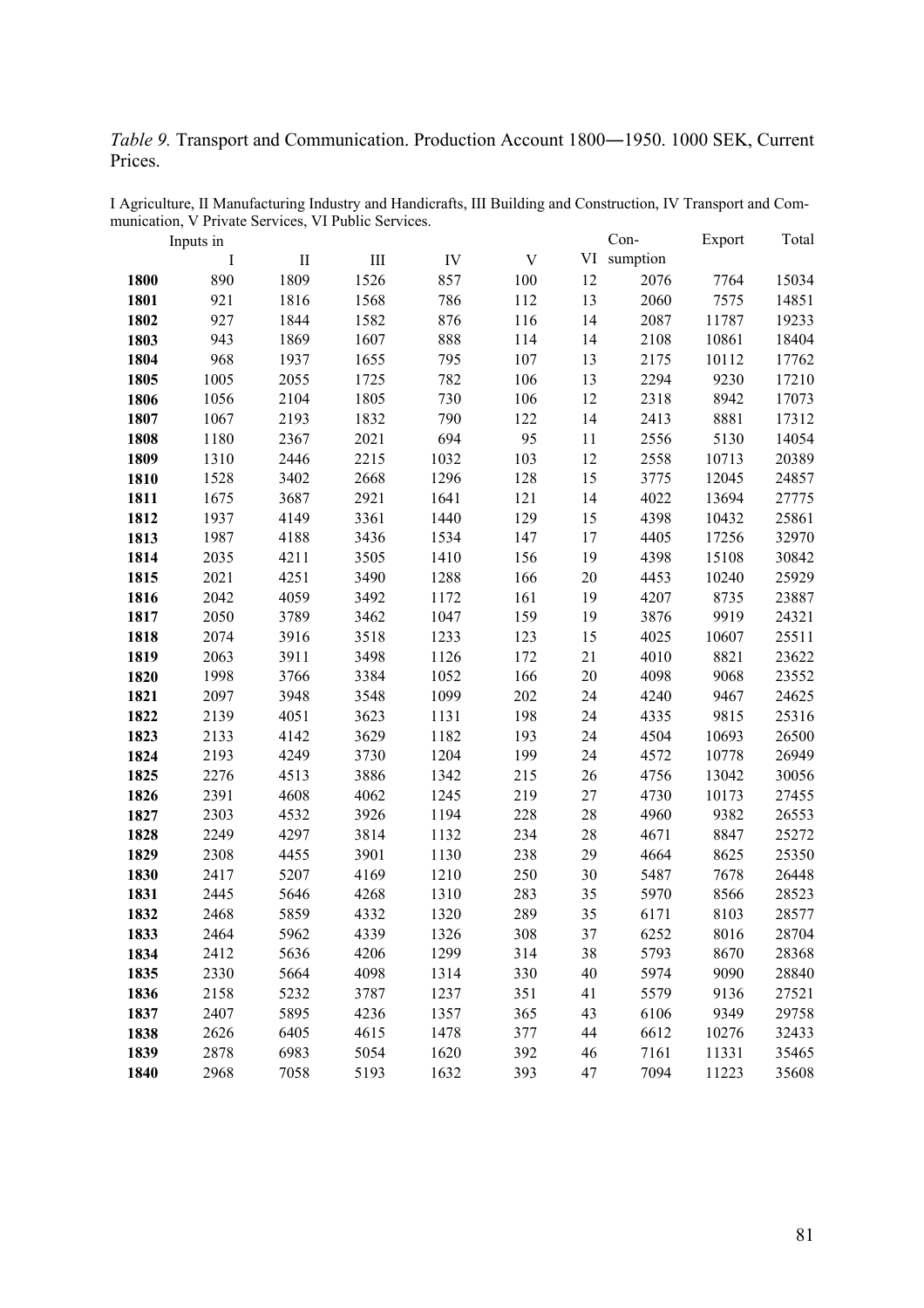| Table 9. Contd. |           |          |           |      |                           |     |          |        |        |
|-----------------|-----------|----------|-----------|------|---------------------------|-----|----------|--------|--------|
|                 | Inputs in |          |           |      |                           |     | Con-     | Export | Total  |
|                 | $\bf{I}$  | $\rm II$ | $\rm III$ | IV   | $\ensuremath{\mathbf{V}}$ | VI  | sumption |        |        |
| 1841            | 2756      | 6590     | 4829      | 1581 | 377                       | 45  | 6645     | 11837  | 34660  |
| 1842            | 3105      | 7168     | 5406      | 1634 | 376                       | 45  | 7089     | 10598  | 35421  |
| 1843            | 2629      | 5965     | 4546      | 1339 | 380                       | 45  | 5884     | 8682   | 29470  |
| 1844            | 2333      | 5689     | 4070      | 1393 | 381                       | 45  | 5876     | 11795  | 31582  |
| 1845            | 2680      | 6659     | 4708      | 1617 | 389                       | 46  | 6643     | 13221  | 35963  |
| 1846            | 2538      | 6322     | 4460      | 1573 | 391                       | 46  | 6329     | 13440  | 35099  |
| 1847            | 2163      | 5575     | 3832      | 1534 | 397                       | 47  | 5907     | 15448  | 34903  |
| 1848            | 2879      | 6979     | 5041      | 1601 | 456                       | 54  | 6972     | 11278  | 35260  |
| 1849            | 3627      | 8717     | 6359      | 1920 | 408                       | 48  | 8545     | 11612  | 41236  |
| 1850            | 3376      | 8158     | 5894      | 1797 | 483                       | 57  | 7907     | 11628  | 39300  |
| 1851            | 3769      | 9141     | 6590      | 2034 | 486                       | 58  | 8628     | 13445  | 44151  |
| 1852            | 3202      | 8024     | 5630      | 1859 | 497                       | 59  | 7766     | 13868  | 40905  |
| 1853            | 3045      | 9150     | 5541      | 2399 | 528                       | 63  | 7555     | 24025  | 52306  |
| 1854            | 3254      | 8831     | 5787      | 2221 | 584                       | 67  | 8449     | 20632  | 49825  |
| 1855            | 3963      | 10212    | 6970      | 2357 | 660                       | 68  | 9532     | 18474  | 52236  |
| 1856            | 4401      | 11169    | 7699      | 2573 | 785                       | 74  | 10272    | 20296  | 57269  |
| 1857            | 4656      | 11647    | 8118      | 2627 | 903                       | 79  | 10870    | 19528  | 58428  |
| 1858            | 4384      | 10795    | 7569      | 2216 | 849                       | 74  | 9756     | 13619  | 49262  |
| 1859            | 4652      | 11739    | 8070      | 2552 | 920                       | 77  | 10748    | 18066  | 56824  |
| 1860            | 4789      | 12383    | 8250      | 2715 | 1003                      | 83  | 11366    | 20262  | 60851  |
| 1861            | 5251      | 13667    | 9083      | 3003 | 1013                      | 98  | 12826    | 21436  | 66377  |
| 1862            | 4845      | 12778    | 8352      | 2725 | 1145                      | 101 | 12025    | 19097  | 61068  |
| 1863            | 4961      | 13459    | 8671      | 2888 | 1296                      | 112 | 13346    | 20642  | 65375  |
| 1864            | 4278      | 12677    | 7519      | 2809 | 1367                      | 104 | 12470    | 22139  | 63363  |
| 1865            | 4402      | 13216    | 7766      | 2805 | 1357                      | 103 | 13226    | 22155  | 65030  |
| 1866            | 5096      | 14504    | 8977      | 3074 | 1422                      | 106 | 15063    | 22393  | 70635  |
| 1867            | 4858      | 14407    | 8506      | 2980 | 1446                      | 107 | 14873    | 23299  | 70476  |
| 1868            | 5152      | 15369    | 9136      | 3119 | 1398                      | 103 | 15820    | 23036  | 73133  |
| 1869            | 5318      | 16658    | 9476      | 3242 | 1464                      | 96  | 16815    | 22526  | 75595  |
| 1870            | 5038      | 16038    | 8949      | 3216 | 1529                      | 98  | 16404    | 24882  | 76154  |
| 1871            | 5317      | 16968    | 9535      | 3420 | 1624                      | 102 | 17746    | 27769  | 82481  |
| 1872            | 6605      | 20767    | 11678     | 4014 | 1883                      | 102 | 21237    | 30511  | 96797  |
| 1873            | 7985      | 25260    | 14081     | 4937 | 2053                      | 102 | 25619    | 40781  | 120818 |
| 1874            | 10320     | 29850    | 18144     | 5994 | 2348                      | 199 | 31334    | 47511  | 145700 |
| 1875            | 9552      | 29394    | 16728     | 5501 | 2386                      | 179 | 31360    | 36310  | 131410 |
| 1876            | 9391      | 30054    | 16702     | 5879 | 2496                      | 180 | 33105    | 44268  | 142075 |
| 1877            | 8823      | 30243    | 15719     | 5800 | 2787                      | 189 | 33387    | 44539  | 141487 |
| 1878            | 6643      | 24717    | 11980     | 4780 | 2792                      | 196 | 27914    | 37990  | 117012 |
| 1879            | 5589      | 21217    | 10192     | 4227 | 2674                      | 198 | 24224    | 38201  | 106522 |
| 1880            | 7038      | 25203    | 12859     | 5033 | 3059                      | 201 | 29080    | 45912  | 128385 |
| 1881            | 8657      | 29438    | 15596     | 5432 | 3316                      | 307 | 32506    | 42583  | 137835 |
| 1882            | 9540      | 32767    | 17326     | 6179 | 3377                      | 298 | 36164    | 43668  | 149319 |
| 1883            | 9778      | 32844    | 17324     | 6472 | 3795                      | 306 | 36378    | 45481  | 152378 |
| 1884            | 9244      | 32517    | 16623     | 6132 | 4097                      | 300 | 36578    | 42615  | 148106 |
| 1885            | 8706      | 29997    | 15466     | 6167 | 4185                      | 301 | 34755    | 38574  | 138151 |
|                 |           |          |           |      |                           |     |          |        |        |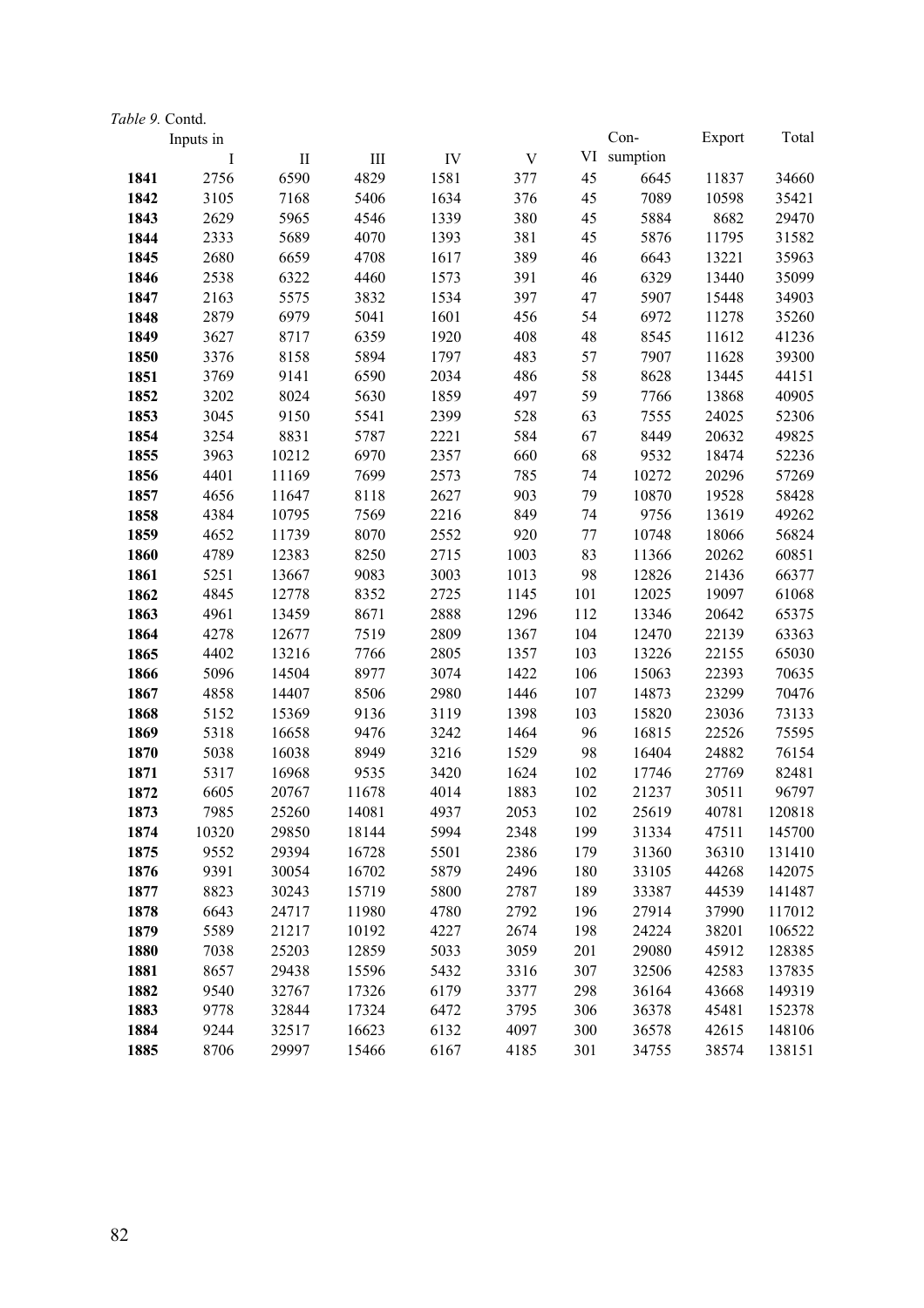| Table 9. Contd. |           |         |           |       |                           |       |          |        |         |
|-----------------|-----------|---------|-----------|-------|---------------------------|-------|----------|--------|---------|
|                 | Inputs in |         |           |       |                           |       | Con-     | Export | Total   |
|                 | $\bf{I}$  | $\;$ II | $\rm III$ | IV    | $\ensuremath{\mathbf{V}}$ | VI    | sumption |        |         |
| 1886            | 7717      | 28211   | 13774     | 5374  | 4358                      | 305   | 33094    | 35902  | 128735  |
| 1887            | 7462      | 26772   | 13635     | 5426  | 4584                      | 304   | 32625    | 37640  | 128448  |
| 1888            | 8362      | 29959   | 15166     | 6018  | 4802                      | 300   | 35143    | 45039  | 144789  |
| 1889            | 9564      | 34875   | 17359     | 6854  | 5076                      | 299   | 39132    | 50150  | 163309  |
| 1890            | 9249      | 34667   | 16899     | 6522  | 5389                      | 300   | 39698    | 49473  | 162197  |
| 1891            | 9242      | 33296   | 16754     | 6621  | 5373                      | 552   | 39562    | 47484  | 158884  |
| 1892            | 8785      | 33315   | 16090     | 6403  | 5422                      | 544   | 39291    | 43947  | 153797  |
| 1893            | 8869      | 33806   | 16158     | 6308  | 5723                      | 560   | 40179    | 41571  | 153174  |
| 1894            | 9571      | 36152   | 17335     | 6997  | 5947                      | 713   | 42845    | 41644  | 161204  |
| 1895            | 9756      | 37919   | 18007     | 7194  | 6427                      | 709   | 45040    | 43596  | 168648  |
| 1896            | 10175     | 39011   | 18813     | 7538  | 6958                      | 717   | 47163    | 52220  | 182595  |
| 1897            | 10963     | 41618   | 20295     | 8120  | 7241                      | 926   | 52413    | 57814  | 199390  |
| 1898            | 11883     | 45632   | 21980     | 8826  | 7706                      | 923   | 55534    | 64699  | 217183  |
| 1899            | 12865     | 47952   | 23518     | 9609  | 8503                      | 1060  | 59890    | 67901  | 231298  |
| 1900            | 13307     | 50629   | 24425     | 10072 | 8919                      | 1157  | 63484    | 80196  | 252189  |
| 1901            | 12694     | 49685   | 23423     | 9905  | 9831                      | 1189  | 63613    | 69925  | 240265  |
| 1902            | 12662     | 49737   | 23519     | 9934  | 10266                     | 1401  | 64425    | 64289  | 236233  |
| 1903            | 13789     | 54892   | 25908     | 10436 | 11351                     | 1358  | 70003    | 72716  | 260453  |
| 1904            | 14091     | 55788   | 26426     | 10711 | 12105                     | 1522  | 72349    | 75974  | 268966  |
| 1905            | 14336     | 58183   | 27155     | 11580 | 12793                     | 1677  | 75959    | 82517  | 284200  |
| 1906            | 15916     | 62586   | 29544     | 12220 | 13814                     | 1921  | 81266    | 92415  | 309682  |
| 1907            | 16508     | 66131   | 31082     | 13584 | 15001                     | 2036  | 88403    | 102666 | 335411  |
| 1908            | 16331     | 64804   | 30632     | 13575 | 15579                     | 2180  | 88697    | 94300  | 326098  |
| 1909            | 15688     | 63461   | 29402     | 13273 | 16014                     | 2404  | 87328    | 94535  | 322105  |
| 1910            | 16801     | 68584   | 31740     | 14101 | 17311                     | 2749  | 94675    | 112840 | 358801  |
| 1911            | 17647     | 71182   | 33489     | 15434 | 17845                     | 3585  | 107154   | 124072 | 390408  |
| 1912            | 18355     | 76491   | 35063     | 16580 | 19274                     | 3892  | 113417   | 144154 | 427226  |
| 1913            | 19288     | 79353   | 37099     | 17939 | 20366                     | 4127  | 119941   | 168337 | 466450  |
| 1914            | 18498     | 80180   | 36413     | 17329 | 21782                     | 4450  | 124565   | 158270 | 461487  |
| 1915            | 22692     | 98192   | 45136     | 24310 | 24722                     | 5079  | 140127   | 333159 | 693417  |
| 1916            | 28102     | 122002  | 56399     | 33516 | 27875                     | 5771  | 168468   | 492607 | 934740  |
| 1917            | 34371     | 158122  | 73485     | 33401 | 32440                     | 6762  | 202829   | 355163 | 896573  |
| 1918            | 55349     | 237387  | 117712    | 48945 | 38670                     | 7947  | 295103   | 622585 | 1423698 |
| 1919            | 59710     | 242185  | 121967    | 53296 | 48856                     | 10169 | 319190   | 631584 | 1486957 |
| 1920            | 74035     | 297103  | 152856    | 59648 | 60017                     | 12640 | 420556   | 620813 | 1697668 |
| 1921            | 50559     | 228453  | 104406    | 39461 | 68195                     | 14244 | 362269   | 268662 | 1136249 |
| 1922            | 37916     | 173817  | 81077     | 32714 | 60229                     | 12492 | 301902   | 236045 | 936192  |
| 1923            | 37008     | 175637  | 81173     | 33179 | 57502                     | 11942 | 303777   | 258974 | 959192  |
| 1924            | 37355     | 179489  | 83268     | 32376 | 55970                     | 11555 | 302365   | 249802 | 952180  |
| 1925            | 38022     | 176159  | 87110     | 33777 | 56147                     | 11637 | 315111   | 262042 | 980005  |
| 1926            | 37768     | 178905  | 88488     | 34988 | 58321                     | 12100 | 330561   | 288257 | 1029388 |
| 1927            | 36658     | 180228  | 87889     | 35690 | 60962                     | 12633 | 340591   | 314486 | 1069137 |
| 1928            | 35451     | 178399  | 87157     | 36264 | 63470                     | 13181 | 349432   | 307211 | 1070565 |
| 1929            | 37450     | 186857  | 94432     | 37880 | 65687                     | 13654 | 372959   | 348569 | 1157488 |
| 1930            | 36123     | 183380  | 93727     | 37097 | 68421                     | 14234 | 388126   | 313492 | 1134600 |
|                 |           |         |           |       |                           |       |          |        |         |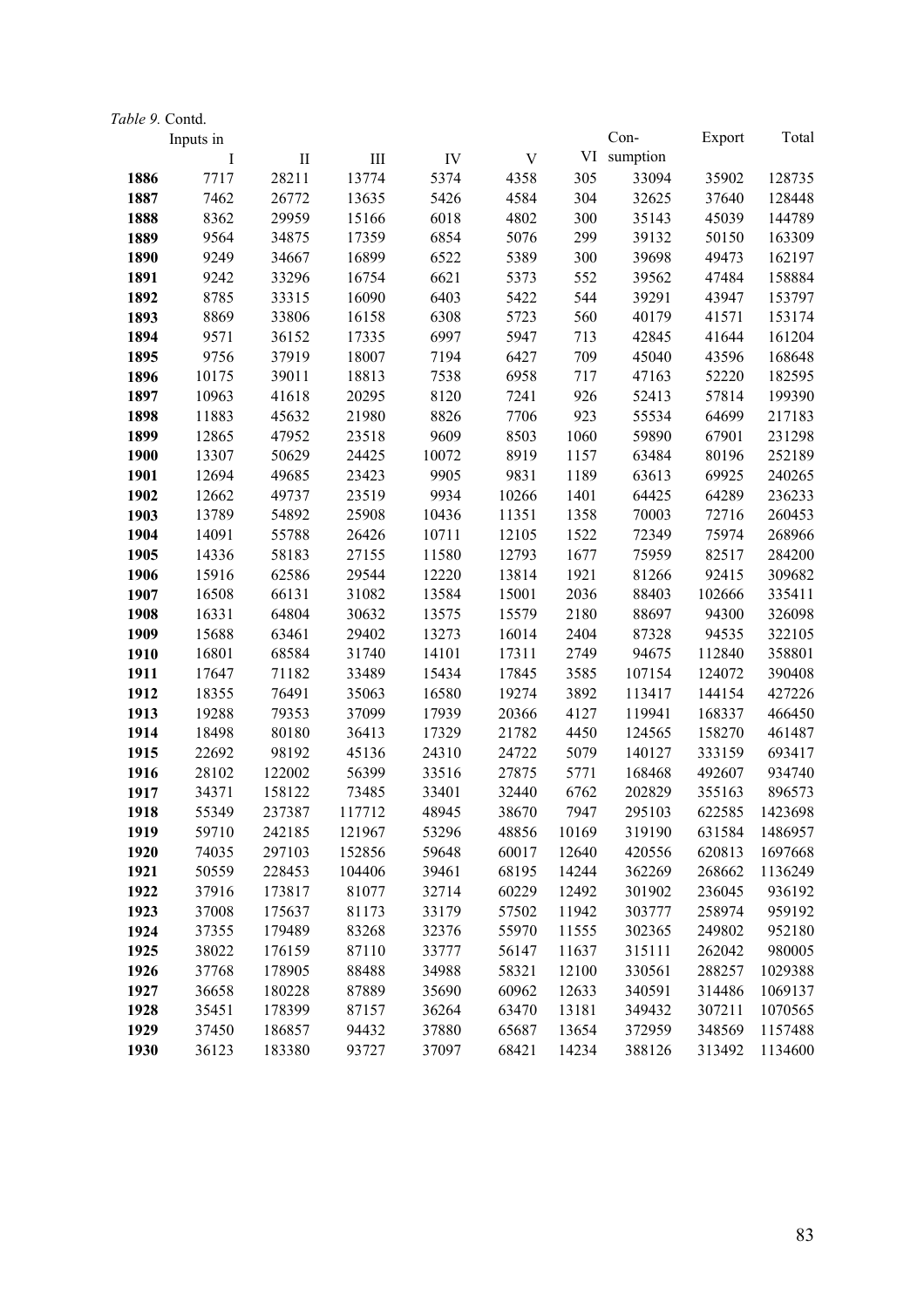| 1931<br>1932<br>1933<br>1934<br>1935<br>1936<br>1937 | I<br>36303<br>38514<br>37337<br>38564<br>39225<br>40112 | П<br>177712<br>173737<br>170350<br>184862<br>190452<br>195817 | Ш<br>94455<br>101758<br>99223<br>104233<br>107230 | IV<br>30769<br>29298<br>28886<br>30688<br>31847 | V<br>69776<br>69774<br>71578<br>74960 | VI<br>14544<br>14577<br>14921<br>15593 | sumption<br>371015<br>383286<br>377724<br>395882 | 278148<br>274016<br>269203<br>287229 | 1072721<br>1084960<br>1069221<br>1132011 |
|------------------------------------------------------|---------------------------------------------------------|---------------------------------------------------------------|---------------------------------------------------|-------------------------------------------------|---------------------------------------|----------------------------------------|--------------------------------------------------|--------------------------------------|------------------------------------------|
|                                                      |                                                         |                                                               |                                                   |                                                 |                                       |                                        |                                                  |                                      |                                          |
|                                                      |                                                         |                                                               |                                                   |                                                 |                                       |                                        |                                                  |                                      |                                          |
|                                                      |                                                         |                                                               |                                                   |                                                 |                                       |                                        |                                                  |                                      |                                          |
|                                                      |                                                         |                                                               |                                                   |                                                 |                                       |                                        |                                                  |                                      |                                          |
|                                                      |                                                         |                                                               |                                                   |                                                 |                                       |                                        |                                                  |                                      |                                          |
|                                                      |                                                         |                                                               |                                                   |                                                 | 77706                                 | 16212                                  | 413345                                           | 295916                               | 1171933                                  |
|                                                      |                                                         |                                                               | 109733                                            | 33324                                           | 82588                                 | 17252                                  | 428584                                           | 315883                               | 1223292                                  |
|                                                      | 42312                                                   | 215931                                                        | 115765                                            | 37765                                           | 87331                                 | 18357                                  | 465396                                           | 391541                               | 1374398                                  |
| 1938                                                 | 41959                                                   | 217468                                                        | 115593                                            | 37565                                           | 92163                                 | 19416                                  | 483989                                           | 370096                               | 1378250                                  |
| 1939                                                 | 51069                                                   | 238481                                                        | 145798                                            | 45204                                           | 98791                                 | 20930                                  | 573391                                           | 469672                               | 1643336                                  |
| 1940                                                 | 60944                                                   | 289043                                                        | 166736                                            | 49508                                           | 108168                                | 22785                                  | 647575                                           | 422423                               | 1767183                                  |
| 1941                                                 | 67023                                                   | 311546                                                        | 173423                                            | 54202                                           | 114361                                | 24116                                  | 713325                                           | 493989                               | 1951986                                  |
| 1942                                                 | 72998                                                   | 351516                                                        | 186043                                            | 60495                                           | 134851                                | 28488                                  | 816142                                           | 522670                               | 2173203                                  |
| 1943                                                 | 75610                                                   | 376578                                                        | 193194                                            | 62426                                           | 149656                                | 31428                                  | 865262                                           | 502641                               | 2256796                                  |
| 1944                                                 | 79730                                                   | 402441                                                        | 207080                                            | 62817                                           | 165010                                | 34571                                  | 915813                                           | 417887                               | 2285349                                  |
| 1945                                                 | 82101                                                   | 410028                                                        | 213259                                            | 69052                                           | 173820                                | 36565                                  | 945058                                           | 533251                               | 2463134                                  |
| 1946                                                 | 81398                                                   | 430004                                                        | 215401                                            | 84716                                           | 188281                                | 39801                                  | 993662                                           | 901145                               | 2934409                                  |
| 1947                                                 | 79444                                                   | 439607                                                        | 212519                                            | 84579                                           | 195749                                | 41532                                  | 1029856                                          | 922929                               | 3006216                                  |
| 1948                                                 | 86063                                                   | 477973                                                        | 227775                                            | 90849                                           | 221004                                | 46739                                  | 1176653                                          | 1016409                              | 3343466                                  |
| 1949                                                 | 104041                                                  | 537197                                                        | 287198                                            | 91406                                           | 240161                                | 50969                                  | 1287449                                          | 1044803                              | 3643223                                  |
| 1950                                                 | 85827                                                   | 489783                                                        | 232305                                            | 96108                                           | 253495                                | 54277                                  | 1261226                                          | 1113470                              | 3586491                                  |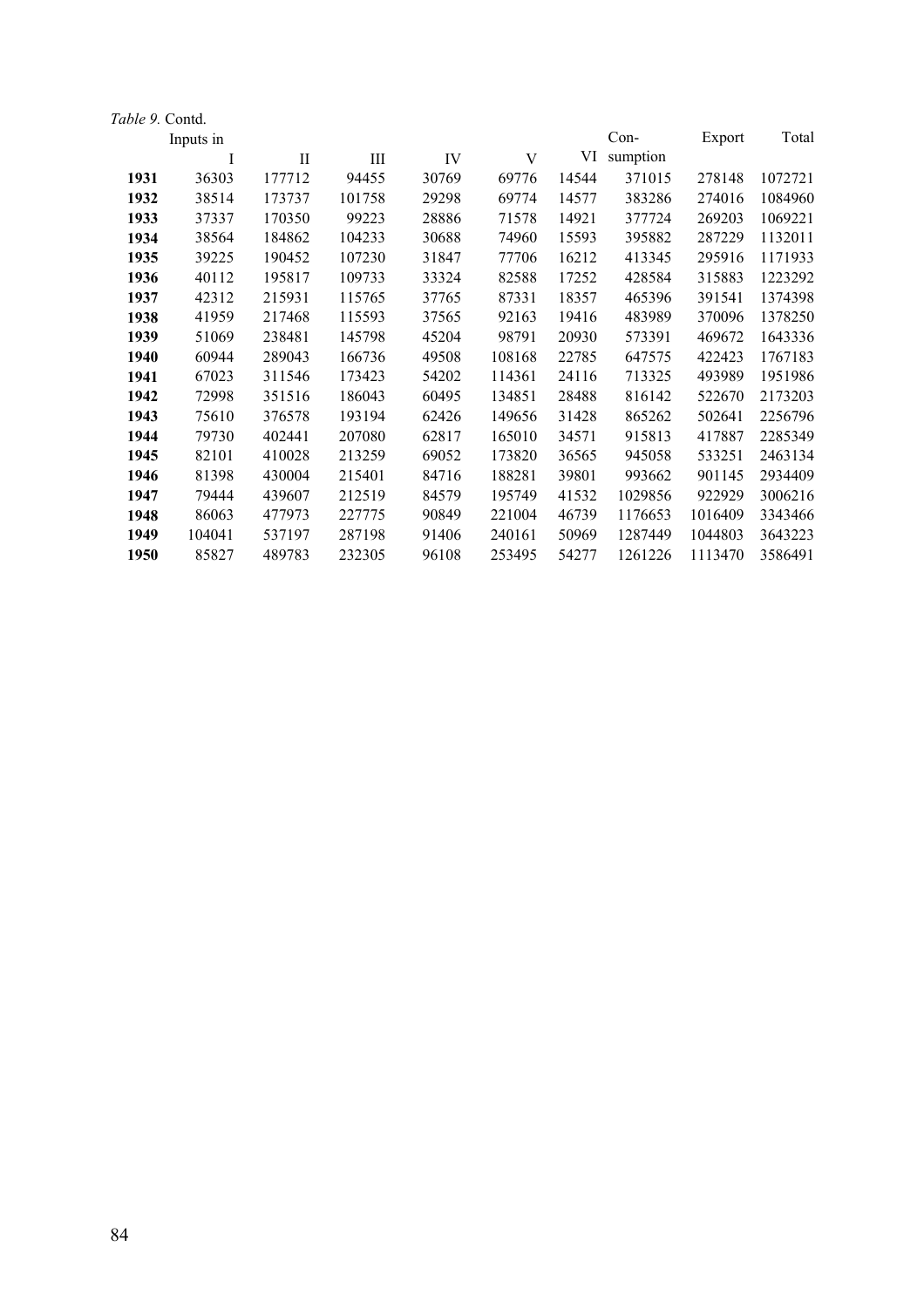I Agriculture, II Manufacturing Industry and Handicrafts, III Building and Construction, IV Transport and Communication, V Private Services, VI Public Services.

|      | Inputs in   |          |                             |     |                           |     |
|------|-------------|----------|-----------------------------|-----|---------------------------|-----|
|      | $\mathbf I$ | $\rm II$ | $\mathop{\rm III}\nolimits$ | IV  | $\ensuremath{\mathbf{V}}$ | VI  |
| 1800 | 78          | 86       | 13                          | 63  | 24                        | 20  |
| 1801 | 77          | 90       | 13                          | 66  | 23                        | 18  |
| 1802 | 74          | 84       | 10                          | 63  | 27                        | 17  |
| 1803 | 62          | 74       | 8                           | 56  | 23                        | 15  |
| 1804 | 64          | 77       | 10                          | 57  | 24                        | 16  |
| 1805 | 69          | 79       | 10                          | 58  | 22                        | 15  |
| 1806 | 76          | 89       | 11                          | 74  | 23                        | 18  |
| 1807 | 98          | 105      | 13                          | 86  | 27                        | 21  |
| 1808 | 127         | 125      | 21                          | 128 | 27                        | 30  |
| 1809 | 180         | 163      | 25                          | 140 | 46                        | 28  |
| 1810 | 213         | 193      | 32                          | 163 | 62                        | 32  |
| 1811 | 225         | 209      | 38                          | 194 | 72                        | 39  |
| 1812 | 226         | 219      | 45                          | 226 | 58                        | 42  |
| 1813 | 241         | 267      | 47                          | 238 | 77                        | 44  |
| 1814 | 277         | 292      | 42                          | 254 | 75                        | 43  |
| 1815 | 275         | 287      | 44                          | 251 | 62                        | 42  |
| 1816 | 299         | 335      | 58                          | 299 | 65                        | 56  |
| 1817 | 297         | 325      | 49                          | 290 | 62                        | 53  |
| 1818 | 318         | 392      | 62                          | 337 | 73                        | 67  |
| 1819 | 341         | 415      | 67                          | 344 | 68                        | 67  |
| 1820 | 384         | 445      | 62                          | 346 | 72                        | 63  |
| 1821 | 374         | 435      | 60                          | 351 | 79                        | 66  |
| 1822 | 396         | 434      | 68                          | 384 | 89                        | 72  |
| 1823 | 442         | 481      | 67                          | 426 | 101                       | 74  |
| 1824 | 451         | 491      | 77                          | 416 | 105                       | 83  |
| 1825 | 441         | 504      | 70                          | 435 | 112                       | 81  |
| 1826 | 435         | 511      | 80                          | 457 | 100                       | 96  |
| 1827 | 488         | 557      | 75                          | 449 | 95                        | 86  |
| 1828 | 517         | 561      | 79                          | 467 | 100                       | 88  |
| 1829 | 418         | 450      | 68                          | 422 | 85                        | 77  |
| 1830 | 446         | 453      | 67                          | 420 | 87                        | 78  |
| 1831 | 476         | 501      | 80                          | 462 | 97                        | 91  |
| 1832 | 442         | 461      | 63                          | 397 | 83                        | 71  |
| 1833 | 522         | 541      | 72                          | 487 | 103                       | 82  |
| 1834 | 528         | 532      | 81                          | 502 | 104                       | 89  |
| 1835 | 532         | 551      | 87                          | 503 | 102                       | 84  |
| 1836 | 509         | 542      | 87                          | 489 | 92                        | 83  |
| 1837 | 547         | 593      | 93                          | 540 | 105                       | 92  |
| 1838 | 616         | 676      | 102                         | 605 | 128                       | 104 |
| 1839 | 674         | 721      | 111                         | 608 | 139                       | 103 |
| 1840 | 682         | 729      | 108                         | 614 | 142                       | 103 |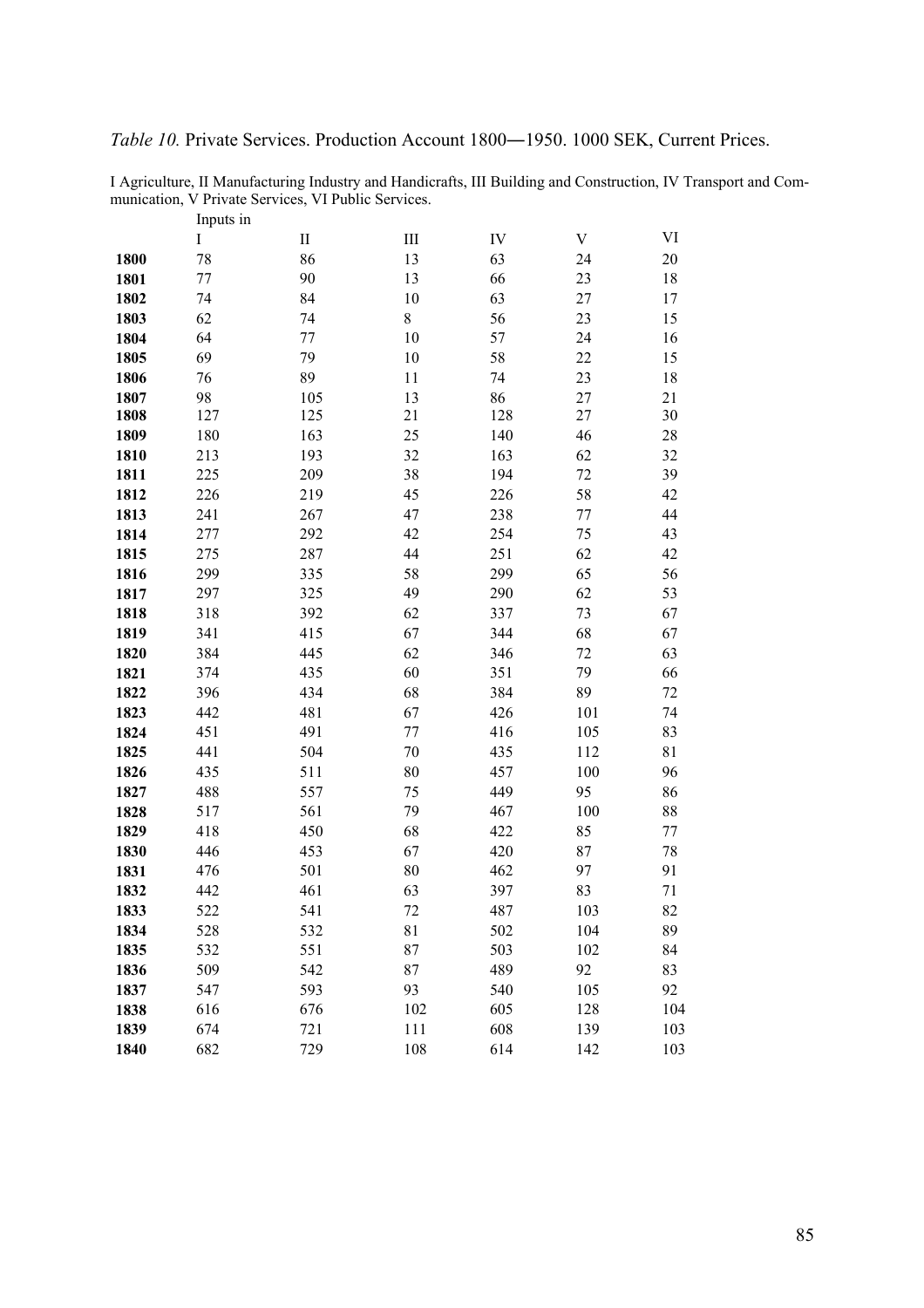|      | Con-     | Export | Total |
|------|----------|--------|-------|
|      | sumption |        |       |
| 1800 | 23209    | 572    | 24064 |
| 1801 | 25061    | 762    | 26110 |
| 1802 | 26619    | 861    | 27755 |
| 1803 | 24519    | 792    | 25550 |
| 1804 | 22646    | 731    | 23625 |
| 1805 | 25318    | 755    | 26326 |
| 1806 | 31955    | 788    | 33035 |
| 1807 | 31956    | 762    | 33069 |
| 1808 | 41710    | 507    | 42675 |
| 1809 | 33769    | 829    | 35181 |
| 1810 | 32746    | 793    | 34234 |
| 1811 | 36954    | 833    | 38564 |
| 1812 | 56624    | 749    | 58190 |
| 1813 | 57014    | 956    | 58884 |
| 1814 | 56642    | 1219   | 58844 |
| 1815 | 56439    | 1471   | 58872 |
| 1816 | 60864    | 1266   | 63241 |
| 1817 | 64734    | 1211   | 67021 |
| 1818 | 65713    | 1488   | 68450 |
| 1819 | 71158    | 1348   | 73809 |
| 1820 | 65507    | 1390   | 68268 |
| 1821 | 58334    | 1234   | 60933 |
| 1822 | 58838    | 1231   | 61512 |
| 1823 | 59619    | 1388   | 62597 |
| 1824 | 54035    | 1343   | 57001 |
| 1825 | 58398    | 1609   | 61650 |
| 1826 | 70529    | 1192   | 73400 |
| 1827 | 69244    | 1412   | 72406 |
| 1828 | 60396    | 1409   | 63617 |
| 1829 | 64622    | 1254   | 67395 |
| 1830 | 70245    | 1321   | 73117 |
| 1831 | 75822    | 1431   | 78961 |
| 1832 | 78190    | 1400   | 81107 |
| 1833 | 75407    | 1486   | 78701 |
| 1834 | 75550    | 1421   | 78807 |
| 1835 | 78721    | 1711   | 82291 |
| 1836 | 82981    | 1820   | 86603 |
| 1837 | 89118    | 1449   | 92536 |
| 1838 | 88551    | 1962   | 92744 |
| 1839 | 88226    | 2118   | 92700 |
| 1840 | 86651    | 2023   | 91053 |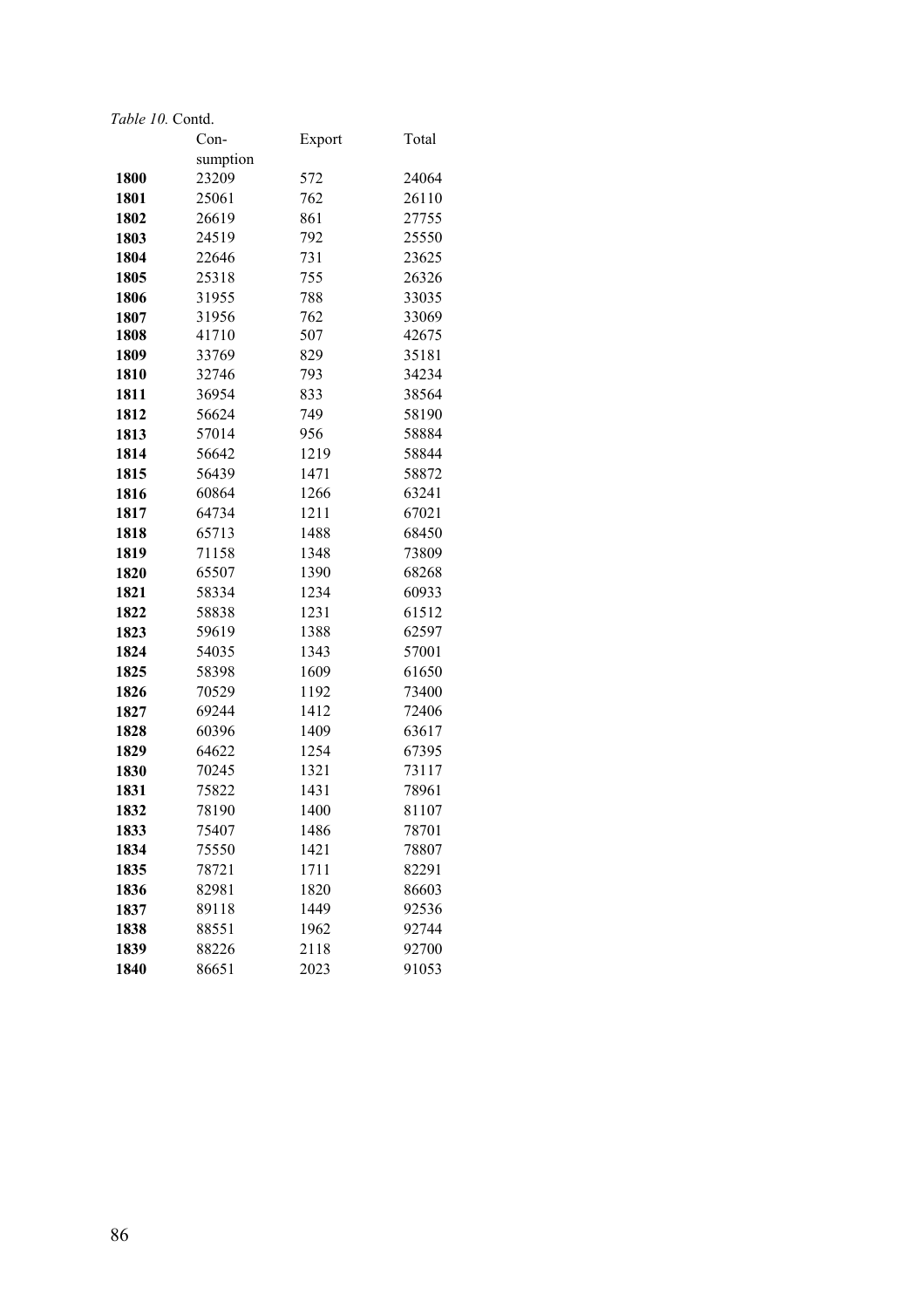| <i>Lable To.</i> Coma. | Inputs in |          |           |            |      |     |
|------------------------|-----------|----------|-----------|------------|------|-----|
|                        | I         | $\rm II$ | $\rm III$ | ${\rm IV}$ | V    | VI  |
| 1841                   | 712       | 753      | 112       | 650        | 145  | 115 |
| 1842                   | 787       | 823      | 115       | 714        | 158  | 121 |
| 1843                   | 845       | 849      | 137       | 763        | 140  | 129 |
| 1844                   | 801       | 808      | 138       | 710        | 144  | 112 |
| 1845                   | 936       | 971      | 170       | 881        | 203  | 163 |
| 1846                   | 823       | 864      | 156       | 734        | 153  | 135 |
| 1847                   | 811       | 848      | 144       | 721        | 141  | 125 |
| 1848                   | 901       | 909      | 152       | 809        | 155  | 133 |
| 1849                   | 911       | 948      | 165       | 838        | 192  | 138 |
| 1850                   | 912       | 1001     | 184       | 875        | 182  | 143 |
| 1851                   | 913       | 1034     | 232       | 874        | 203  | 152 |
| 1852                   | 999       | 1121     | 250       | 957        | 200  | 160 |
| 1853                   | 967       | 1106     | 266       | 941        | 243  | 168 |
| 1854                   | 1048      | 1122     | 255       | 948        | 208  | 151 |
| 1855                   | 1095      | 1248     | 318       | 1105       | 214  | 154 |
| 1856                   | 1495      | 1662     | 405       | 1470       | 273  | 182 |
| 1857                   | 1835      | 2090     | 490       | 1863       | 327  | 217 |
| 1858                   | 2095      | 2180     | 494       | 1925       | 331  | 273 |
| 1859                   | 1928      | 2071     | 499       | 1819       | 371  | 267 |
| 1860                   | 2182      | 2428     | 589       | 2144       | 440  | 308 |
| 1861                   | 2130      | 2391     | 464       | 2076       | 443  | 295 |
| 1862                   | 2166      | 2400     | 634       | 2164       | 420  | 312 |
| 1863                   | 2364      | 2604     | 588       | 2218       | 461  | 337 |
| 1864                   | 2337      | 2695     | 624       | 2296       | 458  | 359 |
| 1865                   | 2372      | 2820     | 585       | 2483       | 493  | 378 |
| 1866                   | 2458      | 2901     | 694       | 2481       | 558  | 416 |
| 1867                   | 2588      | 2802     | 590       | 2312       | 521  | 404 |
| 1868                   | 2549      | 2895     | 514       | 2372       | 560  | 433 |
| 1869                   | 2859      | 3164     | 558       | 2415       | 586  | 434 |
| 1870                   | 2826      | 2907     | 523       | 2304       | 539  | 410 |
| 1871                   | 2787      | 2955     | 536       | 2291       | 543  | 394 |
| 1872                   | 2498      | 2944     | 525       | 2094       | 522  | 331 |
| 1873                   | 3107      | 3880     | 920       | 2770       | 759  | 420 |
| 1874                   | 3749      | 4683     | 1269      | 3239       | 1028 | 484 |
| 1875                   | 4098      | 5121     | 1260      | 3694       | 1094 | 593 |
| 1876                   | 4329      | 4985     | 1375      | 3778       | 1140 | 630 |
| 1877                   | 4618      | 5616     | 1555      | 4084       | 1273 | 724 |
| 1878                   | 4968      | 5266     | 1557      | 4261       | 1224 | 841 |
| 1879                   | 4724      | 4804     | 1335      | 3958       | 1021 | 774 |
| 1880                   | 4538      | 5263     | 1297      | 3909       | 1184 | 755 |
| 1881                   | 4583      | 5692     | 1314      | 3990       | 1239 | 752 |
| 1882                   | 4613      | 5960     | 1117      | 3928       | 1384 | 774 |
| 1883                   | 5241      | 6356     | 1317      | 4458       | 1505 | 845 |
| 1884                   | 5480      | 7057     | 1638      | 5062       | 1657 | 986 |
| 1885                   | 5099      | 6817     | 1444      | 4743       | 1437 | 933 |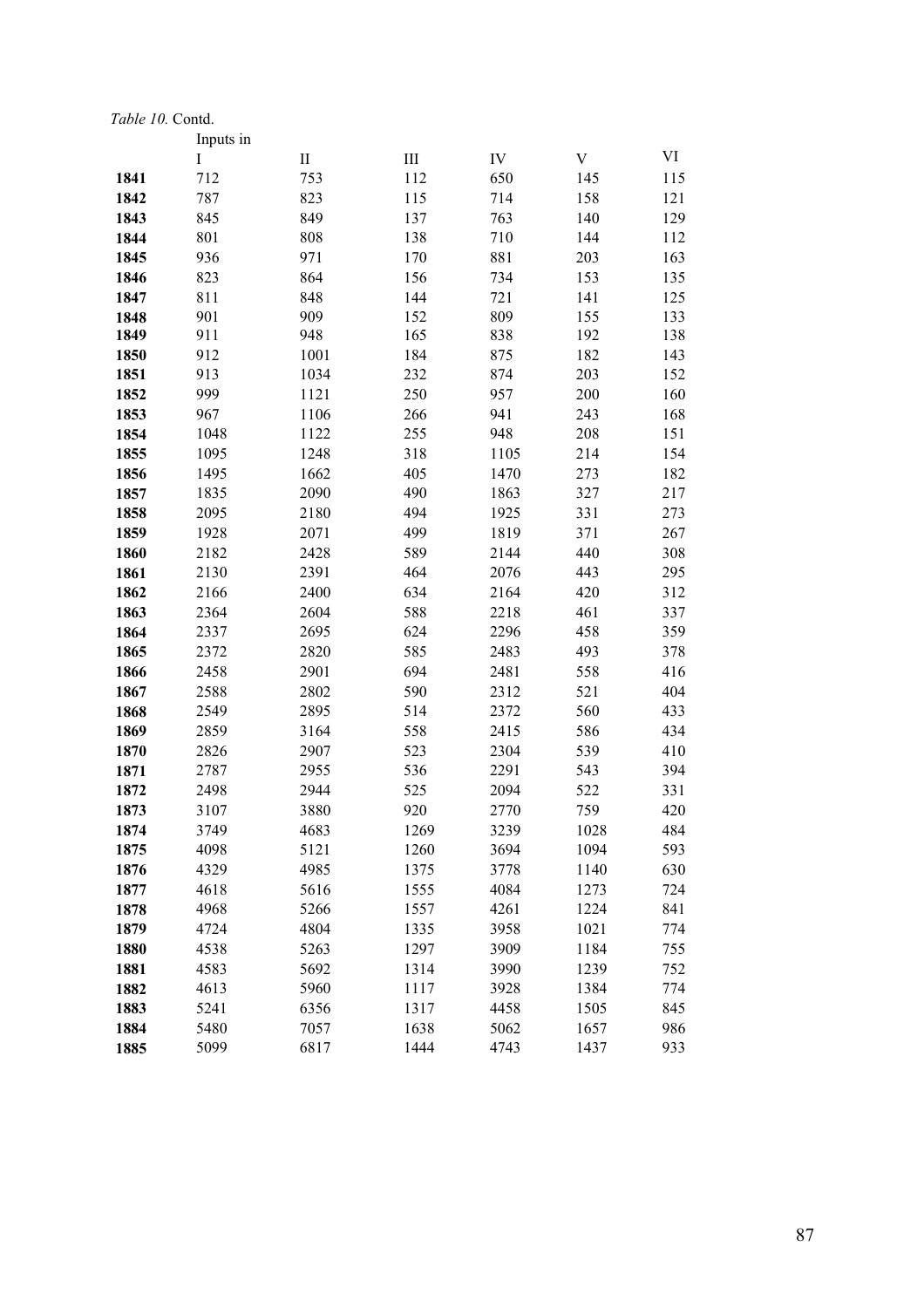|              | Con-             | Export       | Total            |
|--------------|------------------|--------------|------------------|
|              | sumption         |              |                  |
| 1841         | 85299            | 2165         | 89950            |
| 1842         | 89162            | 1792         | 93672            |
| 1843         | 89593            | 1750         | 94206            |
| 1844         | 83923            | 2062         | 88699            |
| 1845         | 83090            | 2356         | 88769            |
| 1846         | 95721            | 2323         | 100910           |
| 1847         | 102589           | 2360         | 107740           |
| 1848         | 105292           | 1798         | 110148           |
| 1849         | 98142            | 2192         | 103526           |
| 1850         | 105507           | 2273         | 111077           |
| 1851         | 104619           | 2472         | 110499           |
| 1852         | 109528           | 2460         | 115676           |
| 1853         | 112105           | 2719         | 118515           |
| 1854         | 126846           | 3193         | 133771           |
| 1855         | 154104           | 3363         | 161601           |
| 1856         | 178551           | 3714         | 187752           |
| 1857         | 183935           | 3913         | 194669           |
| 1858         | 161020           | 3029         | 171348           |
| 1859         | 152027           | 3822         | 162805           |
| 1860         | 163499           | 4212         | 175803           |
| 1861         | 179524           | 3885         | 191207           |
| 1862         | 173524           | 4465         | 186085           |
| 1863         | 173797           | 4669         | 187038           |
| 1864         | 175416           | 4903         | 189089           |
| 1865         | 173952           | 5310         | 188393           |
| 1866         | 168896           | 5988         | 184391           |
| 1867         | 174125           | 6344         | 189686           |
| 1868         | 173484           | 6667         | 189474           |
| 1869         | 171354           | 6939         | 188308           |
| 1870         | 183690<br>197037 | 7416<br>9935 | 200615<br>216478 |
| 1871         | 227861           | 12127        | 248903           |
| 1872<br>1873 | 251371           | 12217        | 275444           |
| 1874         | 275783           | 14424        | 304659           |
| 1875         | 263457           | 6716         | 286032           |
| 1876         | 266748           | 10366        | 293351           |
| 1877         | 268757           | 7948         | 294574           |
| 1878         | 238361           | 3968         | 260446           |
| 1879         | 239599           | 8266         | 264480           |
| 1880         | 240467           | 13664        | 271077           |
| 1881         | 263523           | 11095        | 292189           |
| 1882         | 244812           | 8895         | 271482           |
| 1883         | 259728           | 11592        | 291042           |
| 1884         | 253840           | 12148        | 287869           |
| 1885         | 258305           | 13070        | 291847           |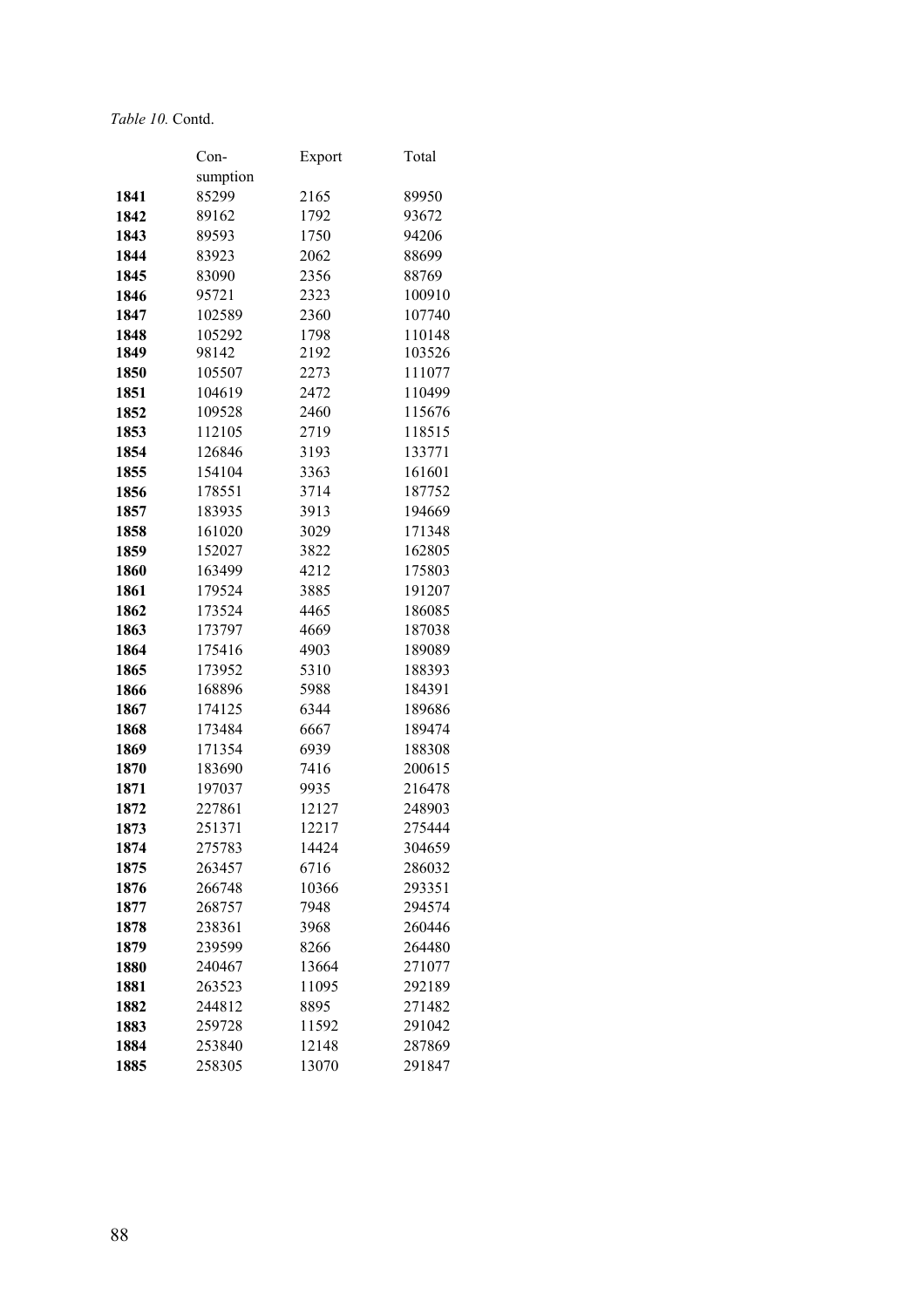|      | Inputs in |          |           |       |             |       |
|------|-----------|----------|-----------|-------|-------------|-------|
|      | I         | $\rm II$ | $\rm III$ | IV    | $\mathbf V$ | VI    |
| 1886 | 5008      | 6762     | 1742      | 4991  | 1482        | 1039  |
| 1887 | 5087      | 7381     | 1483      | 5189  | 1573        | 1128  |
| 1888 | 4835      | 7493     | 1495      | 4933  | 1620        | 1026  |
| 1889 | 5544      | 9207     | 1839      | 5799  | 2021        | 1147  |
| 1890 | 6191      | 10447    | 1895      | 6583  | 2140        | 1270  |
| 1891 | 6962      | 10963    | 1677      | 6866  | 2089        | 1322  |
| 1892 | 6665      | 10714    | 1580      | 6449  | 1920        | 1261  |
| 1893 | 6312      | 10416    | 1494      | 6209  | 1867        | 1267  |
| 1894 | 6036      | 10813    | 1590      | 6033  | 1972        | 1250  |
| 1895 | 5856      | 10777    | 2036      | 6226  | 2007        | 1234  |
| 1896 | 6696      | 13794    | 2165      | 7000  | 2312        | 1347  |
| 1897 | 6815      | 14854    | 2522      | 7305  | 2481        | 1437  |
| 1898 | 8003      | 17527    | 2847      | 8858  | 2916        | 1643  |
| 1899 | 9233      | 19962    | 3485      | 10438 | 3380        | 1849  |
| 1900 | 9171      | 21487    | 3649      | 10409 | 3617        | 2033  |
| 1901 | 9952      | 22126    | 3481      | 10874 | 3642        | 2221  |
| 1902 | 9783      | 23062    | 3431      | 11380 | 3639        | 2287  |
| 1903 | 10255     | 24045    | 4430      | 12176 | 3950        | 2480  |
| 1904 | 11081     | 27208    | 4860      | 13307 | 4430        | 2785  |
| 1905 | 10658     | 28115    | 4985      | 13964 | 4731        | 2929  |
| 1906 | 13073     | 34326    | 5816      | 16679 | 5500        | 3271  |
| 1907 | 16144     | 39991    | 6401      | 20726 | 6405        | 3868  |
| 1908 | 17271     | 40266    | 5989      | 21340 | 6631        | 4375  |
| 1909 | 19338     | 42009    | 6269      | 23590 | 7109        | 5031  |
| 1910 | 18466     | 45340    | 6498      | 22370 | 7289        | 4639  |
| 1911 | 17372     | 45123    | 6846      | 21951 | 7670        | 4544  |
| 1912 | 15443     | 39777    | 6023      | 19120 | 6836        | 3945  |
| 1913 | 17190     | 44562    | 6853      | 20381 | 7627        | 4140  |
| 1914 | 16849     | 44745    | 7272      | 21328 | 7528        | 4378  |
| 1915 | 17576     | 47715    | 5954      | 20445 | 9058        | 4279  |
| 1916 | 24800     | 71857    | 7577      | 28024 | 14129       | 5944  |
| 1917 | 26965     | 81996    | 8925      | 32452 | 13000       | 5998  |
| 1918 | 40737     | 102527   | 13620     | 47917 | 23016       | 11638 |
| 1919 | 46759     | 107457   | 15253     | 58200 | 22875       | 11783 |
| 1920 | 41821     | 118098   | 15373     | 58815 | 23205       | 12168 |
| 1921 | 47066     | 115381   | 20094     | 70283 | 25025       | 19655 |
| 1922 | 40671     | 108017   | 17621     | 64393 | 21911       | 17823 |
| 1923 | 32876     | 100493   | 16782     | 59595 | 20381       | 14635 |
| 1924 | 29353     | 93304    | 15967     | 53628 | 17381       | 12569 |
| 1925 | 28188     | 91138    | 16600     | 52445 | 17142       | 12442 |
| 1926 | 29406     | 96836    | 16314     | 53640 | 18127       | 12156 |
| 1927 | 26171     | 91326    | 15070     | 49952 | 17289       | 11214 |
| 1928 | 28900     | 101355   | 17634     | 56096 | 18414       | 12287 |
| 1929 | 28708     | 106563   | 17350     | 55993 | 19408       | 12184 |
| 1930 | 26854     | 105315   | 20802     | 58117 | 19569       | 12709 |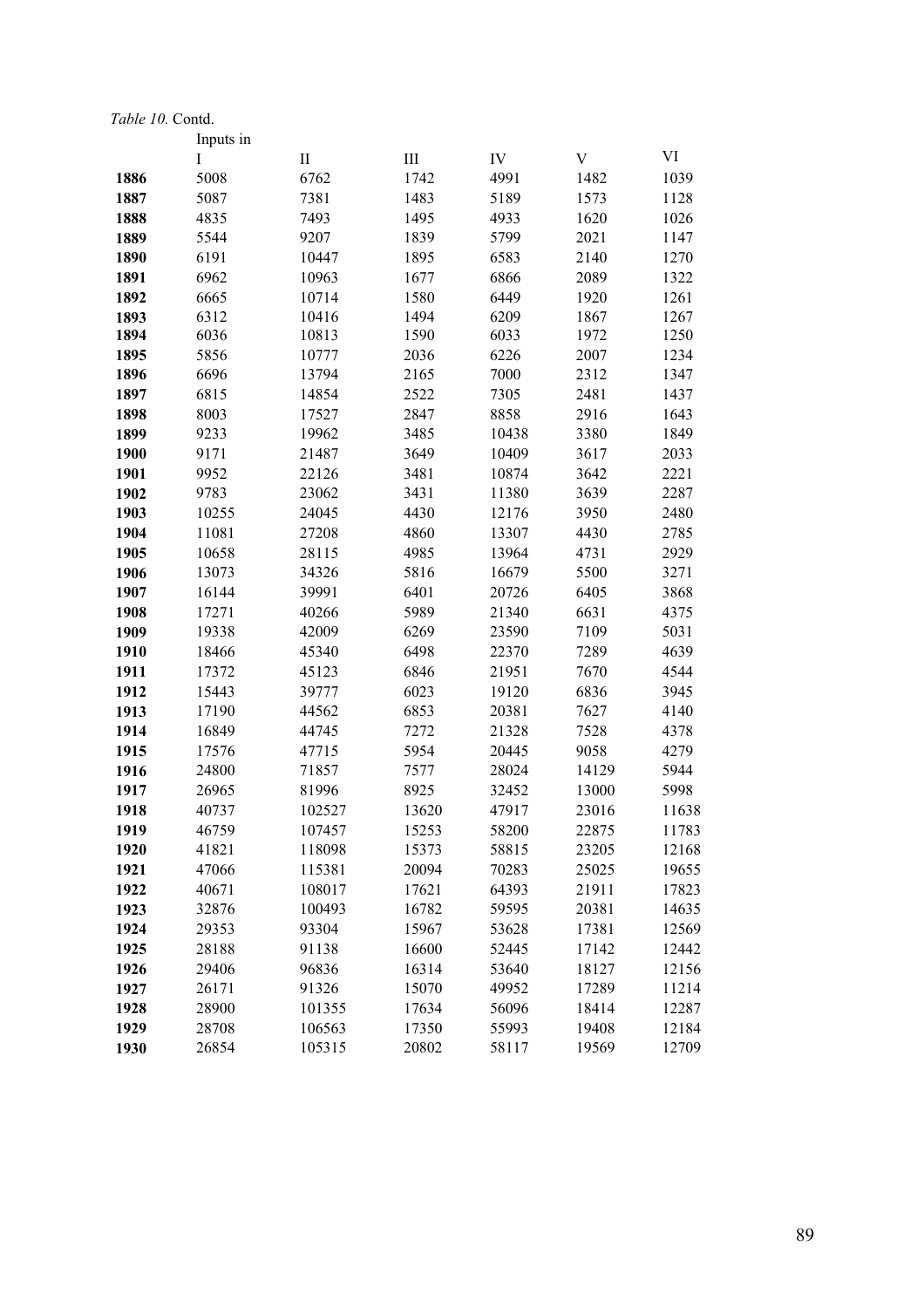|              | $Con-$             | Export          | Total              |
|--------------|--------------------|-----------------|--------------------|
|              | sumption           |                 |                    |
| 1886         | 239210             | 10778           | 271011             |
| 1887         | 230330             | 11663           | 263835             |
| 1888         | 230749             | 17566           | 269716             |
| 1889         | 254252             | 16847           | 296656             |
| 1890         | 274848             | 18147           | 321520             |
| 1891         | 297553             | 19743           | 347174             |
| 1892         | 303138             | 16330           | 348058             |
| 1893         | 298118             | 16779           | 342462             |
| 1894         | 295576             | 13512           | 336783             |
| 1895         | 301235             | 15551           | 344922             |
| 1896         | 304940             | 22209           | 360463             |
| 1897         | 332726             | 22016           | 390156             |
| 1898         | 392333             | 21845           | 455972             |
| 1899         | 437663             | 17292           | 503301             |
| 1900         | 442604             | 20235           | 513204             |
| 1901         | 443859             | 19470           | 515624             |
| 1902         | 457075             | 18344           | 529002             |
| 1903         | 468661             | 29356           | 555352             |
| 1904         | 483667             | 24704           | 572042             |
| 1905         | 487171             | 27477           | 580029             |
| 1906         | 559648             | 32276           | 670589             |
| 1907         | 656665             | 36947           | 787148             |
| 1908         | 651101             | 26606           | 773579             |
| 1909         | 653956             | 26690           | 783992             |
| 1910         | 656458             | 36733           | 797794             |
| 1911         | 669956             | 41762           | 815225             |
| 1912         | 719477             | 49446           | 860067             |
| 1913         | 750780             | 51204           | 902736             |
| 1914         | 790577             | 56190           | 948866             |
| 1915         | 905349             | 165780          | 1176157            |
| 1916         | 1153497            | 122565          | 1428392            |
| 1917         | 1548286            | 94578           | 1812200            |
| 1918         | 2202183            | 79664           | 2521302<br>3263855 |
| 1919         | 2911433            | 90095           |                    |
| 1920<br>1921 | 3303543<br>2244597 | 146934<br>61122 | 3719956<br>2603223 |
| 1922         | 1789320            | 63477           | 2123233            |
| 1923         | 1844929            | 71568           | 2161260            |
| 1924         | 1934964            | 71794           | 2228960            |
| 1925         | 1929817            | 83904           | 2231676            |
| 1926         | 1952304            | 80669           | 2259453            |
| 1927         | 1927698            | 101083          | 2239802            |
| 1928         | 2046928            | 98739           | 2380353            |
| 1929         | 2088836            | 110829          | 2439870            |
| 1930         | 2111136            | 88450           | 2442953            |
|              |                    |                 |                    |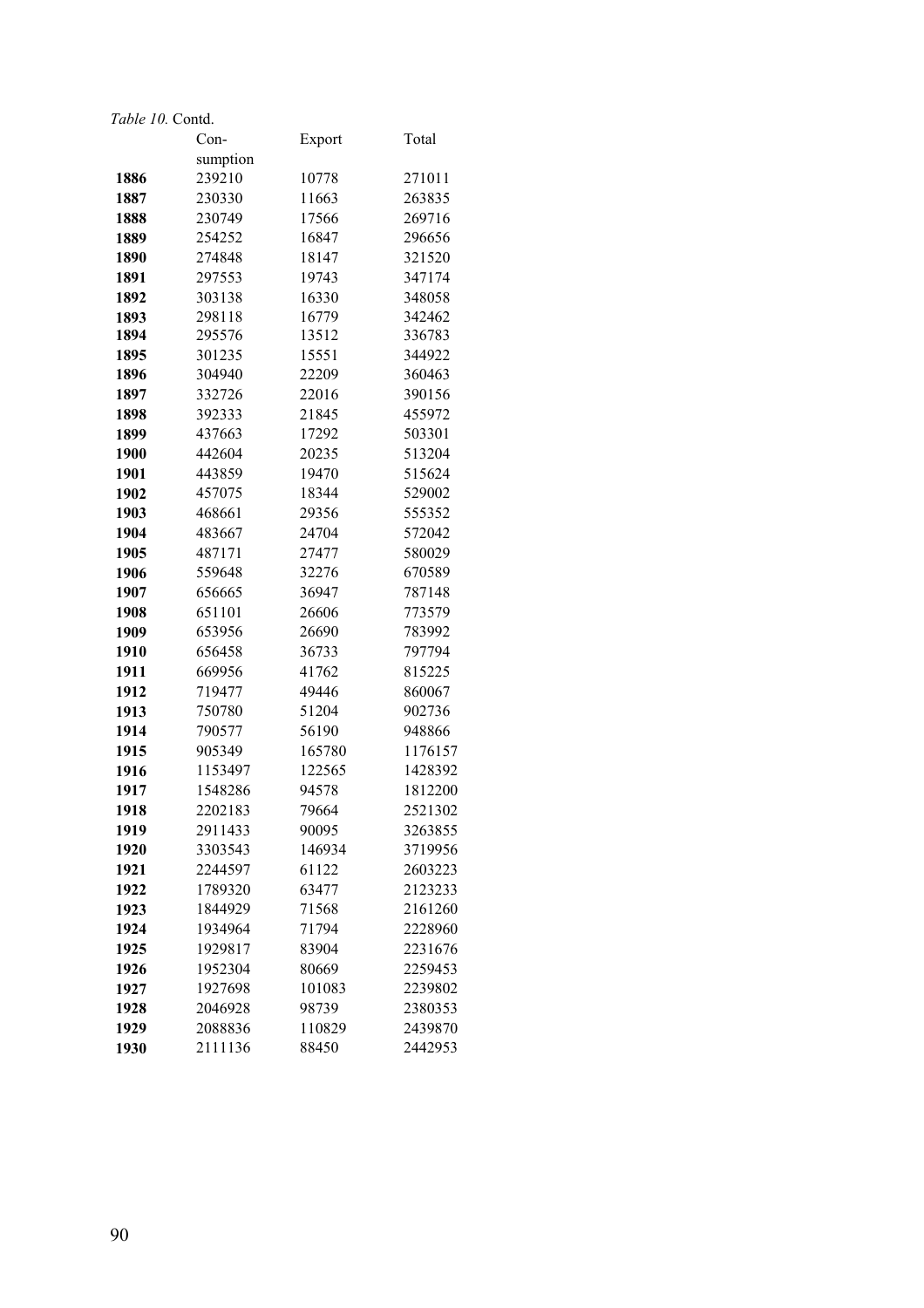|      | Inputs in |        |       |       |       |       |  |  |
|------|-----------|--------|-------|-------|-------|-------|--|--|
|      | I         | П      | Ш     | IV    | V     | VI    |  |  |
| 1931 | 26078     | 96198  | 20627 | 58336 | 19586 | 13807 |  |  |
| 1932 | 21811     | 86223  | 18629 | 53244 | 19211 | 13283 |  |  |
| 1933 | 20425     | 73255  | 14042 | 44160 | 15637 | 10665 |  |  |
| 1934 | 18908     | 80618  | 14426 | 43355 | 14924 | 9662  |  |  |
| 1935 | 18990     | 81166  | 15591 | 42211 | 14298 | 9507  |  |  |
| 1936 | 18205     | 78406  | 15110 | 38195 | 13165 | 8770  |  |  |
| 1937 | 18114     | 84858  | 14390 | 37008 | 13287 | 8646  |  |  |
| 1938 | 17850     | 87066  | 16472 | 38699 | 13513 | 9823  |  |  |
| 1939 | 23004     | 118928 | 22431 | 51999 | 19683 | 16065 |  |  |
| 1940 | 18369     | 98073  | 13349 | 40954 | 15894 | 17712 |  |  |
| 1941 | 18776     | 95240  | 12754 | 38819 | 15832 | 19590 |  |  |
| 1942 | 19333     | 100912 | 15851 | 38856 | 16498 | 19822 |  |  |
| 1943 | 20381     | 107525 | 17498 | 41310 | 16845 | 20343 |  |  |
| 1944 | 20032     | 105173 | 17081 | 40049 | 15668 | 19822 |  |  |
| 1945 | 23954     | 129117 | 22789 | 48155 | 19780 | 22646 |  |  |
| 1946 | 33315     | 188272 | 32644 | 72007 | 29174 | 24988 |  |  |
| 1947 | 34267     | 202801 | 36829 | 79537 | 28588 | 25896 |  |  |
| 1948 | 32994     | 222098 | 35152 | 83911 | 30990 | 29057 |  |  |
| 1949 | 37111     | 240481 | 37879 | 89689 | 34912 | 31842 |  |  |
| 1950 | 44115     | 256316 | 39586 | 94462 | 33299 | 32679 |  |  |
|      |           |        |       |       |       |       |  |  |

| 1 avre 1 v. Conig. |          |        |         |
|--------------------|----------|--------|---------|
|                    | Con-     | Export | Total   |
|                    | sumption |        |         |
| 1931               | 1965386  | 63541  | 2263559 |
| 1932               | 1801493  | 52386  | 2066281 |
| 1933               | 1835973  | 64592  | 2078749 |
| 1934               | 2083426  | 79451  | 2344770 |
| 1935               | 2251787  | 77680  | 2511230 |
| 1936               | 2323858  | 93767  | 2589477 |
| 1937               | 2539498  | 130434 | 2846236 |
| 1938               | 2654241  | 117228 | 2954892 |
| 1939               | 2921493  | 124848 | 3298452 |
| 1940               | 3217476  | 80576  | 3502403 |
| 1941               | 3412020  | 83825  | 3696856 |
| 1942               | 3706931  | 83065  | 4001268 |
| 1943               | 4127489  | 63608  | 4414999 |
| 1944               | 4458913  | 47236  | 4723974 |
| 1945               | 4296123  | 135005 | 4697568 |
| 1946               | 5269084  | 190304 | 5839788 |
| 1947               | 6212517  | 234682 | 6855117 |
| 1948               | 6756211  | 268432 | 7458847 |
| 1949               | 6938313  | 283328 | 7693556 |
| 1950               | 7483352  | 408166 | 8391974 |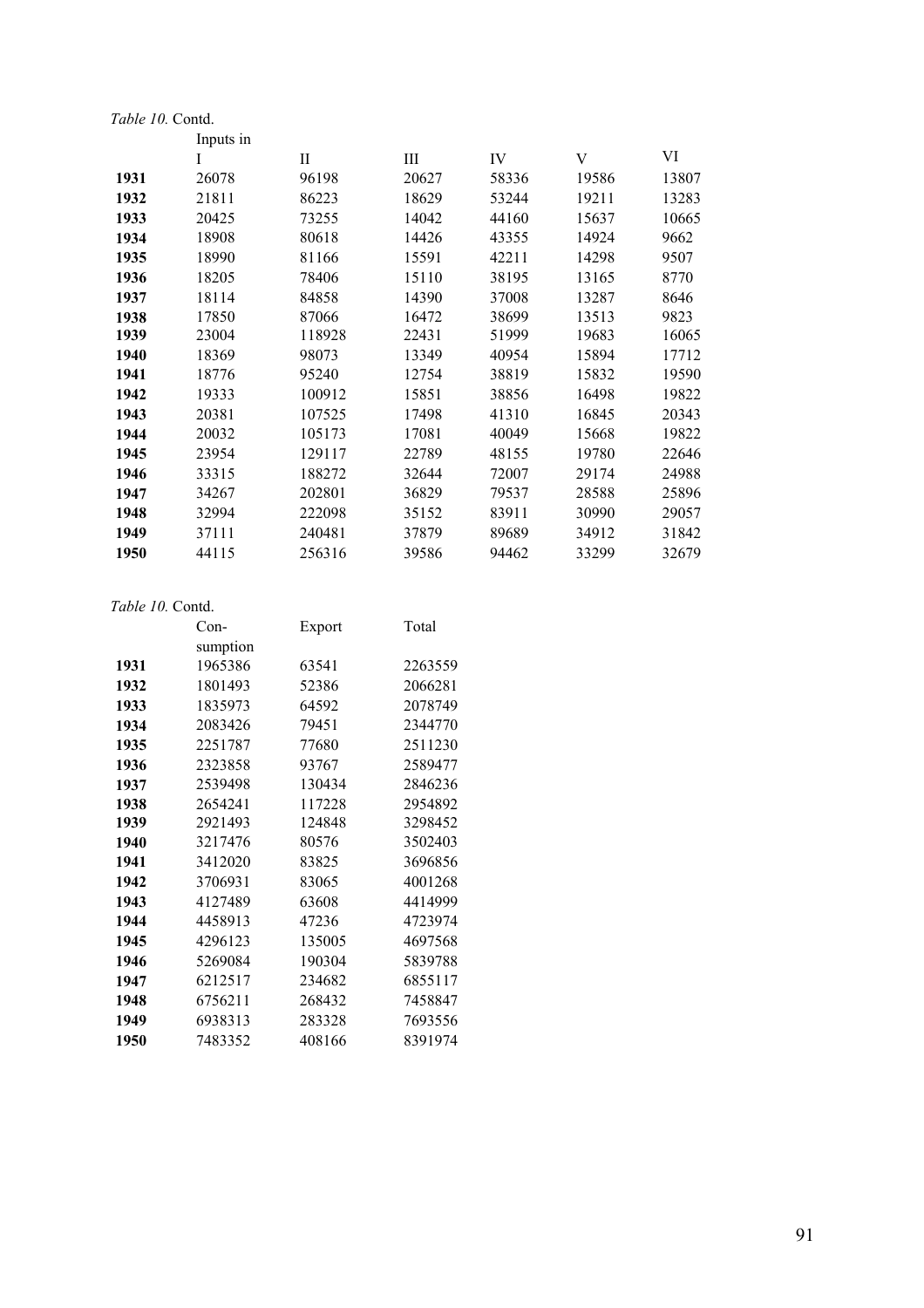*Table 11.* Public Service Production. Production Account 1800―1950. 1000 SEK, Current Prices.

|      | <b>Total</b> |      | <b>Total</b> |      | <b>Total</b> |      | <b>Total</b> |
|------|--------------|------|--------------|------|--------------|------|--------------|
|      | Con-         |      | Con-         |      | Con-         |      | Con-         |
|      | sumption     |      | sumption     |      | sumption     |      | sumption     |
| 1800 | 12626        | 1841 | 28007        | 1881 | 88135        | 1921 | 940033       |
| 1801 | 12066        | 1842 | 27718        | 1882 | 89354        | 1922 | 803123       |
| 1802 | 12022        | 1843 | 27875        | 1883 | 90439        | 1923 | 718564       |
| 1803 | 12298        | 1844 | 25081        | 1884 | 92706        | 1924 | 721852       |
| 1804 | 11907        | 1845 | 29328        | 1885 | 94278        | 1925 | 741289       |
| 1805 | 12188        | 1846 | 31506        | 1886 | 95452        | 1926 | 720522       |
| 1806 | 13564        | 1847 | 31352        | 1887 | 97368        | 1927 | 720323       |
| 1807 | 13489        | 1848 | 30907        | 1888 | 95365        | 1928 | 737866       |
| 1808 | 16224        | 1849 | 30307        | 1889 | 97302        | 1929 | 754933       |
| 1809 | 12650        | 1850 | 31527        | 1890 | 100532       | 1930 | 766139       |
| 1810 | 12782        | 1851 | 33592        | 1891 | 104825       | 1931 | 785190       |
| 1811 | 15397        | 1852 | 33352        | 1892 | 106957       | 1932 | 776499       |
| 1812 | 19107        | 1853 | 36676        | 1893 | 110248       | 1933 | 753481       |
| 1813 | 19132        | 1854 | 36742        | 1894 | 110088       | 1934 | 756815       |
| 1814 | 17789        | 1855 | 38415        | 1895 | 112091       | 1935 | 805536       |
| 1815 | 17705        | 1856 | 38846        | 1896 | 112626       | 1936 | 841550       |
| 1816 | 20953        | 1857 | 39468        | 1897 | 123072       | 1937 | 921696       |
| 1817 | 21230        | 1858 | 41477        | 1898 | 129868       | 1938 | 1033509      |
| 1818 | 23799        | 1859 | 41739        | 1899 | 136344       | 1939 | 1374374      |
| 1819 | 23794        | 1860 | 43377        | 1900 | 151537       | 1940 | 2010173      |
| 1820 | 20814        | 1861 | 45166        | 1901 | 155661       | 1941 | 2453054      |
| 1821 | 20842        | 1862 | 46207        | 1902 | 158640       | 1942 | 2644807      |
| 1822 | 20801        | 1863 | 48819        | 1903 | 170742       | 1943 | 2773936      |
| 1823 | 19836        | 1864 | 50682        | 1904 | 178241       | 1944 | 2920891      |
| 1824 | 21764        | 1865 | 51116        | 1905 | 185096       | 1945 | 2829153      |
| 1825 | 22212        | 1866 | 53928        | 1906 | 192908       | 1946 | 2530616      |
| 1826 | 26809        | 1867 | 56220        | 1907 | 210287       | 1947 | 2747887      |
| 1827 | 24610        | 1868 | 58141        | 1908 | 227198       | 1948 | 3185758      |
| 1828 | 22635        | 1869 | 57561        | 1909 | 239971       | 1949 | 3384357      |
| 1829 | 23372        | 1870 | 59590        | 1910 | 239863       | 1950 | 3582771      |
| 1830 | 24266        | 1871 | 61136        | 1911 | 242264       |      |              |
| 1831 | 27271        | 1872 | 63091        | 1912 | 257404       |      |              |
| 1832 | 24745        | 1873 | 68862        | 1913 | 264585       |      |              |
| 1833 | 23340        | 1874 | 70215        | 1914 | 277515       |      |              |
| 1834 | 24819        | 1875 | 75711        | 1915 | 320533       |      |              |
| 1835 | 23977        | 1876 | 82047        | 1916 | 402433       |      |              |
| 1836 | 25288        | 1877 | 85202        | 1917 | 428777       |      |              |
| 1837 | 26464        | 1878 | 86440        | 1918 | 752746       |      |              |
| 1838 | 26843        | 1879 | 84669        | 1919 | 797241       |      |              |
| 1839 | 26698        | 1880 | 84956        | 1920 | 929240       |      |              |
| 1840 | 26253        |      |              |      |              |      |              |

I Agriculture, II Manufacturing Industry and Handicrafts, III Building and Construction, IV Transport and Communication, V Private Services, VI Public Services.